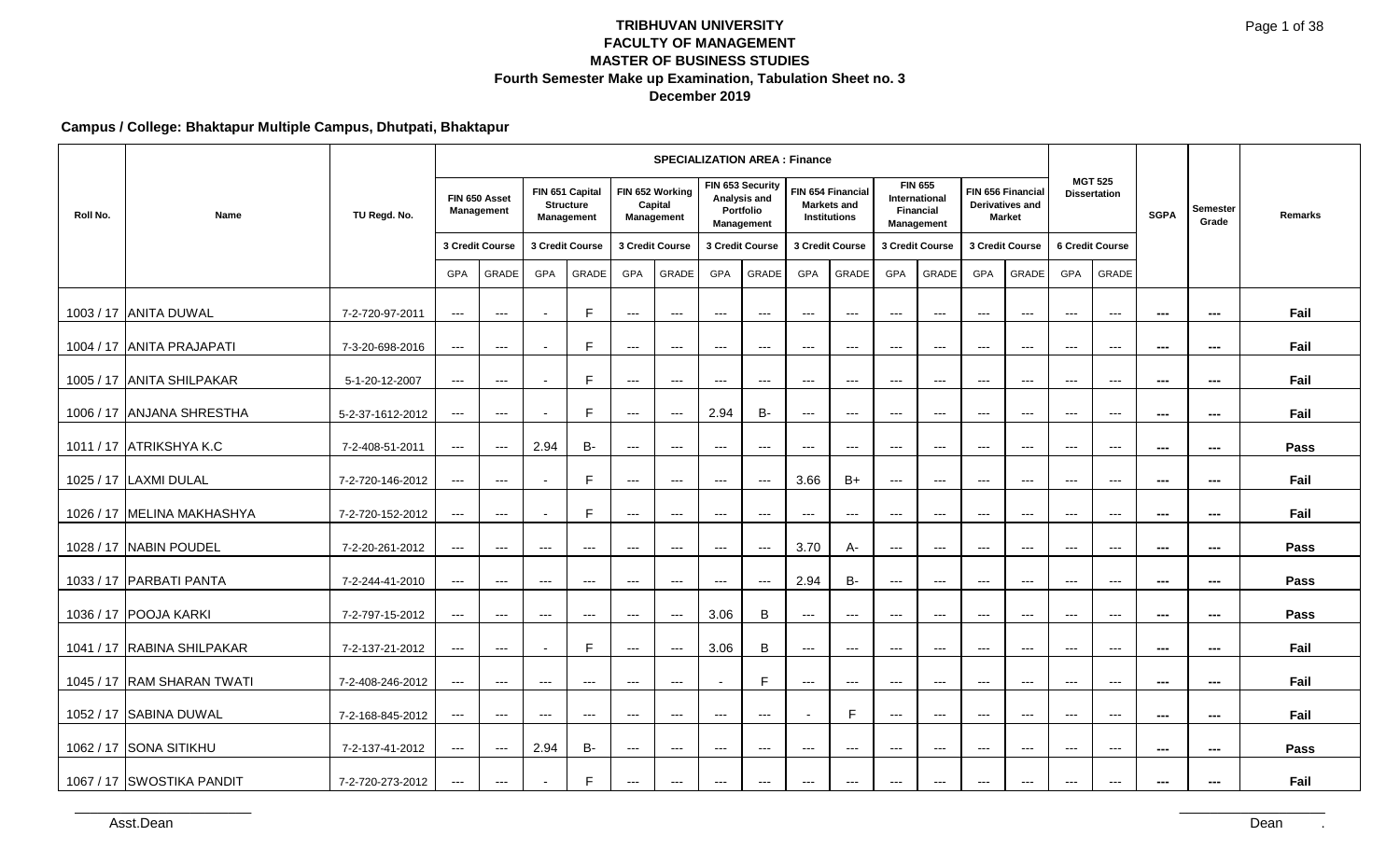|          |                            |                 |       |                             |       |                                            |            | <b>SPECIALIZATION AREA: Finance</b>             |      |                                                             |      |                                                         |                                                                          |                                   |                                             |        |                 |                                       |             |                   |         |
|----------|----------------------------|-----------------|-------|-----------------------------|-------|--------------------------------------------|------------|-------------------------------------------------|------|-------------------------------------------------------------|------|---------------------------------------------------------|--------------------------------------------------------------------------|-----------------------------------|---------------------------------------------|--------|-----------------|---------------------------------------|-------------|-------------------|---------|
| Roll No. | Name                       | TU Regd. No.    |       | FIN 650 Asset<br>Management |       | FIN 651 Capital<br>Structure<br>Management |            | FIN 652 Working<br>Capital<br><b>Management</b> |      | FIN 653 Security<br>Analysis and<br>Portfolio<br>Management |      | FIN 654 Financial<br>Markets and<br><b>Institutions</b> | <b>FIN 655</b><br>International<br><b>Financial</b><br><b>Management</b> |                                   | FIN 656 Financial<br><b>Derivatives and</b> | Market |                 | <b>MGT 525</b><br><b>Dissertation</b> | <b>SGPA</b> | Semester<br>Grade | Remarks |
|          |                            |                 |       | 3 Credit Course             |       | 3 Credit Course                            |            | 3 Credit Course   3 Credit Course               |      |                                                             |      | 3 Credit Course                                         |                                                                          | 3 Credit Course   3 Credit Course |                                             |        | 6 Credit Course |                                       |             |                   |         |
|          |                            |                 | GPA   | GRADE                       | GPA   | GRADE                                      | <b>GPA</b> | <b>GRADE</b>                                    | GPA  | <b>GRADE</b>                                                | GPA  | GRADE                                                   | <b>GPA</b>                                                               | GRADE                             | <b>GPA</b>                                  | GRADE  | <b>GPA</b>      | <b>GRADE</b>                          |             |                   |         |
|          | 1069 / 17 UKESH JAKIBANJAR | 7-2-169-33-2009 | $---$ | $---$                       | $---$ | ---                                        | $---$      | $---$                                           | 3.38 | B+                                                          | 3.06 |                                                         | $---$                                                                    | ---                               | $---$                                       | $---$  | $--$            | $--$                                  | ---         | ---               | Pass    |

**Campus / College: University Campus, Central Department of Management, Kirtipur**

| 1096 / 17 BABITA ACHARYA      | 7-2-395-10-2012  | $--$          | $---$               | ---                      | $---$             | $---$             | $---$                 |                     | Abs                                      | $---$                    | $---$                  | $---$ | $---$ | $---$    | $---$                     | $---$ | $---$                                    | $\sim$        | $- - -$ | <b>Absent</b> |
|-------------------------------|------------------|---------------|---------------------|--------------------------|-------------------|-------------------|-----------------------|---------------------|------------------------------------------|--------------------------|------------------------|-------|-------|----------|---------------------------|-------|------------------------------------------|---------------|---------|---------------|
| 1118 / 17 DEVAKI BHANDARI     | 7-3-28-154-2016  | $--$          | $\cdots$            |                          | E                 | $---$             | $\scriptstyle\cdots$  | $--$                | $\hspace{0.05cm} \ldots$                 | $--$                     | $\qquad \qquad \cdots$ | $---$ | $---$ | $---$    | $---$                     | $---$ | $---$                                    | $\sim$        | $\sim$  | Fail          |
| 1125 / 17 GANGA PANDEY        | 7-2-559-35-2012  | $--$          | $---$               | $---$                    | $\qquad \qquad -$ | $--$              | $\scriptstyle \cdots$ | 3.24                | B                                        | $--$                     | $--$                   | $---$ | $---$ | $---$    | $---$                     | $---$ | $---$                                    | $\sim$        | $\sim$  | Pass          |
| 1157 / 17 KRISHNA ROKAYA      |                  | $\sim$ $\sim$ | $\cdots$            | 2.85                     | <b>B-</b>         | $---$             | $\sim$ $\sim$ $\sim$  | $---$               | $\sim$ $\sim$                            | $---$                    | $---$                  | $---$ | $---$ | $---$    | $---$                     | $---$ | $---$                                    | $\sim$        | $\sim$  | Pass          |
| 1183 / 17 INARAYAN ROKA       | 7-2-158-29-2012  | $--$          | $---$               | $---$                    | $\qquad \qquad -$ | $\qquad \qquad -$ | $--$                  | $\qquad \qquad - -$ | $\hspace{0.05cm} \ldots \hspace{0.05cm}$ | $\overline{\phantom{a}}$ | E                      | $---$ | $---$ | $\cdots$ | $\qquad \qquad -\qquad -$ | $---$ | $\qquad \qquad \cdots$                   | $\cdots$      | $\sim$  | Fail          |
| 1201 / 17 PRITIKA BAJRACHARYA | 7-2-170-24-2012  | $---$         | $---$               | $\overline{\phantom{a}}$ | E                 | $---$             | $---$                 | $---$               | $---$                                    | $---$                    | $---$                  | $--$  | $---$ | $\cdots$ | $---$                     | $---$ | $\hspace{0.05cm} \ldots$                 | $\sim$        | $\sim$  | Fail          |
| 1202 / 17   PRITU MAHARJAN    | 7-2-789-56-2012  | $--$          | $\qquad \qquad - -$ | 2.94                     | <b>B-</b>         | $---$             | $\scriptstyle\cdots$  | $--$                | $\hspace{0.05cm} \ldots \hspace{0.05cm}$ | $--$                     | $\qquad \qquad \cdots$ | $---$ | $---$ | $---$    | $---$                     | $---$ | $\qquad \qquad \cdots$                   | $\sim$        | ---     | Pass          |
| 1204 / 17 PUJAN KUMAR MAHATO  | 7-2-14-305-2010  | $---$         | $---$               | $---$                    | $---$             | $---$             | $\scriptstyle\cdots$  | 3.24                | B                                        | $---$                    | $---$                  | $---$ | $---$ | $---$    | $---$                     | $---$ | $\hspace{0.05cm} \ldots \hspace{0.05cm}$ | $\sim$        | ---     | Pass          |
| 1207 / 17 PURNANAND JOSHI     | 7-2-329-265-2010 | $---$         | $---$               | $---$                    | $---$             | $---$             | $---$                 | $---$               | $\sim$ $\sim$                            | 2.94                     | <b>B-</b>              | $---$ | $---$ | $---$    | $---$                     | $---$ | $---$                                    | $\sim$ $\sim$ | $\sim$  | Pass          |
| 1221 / 17 ROSHAN KUMAR SAH    | 7-3-28-50-2016   | $---$         | $---$               | $---$                    | $---$             | $---$             | $\scriptstyle\cdots$  | 3.46                | $B+$                                     | $--$                     | $--$                   | $--$  | $--$  | $---$    | $---$                     | $---$ | $\qquad \qquad \cdots$                   | $\sim$        | $\sim$  | Pass          |
| 1227 / 17 SAMJHANA GHIMIRE    | 7-2-568-172-2012 | $---$         | $\cdots$            | 3.70                     | A-                | $\qquad \qquad -$ | $\scriptstyle\cdots$  | $---$               | $\hspace{0.05cm} \ldots$                 | $---$                    | $---$                  | $--$  | $--$  | $\cdots$ | $\cdots$                  | $---$ | $\qquad \qquad \cdots$                   | $\sim$        | $\sim$  | Pass          |
| 1228 / 17 SAMJHANA RAI        | 7-2-917-10-2010  | $--$          | $---$               |                          | F                 | $---$             | $\sim$ $\sim$ $\sim$  | $---$               | $\sim$ $\sim$                            | $---$                    | $---$                  | $---$ | $---$ | $\cdots$ | $\cdots$                  | $---$ | $\hspace{0.05cm} \ldots \hspace{0.05cm}$ | $\sim$        | $\sim$  | Fail          |
| 1229 / 17 SANGITA UPADHYAYA   | 7-2-170-44-2012  | $---$         | $\sim$ $\sim$       | 3.70                     | A-                | $--$              | $--$                  | $--$                | $--$                                     | $--$                     | $--$                   | $---$ | $--$  | $---$    | $---$                     | $---$ | $---$                                    | $\sim$        | ---     | Pass          |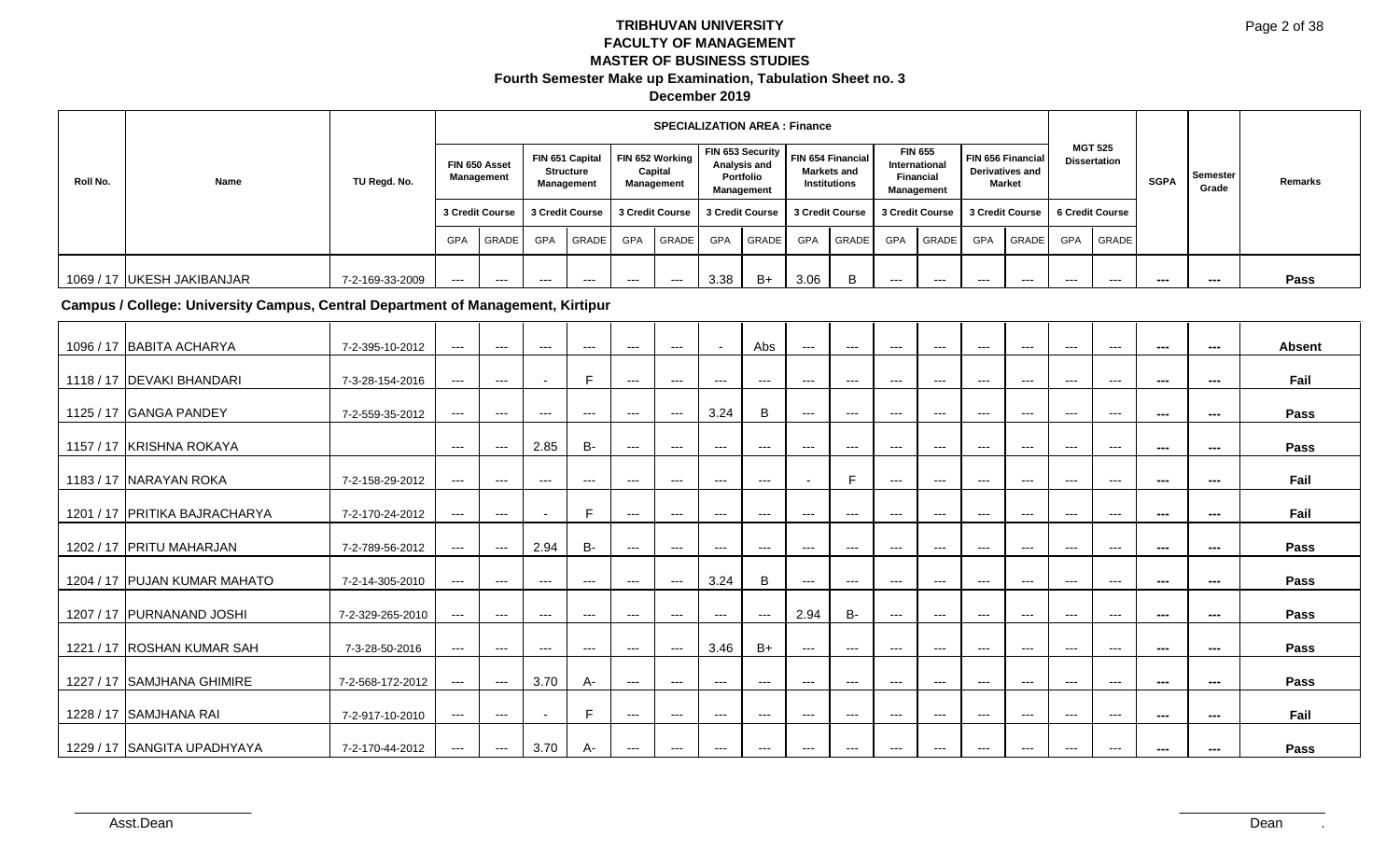|          |                                                               |                  |                      |                                          |                                          |                                                          |                          | <b>SPECIALIZATION AREA: Finance</b>      |                     |                                          |                          |                                                                |                                        |                                        |                        |                                                              |                                          |                                          |                          |                          |         |
|----------|---------------------------------------------------------------|------------------|----------------------|------------------------------------------|------------------------------------------|----------------------------------------------------------|--------------------------|------------------------------------------|---------------------|------------------------------------------|--------------------------|----------------------------------------------------------------|----------------------------------------|----------------------------------------|------------------------|--------------------------------------------------------------|------------------------------------------|------------------------------------------|--------------------------|--------------------------|---------|
| Roll No. | Name                                                          | TU Regd. No.     |                      | FIN 650 Asset<br>Management              |                                          | FIN 651 Capital<br><b>Structure</b><br><b>Management</b> |                          | FIN 652 Working<br>Capital<br>Management | FIN 653 Security    | Analysis and<br>Portfolio<br>Management  |                          | FIN 654 Financial<br><b>Markets and</b><br><b>Institutions</b> | <b>FIN 655</b><br><b>Financial</b>     | <b>International</b><br>Management     |                        | FIN 656 Financial<br><b>Derivatives and</b><br><b>Market</b> |                                          | <b>MGT 525</b><br><b>Dissertation</b>    | <b>SGPA</b>              | <b>Semester</b><br>Grade | Remarks |
|          |                                                               |                  |                      | 3 Credit Course                          |                                          | 3 Credit Course                                          | 3 Credit Course          |                                          | 3 Credit Course     |                                          |                          | 3 Credit Course                                                | 3 Credit Course                        |                                        | 3 Credit Course        |                                                              |                                          | 6 Credit Course                          |                          |                          |         |
|          |                                                               |                  | <b>GPA</b>           | <b>GRADE</b>                             | <b>GPA</b>                               | GRADE                                                    | <b>GPA</b>               | GRADE                                    | <b>GPA</b>          | <b>GRADE</b>                             | <b>GPA</b>               | <b>GRADE</b>                                                   | <b>GPA</b>                             | <b>GRADE</b>                           | <b>GPA</b>             | <b>GRADE</b>                                                 | <b>GPA</b>                               | <b>GRADE</b>                             |                          |                          |         |
|          | 1231 / 17 SANJU SINGH MAHARJAN                                | 7-2-925-206-2012 | ---                  | $\qquad \qquad \cdots$                   |                                          | F                                                        | $\qquad \qquad - -$      | $\qquad \qquad - -$                      | $\cdots$            | $\hspace{0.05cm} \ldots \hspace{0.05cm}$ | $---$                    | $\hspace{0.05cm} \ldots$                                       | $---$                                  | $\hspace{0.05cm} \ldots$               | $\qquad \qquad - -$    | $\qquad \qquad - -$                                          | $\cdots$                                 | $\qquad \qquad - -$                      | $\sim$                   | $\sim$                   | Fail    |
|          | 1239 / 17 SHOM SINGH THAKURI                                  | 7-2-325-123-2008 | $---$                | $\hspace{0.05cm} \ldots$                 |                                          | F                                                        | $\hspace{0.05cm} \ldots$ | $--$                                     | $\qquad \qquad - -$ | $--$                                     | 3.46                     | $B+$                                                           | $\qquad \qquad - -$                    | $\scriptstyle\cdots\scriptstyle\cdots$ | $\qquad \qquad - -$    | $\hspace{0.05cm} \ldots$                                     | $\cdots$                                 | $\qquad \qquad - -$                      | $\sim$                   | $\cdots$                 | Fail    |
|          | 1242 / 17 SHYAM PUDASAINI                                     | 7-2-242-652-2012 | $\qquad \qquad - -$  | $\qquad \qquad - -$                      | 3.15                                     | $\, {\bf B}$                                             | $\qquad \qquad - -$      | $---$                                    | $---$               | $\hspace{0.05cm}---$                     | $\scriptstyle\cdots$     | $\overline{a}$                                                 | $\cdots$                               | $\scriptstyle\cdots$                   | $\cdots$               | $\cdots$                                                     | $\qquad \qquad - -$                      | $\hspace{0.05cm} \ldots \hspace{0.05cm}$ | ---                      | ---                      | Pass    |
|          | 1252 / 17 SUCHANA KHANIYA                                     | 7-2-118-23-2012  | $---$                | $\qquad \qquad - -$                      | $\hspace{0.05cm} \ldots$                 | $\hspace{0.05cm} \ldots$                                 | $\hspace{0.05cm} \ldots$ | $\qquad \qquad - -$                      | $\qquad \qquad - -$ | $\hspace{0.05cm} \ldots$                 | 2.91                     | <b>B-</b>                                                      | ---                                    | $\hspace{0.05cm} \ldots$               | $\qquad \qquad \cdots$ | $\scriptstyle\cdots$                                         | $\qquad \qquad - -$                      | $\hspace{0.05cm} \ldots$                 | $\sim$                   | $\sim$                   | Pass    |
|          | 1265 / 17 SUSHIL KUMAR CHAUDHARY                              |                  | $--$                 | $\qquad \qquad - -$                      |                                          | Abs                                                      | $\qquad \qquad - -$      | $---$                                    | 3.21                | B                                        | $\scriptstyle\cdots$     | $\scriptstyle\cdots$                                           | $\cdots$                               | $\scriptstyle \cdots$ .                | $\qquad \qquad - -$    | $\scriptstyle\cdots$                                         | $\qquad \qquad \cdots$                   | $\hspace{0.05cm} \ldots \hspace{0.05cm}$ | $\sim$ $\sim$            | $\sim$                   | Fail    |
|          | 1271 / 17 UMESH KUMAR CHAUDHARY                               | 7-2-354-41-2011  | $---$                | $\qquad \qquad - -$                      | $\hspace{0.05cm} \ldots$                 | $\hspace{0.05cm} \ldots$                                 | $---$                    | $--$                                     | 2.94                | <b>B-</b>                                | $\blacksquare$           | F                                                              | ---                                    | $\scriptstyle \cdots$ .                | $\qquad \qquad - -$    | $--$                                                         | $\qquad \qquad - -$                      | $\hspace{0.05cm} \ldots$                 | ---                      | $\sim$                   | Fail    |
|          | 1274 / 17 YASHODA PACHHAI                                     | 7-2-319-43-2010  | $--$                 | $\qquad \qquad - -$                      | $\hspace{0.05cm} \ldots \hspace{0.05cm}$ | $\qquad \qquad \cdots$                                   | $\cdots$                 | $--$                                     | $\qquad \qquad - -$ | $--$                                     | 2.94                     | <b>B-</b>                                                      | $\scriptstyle\cdots\scriptstyle\cdots$ | $\scriptstyle \cdots$ .                | $\qquad \qquad - -$    | $\hspace{0.05cm} \ldots$                                     | $\qquad \qquad - -$                      | $\hspace{0.05cm} \ldots \hspace{0.05cm}$ | ---                      | $\sim$                   | Pass    |
|          | 1275 / 17 YASODA K.C.                                         | 7-2-314-105-2009 | ---                  | $\qquad \qquad - -$                      | $---$                                    | $\qquad \qquad \cdots$                                   | $\qquad \qquad \cdots$   | $---$                                    | 3.42                | $B+$                                     |                          | F                                                              | ---                                    | ---                                    | $---$                  | $\overline{\phantom{a}}$                                     | $\cdots$                                 | $\overline{a}$                           | ---                      | ---                      | Fail    |
|          | <b>Campus / College: Nepal Commerce Campus, New Baneshwor</b> |                  |                      |                                          |                                          |                                                          |                          |                                          |                     |                                          |                          |                                                                |                                        |                                        |                        |                                                              |                                          |                                          |                          |                          |         |
|          | 1282 / 17 ABHISHEK CHAUDHARY                                  | 7-2-463-109-2012 | $\scriptstyle\cdots$ | $\qquad \qquad - -$                      | ---                                      | $\qquad \qquad - -$                                      | $--$                     | $---$                                    | $---$               | $\hspace{0.05cm} \ldots$                 | 2.94                     | <b>B-</b>                                                      | $\cdots$                               | $\scriptstyle \cdots$ .                | $\scriptstyle\cdots$   | $\scriptstyle\cdots$                                         | $\hspace{0.05cm} \ldots \hspace{0.05cm}$ | $\hspace{0.05cm} \ldots \hspace{0.05cm}$ | ---                      | $\hspace{0.05cm} \ldots$ | Pass    |
|          | 1283 / 17 ABHISHEK DAHAL                                      | 7-2-25-8-2012    | $---$                | $\qquad \qquad - -$                      | $\hspace{0.05cm} \ldots \hspace{0.05cm}$ | $\qquad \qquad \cdots$                                   | $\qquad \qquad \cdots$   | $\qquad \qquad - -$                      | $\qquad \qquad - -$ | $\qquad \qquad - -$                      | $\overline{\phantom{a}}$ | E                                                              | $\qquad \qquad - -$                    | $\scriptstyle\cdots\scriptstyle\cdots$ | $\qquad \qquad - -$    | $\qquad \qquad - -$                                          | $\qquad \qquad \cdots$                   | $\qquad \qquad \cdots$                   | $\hspace{0.05cm} \ldots$ | $\hspace{0.05cm} \ldots$ | Fail    |
|          | 1287 / 17 AKRITA ADHIKARI                                     | 7-2-25-7-2009    | $--$                 | $\qquad \qquad - -$                      | $---$                                    | $\hspace{0.05cm} \ldots$                                 | $\qquad \qquad - -$      | $---$                                    | $---$               | $\hspace{0.05cm} \ldots$                 | 3.24                     | $\sf B$                                                        | $\overline{a}$                         | $\cdots$                               | $\overline{a}$         | $\overline{a}$                                               | $\qquad \qquad - -$                      | $\qquad \qquad -$                        | ---                      | ---                      | Pass    |
|          | 1288 / 17 ALINA BHANDARI                                      | 7-2-927-6-2012   | $---$                | $\qquad \qquad - -$                      | $\hspace{0.05cm} \ldots$                 | $\hspace{0.05cm} \ldots$                                 | $---$                    | $\qquad \qquad - -$                      | $\qquad \qquad - -$ | $\hspace{0.05cm} \ldots$                 | 3.42                     | $B+$                                                           | ---                                    | $\scriptstyle \cdots$ .                | $\qquad \qquad - -$    | $\qquad \qquad - -$                                          | $\qquad \qquad - -$                      | $\hspace{0.05cm} \ldots \hspace{0.05cm}$ | ---                      | $\sim$                   | Pass    |
|          | 1289 / 17 ALINA BHATTA                                        | 7-2-25-49-2011   | $--$                 | $\cdots$                                 | $\hspace{0.05cm} \ldots \hspace{0.05cm}$ | $\cdots$                                                 | $\cdots$                 | $--$                                     | 3.09                | B                                        | $\qquad \qquad \cdots$   | $---$                                                          | $\qquad \qquad - -$                    | $\scriptstyle\cdots\scriptstyle\cdots$ | $\qquad \qquad - -$    | $\qquad \qquad - -$                                          | $\qquad \qquad - -$                      | $\qquad \qquad - -$                      | ---                      | ---                      | Pass    |
|          | 1292 / 17 AMAN TULADHAR                                       | 7-3-25-1415-2016 | ---                  | $\cdots$                                 | $\cdots$                                 | $\qquad \qquad - -$                                      | $\qquad \qquad - -$      | $\qquad \qquad - -$                      | $\qquad \qquad - -$ | $\qquad \qquad - -$                      |                          | $\mathsf{F}$                                                   | ---                                    | ---                                    | $---$                  | $---$                                                        | $---$                                    | $---$                                    | $\overline{a}$           | $\sim$                   | Fail    |
|          | 1293 / 17 AMIT SWAR                                           | 7-3-25-1409-2016 | $\qquad \qquad -$    | $\hspace{0.05cm} \ldots \hspace{0.05cm}$ | $\hspace{0.05cm} \ldots$                 | $\scriptstyle\cdots$                                     | $---$                    | $\cdots$                                 | $\cdots$            | $\cdots$                                 |                          | F                                                              | $\qquad \qquad - -$                    | $\scriptstyle\cdots\scriptstyle\cdots$ | $\cdots$               | $\qquad \qquad - -$                                          | $\cdots$                                 | $\qquad \qquad - -$                      | $\overline{a}$           | ---                      | Fail    |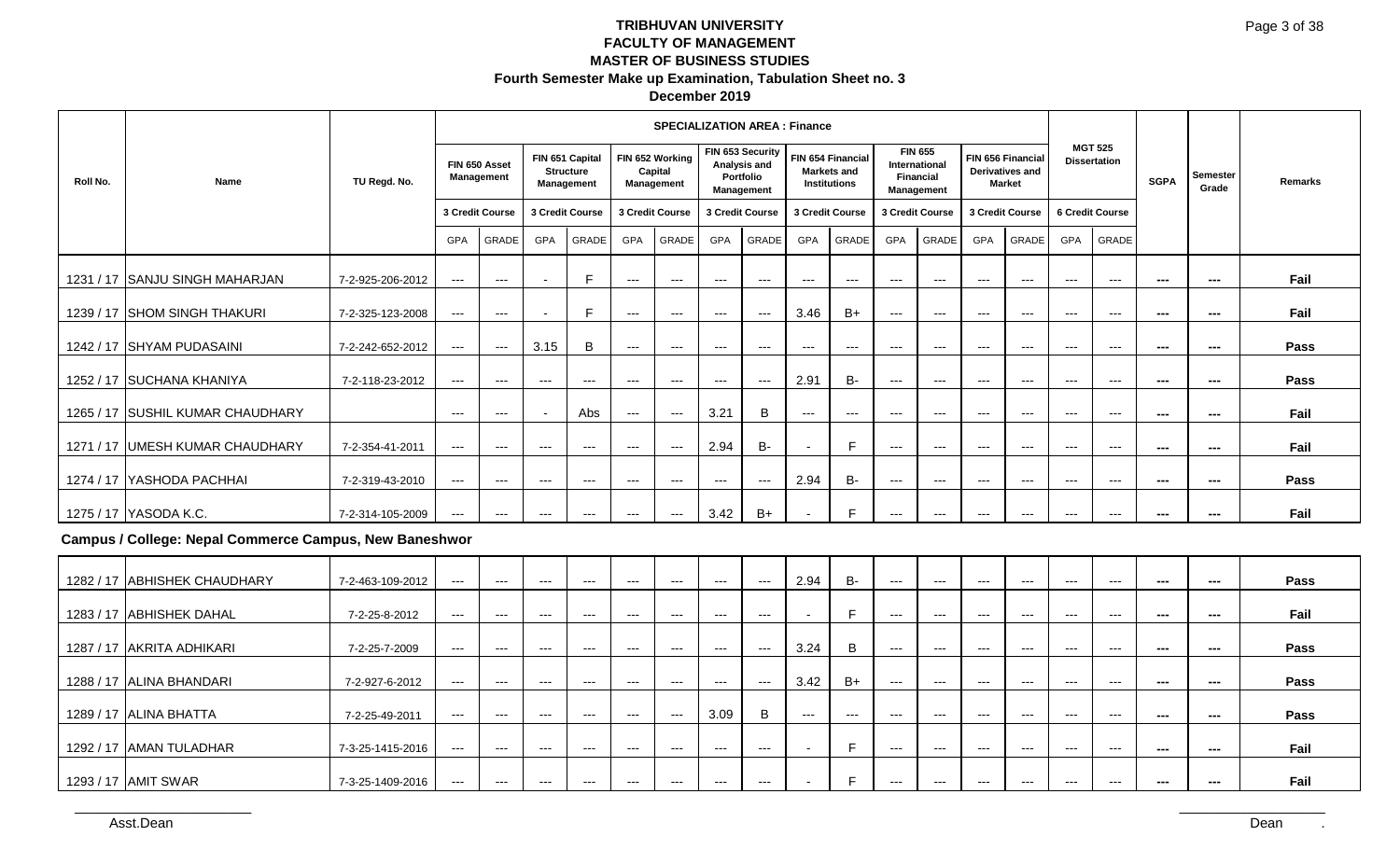#### **December 2019**

|           |                               |                  |                          |                                          |                                          |                                                   |                          | <b>SPECIALIZATION AREA: Finance</b>      |                                        |                                                             |                          |                                                                |                     |                                                                          |                     |                                                       |                        |                                       |                          |                          |               |
|-----------|-------------------------------|------------------|--------------------------|------------------------------------------|------------------------------------------|---------------------------------------------------|--------------------------|------------------------------------------|----------------------------------------|-------------------------------------------------------------|--------------------------|----------------------------------------------------------------|---------------------|--------------------------------------------------------------------------|---------------------|-------------------------------------------------------|------------------------|---------------------------------------|--------------------------|--------------------------|---------------|
| Roll No.  | Name                          | TU Regd. No.     |                          | FIN 650 Asset<br>Management              |                                          | FIN 651 Capital<br><b>Structure</b><br>Management |                          | FIN 652 Working<br>Capital<br>Management |                                        | FIN 653 Security<br>Analysis and<br>Portfolio<br>Management |                          | FIN 654 Financial<br><b>Markets and</b><br><b>Institutions</b> |                     | <b>FIN 655</b><br>International<br><b>Financial</b><br><b>Management</b> |                     | FIN 656 Financial<br>Derivatives and<br><b>Market</b> |                        | <b>MGT 525</b><br><b>Dissertation</b> | <b>SGPA</b>              | <b>Semester</b><br>Grade | Remarks       |
|           |                               |                  |                          | 3 Credit Course                          |                                          | 3 Credit Course                                   |                          | 3 Credit Course                          |                                        | 3 Credit Course                                             | 3 Credit Course          |                                                                |                     | 3 Credit Course                                                          |                     | 3 Credit Course                                       |                        | 6 Credit Course                       |                          |                          |               |
|           |                               |                  | <b>GPA</b>               | <b>GRADE</b>                             | <b>GPA</b>                               | GRADE                                             | GPA                      | <b>GRADE</b>                             | <b>GPA</b>                             | <b>GRADE</b>                                                | <b>GPA</b>               | <b>GRADE</b>                                                   | GPA                 | GRADE                                                                    | GPA                 | GRADE                                                 | GPA                    | <b>GRADE</b>                          |                          |                          |               |
|           | 1300 / 17 ANITA KHATIWADA     | 7-2-25-15-2012   | $\qquad \qquad - -$      | $\qquad \qquad \cdots$                   | $\qquad \qquad - -$                      | $\qquad \qquad \cdots$                            | $\hspace{0.05cm} \ldots$ | $\scriptstyle\cdots\scriptstyle\cdots$   | $\hspace{0.05cm} \ldots$               | $--$                                                        | $\overline{\phantom{a}}$ | E                                                              | $\qquad \qquad - -$ | $\hspace{0.05cm} \ldots$                                                 | $\qquad \qquad - -$ | $\qquad \qquad - -$                                   | $\qquad \qquad - -$    | $\hspace{0.05cm} \ldots$              | $\sim$                   | $\overline{\phantom{a}}$ | Fail          |
| 1305 / 17 | <b>ANJANA THAPA</b>           | 7-2-951-3-2011   | $---$                    | $\hspace{0.05cm} \ldots \hspace{0.05cm}$ | $\qquad \qquad - -$                      | $--$                                              | $\qquad \qquad - -$      | $\qquad \qquad -1$                       | 3.18                                   | B                                                           | ÷,                       | E                                                              | $\qquad \qquad - -$ | $\scriptstyle\cdots$                                                     | $\cdots$            | $\overline{a}$                                        | $\qquad \qquad - -$    | $\overline{a}$                        | $\sim$                   | ---                      | Fail          |
|           | 1328 / 17 ASHIKA THAPA        | 7-2-25-46-2012   | $\qquad \qquad - -$      | $\hspace{0.05cm} \ldots$                 |                                          | Abs                                               | $\qquad \qquad - -$      | $--$                                     | $---$                                  | $\hspace{0.05cm} \ldots$                                    | $\qquad \qquad - -$      | $\hspace{0.05cm} \ldots$                                       | $\cdots$            | $\cdots$                                                                 | $\cdots$            | $\cdots$                                              | $---$                  | $---$                                 | $\overline{\phantom{a}}$ | $\qquad \qquad \cdots$   | <b>Absent</b> |
|           | 1336 / 17 BADRI KHATRI        | 7-2-914-2-2012   | $\qquad \qquad - -$      | $--$                                     | 2.88                                     | <b>B-</b>                                         | $\cdots$                 | $  -$                                    | $\qquad \qquad -$                      | $\cdots$                                                    | $\overline{\phantom{a}}$ | E                                                              | $\qquad \qquad - -$ | $\hspace{0.05cm} \ldots$                                                 | $---$               | $\qquad \qquad - -$                                   | $\cdots$               | $\qquad \qquad -\qquad$               | $\sim$                   | $\sim$                   | Fail          |
|           | 1338 / 17 BANDANA BOHORA      | 7-2-737-128-2011 | $---$                    | $\hspace{0.05cm} \ldots \hspace{0.05cm}$ | $\hspace{0.05cm} \ldots \hspace{0.05cm}$ | $---$                                             | $---$                    | $--$                                     |                                        | F                                                           | $\qquad \qquad - -$      | $\qquad \qquad - -$                                            | $\qquad \qquad - -$ | $\qquad \qquad - -$                                                      | $\qquad \qquad - -$ | $\qquad \qquad - -$                                   | $\qquad \qquad - -$    | $\scriptstyle\cdots$                  | $\scriptstyle\cdots$     | $\sim$                   | Fail          |
|           | 1361 / 17   BINDU NEUPANE     | 7-2-361-59-2012  | $---$                    | $\hspace{0.05cm} \ldots$                 | $\qquad \qquad \cdots$                   | $\qquad \qquad \cdots$                            | $\qquad \qquad \cdots$   | $--$                                     | 3.15                                   | $\mathsf B$                                                 | $\qquad \qquad - -$      | $\hspace{0.05cm} \ldots$                                       | $\qquad \qquad - -$ | $\hspace{0.05cm} \ldots$                                                 | $\qquad \qquad - -$ | $\qquad \qquad - -$                                   | $\qquad \qquad - -$    | $\hspace{0.05cm} \ldots$              | $\scriptstyle\cdots$     | $\sim$                   | Pass          |
|           | 1373 / 17 BISHNU HARI KHADKA  | 7-2-25-71-2011   | $--$                     | $\hspace{0.05cm} \ldots$                 | $\cdots$                                 | $\qquad \qquad \cdots$                            | $\cdots$                 | $\scriptstyle\cdots\scriptstyle\cdots$   | 3.24                                   | B                                                           | $\qquad \qquad - -$      | $\hspace{0.05cm} \ldots$                                       | $\cdots$            | $\hspace{0.05cm} \ldots$                                                 | $\cdots$            | $--$                                                  | $\qquad \qquad \cdots$ | $\hspace{0.05cm} \ldots$              | $\sim$                   | $\sim$                   | Pass          |
| 1375 / 17 | <b>BOM BAHADUR K.C.</b>       | 7-2-846-6-2012   | $\scriptstyle\cdots$     | $\qquad \qquad - -$                      | $\qquad \qquad - -$                      | $\qquad \qquad - -$                               | $\qquad \qquad - -$      | $\qquad \qquad -1$                       | $\qquad \qquad -1$                     | $\hspace{0.05cm} \ldots$                                    | 2.94                     | <b>B-</b>                                                      | $\qquad \qquad - -$ | $\qquad \qquad - -$                                                      | $---$               | $\cdots$                                              | $\qquad \qquad - -$    | $\qquad \qquad -\qquad$               | $- - -$                  | $- - -$                  | Pass          |
|           | 1376 / 17 BUDHHI PRASAD DAHAL | 7-2-440-46-2011  | $\qquad \qquad - -$      | $\qquad \qquad - -$                      | $\blacksquare$                           | $\mathsf{F}$                                      | $---$                    | $\scriptstyle\cdots\scriptstyle\cdots$   | $\scriptstyle\cdots\scriptstyle\cdots$ | $--$                                                        | 3.24                     | B                                                              | $\qquad \qquad - -$ | $\qquad \qquad - -$                                                      | $\qquad \qquad - -$ | $\qquad \qquad - -$                                   | $\qquad \qquad - -$    | $\hspace{0.05cm} \ldots$              | $\scriptstyle\cdots$     | $\sim$                   | Fail          |
| 1390 / 17 | DEVAKI CHAND                  | 7-3-25-1428-2016 | $\qquad \qquad - -$      | $---$                                    | $---$                                    | $---$                                             | $---$                    | $--$                                     | 3.21                                   | $\mathsf B$                                                 |                          | $\mathsf{F}$                                                   | $---$               | $---$                                                                    | $---$               | $---$                                                 | $---$                  | $---$                                 | $\overline{\phantom{a}}$ | $\overline{\phantom{a}}$ | Fail          |
| 1397 / 17 | <b>DHIRU DHOJ BANIYA</b>      | 7-2-25-162-2012  | $\qquad \qquad - -$      | $\qquad \qquad - -$                      |                                          | E                                                 | $---$                    | $\qquad \qquad -1$                       | $---$                                  | $\hspace{0.05cm} \ldots$                                    | $---$                    | $\hspace{0.05cm} \ldots$                                       | $---$               | $\hspace{0.05cm} \ldots$                                                 | $---$               | $\cdots$                                              | $---$                  | $\qquad \qquad -\qquad$               | $- - -$                  | $- - -$                  | Fail          |
|           | 1402 / 17   DIPA CHAND        | 7-2-331-162-2011 | $--$                     | $\hspace{0.05cm} \ldots$                 |                                          | E                                                 | $\qquad \qquad - -$      | $\hspace{0.05cm} \ldots \hspace{0.05cm}$ | $\qquad \qquad - -$                    | $\hspace{0.05cm} \ldots \hspace{0.05cm}$                    | $---$                    | $---$                                                          | $---$               | $---$                                                                    | $\qquad \qquad - -$ | $\qquad \qquad - -$                                   | $\qquad \qquad - -$    | $\hspace{0.05cm} \ldots$              | $\scriptstyle\cdots$     | ---                      | Fail          |
|           | 1407 / 17 DIPESH K.C.         | 7-2-25-167-2012  | $--$                     | $--$                                     |                                          | E                                                 | $\qquad \qquad -$        | $\scriptstyle\cdots\scriptstyle\cdots$   | $- - -$                                | $\hspace{0.05cm} \ldots$                                    | $\cdots$                 | $\hspace{0.05cm} \ldots$                                       | $\cdots$            | $\hspace{0.05cm} \ldots \hspace{0.05cm}$                                 | $---$               | $---$                                                 | $---$                  | $\hspace{0.05cm} \ldots$              | $\scriptstyle\cdots$     | $\sim$                   | Fail          |
|           | 1417 / 17 GARIMA DHAKAL       | 7-2-715-14-2011  | $\hspace{0.05cm} \ldots$ | $\qquad \qquad - -$                      | $---$                                    | $---$                                             | $---$                    | $\qquad \qquad -1$                       | 3.21                                   | B                                                           | $\blacksquare$           | F                                                              | $---$               | $---$                                                                    | $---$               | $---$                                                 | $---$                  | $---$                                 | $- - -$                  | $\overline{\phantom{a}}$ | Fail          |
|           | 1420 / 17 GAYATRI KHADKA      | 7-2-715-15-2011  | $\qquad \qquad - -$      | $--$                                     | $\qquad \qquad \cdots$                   | $---$                                             | $\qquad \qquad \cdots$   | $--$                                     | 3.38                                   | $B+$                                                        | $\qquad \qquad - -$      | $\qquad \qquad - -$                                            | $\qquad \qquad - -$ | $\qquad \qquad - -$                                                      | $\qquad \qquad - -$ | $---$                                                 | $\qquad \qquad \cdots$ | $\scriptstyle\cdots$                  | $\sim$                   | $\sim$                   | Pass          |
|           | 1439 / 17 JENISA SAUD         | 7-2-25-241-2012  | $\cdots$                 | $\cdots$                                 | $\cdots$                                 | $\qquad \qquad - -$                               | $\qquad \qquad -$        | $\scriptstyle\cdots$                     | $\cdots$                               | $\scriptstyle\cdots$                                        | 3.06                     | B                                                              | $\cdots$            | $\qquad \qquad - -$                                                      | $\cdots$            | $\cdots$                                              | $---$                  | $---$                                 | $\overline{\phantom{a}}$ | ---                      | Pass          |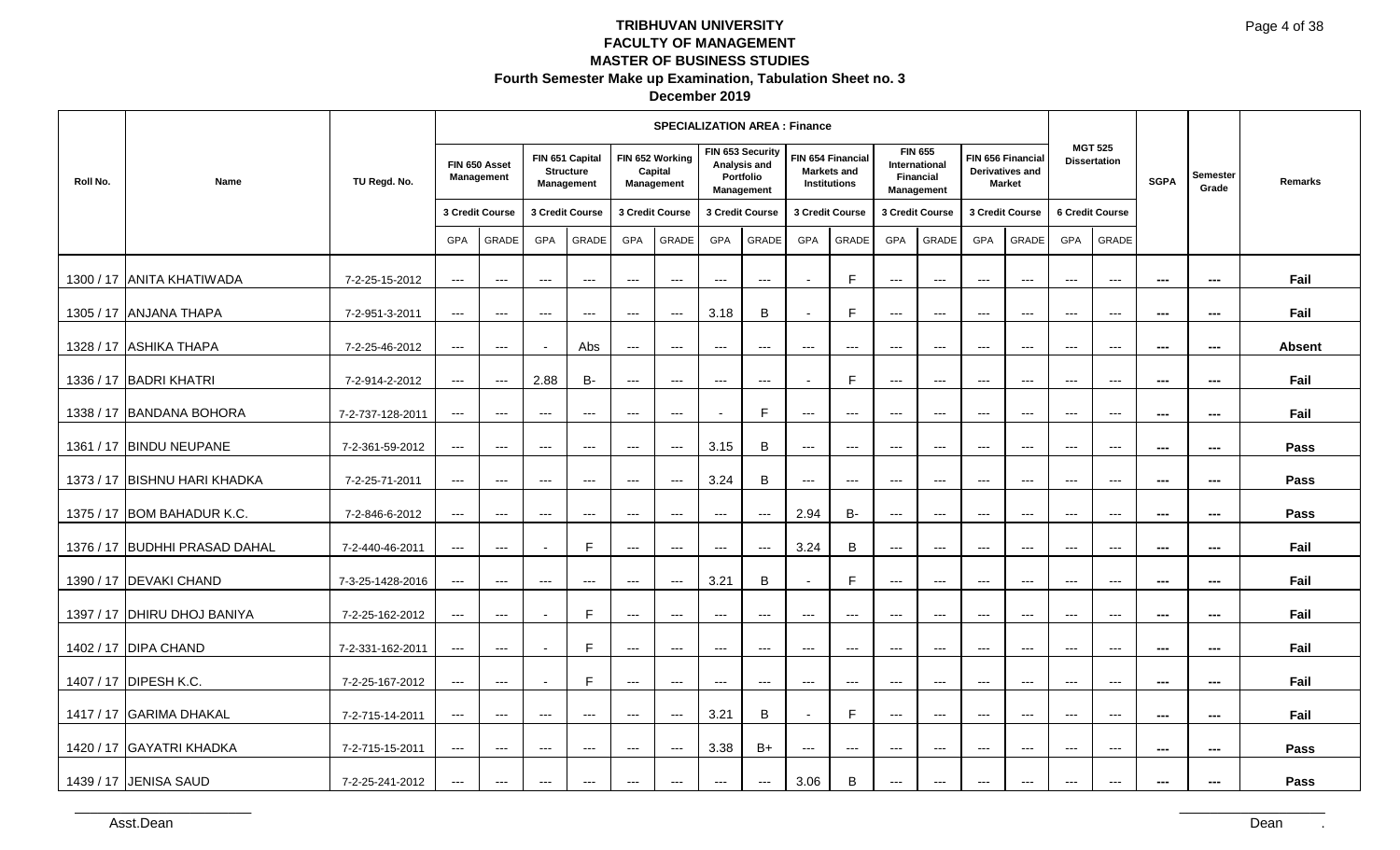| December 2019 |  |
|---------------|--|
|---------------|--|

|          |                               |                  |                      |                                          |                          |                                                          |                          | <b>SPECIALIZATION AREA: Finance</b>      |                     |                                                             |                          |                                                         |                                        |                                                      |                           |                                                       |                        |                                          |                |                          |               |
|----------|-------------------------------|------------------|----------------------|------------------------------------------|--------------------------|----------------------------------------------------------|--------------------------|------------------------------------------|---------------------|-------------------------------------------------------------|--------------------------|---------------------------------------------------------|----------------------------------------|------------------------------------------------------|---------------------------|-------------------------------------------------------|------------------------|------------------------------------------|----------------|--------------------------|---------------|
| Roll No. | Name                          | TU Regd. No.     |                      | FIN 650 Asset<br>Management              |                          | FIN 651 Capital<br><b>Structure</b><br><b>Management</b> |                          | FIN 652 Working<br>Capital<br>Management |                     | FIN 653 Security<br>Analysis and<br>Portfolio<br>Management |                          | FIN 654 Financial<br><b>Markets and</b><br>Institutions | <b>Financial</b>                       | <b>FIN 655</b><br><b>International</b><br>Management |                           | FIN 656 Financial<br>Derivatives and<br><b>Market</b> |                        | <b>MGT 525</b><br><b>Dissertation</b>    | <b>SGPA</b>    | <b>Semester</b><br>Grade | Remarks       |
|          |                               |                  |                      | 3 Credit Course                          |                          | 3 Credit Course                                          |                          | 3 Credit Course                          | 3 Credit Course     |                                                             |                          | 3 Credit Course                                         |                                        | 3 Credit Course                                      |                           | 3 Credit Course                                       |                        | 6 Credit Course                          |                |                          |               |
|          |                               |                  | GPA                  | GRADE                                    | GPA                      | GRADE                                                    | GPA                      | GRADE                                    | <b>GPA</b>          | GRADE                                                       | GPA                      | GRADE                                                   | GPA                                    | GRADE                                                | GPA                       | GRADE                                                 | GPA                    | GRADE                                    |                |                          |               |
|          | 1447 / 17 KABIRAJ SHRESTHA    | 7-2-25-803-2009  | $--$                 | $\cdots$                                 |                          | F                                                        | $\qquad \qquad - -$      | $\qquad \qquad - -$                      | $\qquad \qquad - -$ | $\hspace{0.05cm} \ldots$                                    |                          | F                                                       | $---$                                  | $\hspace{0.05cm} \ldots$                             | $\overline{\phantom{a}}$  | $--$                                                  | $---$                  | $\hspace{0.05cm} \ldots$                 | ---            | $\hspace{0.05cm} \ldots$ | Fail          |
|          | 1449 / 17 KABITA CHATAUT      | 7-3-25-1438-2016 | $\qquad \qquad - -$  | $\hspace{0.05cm} \ldots$                 | 3.09                     | B                                                        | $\hspace{0.05cm} \ldots$ | $\qquad \qquad - -$                      | $\qquad \qquad - -$ | $\hspace{0.05cm} \ldots$                                    | $\qquad \qquad -$        | $---$                                                   | $\qquad \qquad -$                      | $\qquad \qquad -$                                    | $---$                     | $---$                                                 | $---$                  | $\qquad \qquad - -$                      | $\sim$         | $\sim$                   | Pass          |
|          | 1471 / 17 KUSHAL DHUNGANA     | 7-2-48-92-2012   | $\qquad \qquad - -$  | $---$                                    | $---$                    | $\qquad \qquad - -$                                      | $\qquad \qquad - -$      | $\cdots$                                 | $\cdots$            | $\qquad \qquad - -$                                         |                          | Abs                                                     | $\overline{a}$                         | $\overline{a}$                                       | $\overline{a}$            | $\overline{a}$                                        | $\qquad \qquad - -$    | $\qquad \qquad -$                        | $\overline{a}$ | $\hspace{0.05cm} \ldots$ | <b>Absent</b> |
|          | 1472 / 17 KUSHAL PAUDEL       | 7-2-456-59-2012  | $\qquad \qquad - -$  | $\qquad \qquad - -$                      | $---$                    | $---$                                                    | $\qquad \qquad - -$      | $\qquad \qquad - -$                      | $\qquad \qquad - -$ | $\hspace{0.05cm} \ldots$                                    | 3.21                     | B                                                       | $\scriptstyle\cdots$                   | $\qquad \qquad - -$                                  | $\scriptstyle\cdots$      | $\hspace{0.05cm} \ldots$                              | $\cdots$               | $\hspace{0.05cm} \ldots$                 | ---            | ---                      | Pass          |
|          | 1475 / 17 LAXMI SHARMA POUDEL | 7-2-715-12-2012  | $---$                | $\hspace{0.05cm} \ldots$                 | 3.00                     | B                                                        | $\cdots$                 | $--$                                     | $--$                | $--$                                                        | $\hspace{0.05cm} \ldots$ | $\qquad \qquad \cdots$                                  | $\scriptstyle\cdots\scriptstyle\cdots$ | $\scriptstyle\cdots\scriptstyle\cdots$               | $\hspace{0.05cm} \ldots$  | $\hspace{0.05cm} \ldots$                              | $\qquad \qquad \cdots$ | $--$                                     | $\sim$         | $\sim$                   | Pass          |
|          | 1476 / 17 LINA KHADKA         | 7-2-735-8-2012   | $--$                 | $\cdots$                                 |                          | Abs                                                      | $\qquad \qquad - -$      | $\qquad \qquad - -$                      | $\qquad \qquad - -$ | $\hspace{0.05cm} \ldots \hspace{0.05cm}$                    | $\overline{\phantom{a}}$ | E                                                       | ---                                    | $\scriptstyle\cdots\scriptstyle\cdots$               | $\qquad \qquad - -$       | $\hspace{0.05cm} \ldots$                              | $\qquad \qquad - -$    | $\qquad \qquad - -$                      | ---            | $\sim$                   | Fail          |
|          | 1480 / 17 MADHAV GHIMIRE      | 7-2-456-40-2011  | $---$                | $\qquad \qquad - -$                      | 3.12                     | B                                                        | $---$                    | $\qquad \qquad - -$                      | $\qquad \qquad - -$ | $\hspace{0.05cm} \ldots$                                    |                          | $\mathsf{F}$                                            | ---                                    | $\scriptstyle\cdots$                                 | $\qquad \qquad -\qquad -$ | $\qquad \qquad \cdots$                                | $\qquad \qquad - -$    | $\hspace{0.05cm} \ldots$                 | ---            | $\sim$                   | Fail          |
|          | 1496 / 17 MANISHA KUMARI SAH  | 7-2-25-1030-2012 | $\scriptstyle\cdots$ | $\qquad \qquad \cdots$                   |                          | F                                                        | $\qquad \qquad - -$      | $\qquad \qquad - -$                      | $\qquad \qquad - -$ | $\hspace{0.05cm} \ldots \hspace{0.05cm}$                    | $\overline{\phantom{a}}$ | E                                                       | ---                                    | $\scriptstyle\cdots$                                 | $\qquad \qquad - -$       | $\qquad \qquad - -$                                   | $\scriptstyle{\cdots}$ | $\scriptstyle{\cdots}$                   | $\sim$         | $\qquad \qquad \cdots$   | Fail          |
|          | 1499 / 17 MANITA THAPA        | 7-2-478-223-2012 | $---$                | $\cdots$                                 |                          | Abs                                                      | $\qquad \qquad - -$      | $  \sim$                                 | 2.88                | <b>B-</b>                                                   | $---$                    | $---$                                                   | $---$                                  | $---$                                                | $---$                     | $---$                                                 | $---$                  | $\qquad \qquad - -$                      | $\sim$         | $\sim$                   | Fail          |
|          | 1502 / 17 MANJU MARHATTA      | 7-2-38-127-2012  | $\qquad \qquad - -$  | $\cdots$                                 | $\hspace{0.05cm} \ldots$ | $\hspace{0.05cm} \ldots$                                 | $\hspace{0.05cm} \ldots$ | $\hspace{0.05cm} \ldots$                 | 3.30                | $B+$                                                        | ---                      | $\qquad \qquad \cdots$                                  | $\qquad \qquad - -$                    | $\scriptstyle\cdots\scriptstyle\cdots$               | $\qquad \qquad - -$       | $\qquad \qquad - -$                                   | $\qquad \qquad - -$    | $\hspace{0.05cm} \ldots \hspace{0.05cm}$ | $---$          | $\hspace{0.05cm} \ldots$ | Pass          |
|          | 1503 / 17 MANJU NEUPANE       | 7-2-423-17-2011  | $--$                 | $\cdots$                                 | 2.94                     | <b>B-</b>                                                | $\qquad \qquad - -$      | $\qquad \qquad - -$                      | $\qquad \qquad - -$ | $\qquad \qquad - -$                                         | $\qquad \qquad \cdots$   | $\qquad \qquad \cdots$                                  | $\qquad \qquad - -$                    | $\scriptstyle\cdots\scriptstyle\cdots$               | $\qquad \qquad - -$       | $\hspace{0.05cm} \ldots$                              | $\qquad \qquad - -$    | $\qquad \qquad - -$                      | ---            | ---                      | Pass          |
|          | 1505 / 17 MEENA BADE          | 7-2-447-61-2012  | $--$                 | $\cdots$                                 |                          | F                                                        | $---$                    | $---$                                    | $---$               | $---$                                                       | $\qquad \qquad -$        | $---$                                                   | $\qquad \qquad -$                      | $\qquad \qquad -$                                    | $---$                     | $---$                                                 | $---$                  | $\hspace{0.05cm} \ldots$                 | $\sim$         | $\sim$                   | Fail          |
|          | 1515 / 17 MUNA ADHIKARI       | 7-2-116-7-2009   | $--$                 | $\qquad \qquad - -$                      | $\sim$                   | F                                                        | $\hspace{0.05cm} \ldots$ | $\qquad \qquad - -$                      | $\qquad \qquad - -$ | $\qquad \qquad - -$                                         | $---$                    | $---$                                                   | $---$                                  | $\cdots$                                             | $---$                     | $  \sim$                                              | $---$                  | $\cdots$                                 | $\sim$         | $\sim$                   | Fail          |
|          | 1522 / 17 NAHAKUL CHAULAGAIN  | 7-2-25-831-2010  | $--$                 | $\qquad \qquad - -$                      |                          | F                                                        | $\qquad \qquad - -$      | $---$                                    | $\qquad \qquad - -$ | $\hspace{0.05cm} \ldots \hspace{0.05cm}$                    | $\hspace{0.05cm} \ldots$ | $\hspace{0.05cm} \ldots$                                | $\hspace{0.05cm} \ldots$               | $\scriptstyle \cdots$ .                              | $\qquad \qquad - -$       | $\hspace{0.05cm} \ldots$                              | $\qquad \qquad - -$    | $\hspace{0.05cm} \ldots \hspace{0.05cm}$ | ---            | $\sim$                   | Fail          |
|          | 1526 / 17 NEELAM G. C.        | 7-2-356-32-2012  | $\qquad \qquad - -$  | $\qquad \qquad - -$                      | $\overline{\phantom{a}}$ | E                                                        | $\qquad \qquad - -$      | $\qquad \qquad - -$                      | $\qquad \qquad - -$ | $\hspace{0.05cm} \ldots$                                    | ---                      | $\hspace{0.05cm} \ldots$                                | $\qquad \qquad - -$                    | $\qquad \qquad - -$                                  | $\qquad \qquad - -$       | $\qquad \qquad - -$                                   | $\qquad \qquad - -$    | $\qquad \qquad - -$                      | ---            | $\sim$                   | Fail          |
|          | 1527 / 17 NEELAM JOSHI        | 7-3-25-1450-2016 | $\qquad \qquad -$    | $\hspace{0.05cm} \ldots \hspace{0.05cm}$ | $\overline{\phantom{0}}$ | Abs                                                      | $---$                    | $\sim$ $\sim$                            | $\cdots$            | $\cdots$                                                    | $---$                    | $\hspace{0.05cm} \ldots \hspace{0.05cm}$                | $---$                                  | $\hspace{0.05cm} \ldots$                             | $---$                     | $\hspace{0.05cm} \ldots \hspace{0.05cm}$              | $---$                  | $\qquad \qquad - -$                      | $\overline{a}$ | $\cdots$                 | <b>Absent</b> |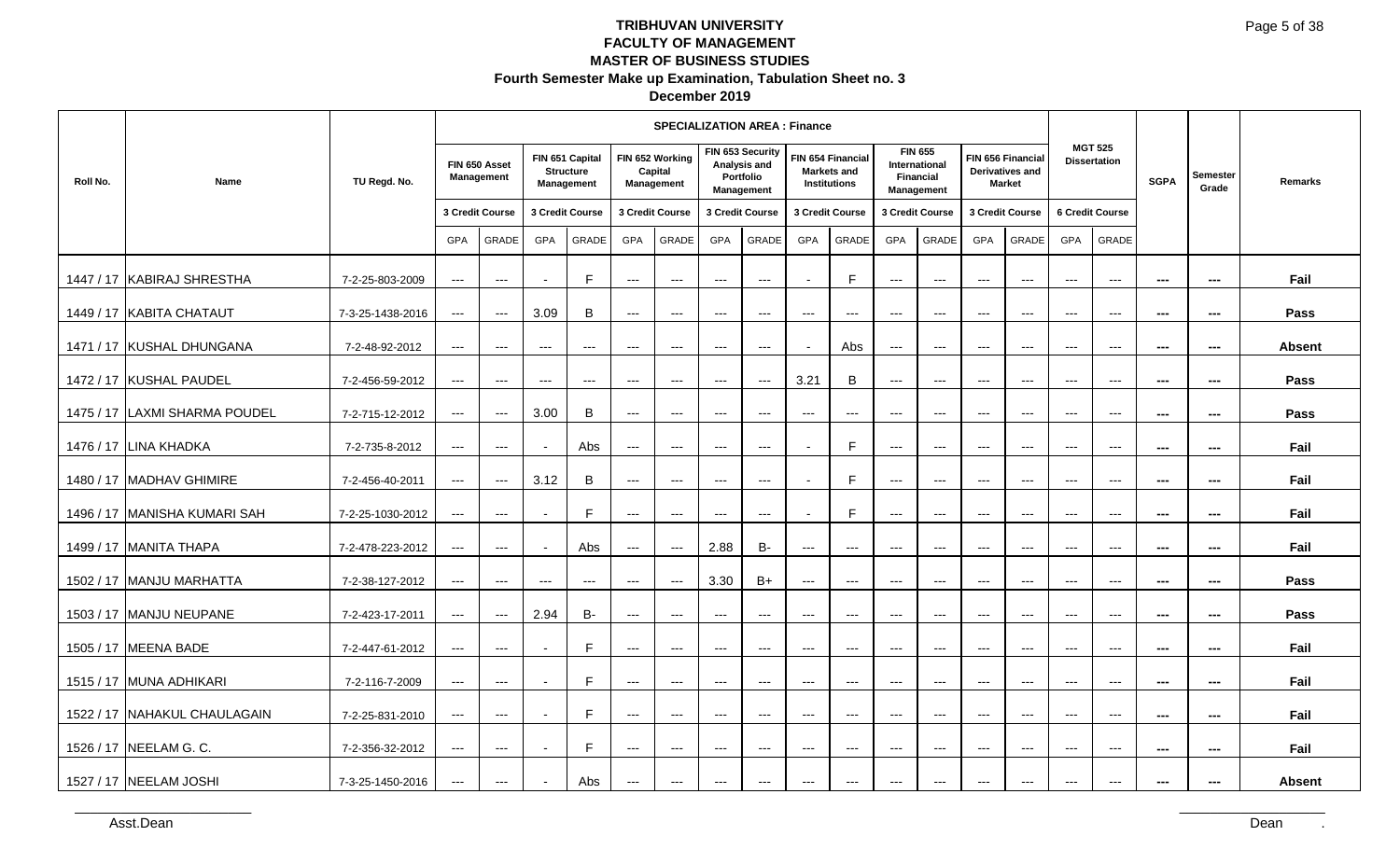#### **December 2019**

|           |                                  |                  |                     |                                          |                     |                                                   |                          | <b>SPECIALIZATION AREA: Finance</b>      |                                        |                                         |                     |                                                                |                     |                                                                   |                          |                                                       |                          |                                       |                          |                          |               |
|-----------|----------------------------------|------------------|---------------------|------------------------------------------|---------------------|---------------------------------------------------|--------------------------|------------------------------------------|----------------------------------------|-----------------------------------------|---------------------|----------------------------------------------------------------|---------------------|-------------------------------------------------------------------|--------------------------|-------------------------------------------------------|--------------------------|---------------------------------------|--------------------------|--------------------------|---------------|
| Roll No.  | <b>Name</b>                      | TU Regd. No.     |                     | FIN 650 Asset<br>Management              |                     | FIN 651 Capital<br><b>Structure</b><br>Management |                          | FIN 652 Working<br>Capital<br>Management | FIN 653 Security                       | Analysis and<br>Portfolio<br>Management |                     | FIN 654 Financial<br><b>Markets and</b><br><b>Institutions</b> |                     | <b>FIN 655</b><br>International<br><b>Financial</b><br>Management |                          | FIN 656 Financial<br>Derivatives and<br><b>Market</b> |                          | <b>MGT 525</b><br><b>Dissertation</b> | <b>SGPA</b>              | <b>Semester</b><br>Grade | Remarks       |
|           |                                  |                  |                     | 3 Credit Course                          |                     | 3 Credit Course                                   |                          | 3 Credit Course                          | 3 Credit Course                        |                                         | 3 Credit Course     |                                                                |                     | 3 Credit Course                                                   |                          | 3 Credit Course                                       |                          | <b>6 Credit Course</b>                |                          |                          |               |
|           |                                  |                  | GPA                 | GRADE                                    | <b>GPA</b>          | GRADE                                             | GPA                      | GRADE                                    | GPA                                    | GRADE                                   | GPA                 | <b>GRADE</b>                                                   | GPA                 | <b>GRADE</b>                                                      | GPA                      | <b>GRADE</b>                                          | GPA                      | <b>GRADE</b>                          |                          |                          |               |
|           | 1533 / 17 NIRAJ MISHRA           | 7-2-439-90-2009  | $--$                | $\hspace{0.05cm} \ldots \hspace{0.05cm}$ |                     | $\mathsf{F}$                                      | $\hspace{0.05cm} \ldots$ | $--$                                     | $---$                                  | $\hspace{0.05cm} \ldots$                |                     | E                                                              | $\qquad \qquad - -$ | $\qquad \qquad - -$                                               | $\qquad \qquad - -$      | $\qquad \qquad - -$                                   | $\qquad \qquad - -$      | $\hspace{0.05cm} \ldots$              | $\hspace{0.05cm} \ldots$ | $\hspace{0.05cm} \ldots$ | Fail          |
| 1536 / 17 | NIRMALA GURAGAIN                 | 7-2-715-80-2010  | $\qquad \qquad - -$ | $\qquad \qquad - -$                      | 3.09                | B                                                 | $---$                    | $\hspace{0.05cm} \ldots$                 | $---$                                  | $---$                                   | $\qquad \qquad - -$ | $\hspace{0.05cm} \ldots \hspace{0.05cm}$                       | $---$               | $\qquad \qquad - -$                                               | $\qquad \qquad - -$      | $\qquad \qquad - -$                                   | $\qquad \qquad - -$      | $\overline{\phantom{a}}$              | $\hspace{0.05cm} \ldots$ | ---                      | Pass          |
|           | 1544 / 17 PABITRA KUMARI MAINALI | 7-2-232-60-2012  | $\qquad \qquad - -$ | $\qquad \qquad - -$                      |                     | $\mathsf{F}$                                      | $---$                    | $---$                                    | $---$                                  | $---$                                   | $---$               | $---$                                                          | $---$               | $---$                                                             | $---$                    | $---$                                                 | $---$                    | $---$                                 | $\sim$                   | $\sim$                   | Fail          |
|           | 1547 / 17 POOJA JHA              | 7-2-838-77-2012  | $\qquad \qquad - -$ | $\qquad \qquad - -$                      |                     | Abs                                               | $---$                    | $\scriptstyle\cdots\scriptstyle\cdots$   | $\cdots$                               | $\hspace{0.05cm} \ldots$                | $\cdots$            | $\hspace{0.05cm} \ldots$                                       | $\cdots$            | $\qquad \qquad - -$                                               | $\qquad \qquad - -$      | $\qquad \qquad - -$                                   | $\qquad \qquad - -$      | $\hspace{0.05cm} \ldots$              | $\sim$                   | $\sim$                   | <b>Absent</b> |
| 1552 / 17 | <b>PRAKASH BHATTARAI</b>         | 7-2-25-460-2012  | $\qquad \qquad - -$ | $\hspace{0.05cm} \ldots \hspace{0.05cm}$ | 3.15                | B                                                 | $\qquad \qquad - -$      | $--$                                     | $\hspace{0.05cm} \ldots$               | $\hspace{0.05cm} \ldots$                | $\qquad \qquad - -$ | $\hspace{0.05cm} \ldots \hspace{0.05cm}$                       | $---$               | $\qquad \qquad - -$                                               | $\qquad \qquad - -$      | $---$                                                 | $\qquad \qquad - -$      | $\scriptstyle\cdots$                  | $\scriptstyle\cdots$     | ---                      | Pass          |
|           | 1555 / 17 PRAKASH KUMAR BIST     | 7-2-750-85-2012  | $--$                | $\hspace{0.05cm} \ldots$                 | 3.06                | B                                                 | $\qquad \qquad \cdots$   | $--$                                     | $\scriptstyle\cdots$                   | $\hspace{0.05cm} \ldots$                | 3.09                | B                                                              | $\cdots$            | $\hspace{0.05cm} \ldots$                                          | $\cdots$                 | $\qquad \qquad - -$                                   | $---$                    | $\hspace{0.05cm} \ldots$              | $\overline{\phantom{a}}$ | $\qquad \qquad \cdots$   | Pass          |
|           | 1560 / 17 PRANITA OJHA           | 7-2-25-1453-2017 | $--$                | $\qquad \qquad - -$                      |                     | E                                                 | $---$                    | $\scriptstyle\cdots\scriptstyle\cdots$   | $\scriptstyle\cdots$                   | $\hspace{0.05cm} \ldots$                | $\qquad \qquad - -$ | $\hspace{0.05cm} \ldots$                                       | $\qquad \qquad - -$ | $\hspace{0.05cm} \ldots$                                          | $\qquad \qquad - -$      | $---$                                                 | $\qquad \qquad - -$      | $\scriptstyle\cdots$                  | $\sim$                   | $\sim$                   | Fail          |
| 1573 / 17 | <b>PUNAM KALAUNI</b>             | 7-3-25-1454-2016 | $---$               | $\hspace{0.05cm} \ldots \hspace{0.05cm}$ | $\qquad \qquad - -$ | $\qquad \qquad - -$                               | $---$                    | $\hspace{0.05cm} \ldots$                 | $---$                                  | $\hspace{0.05cm} \ldots$                | 3.00                | B                                                              | $---$               | $---$                                                             | $\overline{\phantom{a}}$ | $\overline{\phantom{a}}$                              | $\overline{\phantom{a}}$ | $\overline{\phantom{a}}$              | $\scriptstyle\cdots$     | ---                      | Pass          |
|           | 1578 / 17 RABINA DANGOL          | 7-2-439-91-2011  | $\qquad \qquad - -$ | $\qquad \qquad - -$                      |                     | E                                                 | $---$                    | $\scriptstyle\cdots\scriptstyle\cdots$   | $\qquad \qquad - -$                    | $\hspace{0.05cm} \ldots$                | $\qquad \qquad - -$ | $\qquad \qquad \cdots$                                         | $\qquad \qquad - -$ | $\qquad \qquad - -$                                               | $\qquad \qquad - -$      | $\qquad \qquad - -$                                   | $\qquad \qquad - -$      | $\hspace{0.05cm} \ldots$              | $\scriptstyle\cdots$     | $\sim$                   | Fail          |
|           | 1579 / 17 RABINA SHRESTHA        | 7-2-564-20-2012  | $\cdots$            | $\qquad \qquad - -$                      |                     | $\mathsf{F}$                                      | $---$                    | $---$                                    |                                        | $\mathsf{F}$                            | $---$               | $\hspace{0.05cm} \ldots$                                       | $---$               | $\cdots$                                                          | $---$                    | $\qquad \qquad - -$                                   | $---$                    | $\hspace{0.05cm} \ldots$              | $\overline{\phantom{a}}$ | $\overline{\phantom{a}}$ | Fail          |
| 1586 / 17 | RAJESH KHADKA                    | 7-2-886-28-2012  | $\cdots$            | $\qquad \qquad - -$                      | 2.94                | <b>B-</b>                                         | $\qquad \qquad - -$      | $\qquad \qquad -1$                       | $---$                                  | $\hspace{0.05cm} \ldots$                | $---$               | $\hspace{0.05cm} \ldots$                                       | $---$               | $\qquad \qquad - -$                                               | $---$                    | $\cdots$                                              | $---$                    | $\overline{a}$                        | $\sim$                   | ---                      | Pass          |
|           | 1601 / 17 RAMITA TAMANG          | 7-2-477-25-2009  | $--$                | $\hspace{0.05cm} \ldots$                 |                     | Abs                                               | $\qquad \qquad \cdots$   | $\scriptstyle\cdots\scriptstyle\cdots$   | $\qquad \qquad - -$                    | $\qquad \qquad - -$                     | $---$               | $---$                                                          | $---$               | $---$                                                             | $\qquad \qquad - -$      | $\qquad \qquad - -$                                   | $\qquad \qquad - -$      | $\hspace{0.05cm} \ldots$              | $\scriptstyle\cdots$     | ---                      | <b>Absent</b> |
|           | 1609 / 17 RASMILA SAPKOTA        | 7-2-564-26-2012  | $--$                | $\hspace{0.05cm} \ldots$                 | 3.12                | $\, {\bf B}$                                      | $\qquad \qquad -$        | $\qquad \qquad -$                        | $---$                                  | $\hspace{0.05cm} \ldots$                | $---$               | $---$                                                          | $---$               | $---$                                                             | $---$                    | $---$                                                 | $---$                    | $---$                                 | $\scriptstyle\cdots$     | ---                      | Pass          |
|           | 1619 / 17 ROJILA LUITEL          | 7-2-364-98-2011  | $--$                | $\hspace{0.05cm} \ldots$                 | 3.18                | B                                                 | $---$                    | $\qquad \qquad -1$                       | 3.18                                   | B                                       | $---$               | $\hspace{0.05cm} \ldots$                                       | $---$               | $---$                                                             | $---$                    | $---$                                                 | $---$                    | $---$                                 | $- - -$                  | $- - -$                  | Pass          |
|           | 1620 / 17 ROJINA BASNET          | 7-2-465-51-2008  | $--$                | $--$                                     | $\blacksquare$      | Abs                                               | $\qquad \qquad \cdots$   | $--$                                     | $\scriptstyle\cdots\scriptstyle\cdots$ | $--$                                    | $\qquad \qquad - -$ | $\qquad \qquad - -$                                            | $\qquad \qquad - -$ | $\qquad \qquad - -$                                               | $\qquad \qquad - -$      | $\qquad \qquad - -$                                   | $\qquad \qquad - -$      | $\scriptstyle\cdots$                  | $\sim$                   | $\sim$                   | <b>Absent</b> |
|           | 1621 / 17 ROJINA BISHWOKARMA     | 7-2-676-41-2012  | $\cdots$            | $\cdots$                                 |                     | Abs                                               | $\cdots$                 | $\scriptstyle\cdots$                     | $\cdots$                               | $\scriptstyle\cdots$                    | $\cdots$            | $\qquad \qquad - -$                                            | $\cdots$            | $\qquad \qquad - -$                                               | $\cdots$                 | $\cdots$                                              | $---$                    | $---$                                 | $\overline{\phantom{a}}$ | ---                      | <b>Absent</b> |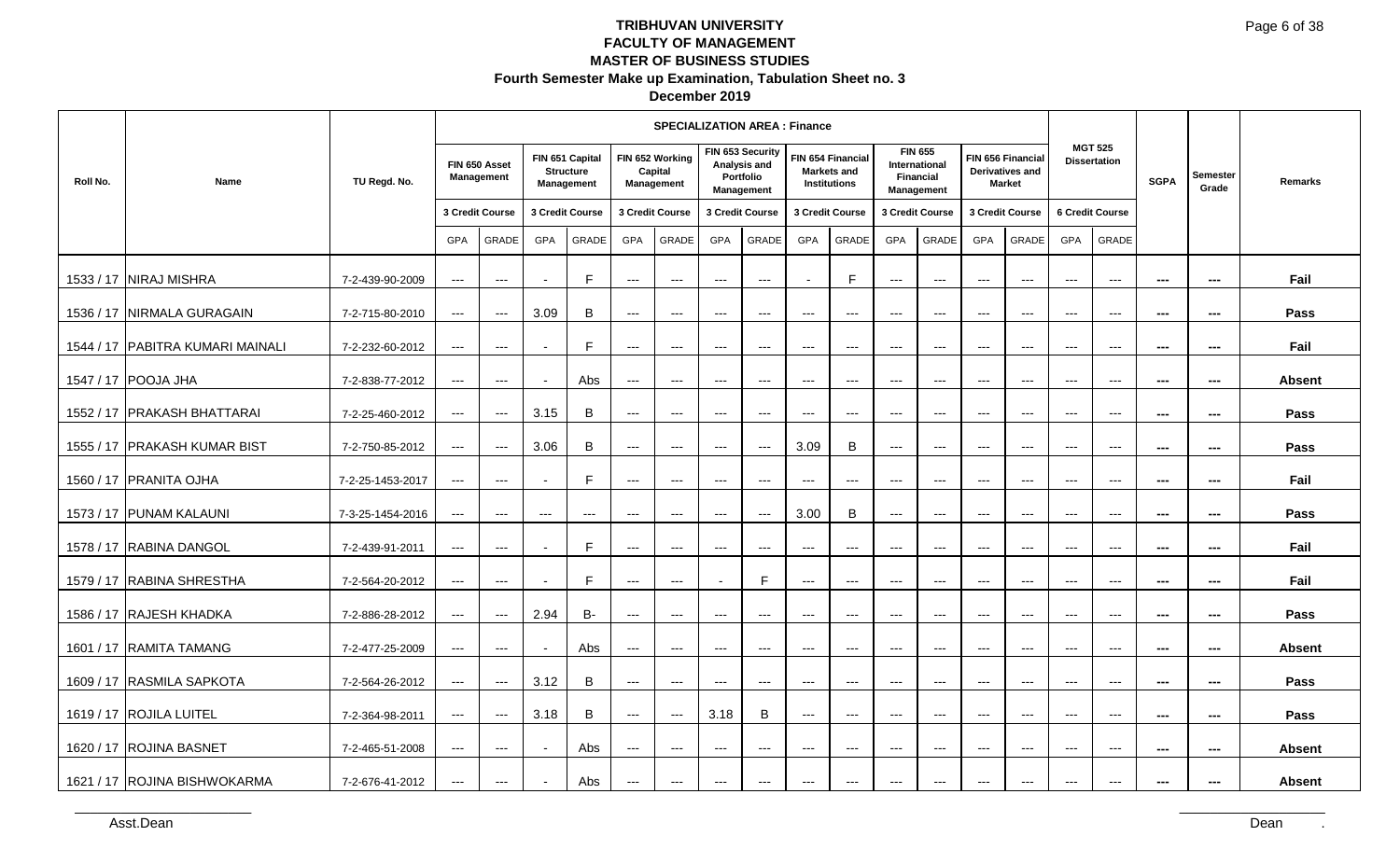| December 2019 |  |
|---------------|--|
|---------------|--|

|           |                                |                  |                      |                                          |                          |                                                   |                          | <b>SPECIALIZATION AREA: Finance</b>      |                     |                                                             |                          |                                                         |                     |                                                      |                          |                                                       |                      |                                          |                |                          |               |
|-----------|--------------------------------|------------------|----------------------|------------------------------------------|--------------------------|---------------------------------------------------|--------------------------|------------------------------------------|---------------------|-------------------------------------------------------------|--------------------------|---------------------------------------------------------|---------------------|------------------------------------------------------|--------------------------|-------------------------------------------------------|----------------------|------------------------------------------|----------------|--------------------------|---------------|
| Roll No.  | Name                           | TU Regd. No.     |                      | FIN 650 Asset<br>Management              |                          | FIN 651 Capital<br><b>Structure</b><br>Management |                          | FIN 652 Working<br>Capital<br>Management |                     | FIN 653 Security<br>Analysis and<br>Portfolio<br>Management |                          | FIN 654 Financial<br><b>Markets and</b><br>Institutions | Financial           | <b>FIN 655</b><br><b>International</b><br>Management |                          | FIN 656 Financial<br>Derivatives and<br><b>Market</b> |                      | <b>MGT 525</b><br><b>Dissertation</b>    | <b>SGPA</b>    | <b>Semester</b><br>Grade | Remarks       |
|           |                                |                  |                      | 3 Credit Course                          |                          | 3 Credit Course                                   |                          | 3 Credit Course                          | 3 Credit Course     |                                                             |                          | 3 Credit Course                                         |                     | 3 Credit Course                                      |                          | 3 Credit Course                                       |                      | 6 Credit Course                          |                |                          |               |
|           |                                |                  | GPA                  | GRADE                                    | GPA                      | GRADE                                             | GPA                      | GRADE                                    | <b>GPA</b>          | GRADE                                                       | <b>GPA</b>               | GRADE                                                   | GPA                 | GRADE                                                | GPA                      | <b>GRADE</b>                                          | <b>GPA</b>           | GRADE                                    |                |                          |               |
|           | 1642 / 17 SAJANA PARIYAR       | 7-2-518-126-2012 | $\qquad \qquad - -$  | $\cdots$                                 |                          | F                                                 | $\qquad \qquad - -$      | $---$                                    | $---$               | $---$                                                       | $---$                    | $---$                                                   | $---$               | $\cdots$                                             | $---$                    | $\overline{a}$                                        | $---$                | $\qquad \qquad -$                        | ---            | $\qquad \qquad \cdots$   | Fail          |
|           | 1643 / 17 SAJINA RAI           | 7-2-504-206-2016 | $\qquad \qquad - -$  | $\cdots$                                 | $\overline{\phantom{a}}$ | F                                                 | $---$                    | $\cdots$                                 | $---$               | $\qquad \qquad - -$                                         | $\qquad \qquad -$        | $\qquad \qquad -\qquad -$                               | $---$               | $\cdots$                                             | $---$                    | $\qquad \qquad - -$                                   | $\qquad \qquad - -$  | $\qquad \qquad - -$                      | $\sim$         | $\hspace{0.05cm} \ldots$ | Fail          |
|           | 1653 / 17 SAMJHANA PAUDEL      | 7-1-220-19-2007  | $\qquad \qquad - -$  | $\qquad \qquad - -$                      |                          | E                                                 | $\qquad \qquad - -$      | $\qquad \qquad - -$                      | $\qquad \qquad - -$ | $\qquad \qquad - -$                                         | ---                      | $\hspace{0.05cm} \ldots$                                | ---                 | ---                                                  | $---$                    | $\overline{\phantom{a}}$                              | $\cdots$             | $\qquad \qquad - -$                      | ---            | ---                      | Fail          |
|           | 1659 / 17 SANDIP ADHIKARI      | 7-2-415-55-2012  | $--$                 | $\qquad \qquad -$                        | $---$                    | $\qquad \qquad - -$                               | $\qquad \qquad - -$      | $\cdots$                                 | $---$               | $\qquad \qquad - -$                                         | 3.38                     | $B+$                                                    | $---$               | $\cdots$                                             | $---$                    | $  -$                                                 | $---$                | $\hspace{0.05cm} \ldots$                 | ---            | ---                      | Pass          |
|           | 1661 / 17 SANGITA JARGHA MAGAR | 7-2-518-141-2012 | $--$                 | $\hspace{0.05cm} \ldots$                 | 2.88                     | <b>B-</b>                                         | $\cdots$                 | $--$                                     | 3.09                | $\, {\bf B}$                                                | $\qquad \qquad \cdots$   | $---$                                                   | $\qquad \qquad -$   | $\qquad \qquad -$                                    | $\hspace{0.05cm} \ldots$ | $---$                                                 | $---$                | $\hspace{0.05cm} \ldots$                 | $\sim$         | $\sim$                   | Pass          |
|           | 1668 / 17 SANJIV ACHARYA       | 7-2-233-22-2012  | $\qquad \qquad - -$  | $\qquad \qquad - -$                      | 3.34                     | $B+$                                              | $\qquad \qquad - -$      | $---$                                    | $\qquad \qquad - -$ | $\hspace{0.05cm}---$                                        | $\hspace{0.05cm} \ldots$ | $\hspace{0.05cm} \ldots$                                | ---                 | $\hspace{0.05cm} \ldots$                             | $\qquad \qquad - -$      | $\qquad \qquad - -$                                   | $\qquad \qquad - -$  | $\qquad \qquad - -$                      | ---            | $\sim$                   | Pass          |
|           | 1674 / 17 SANTOSH SHRESTHA     | 7-2-25-661-2012  | $\qquad \qquad - -$  | $\hspace{0.05cm} \ldots \hspace{0.05cm}$ |                          | Abs                                               | $\qquad \qquad - -$      | $\qquad \qquad - -$                      |                     | Abs                                                         | ---                      | $\hspace{0.05cm} \ldots$                                | ---                 | $\hspace{0.05cm} \ldots$                             | $\scriptstyle\cdots$     | $\scriptstyle\cdots$                                  | $\scriptstyle\cdots$ | $\scriptstyle\cdots$                     | ---            | $\hspace{0.05cm} \ldots$ | <b>Absent</b> |
|           | 1688 / 17 SAROJ KAFLE          | 7-2-529-84-2008  | $--$                 | $\qquad \qquad \cdots$                   | 3.46                     | $B+$                                              | $\qquad \qquad - -$      | $---$                                    | $---$               | $\hspace{0.05cm} \ldots \hspace{0.05cm}$                    | $\qquad \qquad -$        | $---$                                                   | $---$               | $\qquad \qquad -$                                    | $---$                    | $---$                                                 | $---$                | $---$                                    | ---            | $\sim$                   | Pass          |
| 1699 / 17 | <b>SHANTI KUMARI JOSHI</b>     | 7-2-329-293-2010 | $\qquad \qquad - -$  | $\cdots$                                 | 2.94                     | <b>B-</b>                                         | $\qquad \qquad - -$      | $\qquad \qquad - -$                      | $---$               | $\qquad \qquad - -$                                         | 3.00                     | B                                                       | $\overline{a}$      | $\cdots$                                             | $---$                    | $\qquad \qquad - -$                                   | $---$                | $\qquad \qquad - -$                      | $\overline{a}$ | $\hspace{0.05cm} \ldots$ | Pass          |
|           | 1721 / 17 SIRJANA DAHAL        | 7-2-898-13-2012  | $\scriptstyle\cdots$ | $\qquad \qquad - -$                      | 3.38                     | $B+$                                              | $---$                    | $\qquad \qquad - -$                      | ---                 | ---                                                         | ---                      | $\hspace{0.05cm} \ldots$                                | ---                 | $\scriptstyle\cdots\scriptstyle\cdots$               | $\qquad \qquad - -$      | $\qquad \qquad - -$                                   | $\qquad \qquad - -$  | $\hspace{0.05cm} \ldots$                 | ---            | $\sim$                   | Pass          |
|           | 1722 / 17 SIRJANA KHATRI       | 7-2-913-17-2010  | $--$                 | $\qquad \qquad \cdots$                   | $\hspace{0.05cm} \ldots$ | $--$                                              | $\hspace{0.05cm} \ldots$ | $--$                                     | 3.30                | $B+$                                                        | $\qquad \qquad \cdots$   | $\hspace{0.05cm} \ldots \hspace{0.05cm}$                | $\qquad \qquad - -$ | $\scriptstyle\cdots\scriptstyle\cdots$               | $---$                    | $---$                                                 | $---$                | $\hspace{0.05cm} \ldots \hspace{0.05cm}$ | ---            | $\sim$                   | Pass          |
|           | 1723 / 17 SITA KATHAYAT        | 7-3-25-1487-2016 | $--$                 | $\hspace{0.05cm} \ldots$                 | $  -$                    | $\cdots$                                          | $\hspace{0.05cm} \ldots$ | $--$                                     | 3.18                | B                                                           | $---$                    | $---$                                                   | $---$               | $\qquad \qquad -$                                    | $---$                    | $---$                                                 | $---$                | $---$                                    | $\sim$         | $\cdots$                 | Pass          |
|           | 1727 / 17 SOPHIYA SHAKYA       | 7-3-25-1472-2016 | $--$                 | $\qquad \qquad - -$                      | 3.30                     | $B+$                                              | $\qquad \qquad - -$      | $---$                                    | $\qquad \qquad - -$ | $\hspace{0.05cm}---$                                        | $\hspace{0.05cm} \ldots$ | $\scriptstyle\cdots$                                    | ---                 | $\cdots$                                             | $\qquad \qquad - -$      | $\scriptstyle\cdots$                                  | $\qquad \qquad - -$  | $\hspace{0.05cm} \ldots \hspace{0.05cm}$ | $- - -$        | $\sim$                   | Pass          |
| 1735 / 17 | <b>SUDIP LAMICHHANEY</b>       | 7-2-25-680-2012  | $--$                 | $\qquad \qquad \cdots$                   | 3.50                     | $B+$                                              | $\qquad \qquad - -$      | $\qquad \qquad - -$                      | $\qquad \qquad - -$ | $\hspace{0.05cm} \ldots \hspace{0.05cm}$                    | $\hspace{0.05cm} \ldots$ | $\hspace{0.05cm} \ldots$                                | $\qquad \qquad - -$ | $\scriptstyle\cdots\scriptstyle\cdots$               | $\qquad \qquad - -$      | $\qquad \qquad - -$                                   | $\qquad \qquad - -$  | $\qquad \qquad - -$                      | ---            | ---                      | Pass          |
|           | 1736 / 17 SUJAN ACHARYA        | 7-2-25-671-2012  | $\qquad \qquad - -$  | $\hspace{0.05cm} \ldots$                 | 3.34                     | $B+$                                              | $\qquad \qquad - -$      | $\qquad \qquad - -$                      | $\cdots$            | $\qquad \qquad - -$                                         | $---$                    | $---$                                                   | $---$               | $\scriptstyle\cdots\scriptstyle\cdots$               | $---$                    | $---$                                                 | $---$                | $---$                                    | $\overline{a}$ | $\sim$                   | Pass          |
|           | 1742 / 17 SUMANA NEUPANE       | 7-2-2-85-2011    | $---$                | $\qquad \qquad \cdots$                   | $\overline{\phantom{a}}$ | Abs                                               | $---$                    | $---$                                    | $---$               | $---$                                                       | $---$                    | $---$                                                   | $---$               | $---$                                                | $---$                    | $---$                                                 | $---$                | $\qquad \qquad \cdots$                   | $- - -$        | $\cdots$                 | <b>Absent</b> |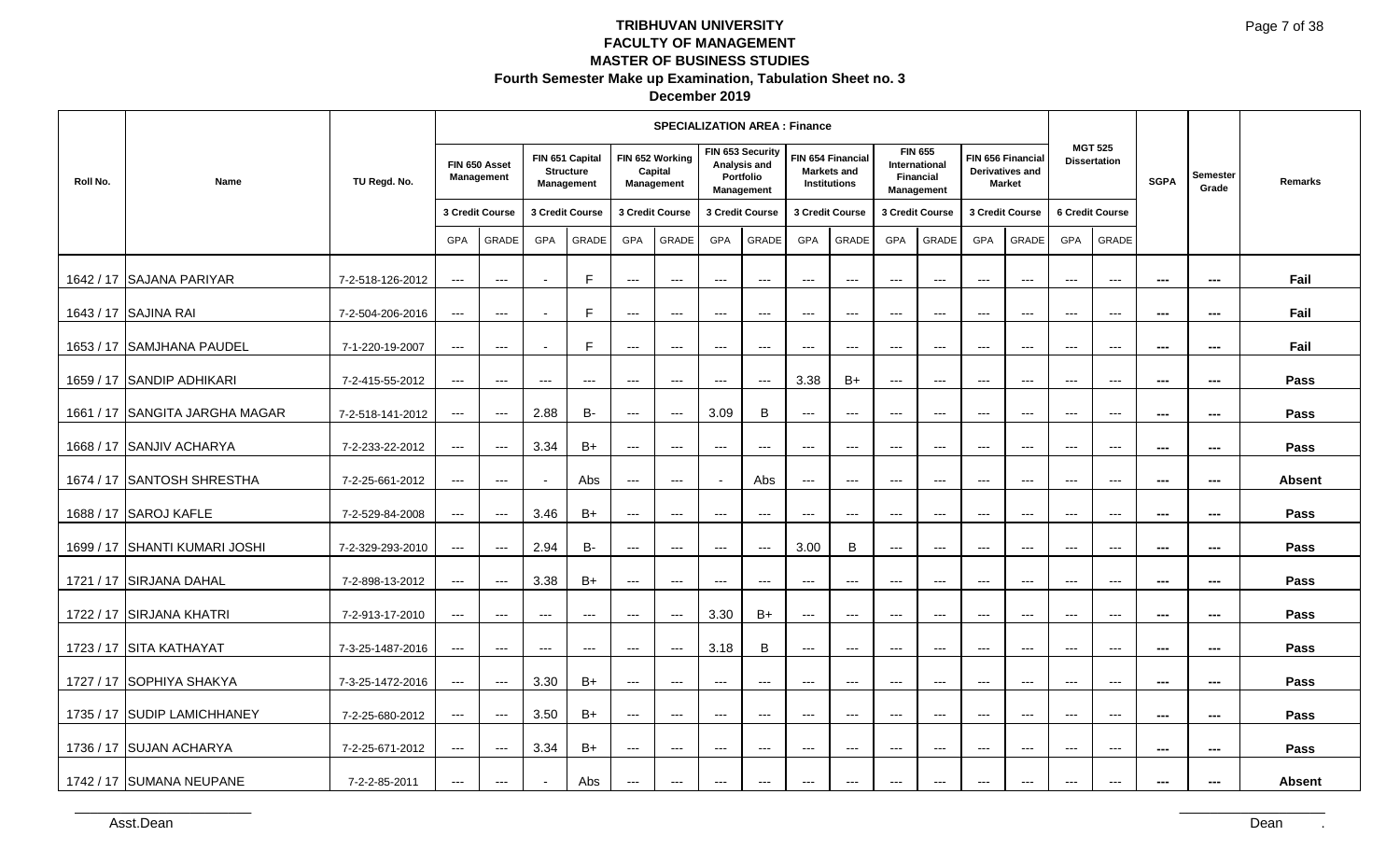### **December 2019**

|          |                           |                  |       |                                    |                          |                                                          |       | <b>SPECIALIZATION AREA: Finance</b>      |            |                                                             |       |                                                         |            |                                                                          |                   |                                         |            |                                       |             |                   |               |
|----------|---------------------------|------------------|-------|------------------------------------|--------------------------|----------------------------------------------------------|-------|------------------------------------------|------------|-------------------------------------------------------------|-------|---------------------------------------------------------|------------|--------------------------------------------------------------------------|-------------------|-----------------------------------------|------------|---------------------------------------|-------------|-------------------|---------------|
| Roll No. | Name                      | TU Regd. No.     |       | FIN 650 Asset<br><b>Management</b> |                          | FIN 651 Capital<br><b>Structure</b><br><b>Management</b> |       | FIN 652 Working<br>Capital<br>Management |            | FIN 653 Security<br>Analysis and<br>Portfolio<br>Management |       | FIN 654 Financial<br>Markets and<br><b>Institutions</b> |            | <b>FIN 655</b><br>International<br><b>Financial</b><br><b>Management</b> | FIN 656 Financial | <b>Derivatives and</b><br><b>Market</b> |            | <b>MGT 525</b><br><b>Dissertation</b> | <b>SGPA</b> | Semester<br>Grade | Remarks       |
|          |                           |                  |       | 3 Credit Course                    |                          | 3 Credit Course                                          |       | 3 Credit Course                          |            | 3 Credit Course                                             |       | 3 Credit Course                                         |            | 3 Credit Course                                                          | 3 Credit Course   |                                         |            | 6 Credit Course                       |             |                   |               |
|          |                           |                  | GPA   | GRADE                              | GPA                      | GRADE                                                    | GPA   | GRADE                                    | <b>GPA</b> | <b>GRADE</b>                                                | GPA   | GRADE                                                   | <b>GPA</b> | GRADE                                                                    | <b>GPA</b>        | GRADE                                   | <b>GPA</b> | GRADE                                 |             |                   |               |
|          | 1743 / 17 SUMI KOIRALA    | 7-2-364-153-2012 | $---$ | $---$                              | 3.06                     | B                                                        | $---$ | $---$                                    | $---$      | $---$                                                       | $--$  | $---$                                                   | $--$       | $---$                                                                    | $---$             | $--$                                    | $--$       | $--$                                  | ---         | ---               | Pass          |
|          | 1746 / 17 SUNIL SHRESTHA  | 7-2-11-113-2009  | $---$ | $\hspace{0.05cm} \ldots$           | 3.27                     | B                                                        | $--$  | ---                                      | ---        | $--$                                                        | $--$  | $---$                                                   | ---        | $---$                                                                    | $---$             | $--$                                    | $--$       | $--$                                  | $\sim$      | ---               | Pass          |
|          | 1771 / 17 ITEJENDRA KARKI | 7-2-39-602-2007  | $---$ | $---$                              |                          | Abs                                                      | $--$  | $--$                                     | $--$       | $---$                                                       | $---$ | $--$                                                    | $---$      | $--$                                                                     | $--$              | $--$                                    | $---$      | $---$                                 | $\sim$      | ---               | <b>Absent</b> |
|          | 1774 / 17 TIRTH RAJ JOSHI | 7-2-327-87-2006  | $---$ | $---$                              | $\sim$                   |                                                          | $---$ | $---$                                    | ---        | $---$                                                       | $--$  | $---$                                                   | $---$      | $---$                                                                    | $---$             | $---$                                   | $--$       | $---$                                 | $\sim$      | ---               | Fail          |
|          | 1778 / 17 UMAKANTA PANDEY | 7-2-278-802-2009 | $---$ | $--$                               | $\overline{\phantom{a}}$ |                                                          | $---$ | $---$                                    | ---        | $--$                                                        | $--$  | $---$                                                   | $---$      | $---$                                                                    | $---$             | $---$                                   | $--$       | $---$                                 | $\sim$      | ---               | Fail          |
|          | 1779 / 17 UNNATI DHUNGEL  | 7-2-379-161-2012 | $---$ | $---$                              |                          | Abs                                                      | ---   | $---$                                    | $---$      | $--$                                                        | $--$  | $---$                                                   | $---$      | $--$                                                                     | $---$             | $---$                                   | $--$       | $---$                                 | ---         | ---               | <b>Absent</b> |

### **Campus / College: Padmakanya Multiple Campus, Bagbazar, Kathmandu**

| 1799 / 17 KAJAL KHADKA     | 7-2-529-39-2012  | $---$ | $---$ | $---$   | $---$ |       |       | $--$  | $--$  | $--$    | $---$ | $---$ | $--$ | $--$  | $--$  | $--$  | $--$  | $- - -$ | --- | Fail          |
|----------------------------|------------------|-------|-------|---------|-------|-------|-------|-------|-------|---------|-------|-------|------|-------|-------|-------|-------|---------|-----|---------------|
|                            |                  |       |       |         |       |       |       |       |       |         |       |       |      |       |       |       |       |         |     |               |
| 1803 / 17 LAXMI ADHIKARI   | 7-2-756-105-2011 | ---   | $---$ | $---$   | $---$ | 3.00  | B     | $---$ | $---$ | $- - -$ | ---   | $--$  | $--$ | $---$ | $---$ | $---$ | $---$ | ---     | --- | Pass          |
|                            |                  |       |       |         |       |       |       |       |       |         |       |       |      |       |       |       |       |         |     |               |
| 1823 / 17 SHANTI BASNET    | 7-2-452-17-2010  | ---   | $---$ | $- - -$ | $---$ | 3.88  | A-    | $--$  | $--$  | $- - -$ | ---   | $---$ | ---  | $--$  | $--$  | $--$  | $---$ | ---     | --- | Pass          |
|                            |                  |       |       |         |       |       |       |       |       |         |       |       |      |       |       |       |       |         |     |               |
| 1827 / 17 SURAKSHYA GAUTAM | 7-3-38-941-2016  | ---   | $---$ | $- - -$ | $---$ | 3.58  | $B+$  | $--$  | $--$  |         | -     | $--$  | ---  | $--$  | $--$  | $--$  | $--$  | ---     | --- | Fail          |
|                            |                  |       |       |         |       |       |       |       |       |         |       |       |      |       |       |       |       |         |     |               |
| 1832 / 17 UMA ADHIKARI     | 7-2-727-117-2010 | ---   | $---$ | $--$    | $---$ | $---$ | $---$ | $---$ | $---$ |         | Abs   | ---   | $--$ | $---$ | $---$ | $---$ | $---$ | ---     | --- | <b>Absent</b> |

### **Campus / College: Patan Multiple Campus, Patandhoka, Lalitpur**

| 1853 / 17 BUDDHA LAXMI MAHARJAN | 7-2-518-60-2009 | $---$   | --- | $- - -$ | $--$ | $--$ | $---$ | $---$ | $---$ | 3.00          |       | $--$    | $--$    | $---$ | $---$ | $---$ | $---$ | --- | --- | Pass |
|---------------------------------|-----------------|---------|-----|---------|------|------|-------|-------|-------|---------------|-------|---------|---------|-------|-------|-------|-------|-----|-----|------|
| 1858 / 17 ELINA SHRESTHA        | 7-2-258-12-2011 | $- - -$ | --- |         |      | ---  | $--$  | $--$  | $--$  | 3.21<br>ا ے.ب |       | $- - -$ | $- - -$ | ---   | ---   | ---   | ---   | --- | --- | Fail |
| 1862 / 17   JUNA YONJAN         | 7-2-258-10-2009 | $---$   | --- |         |      | $--$ | $---$ | $---$ | $---$ | $---$         | $---$ | $--$    | $--$    | $---$ | $---$ | $---$ | $---$ | --- | --- | Fail |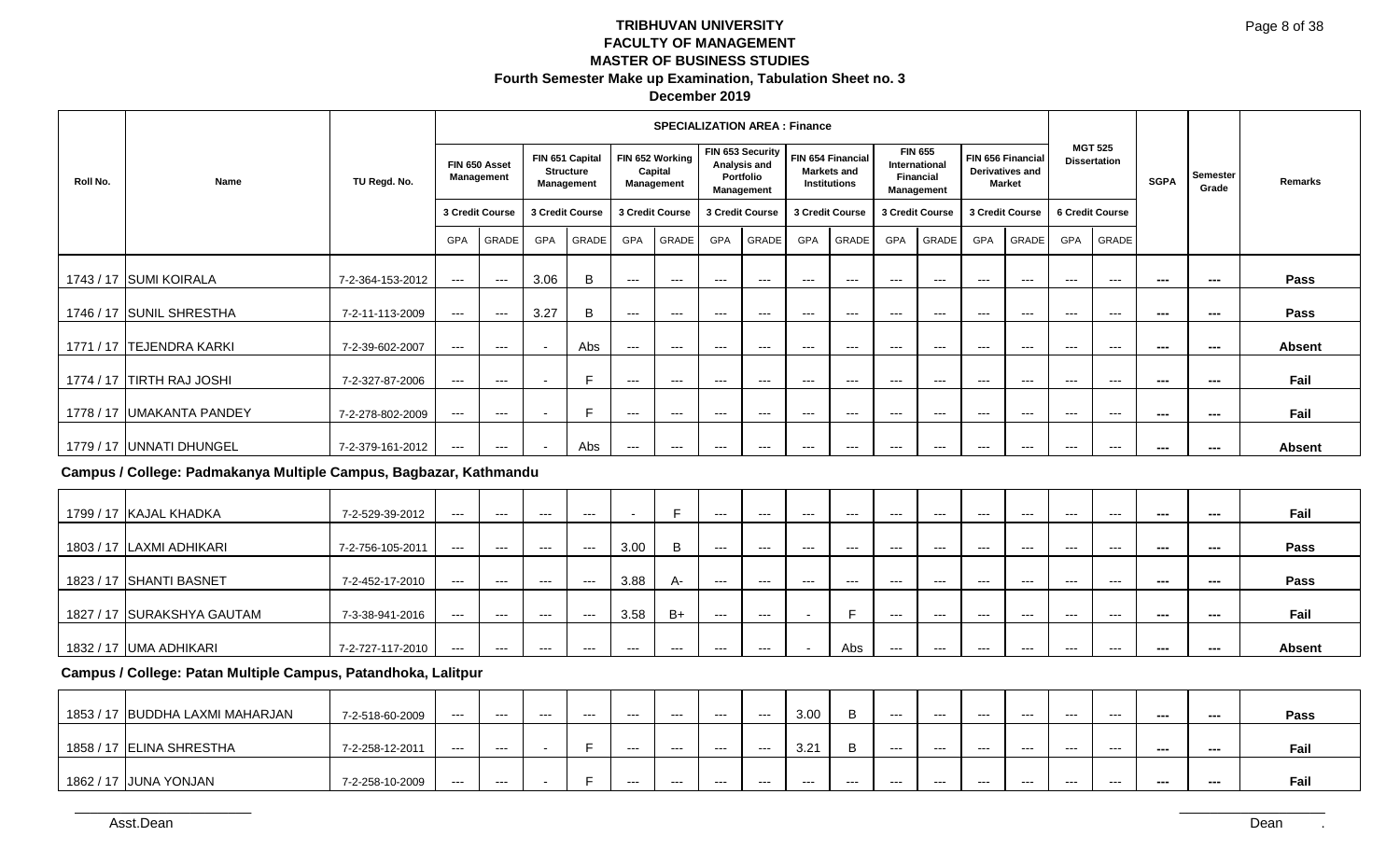| December 2019 |  |
|---------------|--|
|---------------|--|

| Roll No.<br>1872 / 17 MENUKA DANGOL                                                                                                | Name<br>1885 / 17 PRAMILA MAHARJAN<br>1886 / 17 PRATIKSHA SHRESTHA                         | TU Regd. No.<br>7-2-925-76-2011<br>7-2-488-96-2010<br>7-2-539-48-2009                                                                                  | 3 Credit Course<br>GPA<br>$\sim$ $\sim$<br>$\sim$ $\sim$<br>$   \,$                      | FIN 650 Asset<br>Management<br>GRADE<br>$\sim$ $\sim$<br>$\sim$ $\sim$<br>$\sim$                      | GPA<br>3.00<br>$--$<br>$\sim$                                          | FIN 651 Capital<br><b>Structure</b><br>Management<br>3 Credit Course<br>GRADE<br>$\, {\bf B} \,$<br>$\sim$<br>$\mathsf F$ | GPA<br>$\sim$<br>$\scriptstyle\cdots$<br>$\scriptstyle \cdots$                                                       | <b>SPECIALIZATION AREA : Finance</b><br>FIN 652 Working<br>Capital<br>Management<br>3 Credit Course<br>GRADE<br>$\sim$<br>$\scriptstyle\cdots$<br>$\scriptstyle\cdots$ | GPA<br>$\scriptstyle\cdots$<br>$\scriptstyle\cdots$<br>$\scriptstyle\cdots$                                                                                    | FIN 653 Security<br>Analysis and<br>Portfolio<br>Management<br>3 Credit Course<br>GRADE<br>$\scriptstyle\cdots$<br>$\sim$<br>$\sim$ | FIN 654 Financial<br><b>Markets and</b><br>3 Credit Course<br>GPA<br>$\hspace{0.05cm} \ldots$<br>3.06<br>$\sim$                                    | <b>Institutions</b><br>GRADE<br>$\hspace{0.05cm} \cdots$<br>$\, {\bf B}$<br>$\mathsf F$                                                                                     | International<br>Financial<br>3 Credit Course<br>GPA<br>$\hspace{0.05cm} \ldots$<br>$\sim$<br>$\scriptstyle\cdots$                                       | <b>FIN 655</b><br>Management<br>GRADE<br>$\hspace{0.05cm} \ldots$<br>$\hspace{0.05cm} \ldots$<br>$\scriptstyle\cdots$                               | FIN 656 Financial<br>3 Credit Course<br>GPA<br>$\sim$ $\sim$ $\sim$<br>$--$<br>$\scriptstyle\cdots$                                  | <b>Derivatives and</b><br><b>Market</b><br>GRADE<br>$   \,$<br>$   \,$<br>$\scriptstyle\cdots$    | 6 Credit Course<br>GPA<br>$\sim$ $\sim$<br>$\sim$ $\sim$<br>$\sim$ $\sim$                                                                                     | <b>MGT 525</b><br><b>Dissertation</b><br>GRADE<br>$\sim$<br>$\sim$ $\sim$<br>$\sim$        | <b>SGPA</b><br>$\sim$<br>$\hspace{0.05cm} \cdots$<br>$\sim$                                                     | Semester<br>Grade<br>$\sim$<br>$\overline{\phantom{a}}$<br>$\sim$                                                                         | Remarks<br>Pass<br>Pass<br>Fail                                       |
|------------------------------------------------------------------------------------------------------------------------------------|--------------------------------------------------------------------------------------------|--------------------------------------------------------------------------------------------------------------------------------------------------------|------------------------------------------------------------------------------------------|-------------------------------------------------------------------------------------------------------|------------------------------------------------------------------------|---------------------------------------------------------------------------------------------------------------------------|----------------------------------------------------------------------------------------------------------------------|------------------------------------------------------------------------------------------------------------------------------------------------------------------------|----------------------------------------------------------------------------------------------------------------------------------------------------------------|-------------------------------------------------------------------------------------------------------------------------------------|----------------------------------------------------------------------------------------------------------------------------------------------------|-----------------------------------------------------------------------------------------------------------------------------------------------------------------------------|----------------------------------------------------------------------------------------------------------------------------------------------------------|-----------------------------------------------------------------------------------------------------------------------------------------------------|--------------------------------------------------------------------------------------------------------------------------------------|---------------------------------------------------------------------------------------------------|---------------------------------------------------------------------------------------------------------------------------------------------------------------|--------------------------------------------------------------------------------------------|-----------------------------------------------------------------------------------------------------------------|-------------------------------------------------------------------------------------------------------------------------------------------|-----------------------------------------------------------------------|
| 1892 / 17 RACHANA DANGOL<br>1899 / 17 RESHMA JHA<br>1906 / 17 SABINA AWALE<br>1907 / 17 SABINA SHRESTHA<br>1908 / 17 SABITA TAMANG | 1890 / 17 PURNISHA TANDUKAR<br>1894 / 17 RAJANI RAJUPADHAYA<br>1902 / 17 ROJAN KARMACHARYA | 7-2-469-82-2012<br>7-2-925-114-2011<br>7-2-517-20-2012<br>7-2-726-50-2009<br>7-2-455-50-2016<br>7-2-759-57-2012<br>7-2-488-76-2011<br>7-2-478-357-2008 | $\sim$ $\sim$<br>$\sim$<br>$\sim$<br>$\sim$<br>$\sim$<br>$\sim$<br>$\sim$<br>$\sim$      | $\sim$ $\sim$<br>$\sim$<br>$\overline{\phantom{a}}$<br>$\sim$<br>$\sim$<br>$\sim$<br>$\sim$<br>$\sim$ | $--$<br>2.94<br>$\sim$<br>$\sim$<br>$\sim$<br>$\sim$<br>$\sim$<br>3.06 | $--$<br>$B-$<br>$\mathsf F$<br>$\mathsf F$<br>Abs<br>$\mathsf F$<br>$\mathsf F$<br>$\, {\bf B} \,$                        | $\hspace{0.05cm} \ldots$<br>$\sim$<br>$\sim$ $\sim$<br>$\scriptstyle \cdots$<br>$\sim$<br>$\sim$<br>$\sim$<br>$\sim$ | $\sim$<br>$\sim$<br>$\sim$ $\sim$<br>$\sim$<br>$\sim$<br>$\sim$<br>$\sim$<br>$\sim$                                                                                    | $\scriptstyle\cdots$<br>$\scriptstyle\cdots$<br>$   \,$<br>$   \,$<br>$\hspace{0.05cm} \ldots$<br>$\hspace{0.05cm} \ldots$<br>3.06<br>$\hspace{0.05cm} \ldots$ | $\sim$<br>$\sim$<br>$\sim$<br>$\scriptstyle\cdots$<br>$\sim$<br>$\sim$<br>$\, {\bf B} \,$<br>$\sim$                                 | 3.15<br>$\hspace{0.05cm} \ldots$<br>$\sim$<br>$--$<br>$\scriptstyle\cdots$<br>$\scriptstyle\cdots$<br>$\scriptstyle\cdots$<br>$\scriptstyle\cdots$ | $\, {\bf B} \,$<br>$\hspace{0.05cm} \cdots$<br>$\mathsf F$<br>$\hspace{0.05cm} \ldots$<br>$\hspace{0.05cm} \cdots$<br>$\sim$<br>$\sim$<br>$\hspace{0.05cm} \dashrightarrow$ | $\sim$<br>$\hspace{0.05cm} \ldots$<br>$\sim$<br>$--$<br>$\scriptstyle\cdots$<br>$\hspace{0.05cm} \ldots$<br>$\scriptstyle\cdots$<br>$\scriptstyle\cdots$ | $\sim$<br>$\hspace{0.05cm} \ldots$<br>$\sim$<br>$\hspace{0.05cm} \ldots$<br>$\scriptstyle\cdots$<br>$\scriptstyle\cdots$<br>$\sim$ $\sim$<br>$\sim$ | $\scriptstyle\cdots$<br>$\hspace{0.1em} \ldots \hspace{0.1em}$<br>$--$<br>$--$<br>$\sim$<br>$\scriptstyle\cdots$<br>$\sim$<br>$\sim$ | $   \,$<br>$\scriptstyle\cdots$<br>$\sim$<br>$--$<br>$   \,$<br>$\sim$ $\sim$<br>$\sim$<br>$\sim$ | $\sim$ $\sim$<br>$\rightarrow$ $\rightarrow$<br>$\hspace{0.05cm} \ldots$<br>$\hspace{0.05cm}\ldots$<br>$\sim$<br>$\hspace{0.05cm} \cdots$<br>$\sim$<br>$\sim$ | $\sim$<br>$\sim$<br>$\scriptstyle\cdots$<br>$\sim$<br>$\sim$<br>$\sim$<br>$\sim$<br>$\sim$ | $\sim$<br>$\sim$<br>$\hspace{0.05cm}\ldots$<br>$\sim$<br>$\sim$<br>$\sim$<br>$\sim$<br>$\hspace{0.05cm} \cdots$ | $\sim$<br>$\hspace{0.05cm} \cdots$<br>$\sim$<br>$\sim$<br>$\hspace{0.05cm} \cdots$<br>$\frac{1}{2}$<br>$\sim$<br>$\hspace{0.05cm} \cdots$ | Pass<br>Pass<br>Fail<br>Fail<br><b>Absent</b><br>Fail<br>Fail<br>Pass |
| 1913 / 17 SAMOJ K.C<br>1920 / 17 SAPANA G.C<br>1922 / 17 SARALA BOHARA<br>1936 / 17 SUNITA PAUDEL<br>Asst.Dean                     | 1925 / 17 SHREEKRISHNA ACAHRYA                                                             | 7-2-39-638-2010<br>7-2-726-27-2010<br>7-2-520-87-2011<br>7-2-22-773-2012<br>7-2-22-822-2009                                                            | $\sim$<br>$\sim$ $\sim$ $\sim$<br>$\sim$ $\sim$ $\sim$<br>$\sim$ $\sim$<br>$\sim$ $\sim$ | $\overline{\phantom{a}}$<br>$\sim$<br>$\sim$<br>$\sim$ $\sim$<br>$\sim$                               | 3.62<br>$\sim$<br>$\sim$<br>3.50<br>$\overline{\phantom{a}}$           | $B+$<br>Abs<br>$\mathsf F$<br>$B+$<br>$\mathsf F$                                                                         | $\sim$<br>$\sim$<br>$\sim$ $\sim$<br>$\hspace{0.1em} \ldots \hspace{0.1em}$<br>$\scriptstyle\cdots$                  | $\sim$<br>$\sim$<br>$\sim$ $\sim$<br>$\sim$<br>$\sim$                                                                                                                  | 3.42<br>$\hspace{0.05cm} \ldots$<br>$\sim$ $\sim$<br>$   \,$<br>$\rightarrow$ $\rightarrow$ $\rightarrow$                                                      | $B+$<br>$\sim$<br>$\sim$ $\sim$<br>$\sim$ $\sim$<br>$\hspace{0.1em} \ldots \hspace{0.1em}$                                          | $\sim$<br>$\sim$<br>$\sim$ $\sim$<br>$\hspace{0.1em} \ldots \hspace{0.1em}$<br>$\hspace{0.05cm} \ldots \hspace{0.05cm}$                            | $\sim$<br>Abs<br>$\sim$ $\sim$<br>$\hspace{0.05cm} \cdots$<br>$\hspace{0.05cm} \cdots$                                                                                      | $\scriptstyle\cdots$<br>$\sim$<br>$\sim$ $\sim$<br>$--$<br>$--$                                                                                          | $\sim$<br>$\sim$<br>$\sim$ $\sim$<br>$\hspace{0.05cm} \ldots$<br>$\hspace{0.05cm} \ldots$                                                           | $\sim$<br>$\sim$ $\sim$<br>$\sim$ $\sim$<br>$\hspace{0.1em} \ldots \hspace{0.1em}$<br>$--$                                           | $\sim$<br>$\sim$ $\sim$<br>$\rightarrow$ $\rightarrow$<br>$\rightarrow$ $\rightarrow$<br>$   \,$  | $\sim$ $\sim$<br>$\sim$ $\sim$<br>$\sim$ $\sim$<br>$\sim$ $\sim$<br>$  -$                                                                                     | $\sim$<br>$\sim$<br>$\sim$ $\sim$<br>$\sim$ $\sim$<br>$\sim$ $\sim$                        | $\sim$<br>$\sim$<br>$\sim$<br>$\sim$<br>$\hspace{0.05cm} \ldots$                                                | $\sim$<br>$\sim$<br>$\sim$<br>$\sim$<br>$\sim$                                                                                            | <b>Pass</b><br><b>Absent</b><br>Fail<br>Pass<br>Fail<br>Dean          |
|                                                                                                                                    |                                                                                            |                                                                                                                                                        |                                                                                          |                                                                                                       |                                                                        |                                                                                                                           |                                                                                                                      |                                                                                                                                                                        |                                                                                                                                                                |                                                                                                                                     |                                                                                                                                                    |                                                                                                                                                                             |                                                                                                                                                          |                                                                                                                                                     |                                                                                                                                      |                                                                                                   |                                                                                                                                                               |                                                                                            |                                                                                                                 |                                                                                                                                           |                                                                       |
|                                                                                                                                    |                                                                                            |                                                                                                                                                        |                                                                                          |                                                                                                       |                                                                        |                                                                                                                           |                                                                                                                      |                                                                                                                                                                        |                                                                                                                                                                |                                                                                                                                     |                                                                                                                                                    |                                                                                                                                                                             |                                                                                                                                                          |                                                                                                                                                     |                                                                                                                                      |                                                                                                   |                                                                                                                                                               |                                                                                            |                                                                                                                 |                                                                                                                                           |                                                                       |
|                                                                                                                                    |                                                                                            |                                                                                                                                                        |                                                                                          |                                                                                                       |                                                                        |                                                                                                                           |                                                                                                                      |                                                                                                                                                                        |                                                                                                                                                                |                                                                                                                                     |                                                                                                                                                    |                                                                                                                                                                             |                                                                                                                                                          |                                                                                                                                                     |                                                                                                                                      |                                                                                                   |                                                                                                                                                               |                                                                                            |                                                                                                                 |                                                                                                                                           |                                                                       |
|                                                                                                                                    |                                                                                            |                                                                                                                                                        |                                                                                          |                                                                                                       |                                                                        |                                                                                                                           |                                                                                                                      |                                                                                                                                                                        |                                                                                                                                                                |                                                                                                                                     |                                                                                                                                                    |                                                                                                                                                                             |                                                                                                                                                          |                                                                                                                                                     |                                                                                                                                      |                                                                                                   |                                                                                                                                                               |                                                                                            |                                                                                                                 |                                                                                                                                           |                                                                       |
|                                                                                                                                    |                                                                                            |                                                                                                                                                        |                                                                                          |                                                                                                       |                                                                        |                                                                                                                           |                                                                                                                      |                                                                                                                                                                        |                                                                                                                                                                |                                                                                                                                     |                                                                                                                                                    |                                                                                                                                                                             |                                                                                                                                                          |                                                                                                                                                     |                                                                                                                                      |                                                                                                   |                                                                                                                                                               |                                                                                            |                                                                                                                 |                                                                                                                                           |                                                                       |
|                                                                                                                                    |                                                                                            |                                                                                                                                                        |                                                                                          |                                                                                                       |                                                                        |                                                                                                                           |                                                                                                                      |                                                                                                                                                                        |                                                                                                                                                                |                                                                                                                                     |                                                                                                                                                    |                                                                                                                                                                             |                                                                                                                                                          |                                                                                                                                                     |                                                                                                                                      |                                                                                                   |                                                                                                                                                               |                                                                                            |                                                                                                                 |                                                                                                                                           |                                                                       |
|                                                                                                                                    |                                                                                            |                                                                                                                                                        |                                                                                          |                                                                                                       |                                                                        |                                                                                                                           |                                                                                                                      |                                                                                                                                                                        |                                                                                                                                                                |                                                                                                                                     |                                                                                                                                                    |                                                                                                                                                                             |                                                                                                                                                          |                                                                                                                                                     |                                                                                                                                      |                                                                                                   |                                                                                                                                                               |                                                                                            |                                                                                                                 |                                                                                                                                           |                                                                       |
|                                                                                                                                    |                                                                                            |                                                                                                                                                        |                                                                                          |                                                                                                       |                                                                        |                                                                                                                           |                                                                                                                      |                                                                                                                                                                        |                                                                                                                                                                |                                                                                                                                     |                                                                                                                                                    |                                                                                                                                                                             |                                                                                                                                                          |                                                                                                                                                     |                                                                                                                                      |                                                                                                   |                                                                                                                                                               |                                                                                            |                                                                                                                 |                                                                                                                                           |                                                                       |
|                                                                                                                                    |                                                                                            |                                                                                                                                                        |                                                                                          |                                                                                                       |                                                                        |                                                                                                                           |                                                                                                                      |                                                                                                                                                                        |                                                                                                                                                                |                                                                                                                                     |                                                                                                                                                    |                                                                                                                                                                             |                                                                                                                                                          |                                                                                                                                                     |                                                                                                                                      |                                                                                                   |                                                                                                                                                               |                                                                                            |                                                                                                                 |                                                                                                                                           |                                                                       |
|                                                                                                                                    |                                                                                            |                                                                                                                                                        |                                                                                          |                                                                                                       |                                                                        |                                                                                                                           |                                                                                                                      |                                                                                                                                                                        |                                                                                                                                                                |                                                                                                                                     |                                                                                                                                                    |                                                                                                                                                                             |                                                                                                                                                          |                                                                                                                                                     |                                                                                                                                      |                                                                                                   |                                                                                                                                                               |                                                                                            |                                                                                                                 |                                                                                                                                           |                                                                       |
|                                                                                                                                    |                                                                                            |                                                                                                                                                        |                                                                                          |                                                                                                       |                                                                        |                                                                                                                           |                                                                                                                      |                                                                                                                                                                        |                                                                                                                                                                |                                                                                                                                     |                                                                                                                                                    |                                                                                                                                                                             |                                                                                                                                                          |                                                                                                                                                     |                                                                                                                                      |                                                                                                   |                                                                                                                                                               |                                                                                            |                                                                                                                 |                                                                                                                                           |                                                                       |
|                                                                                                                                    |                                                                                            |                                                                                                                                                        |                                                                                          |                                                                                                       |                                                                        |                                                                                                                           |                                                                                                                      |                                                                                                                                                                        |                                                                                                                                                                |                                                                                                                                     |                                                                                                                                                    |                                                                                                                                                                             |                                                                                                                                                          |                                                                                                                                                     |                                                                                                                                      |                                                                                                   |                                                                                                                                                               |                                                                                            |                                                                                                                 |                                                                                                                                           |                                                                       |
|                                                                                                                                    |                                                                                            |                                                                                                                                                        |                                                                                          |                                                                                                       |                                                                        |                                                                                                                           |                                                                                                                      |                                                                                                                                                                        |                                                                                                                                                                |                                                                                                                                     |                                                                                                                                                    |                                                                                                                                                                             |                                                                                                                                                          |                                                                                                                                                     |                                                                                                                                      |                                                                                                   |                                                                                                                                                               |                                                                                            |                                                                                                                 |                                                                                                                                           |                                                                       |
|                                                                                                                                    |                                                                                            |                                                                                                                                                        |                                                                                          |                                                                                                       |                                                                        |                                                                                                                           |                                                                                                                      |                                                                                                                                                                        |                                                                                                                                                                |                                                                                                                                     |                                                                                                                                                    |                                                                                                                                                                             |                                                                                                                                                          |                                                                                                                                                     |                                                                                                                                      |                                                                                                   |                                                                                                                                                               |                                                                                            |                                                                                                                 |                                                                                                                                           |                                                                       |
|                                                                                                                                    |                                                                                            |                                                                                                                                                        |                                                                                          |                                                                                                       |                                                                        |                                                                                                                           |                                                                                                                      |                                                                                                                                                                        |                                                                                                                                                                |                                                                                                                                     |                                                                                                                                                    |                                                                                                                                                                             |                                                                                                                                                          |                                                                                                                                                     |                                                                                                                                      |                                                                                                   |                                                                                                                                                               |                                                                                            |                                                                                                                 |                                                                                                                                           |                                                                       |
|                                                                                                                                    |                                                                                            |                                                                                                                                                        |                                                                                          |                                                                                                       |                                                                        |                                                                                                                           |                                                                                                                      |                                                                                                                                                                        |                                                                                                                                                                |                                                                                                                                     |                                                                                                                                                    |                                                                                                                                                                             |                                                                                                                                                          |                                                                                                                                                     |                                                                                                                                      |                                                                                                   |                                                                                                                                                               |                                                                                            |                                                                                                                 |                                                                                                                                           |                                                                       |
|                                                                                                                                    |                                                                                            |                                                                                                                                                        |                                                                                          |                                                                                                       |                                                                        |                                                                                                                           |                                                                                                                      |                                                                                                                                                                        |                                                                                                                                                                |                                                                                                                                     |                                                                                                                                                    |                                                                                                                                                                             |                                                                                                                                                          |                                                                                                                                                     |                                                                                                                                      |                                                                                                   |                                                                                                                                                               |                                                                                            |                                                                                                                 |                                                                                                                                           |                                                                       |
|                                                                                                                                    |                                                                                            |                                                                                                                                                        |                                                                                          |                                                                                                       |                                                                        |                                                                                                                           |                                                                                                                      |                                                                                                                                                                        |                                                                                                                                                                |                                                                                                                                     |                                                                                                                                                    |                                                                                                                                                                             |                                                                                                                                                          |                                                                                                                                                     |                                                                                                                                      |                                                                                                   |                                                                                                                                                               |                                                                                            |                                                                                                                 |                                                                                                                                           |                                                                       |
|                                                                                                                                    |                                                                                            |                                                                                                                                                        |                                                                                          |                                                                                                       |                                                                        |                                                                                                                           |                                                                                                                      |                                                                                                                                                                        |                                                                                                                                                                |                                                                                                                                     |                                                                                                                                                    |                                                                                                                                                                             |                                                                                                                                                          |                                                                                                                                                     |                                                                                                                                      |                                                                                                   |                                                                                                                                                               |                                                                                            |                                                                                                                 |                                                                                                                                           |                                                                       |
|                                                                                                                                    |                                                                                            |                                                                                                                                                        |                                                                                          |                                                                                                       |                                                                        |                                                                                                                           |                                                                                                                      |                                                                                                                                                                        |                                                                                                                                                                |                                                                                                                                     |                                                                                                                                                    |                                                                                                                                                                             |                                                                                                                                                          |                                                                                                                                                     |                                                                                                                                      |                                                                                                   |                                                                                                                                                               |                                                                                            |                                                                                                                 |                                                                                                                                           |                                                                       |
|                                                                                                                                    |                                                                                            |                                                                                                                                                        |                                                                                          |                                                                                                       |                                                                        |                                                                                                                           |                                                                                                                      |                                                                                                                                                                        |                                                                                                                                                                |                                                                                                                                     |                                                                                                                                                    |                                                                                                                                                                             |                                                                                                                                                          |                                                                                                                                                     |                                                                                                                                      |                                                                                                   |                                                                                                                                                               |                                                                                            |                                                                                                                 |                                                                                                                                           |                                                                       |
|                                                                                                                                    |                                                                                            |                                                                                                                                                        |                                                                                          |                                                                                                       |                                                                        |                                                                                                                           |                                                                                                                      |                                                                                                                                                                        |                                                                                                                                                                |                                                                                                                                     |                                                                                                                                                    |                                                                                                                                                                             |                                                                                                                                                          |                                                                                                                                                     |                                                                                                                                      |                                                                                                   |                                                                                                                                                               |                                                                                            |                                                                                                                 |                                                                                                                                           |                                                                       |
|                                                                                                                                    |                                                                                            |                                                                                                                                                        |                                                                                          |                                                                                                       |                                                                        |                                                                                                                           |                                                                                                                      |                                                                                                                                                                        |                                                                                                                                                                |                                                                                                                                     |                                                                                                                                                    |                                                                                                                                                                             |                                                                                                                                                          |                                                                                                                                                     |                                                                                                                                      |                                                                                                   |                                                                                                                                                               |                                                                                            |                                                                                                                 |                                                                                                                                           |                                                                       |
|                                                                                                                                    |                                                                                            |                                                                                                                                                        |                                                                                          |                                                                                                       |                                                                        |                                                                                                                           |                                                                                                                      |                                                                                                                                                                        |                                                                                                                                                                |                                                                                                                                     |                                                                                                                                                    |                                                                                                                                                                             |                                                                                                                                                          |                                                                                                                                                     |                                                                                                                                      |                                                                                                   |                                                                                                                                                               |                                                                                            |                                                                                                                 |                                                                                                                                           |                                                                       |
|                                                                                                                                    |                                                                                            |                                                                                                                                                        |                                                                                          |                                                                                                       |                                                                        |                                                                                                                           |                                                                                                                      |                                                                                                                                                                        |                                                                                                                                                                |                                                                                                                                     |                                                                                                                                                    |                                                                                                                                                                             |                                                                                                                                                          |                                                                                                                                                     |                                                                                                                                      |                                                                                                   |                                                                                                                                                               |                                                                                            |                                                                                                                 |                                                                                                                                           |                                                                       |
|                                                                                                                                    |                                                                                            |                                                                                                                                                        |                                                                                          |                                                                                                       |                                                                        |                                                                                                                           |                                                                                                                      |                                                                                                                                                                        |                                                                                                                                                                |                                                                                                                                     |                                                                                                                                                    |                                                                                                                                                                             |                                                                                                                                                          |                                                                                                                                                     |                                                                                                                                      |                                                                                                   |                                                                                                                                                               |                                                                                            |                                                                                                                 |                                                                                                                                           |                                                                       |
|                                                                                                                                    |                                                                                            |                                                                                                                                                        |                                                                                          |                                                                                                       |                                                                        |                                                                                                                           |                                                                                                                      |                                                                                                                                                                        |                                                                                                                                                                |                                                                                                                                     |                                                                                                                                                    |                                                                                                                                                                             |                                                                                                                                                          |                                                                                                                                                     |                                                                                                                                      |                                                                                                   |                                                                                                                                                               |                                                                                            |                                                                                                                 |                                                                                                                                           |                                                                       |
|                                                                                                                                    |                                                                                            |                                                                                                                                                        |                                                                                          |                                                                                                       |                                                                        |                                                                                                                           |                                                                                                                      |                                                                                                                                                                        |                                                                                                                                                                |                                                                                                                                     |                                                                                                                                                    |                                                                                                                                                                             |                                                                                                                                                          |                                                                                                                                                     |                                                                                                                                      |                                                                                                   |                                                                                                                                                               |                                                                                            |                                                                                                                 |                                                                                                                                           |                                                                       |
|                                                                                                                                    |                                                                                            |                                                                                                                                                        |                                                                                          |                                                                                                       |                                                                        |                                                                                                                           |                                                                                                                      |                                                                                                                                                                        |                                                                                                                                                                |                                                                                                                                     |                                                                                                                                                    |                                                                                                                                                                             |                                                                                                                                                          |                                                                                                                                                     |                                                                                                                                      |                                                                                                   |                                                                                                                                                               |                                                                                            |                                                                                                                 |                                                                                                                                           |                                                                       |
|                                                                                                                                    |                                                                                            |                                                                                                                                                        |                                                                                          |                                                                                                       |                                                                        |                                                                                                                           |                                                                                                                      |                                                                                                                                                                        |                                                                                                                                                                |                                                                                                                                     |                                                                                                                                                    |                                                                                                                                                                             |                                                                                                                                                          |                                                                                                                                                     |                                                                                                                                      |                                                                                                   |                                                                                                                                                               |                                                                                            |                                                                                                                 |                                                                                                                                           |                                                                       |
|                                                                                                                                    |                                                                                            |                                                                                                                                                        |                                                                                          |                                                                                                       |                                                                        |                                                                                                                           |                                                                                                                      |                                                                                                                                                                        |                                                                                                                                                                |                                                                                                                                     |                                                                                                                                                    |                                                                                                                                                                             |                                                                                                                                                          |                                                                                                                                                     |                                                                                                                                      |                                                                                                   |                                                                                                                                                               |                                                                                            |                                                                                                                 |                                                                                                                                           |                                                                       |
|                                                                                                                                    |                                                                                            |                                                                                                                                                        |                                                                                          |                                                                                                       |                                                                        |                                                                                                                           |                                                                                                                      |                                                                                                                                                                        |                                                                                                                                                                |                                                                                                                                     |                                                                                                                                                    |                                                                                                                                                                             |                                                                                                                                                          |                                                                                                                                                     |                                                                                                                                      |                                                                                                   |                                                                                                                                                               |                                                                                            |                                                                                                                 |                                                                                                                                           |                                                                       |
|                                                                                                                                    |                                                                                            |                                                                                                                                                        |                                                                                          |                                                                                                       |                                                                        |                                                                                                                           |                                                                                                                      |                                                                                                                                                                        |                                                                                                                                                                |                                                                                                                                     |                                                                                                                                                    |                                                                                                                                                                             |                                                                                                                                                          |                                                                                                                                                     |                                                                                                                                      |                                                                                                   |                                                                                                                                                               |                                                                                            |                                                                                                                 |                                                                                                                                           |                                                                       |
|                                                                                                                                    |                                                                                            |                                                                                                                                                        |                                                                                          |                                                                                                       |                                                                        |                                                                                                                           |                                                                                                                      |                                                                                                                                                                        |                                                                                                                                                                |                                                                                                                                     |                                                                                                                                                    |                                                                                                                                                                             |                                                                                                                                                          |                                                                                                                                                     |                                                                                                                                      |                                                                                                   |                                                                                                                                                               |                                                                                            |                                                                                                                 |                                                                                                                                           |                                                                       |
|                                                                                                                                    |                                                                                            |                                                                                                                                                        |                                                                                          |                                                                                                       |                                                                        |                                                                                                                           |                                                                                                                      |                                                                                                                                                                        |                                                                                                                                                                |                                                                                                                                     |                                                                                                                                                    |                                                                                                                                                                             |                                                                                                                                                          |                                                                                                                                                     |                                                                                                                                      |                                                                                                   |                                                                                                                                                               |                                                                                            |                                                                                                                 |                                                                                                                                           |                                                                       |
|                                                                                                                                    |                                                                                            |                                                                                                                                                        |                                                                                          |                                                                                                       |                                                                        |                                                                                                                           |                                                                                                                      |                                                                                                                                                                        |                                                                                                                                                                |                                                                                                                                     |                                                                                                                                                    |                                                                                                                                                                             |                                                                                                                                                          |                                                                                                                                                     |                                                                                                                                      |                                                                                                   |                                                                                                                                                               |                                                                                            |                                                                                                                 |                                                                                                                                           |                                                                       |
|                                                                                                                                    |                                                                                            |                                                                                                                                                        |                                                                                          |                                                                                                       |                                                                        |                                                                                                                           |                                                                                                                      |                                                                                                                                                                        |                                                                                                                                                                |                                                                                                                                     |                                                                                                                                                    |                                                                                                                                                                             |                                                                                                                                                          |                                                                                                                                                     |                                                                                                                                      |                                                                                                   |                                                                                                                                                               |                                                                                            |                                                                                                                 |                                                                                                                                           |                                                                       |
|                                                                                                                                    |                                                                                            |                                                                                                                                                        |                                                                                          |                                                                                                       |                                                                        |                                                                                                                           |                                                                                                                      |                                                                                                                                                                        |                                                                                                                                                                |                                                                                                                                     |                                                                                                                                                    |                                                                                                                                                                             |                                                                                                                                                          |                                                                                                                                                     |                                                                                                                                      |                                                                                                   |                                                                                                                                                               |                                                                                            |                                                                                                                 |                                                                                                                                           |                                                                       |
|                                                                                                                                    |                                                                                            |                                                                                                                                                        |                                                                                          |                                                                                                       |                                                                        |                                                                                                                           |                                                                                                                      |                                                                                                                                                                        |                                                                                                                                                                |                                                                                                                                     |                                                                                                                                                    |                                                                                                                                                                             |                                                                                                                                                          |                                                                                                                                                     |                                                                                                                                      |                                                                                                   |                                                                                                                                                               |                                                                                            |                                                                                                                 |                                                                                                                                           |                                                                       |
|                                                                                                                                    |                                                                                            |                                                                                                                                                        |                                                                                          |                                                                                                       |                                                                        |                                                                                                                           |                                                                                                                      |                                                                                                                                                                        |                                                                                                                                                                |                                                                                                                                     |                                                                                                                                                    |                                                                                                                                                                             |                                                                                                                                                          |                                                                                                                                                     |                                                                                                                                      |                                                                                                   |                                                                                                                                                               |                                                                                            |                                                                                                                 |                                                                                                                                           |                                                                       |
|                                                                                                                                    |                                                                                            |                                                                                                                                                        |                                                                                          |                                                                                                       |                                                                        |                                                                                                                           |                                                                                                                      |                                                                                                                                                                        |                                                                                                                                                                |                                                                                                                                     |                                                                                                                                                    |                                                                                                                                                                             |                                                                                                                                                          |                                                                                                                                                     |                                                                                                                                      |                                                                                                   |                                                                                                                                                               |                                                                                            |                                                                                                                 |                                                                                                                                           |                                                                       |
|                                                                                                                                    |                                                                                            |                                                                                                                                                        |                                                                                          |                                                                                                       |                                                                        |                                                                                                                           |                                                                                                                      |                                                                                                                                                                        |                                                                                                                                                                |                                                                                                                                     |                                                                                                                                                    |                                                                                                                                                                             |                                                                                                                                                          |                                                                                                                                                     |                                                                                                                                      |                                                                                                   |                                                                                                                                                               |                                                                                            |                                                                                                                 |                                                                                                                                           |                                                                       |
|                                                                                                                                    |                                                                                            |                                                                                                                                                        |                                                                                          |                                                                                                       |                                                                        |                                                                                                                           |                                                                                                                      |                                                                                                                                                                        |                                                                                                                                                                |                                                                                                                                     |                                                                                                                                                    |                                                                                                                                                                             |                                                                                                                                                          |                                                                                                                                                     |                                                                                                                                      |                                                                                                   |                                                                                                                                                               |                                                                                            |                                                                                                                 |                                                                                                                                           |                                                                       |
|                                                                                                                                    |                                                                                            |                                                                                                                                                        |                                                                                          |                                                                                                       |                                                                        |                                                                                                                           |                                                                                                                      |                                                                                                                                                                        |                                                                                                                                                                |                                                                                                                                     |                                                                                                                                                    |                                                                                                                                                                             |                                                                                                                                                          |                                                                                                                                                     |                                                                                                                                      |                                                                                                   |                                                                                                                                                               |                                                                                            |                                                                                                                 |                                                                                                                                           |                                                                       |
|                                                                                                                                    |                                                                                            |                                                                                                                                                        |                                                                                          |                                                                                                       |                                                                        |                                                                                                                           |                                                                                                                      |                                                                                                                                                                        |                                                                                                                                                                |                                                                                                                                     |                                                                                                                                                    |                                                                                                                                                                             |                                                                                                                                                          |                                                                                                                                                     |                                                                                                                                      |                                                                                                   |                                                                                                                                                               |                                                                                            |                                                                                                                 |                                                                                                                                           |                                                                       |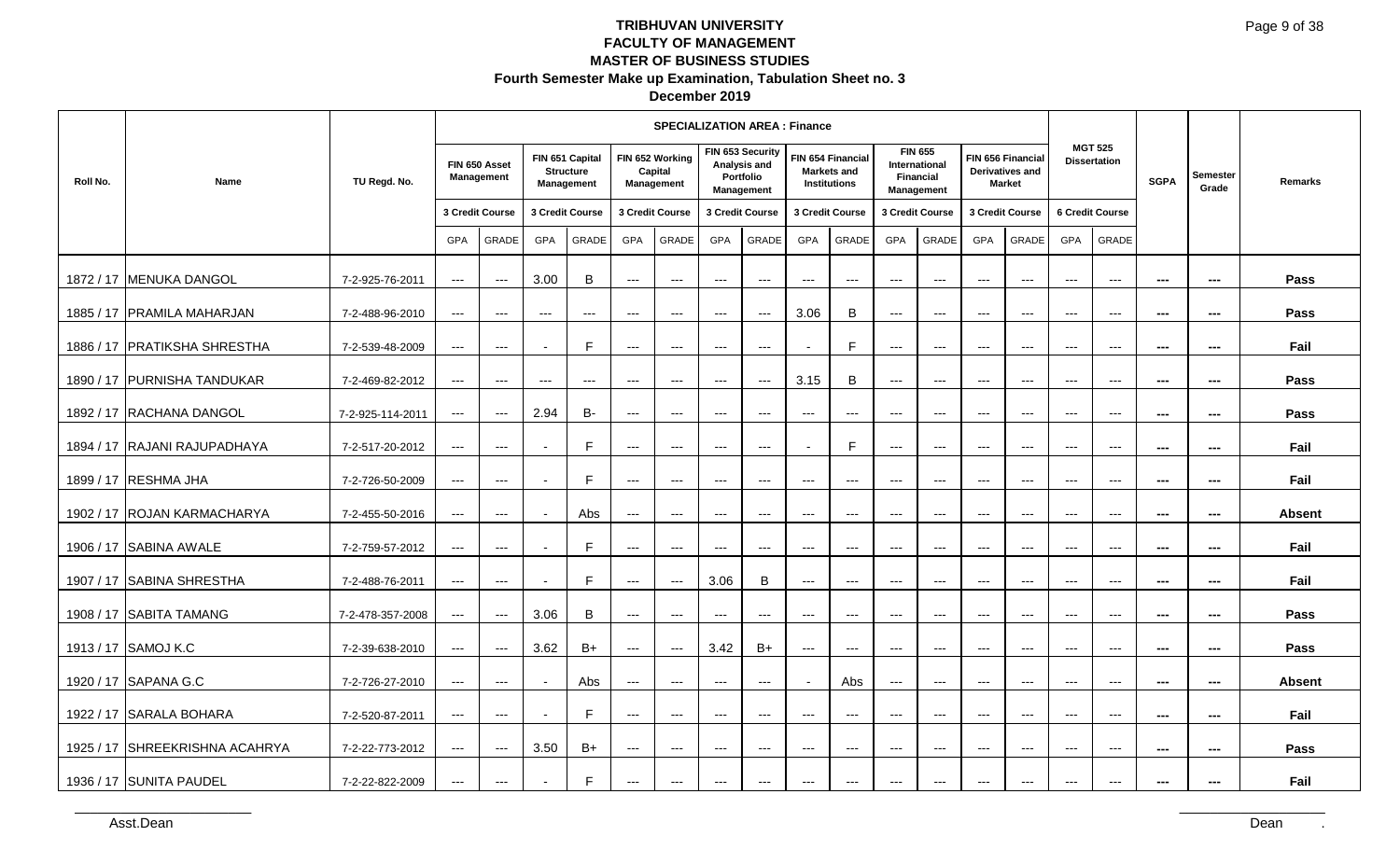|          |                            |                  |       |                                   |            |                              |                 | <b>SPECIALIZATION AREA: Finance</b>      |                 |                                                             |                     |                                   |                            |                                     |                                         |                   |                 |                                       |             |                          |         |
|----------|----------------------------|------------------|-------|-----------------------------------|------------|------------------------------|-----------------|------------------------------------------|-----------------|-------------------------------------------------------------|---------------------|-----------------------------------|----------------------------|-------------------------------------|-----------------------------------------|-------------------|-----------------|---------------------------------------|-------------|--------------------------|---------|
| Roll No. | Name                       | TU Regd. No.     |       | FIN 650 Asset<br>Management       | Management | FIN 651 Capital<br>Structure |                 | FIN 652 Working<br>Capital<br>Management |                 | FIN 653 Security<br>Analysis and<br>Portfolio<br>Management | <b>Institutions</b> | FIN 654 Financial<br>Markets and  | International<br>Financial | <b>FIN 655</b><br><b>Management</b> | <b>Derivatives and</b><br><b>Market</b> | FIN 656 Financial |                 | <b>MGT 525</b><br><b>Dissertation</b> | <b>SGPA</b> | <b>Semester</b><br>Grade | Remarks |
|          |                            |                  |       | 3 Credit Course   3 Credit Course |            |                              | 3 Credit Course |                                          | 3 Credit Course |                                                             |                     | 3 Credit Course   3 Credit Course |                            |                                     | 3 Credit Course                         |                   | 6 Credit Course |                                       |             |                          |         |
|          |                            |                  | GPA   | <b>GRADE</b>                      | GPA        | <b>GRADE</b>                 | GPA             | <b>GRADE</b>                             | GPA             | <b>GRADE</b>                                                | GPA                 | <b>GRADE</b>                      | <b>GPA</b>                 | GRADE                               | <b>GPA</b>                              | GRADE             | <b>GPA</b>      | GRADE                                 |             |                          |         |
|          | 1939 / 17 SUSMITA POKHAREL | 7-2-465-122-2010 | $---$ | ---                               | 2.94       | <b>B-</b>                    | $---$           | $---$                                    | $- - -$         | $--$                                                        | $--$                | ---                               | ---                        | $---$                               | $- - -$                                 | $- - -$           | $- - -$         | ---                                   | ---         | ---                      | Pass    |

**Campus / College: Public Youth Campus, Dhobichaur**

| 1947 / 17 JAASHISH SHAKYA       | 7-2-410-63-2012  | $---$               | $---$               | $--$                   | $\qquad \qquad -$                        | $\qquad \qquad -$        | $\qquad \qquad -$ |                   | E                                        | $\cdots$                                 | $\hspace{0.05cm} \ldots \hspace{0.05cm}$ | $\qquad \qquad - -$ | $\scriptstyle\cdots$   | $\qquad \qquad -\qquad -$ | $\qquad \qquad -\qquad -$ | $---$               | $\cdots$      | $\sim$   | $\sim$  | Fail          |
|---------------------------------|------------------|---------------------|---------------------|------------------------|------------------------------------------|--------------------------|-------------------|-------------------|------------------------------------------|------------------------------------------|------------------------------------------|---------------------|------------------------|---------------------------|---------------------------|---------------------|---------------|----------|---------|---------------|
| 1952 / 17 ALISHA STHAPIT        | 7-2-484-56-2012  | ---                 | $--$                | ---                    | $\qquad \qquad - -$                      | 2.94                     | <b>B-</b>         | ---               | $---$                                    | ---                                      | ---                                      | ---                 | $\qquad \qquad \cdots$ | $--$                      | $\qquad \qquad \cdots$    | $\qquad \qquad - -$ | $--$          | $\sim$   | $\sim$  | Pass          |
| 1960 / 17 APEKSHA NEPAL         | 7-2-31-156-2012  | $---$               | $--$                | $--$                   | $\hspace{0.05cm} \ldots$                 | 3.00                     | B                 | $--$              | $\hspace{0.05cm} \ldots \hspace{0.05cm}$ | $--$                                     | $---$                                    | $---$               | $---$                  | $\qquad \qquad -\qquad -$ | $\qquad \qquad -\qquad -$ | $---$               | $---$         | $\sim$   | $\sim$  | Pass          |
| 1963 / 17   BHAGIRATH KHATRI    | 7-2-31-605-2009  | $---$               | $---$               | $--$                   | $\cdots$                                 | 3.18                     | B                 | $\qquad \qquad -$ | $\cdots$                                 | $---$                                    | $\hspace{0.05cm} \ldots \hspace{0.05cm}$ | $\qquad \qquad - -$ | $\scriptstyle\cdots$   | $\qquad \qquad -\qquad -$ | $\qquad \qquad -$         | $---$               | $\cdots$      | $\sim$   | ---     | Pass          |
|                                 |                  |                     |                     |                        |                                          |                          |                   |                   |                                          |                                          |                                          |                     |                        |                           |                           |                     |               |          |         |               |
| 1972 / 17 BISHNU PRASAD GHIMIRE | 7-2-31-764-2012  | $---$               | $---$               | $--$                   | $\qquad \qquad -$                        | $\qquad \qquad -$        | $\cdots$          | 2.94              | <b>B-</b>                                | $\cdots$                                 | $\hspace{0.05cm} \ldots \hspace{0.05cm}$ | $\qquad \qquad - -$ | $\scriptstyle\cdots$   | $\qquad \qquad -\qquad -$ | $---$                     | $---$               | $\cdots$      | $- - -$  | $- - -$ | Pass          |
| 1981 / 17 GYAN BAHADUR MAGAR    | 7-2-789-25-2012  | $\qquad \qquad - -$ | $---$               | $--$                   | $\qquad \qquad -$                        | $\qquad \qquad -$        | $\qquad \qquad -$ | 2.94              | $B-$                                     | $\hspace{0.05cm} \ldots \hspace{0.05cm}$ | $\hspace{0.05cm} \ldots \hspace{0.05cm}$ | $\qquad \qquad - -$ | $\scriptstyle\cdots$   | $---$                     | $---$                     | $\cdots$            | $\cdots$      | $\sim$   | $\sim$  | Pass          |
| 1991 / 17 LAXMAN PRADHAN        | 7-2-271-160-2009 | $---$               | $--$                | $--$                   | $\hspace{0.05cm} \ldots \hspace{0.05cm}$ | 2.94                     | B-                | $--$              | $\hspace{0.05cm} \ldots \hspace{0.05cm}$ | $--$                                     | $\hspace{0.05cm} \ldots$                 | $---$               | $---$                  | $---$                     | $---$                     | $---$               | $---$         | $\sim$   | $\sim$  | Pass          |
| 1996 / 17 MANISHA KHATIWADA     | 7-2-538-159-2012 | $---$               | $\cdots$            | $--$                   | $\cdots$                                 | $\overline{\phantom{a}}$ | F                 | $\qquad \qquad -$ | $\cdots$                                 | $\qquad \qquad \cdots$                   | $\hspace{0.05cm} \ldots \hspace{0.05cm}$ | $\qquad \qquad - -$ | $\scriptstyle\cdots$   | $---$                     | $\cdots$                  | $---$               | $\sim$ $\sim$ | $\cdots$ | $\sim$  | Fail          |
| 1999 / 17 MANJU BARAKOTI        | 7-2-406-177-2011 | $---$               | $---$               | $--$                   | $---$                                    |                          | Abs               | $\qquad \qquad -$ | $\cdots$                                 | $---$                                    | $---$                                    | $---$               | $---$                  | $---$                     | $---$                     | $---$               | $---$         | $- - -$  | $- - -$ | <b>Absent</b> |
|                                 |                  |                     |                     |                        |                                          |                          |                   |                   |                                          |                                          |                                          |                     |                        |                           |                           |                     |               |          |         |               |
| 2002 / 17 MUNA LAMA             | 7-2-31-479-2010  | $\qquad \qquad - -$ | $\qquad \qquad - -$ | $--$                   | $\qquad \qquad - -$                      | 2.94                     | <b>B-</b>         | $---$             | $\qquad \qquad - -$                      | $---$                                    | $\hspace{0.05cm} \ldots$                 | $\qquad \qquad - -$ | $--$                   | $\cdots$                  | $\cdots$                  | $---$               | $\cdots$      | $\sim$   | $\sim$  | Pass          |
| 2013 / 17 RAJAN DHAMALA         | 7-2-31-335-2008  | $---$               | $---$               | $--$                   | $\hspace{0.05cm} \ldots$                 | 3.18                     | B                 | $---$             | $\cdots$                                 | 3.12                                     | B                                        | $---$               | $\scriptstyle\cdots$   | $\cdots$                  | $---$                     | $---$               | $\sim$ $\sim$ | $\sim$   | $\sim$  | Pass          |
| 2015 / 17 REJINA BAJRACHARYA    | 7-2-446-179-2012 | $\qquad \qquad - -$ | $\qquad \qquad - -$ | $\qquad \qquad \cdots$ | $\cdots$                                 | 2.94                     | <b>B-</b>         |                   | E                                        | $\cdots$                                 | $\hspace{0.05cm} \ldots \hspace{0.05cm}$ | $---$               | $\scriptstyle\cdots$   | $\cdots$                  | $\cdots$                  | $\cdots$            | $\cdots$      | $\sim$   | $\sim$  | Fail          |
|                                 |                  |                     |                     |                        |                                          |                          |                   |                   |                                          |                                          |                                          |                     |                        |                           |                           |                     |               |          |         |               |
| 2016 / 17 RENA MAHARJAN         | 7-2-271-227-2012 | $---$               | $---$               | $--$                   | $\hspace{0.05cm} \ldots$                 | 3.73                     | А-                | $\qquad \qquad -$ | $\hspace{0.05cm} \ldots \hspace{0.05cm}$ | $--$                                     | $\hspace{0.05cm} \ldots \hspace{0.05cm}$ | $---$               | $--$                   | $\cdots$                  | $\cdots$                  | $---$               | $\cdots$      | $\sim$   | $\sim$  | Pass          |
| 2025 / 17 SAJANA GAUDEL         | 7-2-484-110-2012 | $---$               | $---$               | $---$                  | $\qquad \qquad -$                        | 2.94                     | <b>B-</b>         | $\cdots$          | $\hspace{0.05cm} \ldots \hspace{0.05cm}$ | $---$                                    | $\cdots$                                 | $\qquad \qquad - -$ | $\cdots$               | $\qquad \qquad -$         | $\qquad \qquad -$         | $\cdots$            | $\cdots$      | $\cdots$ | $\sim$  | Pass          |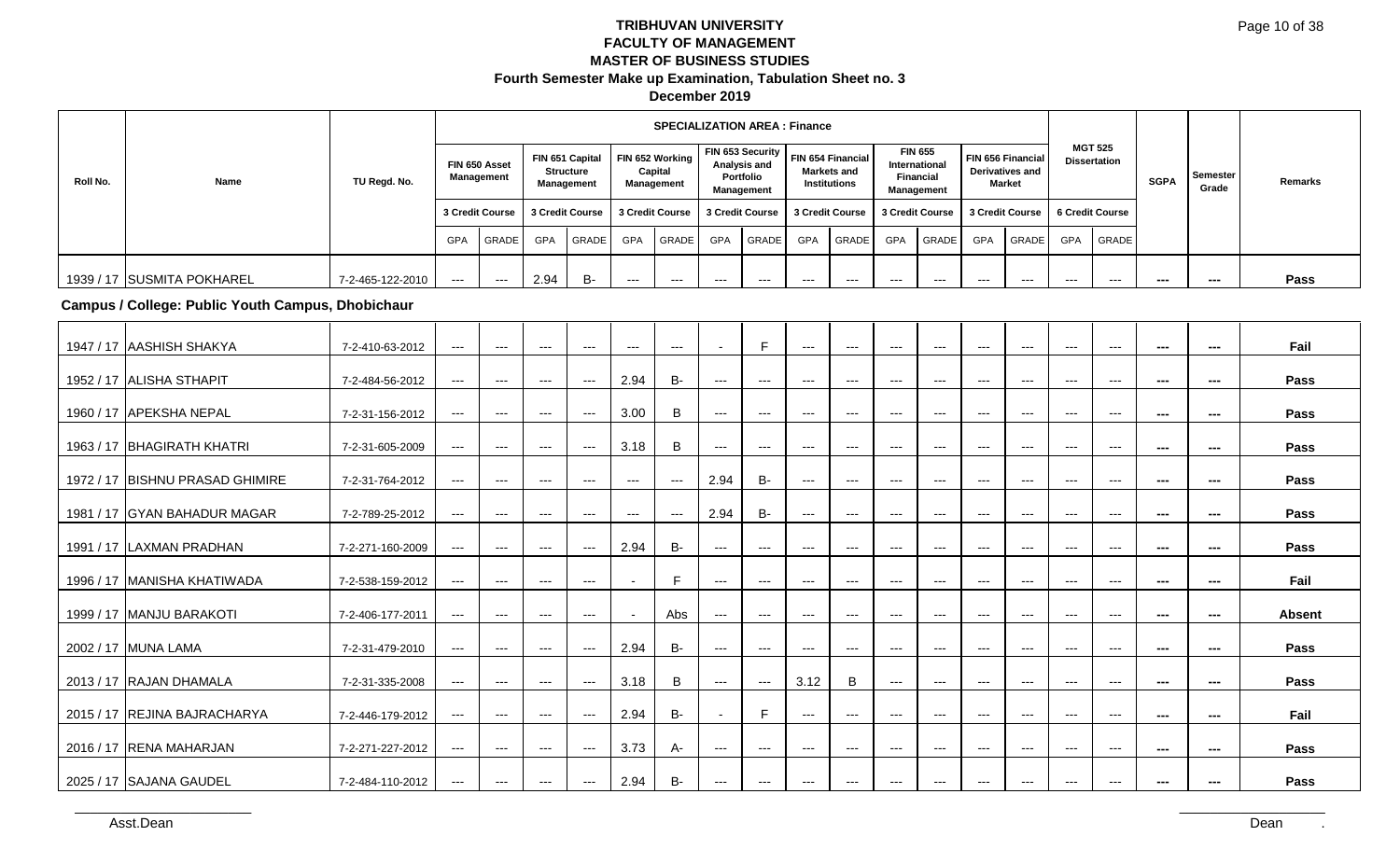| December 2019 |  |
|---------------|--|
|---------------|--|

|          |                                                                       |                  |       |                             |       |                                                          |                 | <b>SPECIALIZATION AREA: Finance</b>      |            |                                                                    |                 |                                                                |                            |                                                                   |                      |                                                              |            |                                       |             |                   |               |
|----------|-----------------------------------------------------------------------|------------------|-------|-----------------------------|-------|----------------------------------------------------------|-----------------|------------------------------------------|------------|--------------------------------------------------------------------|-----------------|----------------------------------------------------------------|----------------------------|-------------------------------------------------------------------|----------------------|--------------------------------------------------------------|------------|---------------------------------------|-------------|-------------------|---------------|
| Roll No. | Name                                                                  | TU Regd. No.     |       | FIN 650 Asset<br>Management |       | FIN 651 Capital<br><b>Structure</b><br><b>Management</b> |                 | FIN 652 Working<br>Capital<br>Management |            | FIN 653 Security<br>Analysis and<br>Portfolio<br><b>Management</b> |                 | FIN 654 Financial<br><b>Markets and</b><br><b>Institutions</b> |                            | <b>FIN 655</b><br>International<br><b>Financial</b><br>Management |                      | FIN 656 Financial<br><b>Derivatives and</b><br><b>Market</b> |            | <b>MGT 525</b><br><b>Dissertation</b> | <b>SGPA</b> | Semester<br>Grade | Remarks       |
|          |                                                                       |                  |       | 3 Credit Course             |       | 3 Credit Course                                          | 3 Credit Course |                                          |            | 3 Credit Course                                                    | 3 Credit Course |                                                                |                            | 3 Credit Course                                                   | 3 Credit Course      |                                                              |            | 6 Credit Course                       |             |                   |               |
|          |                                                                       |                  | GPA   | GRADE                       | GPA   | <b>GRADE</b>                                             | GPA             | <b>GRADE</b>                             | <b>GPA</b> | GRADE                                                              | <b>GPA</b>      | GRADE                                                          | <b>GPA</b>                 | GRADE                                                             | <b>GPA</b>           | GRADE                                                        | <b>GPA</b> | GRADE                                 |             |                   |               |
|          | 2028 / 17 SAMEER RATNA TULADHAR                                       | 7-2-410-159-2009 | $---$ | $---$                       | ---   | $---$                                                    | 3.54            | $B+$                                     | ---        | $--$                                                               | $--$            | $--$                                                           | ---                        | $---$                                                             | $---$                | $---$                                                        | $--$       | $--$                                  | ---         | ---               | Pass          |
|          | 2043 / 17 SARITA TRIPATHI                                             | 7-2-866-21-2011  | $---$ | $--$                        | $--$  | $---$                                                    |                 |                                          | $---$      | $--$                                                               | $--$            | $--$                                                           | $--$                       | $---$                                                             | $---$                | $--$                                                         | $--$       | $---$                                 | ---         | ---               | Fail          |
|          | 2045 / 17 SAYUJA ADHIKARI                                             | 7-2-271-295-2012 | $---$ | $---$                       | $---$ | $---$                                                    | 3.24            | B                                        | $---$      | $---$                                                              | $--$            | $--$                                                           | $\qquad \qquad - \qquad -$ | $---$                                                             | $\scriptstyle\cdots$ | $---$                                                        | $--$       | $\hspace{0.05cm} \ldots$              | $\sim$      | ---               | Pass          |
|          | 2048 / 17 SHARMILA TIMALSINA                                          | 7-2-406-127-2009 | $---$ | $--$                        | ---   | $--$                                                     |                 | Abs                                      | $---$      | $---$                                                              | $--$            | $--$                                                           | $--$                       | $--$                                                              | $---$                | $--$                                                         | $--$       | $--$                                  | $\sim$      | ---               | <b>Absent</b> |
|          | 2061 / 17 SURESH SHAKYA                                               | 7-2-271-328-2012 | $---$ | $---$                       | ---   | $\qquad \qquad - \qquad -$                               | 3.09            | B                                        | $---$      | $---$                                                              | $--$            | $---$                                                          | ---                        | $---$                                                             | $---$                | $---$                                                        | $--$       | $---$                                 | $\sim$      | ---               | Pass          |
|          | 2065 / 17 UJJWALA MAHARJAN                                            | 7-2-474-9-2003   | $---$ | $---$                       | $---$ | $---$                                                    | 3.00            | B                                        | ---        | $--$                                                               | $--$            | $--$                                                           | $---$                      | $---$                                                             | $---$                | $---$                                                        | $--$       | $--$                                  | ---         | ---               | Pass          |
|          | Campus / College: Saraswati Multiple Campus, Lekhnath Marg, Kathmandu |                  |       |                             |       |                                                          |                 |                                          |            |                                                                    |                 |                                                                |                            |                                                                   |                      |                                                              |            |                                       |             |                   |               |

| 2084/ | 7  PARDIP SINGH JAGARI    | 7-2-39-1155-2012 | --- | $---$ |      |    | --- | $--$ | --- | --- | --- | $-- -$  | $--$ | $--$    | $---$ | $---$   | $- - -$ | $- - -$ | --- | --- | <b>F-1</b><br>Fall |
|-------|---------------------------|------------------|-----|-------|------|----|-----|------|-----|-----|-----|---------|------|---------|-------|---------|---------|---------|-----|-----|--------------------|
|       | 2088 / 17 RAJESH SHRESTHA | 7-2-25-1031-2010 | --- | $---$ | 3.38 | B+ | --- | $--$ | --- | --- | --- | $- - -$ | ---  | $- - -$ | ---   | $- - -$ | ---     | ---     | --- | --- | Pass               |

### **Campus / College: Shanker Dev Campus, Putalisadak**

| 2118 / 17 AMBIKA GIRI    | 7-2-750-1-2010   | ---   | $--$    | 2.94 | B- | $--$ | ---   | ---   | ---   | ---   | ---   | ---   | ---   | ---   | ---   | $---$ | ---   | $- - -$ | --- | Pass |
|--------------------------|------------------|-------|---------|------|----|------|-------|-------|-------|-------|-------|-------|-------|-------|-------|-------|-------|---------|-----|------|
| 2125 / 17 AMRIT WAGLE    | 7-2-921-4-2012   | $---$ | $---$   |      |    | $--$ | $---$ | $--$  | $---$ | $---$ | $---$ | $---$ | $--$  | $--$  | $---$ | $---$ | $---$ | ---     | --- | Fail |
| 2129 / 17 ANAJANA BOGATI | 7-2-619-3-2012   | $---$ | $--$    |      | -  | ---  | $--$  | $--$  | $--$  | $--$  | $--$  | $--$  | $--$  | $--$  | $--$  | $--$  | ---   | ---     | --- | Fail |
| 2141 / 17 ANISHA SHAHI   | 7-2-422-145-2011 | ---   | $- - -$ |      |    | ---  | ---   | $--$  | $--$  | $--$  | $--$  | $--$  | $--$  | $--$  | $--$  | $--$  | $--$  | ---     | --- | Fail |
| 2146 / 17 ANITA KHAREL   | 7-2-444-84-2006  | ---   | ---     |      |    | $--$ | ---   | $---$ | $---$ | $---$ | $---$ | $---$ | ---   | $---$ | $---$ | $---$ | ---   | ---     | --- | Fail |
| 2164 / 17 ANJU PAUDEL    | 7-2-318-2-2012   | $---$ | $---$   |      |    | $--$ | $---$ | $---$ | $---$ | $---$ | $---$ | $---$ | $---$ | $--$  | $---$ | $---$ | ---   | ---     | --- | Fail |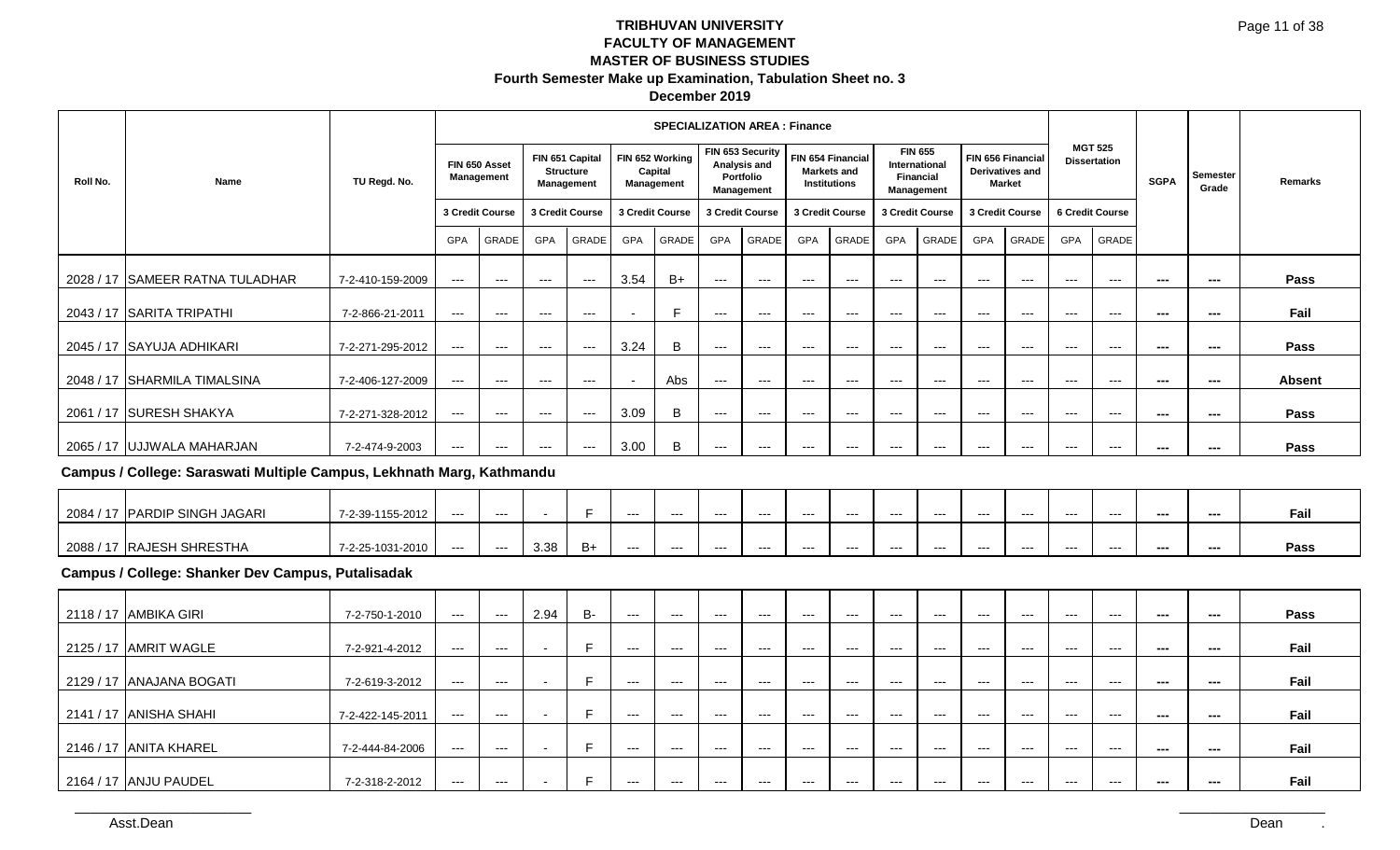|           |                                 |                  |                          |                                          |                 |                                                   |                     | <b>SPECIALIZATION AREA: Finance</b>             |               |                                                             |            |                                                                |                     |                                                            |                     |                                                       |                     |                                       |                          |                          |               |
|-----------|---------------------------------|------------------|--------------------------|------------------------------------------|-----------------|---------------------------------------------------|---------------------|-------------------------------------------------|---------------|-------------------------------------------------------------|------------|----------------------------------------------------------------|---------------------|------------------------------------------------------------|---------------------|-------------------------------------------------------|---------------------|---------------------------------------|--------------------------|--------------------------|---------------|
| Roll No.  | Name                            | TU Regd. No.     |                          | FIN 650 Asset<br>Management              |                 | FIN 651 Capital<br><b>Structure</b><br>Management |                     | FIN 652 Working<br>Capital<br><b>Management</b> |               | FIN 653 Security<br>Analysis and<br>Portfolio<br>Management |            | FIN 654 Financial<br><b>Markets and</b><br><b>Institutions</b> |                     | <b>FIN 655</b><br>International<br>Financial<br>Management |                     | FIN 656 Financial<br>Derivatives and<br><b>Market</b> |                     | <b>MGT 525</b><br><b>Dissertation</b> | <b>SGPA</b>              | <b>Semester</b><br>Grade | Remarks       |
|           |                                 |                  |                          | 3 Credit Course                          | 3 Credit Course |                                                   |                     | 3 Credit Course                                 |               | 3 Credit Course                                             |            | 3 Credit Course                                                |                     | 3 Credit Course                                            |                     | 3 Credit Course                                       |                     | 6 Credit Course                       |                          |                          |               |
|           |                                 |                  | GPA                      | GRADE                                    | <b>GPA</b>      | GRADE                                             | GPA                 | GRADE                                           | GPA           | GRADE                                                       | <b>GPA</b> | GRADE                                                          | <b>GPA</b>          | GRADE                                                      | <b>GPA</b>          | GRADE                                                 | <b>GPA</b>          | GRADE                                 |                          |                          |               |
|           | 2167 / 17 ANSHU SHRESTHA        | 7-2-278-19-2011  | $\qquad \qquad - -$      | $\hspace{0.05cm} \ldots \hspace{0.05cm}$ | 3.50            | $B+$                                              | $\qquad \qquad - -$ | $\hspace{0.05cm} \ldots$                        | $---$         | $\hspace{0.05cm} \ldots$                                    | $---$      | $\hspace{0.05cm} \ldots$                                       | $---$               | $\qquad \qquad - -$                                        | $\cdots$            | $\qquad \qquad - -$                                   | $---$               | $\hspace{0.05cm} \ldots$              | $- - -$                  | ---                      | Pass          |
|           | 2183 / 17 ARJUN KHANAL          | 7-3-39-283-2007  | $\qquad \qquad - -$      | $\hspace{0.05cm} \ldots$                 | 2.82            | <b>B-</b>                                         | $---$               | $\scriptstyle\cdots\scriptstyle\cdots$          | $- - -$       | $\hspace{0.05cm} \ldots$                                    | $---$      | $---$                                                          | $---$               | $---$                                                      | $---$               | $\qquad \qquad - -$                                   | $---$               | $\hspace{0.05cm} \ldots$              | $\hspace{0.05cm} \cdots$ | $\hspace{0.05cm} \ldots$ | Pass          |
| 2211/17   | <b>BAL KRISHNA BHATTARAI</b>    | 7-2-652-8-2011   | $\qquad \qquad - -$      | $\hspace{0.05cm} \ldots$                 | 2.94            | <b>B-</b>                                         | $---$               | $\hspace{0.05cm} \ldots$                        | $---$         | $---$                                                       | $---$      | $\qquad \qquad - -$                                            | $---$               | $\qquad \qquad - -$                                        | $---$               | $\qquad \qquad - -$                                   | $---$               | $\hspace{0.05cm} \ldots$              | $\sim$                   | ---                      | Pass          |
|           | 2214 / 17 BARSA DHUNGANA        | 7-2-431-14-2012  | $\qquad \qquad - -$      | $\hspace{0.05cm} \ldots$                 | 2.94            | <b>B-</b>                                         | $---$               | $\qquad \qquad -1$                              | $---$         | $\hspace{0.05cm} \ldots$                                    | $---$      | $-$ – $-$                                                      | $---$               | $---$                                                      | $---$               | $---$                                                 | $---$               | $\hspace{0.05cm} \ldots$              | $\overline{\phantom{a}}$ | ---                      | Pass          |
|           | 2225 / 17 BHAKTI PRASAD NEUPANE | 7-2-39-767-012   | $\qquad \qquad - -$      | $\hspace{0.05cm} \ldots$                 | 2.94            | <b>B-</b>                                         | $\cdots$            | $  -$                                           | $\frac{1}{2}$ | $\cdots$                                                    | $\cdots$   | $---$                                                          | $---$               | $\cdots$                                                   | $\qquad \qquad - -$ | $  -$                                                 | $\cdots$            | $\qquad \qquad -\qquad$               | $\overline{\phantom{a}}$ | $\hspace{0.05cm} \ldots$ | Pass          |
| 2226 / 17 | <b>IBHAKTI RAM POKHAREL</b>     | 9-1-29-60-2005   | $--$                     | $\qquad \qquad - -$                      |                 | $\mathsf{F}$                                      | $\qquad \qquad - -$ | $\hspace{0.05cm} \ldots$                        | $---$         | $\hspace{0.05cm} \ldots$                                    |            | Abs                                                            | $\qquad \qquad - -$ | $\qquad \qquad - -$                                        | $\qquad \qquad - -$ | $\qquad \qquad - -$                                   | $\qquad \qquad - -$ | $\hspace{0.05cm} \ldots$              | $\scriptstyle\cdots$     | ---                      | Fail          |
| 2237 / 17 | <b>BHIM PRASAD MEYJU</b>        | 7-2-476-51-2007  | $\hspace{0.05cm} \ldots$ | $\qquad \qquad - -$                      |                 | Abs                                               | $---$               | $---$                                           | $---$         | $\hspace{0.05cm} \ldots$                                    | $---$      | $---$                                                          | $---$               | $---$                                                      | $---$               | $---$                                                 | $---$               | $---$                                 | $\hspace{0.05cm} \ldots$ | ---                      | <b>Absent</b> |
|           | 2251 / 17 BIBEK CHAUDHARY       | 7-2-263-145-2006 | $\qquad \qquad - -$      | $\qquad \qquad - -$                      |                 | Abs                                               | $\qquad \qquad -$   | $  -$                                           | $\frac{1}{2}$ | $\cdots$                                                    | $---$      | $-$ – $-$                                                      | $---$               | $---$                                                      | $---$               | $\cdots$                                              | $---$               | $\qquad \qquad -\qquad$               | $\overline{\phantom{a}}$ | $\hspace{0.05cm} \ldots$ | <b>Absent</b> |
| 2264 / 17 | <b>BIJITA SHRESTHA</b>          | 7-2-152-12-2011  | $\qquad \qquad - -$      | $\qquad \qquad - -$                      |                 | E                                                 | $\qquad \qquad - -$ | $\hspace{0.05cm} \ldots$                        | $---$         | $---$                                                       | $---$      | $\hspace{0.05cm} \ldots \hspace{0.05cm}$                       | $---$               | $---$                                                      | $\cdots$            | $\overline{\phantom{a}}$                              | $---$               | $\overline{\phantom{a}}$              | $\overline{\phantom{a}}$ | ---                      | Fail          |
| 2274 / 17 | <b>BINDA KHATIWADA</b>          | 7-2-723-47-2012  | $---$                    | $\hspace{0.05cm} \ldots$                 |                 | $\mathsf{F}$                                      | $---$               | $-$                                             | $-$           | $\hspace{0.05cm} \ldots$                                    | $- - -$    | $---$                                                          | $---$               | $---$                                                      | $-$                 | $-$                                                   | $-$                 | $---$                                 | $\hspace{0.05cm} \ldots$ | ---                      | Fail          |
|           | 2277 / 17 BINITA ADHIKARI       | 9-1-214-58-2008  | $  -$                    | $\cdots$                                 |                 | E                                                 | $\cdots$            | $  -$                                           | $  -$         | $\cdots$                                                    | $\cdots$   | $---$                                                          | $\cdots$            | $\cdots$                                                   | $\qquad \qquad - -$ | $\qquad \qquad - -$                                   | $\cdots$            | $\qquad \qquad -\qquad$               | $\overline{\phantom{a}}$ | $\hspace{0.05cm} \ldots$ | Fail          |
| 2280 / 17 | <b>BINITA BASNET</b>            | 7-2-388-9-2012   | $\hspace{0.05cm} \ldots$ | $\hspace{0.05cm} \ldots$                 | 3.00            | B                                                 | $\qquad \qquad - -$ | $--$                                            | $---$         | $\hspace{0.05cm} \ldots$                                    | $---$      | $\hspace{0.05cm} \ldots$                                       | $\cdots$            | $---$                                                      | $\cdots$            | $\qquad \qquad - -$                                   | $---$               | $\hspace{0.05cm} \ldots$              | $\overline{\phantom{a}}$ | ---                      | Pass          |
| 2281 / 17 | <b>BINITA BHANDARI</b>          | 7-2-899-10-2012  | $---$                    | $\cdots$                                 |                 | E                                                 | $\qquad \qquad - -$ | $\qquad \qquad -1$                              | $---$         | $\hspace{0.05cm} \ldots$                                    | $---$      | $\hspace{0.05cm} \ldots$                                       | $---$               | $\hspace{0.05cm} \ldots$                                   | $---$               | $  \sim$                                              | $-$                 | $\hspace{0.05cm} \ldots$              | $\hspace{0.05cm} \ldots$ | ---                      | Fail          |
|           | 2282 / 17 BINITA DHUNGANA       | 7-2-926-16-2012  | $\qquad \qquad - -$      | $\hspace{0.05cm} \ldots$                 | 3.24            | B                                                 | $\qquad \qquad - -$ | $  -$                                           | $  -$         | $\cdots$                                                    | 2.94       | <b>B-</b>                                                      | $\qquad \qquad - -$ | $\cdots$                                                   | $\qquad \qquad - -$ | $\qquad \qquad - -$                                   | $\cdots$            | $\qquad \qquad -\qquad$               | $\sim$                   | $\hspace{0.05cm} \ldots$ | Pass          |
| 2283 / 17 | <b>BINITA KHATIWADA</b>         | 7-2-723-49-2012  | $\qquad \qquad - -$      | $\hspace{0.05cm} \ldots$                 |                 | E                                                 | $\qquad \qquad - -$ | $---$                                           | $\cdots$      | $---$                                                       |            | E                                                              | $---$               | $---$                                                      | $---$               | $---$                                                 | $---$               | $---$                                 | $\overline{\phantom{a}}$ | ---                      | Fail          |
|           | 2289 / 17 BINOD POUDEL          | 7-2-109-17-2011  | $\qquad \qquad - -$      | $\qquad \qquad - -$                      |                 | Abs                                               | $---$               | $\qquad \qquad -1$                              | $---$         | $\hspace{0.05cm} \ldots$                                    |            | F                                                              | $\qquad \qquad - -$ | $\hspace{0.05cm} \ldots$                                   | $---$               | $\cdots$                                              | $---$               | $\qquad \qquad -\qquad$               | ---                      | ---                      | Fail          |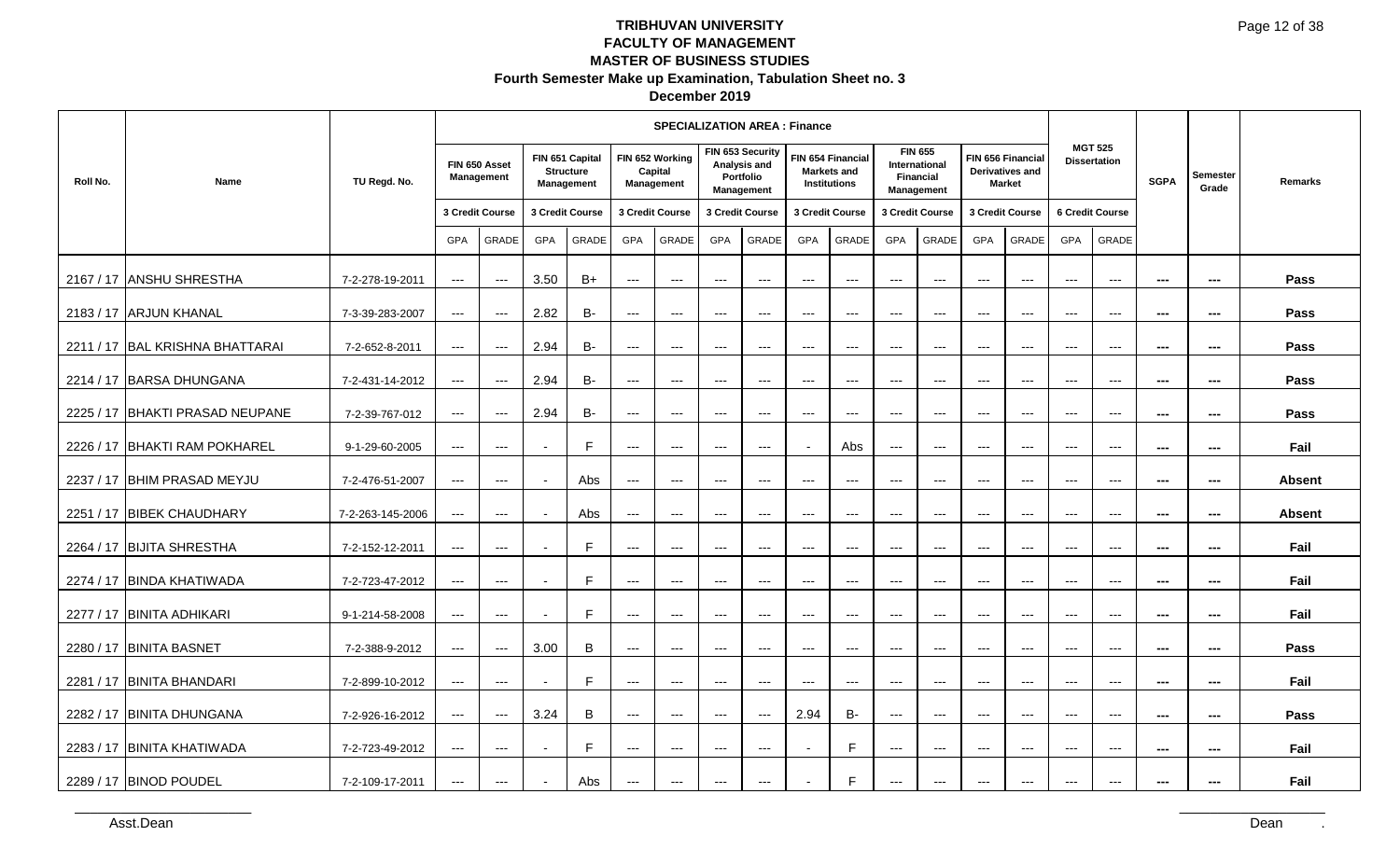| December 2019 |
|---------------|
|---------------|

|          |                                      |                    |                        |                             |                          |                                                   |                        | <b>SPECIALIZATION AREA: Finance</b>      |                     |                                                             |                                          |                                                  |                                        |                                                      |                          |                                                       |                      |                                       |                          |                          |               |
|----------|--------------------------------------|--------------------|------------------------|-----------------------------|--------------------------|---------------------------------------------------|------------------------|------------------------------------------|---------------------|-------------------------------------------------------------|------------------------------------------|--------------------------------------------------|----------------------------------------|------------------------------------------------------|--------------------------|-------------------------------------------------------|----------------------|---------------------------------------|--------------------------|--------------------------|---------------|
| Roll No. | Name                                 | TU Regd. No.       |                        | FIN 650 Asset<br>Management |                          | FIN 651 Capital<br><b>Structure</b><br>Management |                        | FIN 652 Working<br>Capital<br>Management |                     | FIN 653 Security<br>Analysis and<br>Portfolio<br>Management |                                          | FIN 654 Financial<br>Markets and<br>Institutions | <b>Financial</b>                       | <b>FIN 655</b><br><b>International</b><br>Management |                          | FIN 656 Financial<br>Derivatives and<br><b>Market</b> |                      | <b>MGT 525</b><br><b>Dissertation</b> | <b>SGPA</b>              | <b>Semester</b><br>Grade | Remarks       |
|          |                                      |                    |                        | 3 Credit Course             |                          | 3 Credit Course                                   |                        | 3 Credit Course                          |                     | 3 Credit Course                                             |                                          | 3 Credit Course                                  |                                        | 3 Credit Course                                      |                          | 3 Credit Course                                       |                      | 6 Credit Course                       |                          |                          |               |
|          |                                      |                    | <b>GPA</b>             | GRADE                       | GPA                      | GRADE                                             | GPA                    | GRADE                                    | <b>GPA</b>          | GRADE                                                       | <b>GPA</b>                               | GRADE                                            | GPA                                    | GRADE                                                | GPA                      | <b>GRADE</b>                                          | GPA                  | GRADE                                 |                          |                          |               |
|          | 2291 / 17 BINOD SHAHI                | 7-2-327-645-2012   | $\qquad \qquad - -$    | $\qquad \qquad - -$         |                          | F                                                 | $\qquad \qquad - -$    | $\cdots$                                 | $---$               | $---$                                                       | $---$                                    | $---$                                            | $---$                                  | $\cdots$                                             | $---$                    | $  -$                                                 | $---$                | $\qquad \qquad - -$                   | $\sim$                   | $\sim$                   | Fail          |
|          | 2297 / 17 BIR BAHADUR TAMANG         | 7-2-432-9-2012     | $---$                  | $\qquad \qquad - -$         | 2.94                     | B-                                                | $---$                  | $\qquad \qquad - -$                      | $\qquad \qquad - -$ | $\qquad \qquad - -$                                         | $\hspace{0.05cm} \ldots \hspace{0.05cm}$ | $\hspace{0.05cm} \ldots \hspace{0.05cm}$         | $\cdots$                               | $\scriptstyle\cdots\scriptstyle\cdots$               | $\qquad \qquad - -$      | $\hspace{0.05cm} \ldots$                              | $\qquad \qquad - -$  | $\qquad \qquad - -$                   | $\hspace{0.05cm} \ldots$ | $\hspace{0.05cm} \ldots$ | Pass          |
|          | 2301 / 17 BISHAL K.C.                | 5-1-33-237-2009    | $\qquad \qquad - -$    | $\hspace{0.05cm} \ldots$    | 3.12                     | B                                                 | $\qquad \qquad - -$    | $\qquad \qquad - -$                      | $\qquad \qquad - -$ | $\qquad \qquad - -$                                         | ---                                      | $\hspace{0.05cm} \ldots$                         | $---$                                  | $\scriptstyle\cdots\scriptstyle\cdots$               | $---$                    | $\qquad \qquad - -$                                   | $---$                | $\qquad \qquad - -$                   | ---                      | $\sim$                   | Pass          |
|          | 2304 / 17 BISHESH NIRAULA            | 7-2-0039-0077-2011 | $\scriptstyle\cdots$   | $\hspace{0.05cm} \ldots$    | 3.38                     | $B+$                                              | $---$                  | $\qquad \qquad - -$                      | $---$               | $\hspace{0.05cm} \ldots$                                    | $---$                                    | $\hspace{0.05cm} \ldots$                         | $---$                                  | $\hspace{0.05cm} \ldots$                             | $\overline{\phantom{a}}$ | $--$                                                  | $---$                | $\hspace{0.05cm} \ldots$              | ---                      | $\hspace{0.05cm} \ldots$ | Pass          |
|          | 2308 / 17   BISHNU PAUDEL            | 7-2-262-56-2012    | $\scriptstyle\cdots$   | $\hspace{0.05cm} \ldots$    | 3.00                     | B                                                 | $\qquad \qquad \cdots$ | $--$                                     | $\qquad \qquad - -$ | $\qquad \qquad - -$                                         | $\qquad \qquad - -$                      | $\hspace{0.05cm} \ldots \hspace{0.05cm}$         | $\scriptstyle\cdots\scriptstyle\cdots$ | $\scriptstyle\cdots\scriptstyle\cdots$               | $\hspace{0.05cm} \ldots$ | $--$                                                  | $\qquad \qquad - -$  | $--$                                  | $\sim$                   | $\sim$                   | Pass          |
|          | 2309 / 17 BISHOW RAM DULAL           | 7-2-489-71-2012    | $--$                   | $\qquad \qquad - -$         | 2.94                     | <b>B-</b>                                         | $\qquad \qquad - -$    | $\qquad \qquad - -$                      | $\qquad \qquad - -$ | $\hspace{0.05cm} \ldots \hspace{0.05cm}$                    | $\hspace{0.05cm} \ldots$                 | $\hspace{0.05cm} \ldots$                         | ---                                    | ---                                                  | $\overline{\phantom{a}}$ | $\overline{\phantom{a}}$                              | $\qquad \qquad - -$  | $\qquad \qquad - -$                   | ---                      | ---                      | Pass          |
|          | 2314 / 17 BIVEK NEPAL                | 7-2-466-92-2012    | $--$                   | $\qquad \qquad - -$         | 3.06                     | B                                                 | $---$                  | $\qquad \qquad - -$                      | $\qquad \qquad - -$ | $\hspace{0.05cm} \ldots$                                    | $\hspace{0.05cm} \ldots \hspace{0.05cm}$ | $\hspace{0.05cm} \ldots$                         | $---$                                  | $\scriptstyle\cdots$                                 | $---$                    | $\overline{\phantom{a}}$                              | $\cdots$             | $\hspace{0.05cm} \ldots$              | ---                      | $\sim$                   | Pass          |
|          | 2326 / 17 CHANDRA ROSAN CHAUDHARY    | 7-2-225-33-2011    | $\scriptstyle\cdots$   | $\hspace{0.05cm} \ldots$    | $\overline{\phantom{0}}$ | F                                                 | $\qquad \qquad - -$    | $\scriptstyle\cdots$                     | $\qquad \qquad - -$ | $\qquad \qquad - -$                                         | $\hspace{0.05cm} \ldots \hspace{0.05cm}$ | $\hspace{0.05cm} \ldots \hspace{0.05cm}$         | $\hspace{0.05cm} \ldots$               | $\hspace{0.05cm} \ldots$                             | $\cdots$                 | $\hspace{0.05cm} \ldots$                              | $\cdots$             | $\qquad \qquad - -$                   | $\hspace{0.05cm} \ldots$ | $\qquad \qquad \cdots$   | Fail          |
|          | 2329 / 17 CHHENA CHAUDHARY           | 7-3-39-1733-2016   | $\qquad \qquad - -$    | ---                         |                          | Abs                                               | $---$                  | $---$                                    | $---$               | $\hspace{0.05cm}---$                                        |                                          | Abs                                              | $---$                                  | $---$                                                | $---$                    | $---$                                                 | $---$                | $---$                                 | $- - -$                  | ---                      | <b>Absent</b> |
|          | 2331 / 17 CHUDAMANI KHANAL           | 7-2-31-33-2012     | $\scriptstyle{\cdots}$ | $\qquad \qquad \cdots$      | ---                      | $\scriptstyle\cdots$                              | $\qquad \qquad - -$    | $\qquad \qquad - -$                      | $\qquad \qquad - -$ | $\hspace{0.05cm} \ldots$                                    | 3.50                                     | $B+$                                             | ---                                    | $\hspace{0.05cm} \ldots$                             | $\qquad \qquad - -$      | $\qquad \qquad - -$                                   | $\scriptstyle\cdots$ | $\hspace{0.05cm} \ldots$              | ---                      | ---                      | Pass          |
|          | 2337 / 17 DARSHANA SILWAL            | 7-2-468-11-2012    | $--$                   | $\hspace{0.05cm} \ldots$    | 2.94                     | <b>B-</b>                                         | $\qquad \qquad \cdots$ | $--$                                     | $\cdots$            | $\qquad \qquad - -$                                         | $\qquad \qquad - -$                      | $\hspace{0.05cm} \ldots \hspace{0.05cm}$         | $\scriptstyle\cdots\scriptstyle\cdots$ | $\scriptstyle\cdots\scriptstyle\cdots$               | $\qquad \qquad - -$      | $\hspace{0.05cm} \ldots$                              | $\qquad \qquad - -$  | $\qquad \qquad - -$                   | ---                      | $\qquad \qquad \cdots$   | Pass          |
|          | 2348 / 17   DHANDEVI MAHARJAN        | 7-2-495-12-2009    | $--$                   | $\qquad \qquad \cdots$      |                          | F                                                 | $\qquad \qquad - -$    | $\qquad \qquad - -$                      | $---$               | $\hspace{0.05cm} \ldots \hspace{0.05cm}$                    | $---$                                    | $\hspace{0.05cm} \ldots$                         | $---$                                  | $\hspace{0.05cm} \ldots$                             | $---$                    | $\hspace{0.05cm} \ldots$                              | $---$                | $\qquad \qquad - -$                   | $\overline{a}$           | $\sim$                   | Fail          |
|          | 2349 / 17   DHANESHWORI KUMARI JOSHI | 7-2-149-19-2012    | $---$                  | $\qquad \qquad - -$         | 2.94                     | <b>B-</b>                                         | $---$                  | $\qquad \qquad - -$                      | $\qquad \qquad - -$ | $\hspace{0.05cm} \ldots$                                    | $\scriptstyle\cdots$                     | $\scriptstyle\cdots$                             | ---                                    | $\hspace{0.05cm} \ldots$                             | $\scriptstyle\cdots$     | $\qquad \qquad \cdots$                                | $\qquad \qquad - -$  | $\hspace{0.05cm} \ldots$              | ---                      | $\sim$                   | Pass          |
|          | 2359 / 17 DILLI RAJ PADHYAYA         | 7-2-610-40-2012    | $--$                   | $\qquad \qquad - -$         | $\overline{\phantom{a}}$ | F                                                 | $\qquad \qquad - -$    | $\qquad \qquad - -$                      | $\qquad \qquad - -$ | $\qquad \qquad - -$                                         | $\qquad \qquad - -$                      | $\scriptstyle\cdots\scriptstyle\cdots$           | $\scriptstyle\cdots$                   | $\hspace{0.05cm} \ldots$                             | $---$                    | $\qquad \qquad - -$                                   | $---$                | $\qquad \qquad - -$                   | $\sim$                   | $\qquad \qquad \cdots$   | Fail          |
|          | 2365 / 17 DIPESH UPADHAYA KHANAL     | 7-2-39-413-2010    | $---$                  | $\qquad \qquad \cdots$      |                          | E                                                 | $---$                  | $---$                                    | $---$               | $---$                                                       | $---$                                    | $---$                                            | $---$                                  | $---$                                                | $---$                    | $---$                                                 | $---$                | $---$                                 | $\overline{a}$           | $\sim$                   | Fail          |
|          | 2369 / 17 DIVYA ADHIKARI             | 7-2-524-20-2010    | $---$                  | ---                         | ---                      | $\scriptstyle\cdots$                              | $\qquad \qquad - -$    | $\qquad \qquad - -$                      | 3.24                | B                                                           |                                          | E                                                | ---                                    | ---                                                  | $\qquad \qquad - -$      | $\qquad \qquad - -$                                   | $\qquad \qquad - -$  | $\hspace{0.05cm} \ldots$              | $- - -$                  | $\sim$ $\sim$            | Fail          |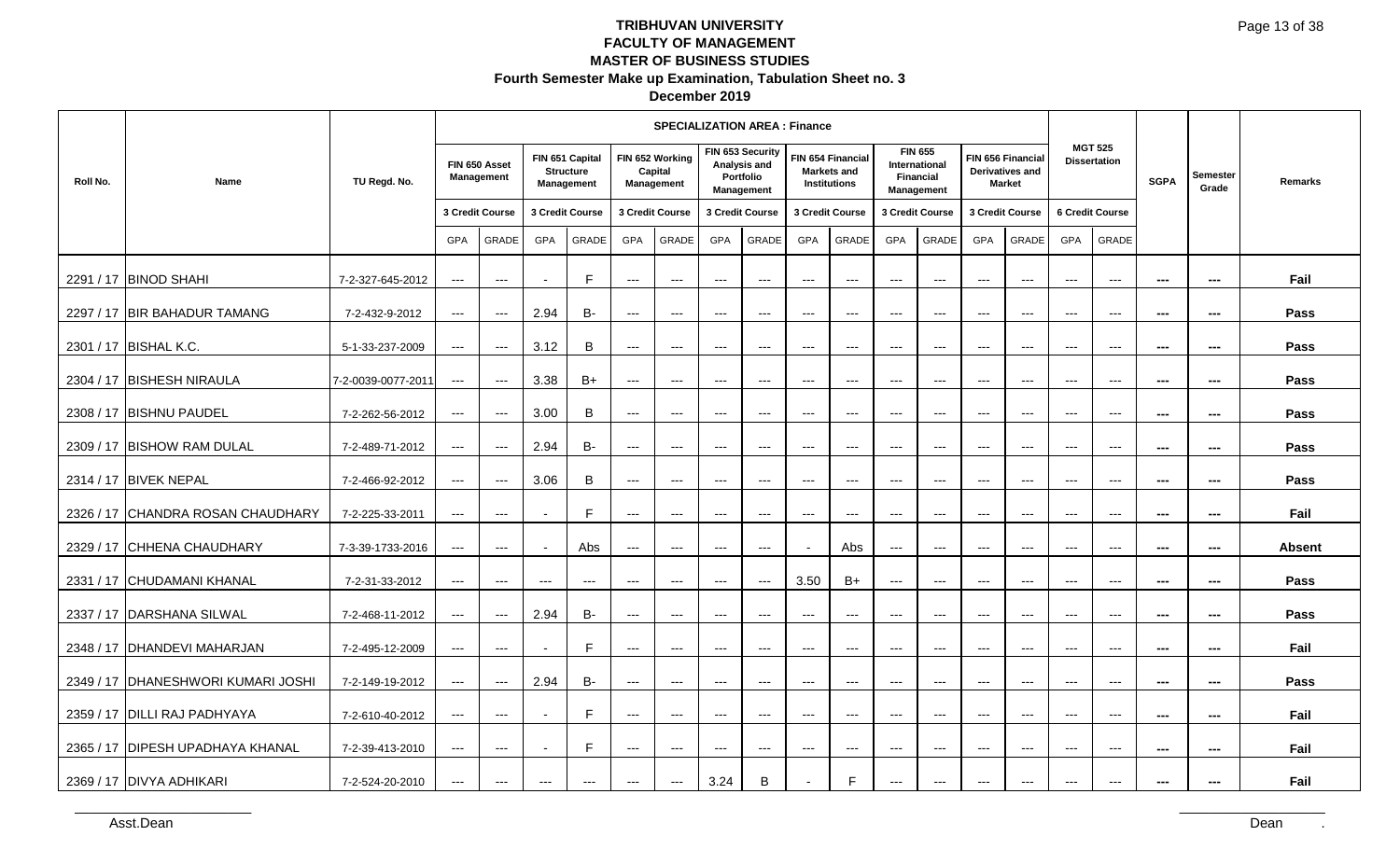| December 2019 |
|---------------|
|---------------|

|           |                              |                   |                          |                                          |                     |                                                   |                        | <b>SPECIALIZATION AREA: Finance</b>             |                                        |                                                             |                          |                                                         |                          |                                                                   |                     |                                                              |                          |                                       |                          |                          |         |
|-----------|------------------------------|-------------------|--------------------------|------------------------------------------|---------------------|---------------------------------------------------|------------------------|-------------------------------------------------|----------------------------------------|-------------------------------------------------------------|--------------------------|---------------------------------------------------------|--------------------------|-------------------------------------------------------------------|---------------------|--------------------------------------------------------------|--------------------------|---------------------------------------|--------------------------|--------------------------|---------|
| Roll No.  | <b>Name</b>                  | TU Regd. No.      |                          | FIN 650 Asset<br>Management              |                     | FIN 651 Capital<br><b>Structure</b><br>Management |                        | FIN 652 Working<br>Capital<br><b>Management</b> |                                        | FIN 653 Security<br>Analysis and<br>Portfolio<br>Management |                          | FIN 654 Financial<br><b>Markets and</b><br>Institutions |                          | <b>FIN 655</b><br><b>International</b><br>Financial<br>Management |                     | FIN 656 Financial<br><b>Derivatives and</b><br><b>Market</b> |                          | <b>MGT 525</b><br><b>Dissertation</b> | <b>SGPA</b>              | <b>Semester</b><br>Grade | Remarks |
|           |                              |                   |                          | 3 Credit Course                          | 3 Credit Course     |                                                   |                        | 3 Credit Course                                 |                                        | 3 Credit Course                                             |                          | 3 Credit Course                                         |                          | 3 Credit Course                                                   |                     | 3 Credit Course                                              |                          | 6 Credit Course                       |                          |                          |         |
|           |                              |                   | <b>GPA</b>               | GRADE                                    | <b>GPA</b>          | GRADE                                             | GPA                    | GRADE                                           | GPA                                    | <b>GRADE</b>                                                | GPA                      | GRADE                                                   | GPA                      | GRADE                                                             | <b>GPA</b>          | GRADE                                                        | <b>GPA</b>               | GRADE                                 |                          |                          |         |
|           | 2372 / 17 DRAVIN NATH KUSHMI | 7-2-327-1098-2011 | $---$                    | $\qquad \qquad - -$                      | 2.94                | <b>B-</b>                                         | $\qquad \qquad - -$    | $\qquad \qquad -1$                              | $---$                                  | $\hspace{0.05cm} \ldots$                                    | $---$                    | $\hspace{0.05cm} \ldots$                                | $---$                    | $\hspace{0.05cm} \ldots$                                          | $---$               | $\cdots$                                                     | $---$                    | $\overline{a}$                        | $\overline{\phantom{a}}$ | $\overline{\phantom{a}}$ | Pass    |
|           | 2379 / 17 GANA BAHADUR OLI   | 7-2-538-241-2012  | $\qquad \qquad - -$      | $\hspace{0.05cm} \ldots \hspace{0.05cm}$ | 3.66                | $B+$                                              | $\qquad \qquad \cdots$ | $\scriptstyle\cdots\scriptstyle\cdots$          | $\scriptstyle\cdots\scriptstyle\cdots$ | $\hspace{0.05cm} \ldots$                                    | $\qquad \qquad - -$      | $\hspace{0.05cm} \ldots$                                | $\qquad \qquad - -$      | $\qquad \qquad - -$                                               | $\qquad \qquad - -$ | $\qquad \qquad - -$                                          | $\qquad \qquad - -$      | $\hspace{0.05cm} \ldots$              | $\sim$                   | $\sim$                   | Pass    |
| 2403 / 17 | <b>IGYANU SHAKYA</b>         | 7-2-868-7-2012    | $\qquad \qquad - -$      | $\qquad \qquad - -$                      |                     | E                                                 | $\qquad \qquad - -$    | $\hspace{0.05cm} \ldots$                        | $---$                                  | $---$                                                       | $\qquad \qquad - -$      | $\qquad \qquad - -$                                     | $\qquad \qquad - -$      | $\qquad \qquad - -$                                               | $\qquad \qquad - -$ | $\qquad \qquad - -$                                          | $\qquad \qquad - -$      | $\hspace{0.05cm} \ldots$              | $\overline{\phantom{a}}$ | ---                      | Fail    |
|           | 2422 / 17 ISMITA RIMAL       | 7-2-246-32-2009   | $\qquad \qquad - -$      | $---$                                    | $---$               | $---$                                             | $---$                  | $---$                                           | $---$                                  | $\hspace{0.05cm}$ - $\hspace{0.05cm}$ - $\hspace{0.05cm}$   | $\overline{\phantom{a}}$ | F                                                       | $---$                    | $---$                                                             | $---$               | $---$                                                        | $---$                    | $---$                                 | $\hspace{0.05cm} \ldots$ | ---                      | Fail    |
|           | 2439 / 17 JUNU ACHARYA       | 7-2-736-40-2012   | $  -$                    | $\hspace{0.05cm} \ldots$                 | $\cdots$            | $\cdots$                                          | $\cdots$               | $  -$                                           | $  -$                                  | $\cdots$                                                    | 3.62                     | $B+$                                                    | $\qquad \qquad - -$      | $\cdots$                                                          | $\qquad \qquad - -$ | $  -$                                                        | $\cdots$                 | $\qquad \qquad -\qquad$               | $\hspace{0.05cm} \ldots$ | $\hspace{0.05cm} \ldots$ | Pass    |
| 2440 / 17 | <b>JUNU MAYA BOTE</b>        | 7-2-725-35-2012   | $\qquad \qquad - -$      | $\hspace{0.05cm} \ldots$                 |                     | E                                                 | $\cdots$               | $--$                                            | $---$                                  | $\hspace{0.05cm} \ldots$                                    | $\scriptstyle{\cdots}$ . | $\hspace{0.05cm} \ldots$                                | $\qquad \qquad - -$      | $\scriptstyle\cdots$                                              | $\qquad \qquad - -$ | $\qquad \qquad - -$                                          | $---$                    | $\hspace{0.05cm} \ldots$              | $\hspace{0.05cm} \ldots$ | ---                      | Fail    |
|           | 2443 / 17 JYOTI GIRI         | 7-2-723-64-2012   | $\hspace{0.05cm} \ldots$ | $\qquad \qquad - -$                      | $---$               | $\qquad \qquad - -$                               | $---$                  | $---$                                           | $---$                                  | $\hspace{0.05cm} \ldots$                                    |                          | E                                                       | $---$                    | $\hspace{0.05cm} \ldots$                                          | $---$               | $---$                                                        | $---$                    | $\qquad \qquad -\qquad$               | $\scriptstyle\cdots$     | ---                      | Fail    |
|           | 2446 / 17 KABITA ADHIKARI    | 7-2-278-45-3-2012 | $--$                     | $\hspace{0.05cm} \ldots$                 | $---$               | $---$                                             | $---$                  | $- - -$                                         | $- - -$                                | $-$                                                         | $\overline{\phantom{a}}$ | $\mathsf{F}$                                            | $\qquad \qquad - -$      | $\hspace{0.05cm} \ldots$                                          | $---$               | $-$                                                          | $---$                    | $\overline{a}$                        | $\sim$                   | $\sim$                   | Fail    |
| 2449 / 17 | <b>KABITA KHADGI</b>         | 7-2-274-75-2011   | $\qquad \qquad - -$      | $\qquad \qquad - -$                      | $\qquad \qquad - -$ | $\qquad \qquad - -$                               | $\qquad \qquad - -$    | $\hspace{0.05cm} \ldots$                        | $---$                                  | $---$                                                       |                          | E                                                       | $\hspace{0.05cm} \ldots$ | $\hspace{0.05cm} \ldots$                                          | $\qquad \qquad - -$ | $\qquad \qquad - -$                                          | $\overline{\phantom{a}}$ | $\overline{\phantom{a}}$              | $\overline{\phantom{a}}$ | ---                      | Fail    |
|           | 2451 / 17 KABITA SHRESTHA    | 7-2-495-8-2012    | $\qquad \qquad - -$      | $\hspace{0.05cm} \ldots$                 | 3.15                | B                                                 | $\qquad \qquad \cdots$ | $--$                                            | $---$                                  | $\qquad \qquad - -$                                         | $\qquad \qquad - -$      | $---$                                                   | $\qquad \qquad - -$      | $\hspace{0.05cm} \ldots$                                          | $\qquad \qquad - -$ | $\qquad \qquad - -$                                          | $\scriptstyle\cdots$     | $\hspace{0.05cm} \ldots$              | $\qquad \qquad \cdots$   | ---                      | Pass    |
|           | 2454 / 17 KALAWATI RIJAL     | 7-2-277-8-2009    | $--$                     | $\cdots$                                 | $\blacksquare$      | E                                                 | $\qquad \qquad - -$    | $  -$                                           | $\frac{1}{2}$                          | $--$                                                        | $---$                    | $\hspace{0.05cm} \ldots$                                | $---$                    | $\cdots$                                                          | $---$               | $\qquad \qquad - -$                                          | $---$                    | $\qquad \qquad -\qquad$               | $\sim$                   | $\sim$                   | Fail    |
|           | 2456 / 17 KALPANA CHAUDHARY  | 7-3-39-1792-2016  | $\hspace{0.05cm} \ldots$ | $\qquad \qquad - -$                      |                     | E                                                 | $---$                  | $\hspace{0.05cm} \ldots$                        | $---$                                  | $\hspace{0.05cm} \ldots$                                    | $\overline{\phantom{a}}$ | E                                                       | $---$                    | $\hspace{0.05cm} \ldots$                                          | $---$               | $\qquad \qquad - -$                                          | $---$                    | $\hspace{0.05cm} \ldots$              | $- - -$                  | $- - -$                  | Fail    |
|           | 2458 / 17 KAMAL HAMAL        | 7-2-39-1250-2010  | $\hspace{0.05cm} \ldots$ | $\hspace{0.05cm} \ldots$                 | 3.00                | B                                                 | $\qquad \qquad - -$    | $\hspace{0.05cm} \ldots$                        | $---$                                  | $\hspace{0.05cm} \ldots \hspace{0.05cm}$                    | $\qquad \qquad - -$      | $\hspace{0.05cm} \ldots$                                | $\qquad \qquad - -$      | $\hspace{0.05cm} \ldots$                                          | $\qquad \qquad - -$ | $\qquad \qquad - -$                                          | $\qquad \qquad - -$      | $\hspace{0.05cm} \ldots$              | $\sim$                   | $\sim$                   | Pass    |
|           | 2460 / 17 KAMALA BHATTARAI   | 7-2-278-151-2011  | $\qquad \qquad - -$      | $\hspace{0.05cm} \ldots$                 | 2.94                | <b>B-</b>                                         | $\qquad \qquad \cdots$ | $\scriptstyle\cdots\scriptstyle\cdots$          | $---$                                  | $\hspace{0.05cm} \ldots \hspace{0.05cm}$                    | $---$                    | $\qquad \qquad \cdots$                                  | $---$                    | $\qquad \qquad - -$                                               | $---$               | $\qquad \qquad - -$                                          | $---$                    | $\hspace{0.05cm} \ldots$              | $\qquad \qquad \cdots$   | $\qquad \qquad \cdots$   | Pass    |
|           | 2463 / 17 KAMALA TAMANG      | 7-2-375-12-2010   | $\qquad \qquad - -$      | $---$                                    |                     | $\mathsf{F}$                                      | $---$                  | $---$                                           | $---$                                  | $---$                                                       | $---$                    | $-$ – $-$                                               | $---$                    | $---$                                                             | $---$               | $---$                                                        | $---$                    | $---$                                 | $- - -$                  | $- - -$                  | Fail    |
|           | 2474 / 17 KIRAN BARAL        | 7-3-39-1447-2016  | $\qquad \qquad - -$      | $\hspace{0.05cm} \ldots$                 |                     | $\mathsf{F}$                                      | $---$                  | $--$                                            | $---$                                  | ---                                                         |                          | E                                                       | $\qquad \qquad - -$      | $\scriptstyle\cdots$                                              | $\qquad \qquad - -$ | $\qquad \qquad - -$                                          | $---$                    | $\hspace{0.05cm} \ldots$              | $- - -$                  | $- - -$                  | Fail    |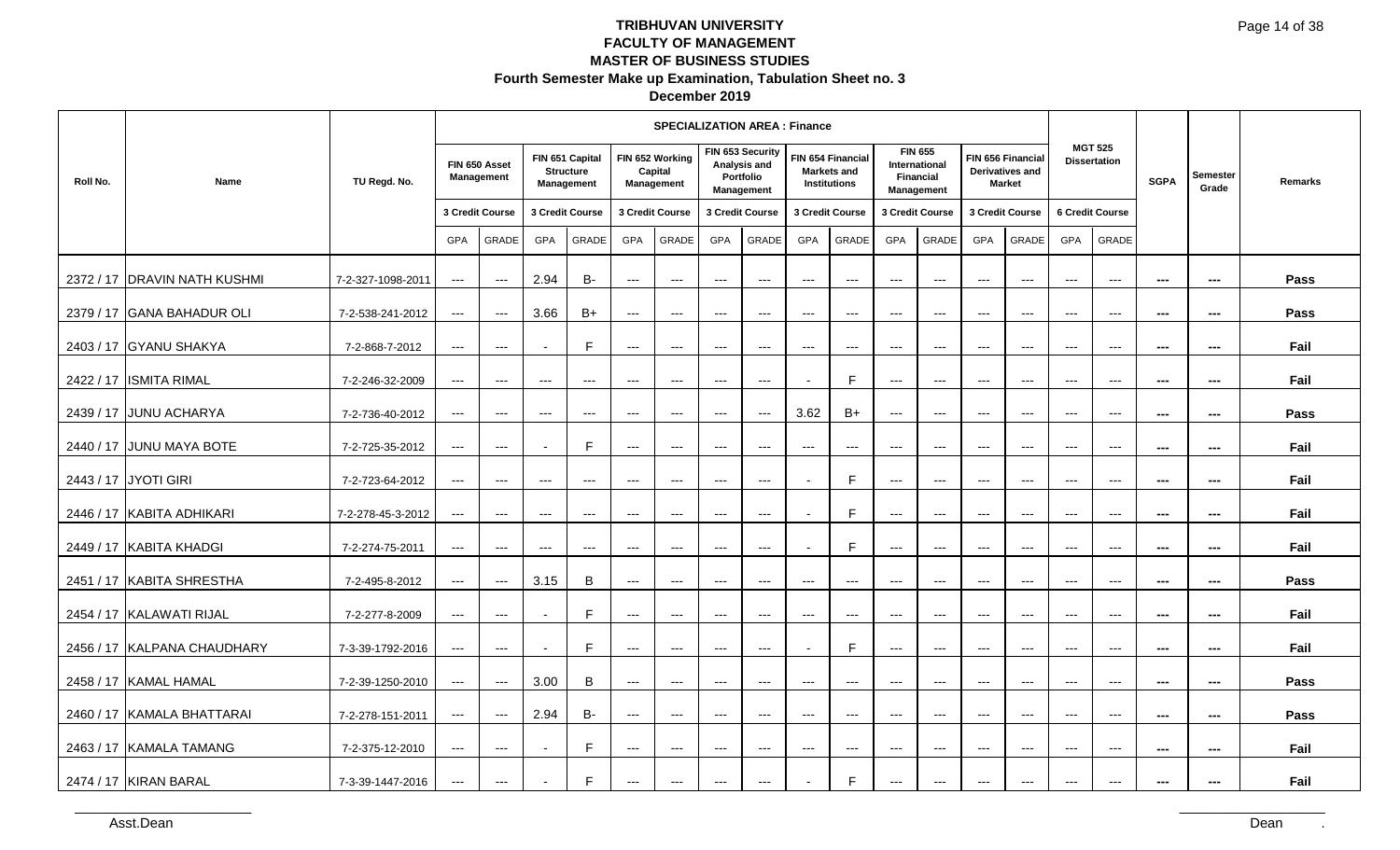| December 2019 |
|---------------|
|---------------|

|           |                             |                  |                                        |                                          |                          |                                                          |                     | <b>SPECIALIZATION AREA: Finance</b>      |                     |                                                             |                          |                                                         |                          |                                                            |                     |                                                              |                        |                                          |                |                          |         |
|-----------|-----------------------------|------------------|----------------------------------------|------------------------------------------|--------------------------|----------------------------------------------------------|---------------------|------------------------------------------|---------------------|-------------------------------------------------------------|--------------------------|---------------------------------------------------------|--------------------------|------------------------------------------------------------|---------------------|--------------------------------------------------------------|------------------------|------------------------------------------|----------------|--------------------------|---------|
| Roll No.  | Name                        | TU Regd. No.     |                                        | FIN 650 Asset<br><b>Management</b>       |                          | FIN 651 Capital<br><b>Structure</b><br><b>Management</b> |                     | FIN 652 Working<br>Capital<br>Management |                     | FIN 653 Security<br>Analysis and<br>Portfolio<br>Management |                          | FIN 654 Financial<br>Markets and<br><b>Institutions</b> |                          | <b>FIN 655</b><br>International<br>Financial<br>Management |                     | FIN 656 Financial<br><b>Derivatives and</b><br><b>Market</b> |                        | <b>MGT 525</b><br><b>Dissertation</b>    | <b>SGPA</b>    | <b>Semester</b><br>Grade | Remarks |
|           |                             |                  |                                        | 3 Credit Course                          |                          | 3 Credit Course                                          |                     | 3 Credit Course                          |                     | 3 Credit Course                                             |                          | 3 Credit Course                                         |                          | 3 Credit Course                                            |                     | 3 Credit Course                                              |                        | 6 Credit Course                          |                |                          |         |
|           |                             |                  | <b>GPA</b>                             | GRADE                                    | <b>GPA</b>               | <b>GRADE</b>                                             | <b>GPA</b>          | <b>GRADE</b>                             | <b>GPA</b>          | <b>GRADE</b>                                                | <b>GPA</b>               | <b>GRADE</b>                                            | <b>GPA</b>               | <b>GRADE</b>                                               | <b>GPA</b>          | <b>GRADE</b>                                                 | <b>GPA</b>             | <b>GRADE</b>                             |                |                          |         |
|           | 2480 / 17 KISHOR SUBEDI     | 7-2-39-921-2012  | $---$                                  | $\qquad \qquad - -$                      | $\qquad \qquad - -$      | $---$                                                    | $---$               | $---$                                    | $---$               | $\hspace{0.05cm} \ldots$                                    | 2.94                     | <b>B-</b>                                               | ---                      | $\hspace{0.05cm} \ldots$                                   | $\qquad \qquad - -$ | $\hspace{0.05cm} \ldots$                                     | $\qquad \qquad - -$    | $\qquad \qquad - -$                      | $- - -$        | $- - -$                  | Pass    |
|           | 2481 / 17 KOPILA PANDEYA    | 7-2-303-92-2006  | $\scriptstyle\cdots\scriptstyle\cdots$ | $\hspace{0.05cm} \ldots \hspace{0.05cm}$ | 3.21                     | B                                                        | $---$               | $\qquad \qquad - -$                      | $---$               | $\qquad \qquad \cdots$                                      | $\qquad \qquad \cdots$   | $\hspace{0.05cm} \ldots$                                | $\qquad \qquad - -$      | $\qquad \qquad - -$                                        | $\qquad \qquad - -$ | $\qquad \qquad - -$                                          | $\qquad \qquad - -$    | $\qquad \qquad - -$                      | $\sim$         | $\sim$                   | Pass    |
|           | 2488 / 17 KUSHMA SEDHAI     | 7-2-789-36-2012  | $\scriptstyle\cdots\scriptstyle\cdots$ | $\scriptstyle \cdots$                    | 2.94                     | B-                                                       | $---$               | $---$                                    | ---                 | $\qquad \qquad \cdots$                                      | $---$                    | $\hspace{0.05cm} \ldots$                                | $---$                    | $\qquad \qquad - -$                                        | $---$               | $---$                                                        | $---$                  | $---$                                    | $\sim$         | $\sim$                   | Pass    |
|           | 2495 / 17 LATA BAJGAIN      | 7-2-413-529-2011 | $\scriptstyle\cdots\scriptstyle\cdots$ | $\qquad \qquad - -$                      | $\qquad \qquad - -$      | $---$                                                    | $---$               | $---$                                    | $---$               | $\scriptstyle\cdots$                                        | 2.94                     | <b>B-</b>                                               | ---                      | $\hspace{0.05cm} \ldots$                                   | $\qquad \qquad - -$ | $---$                                                        | $\qquad \qquad - -$    | $\hspace{0.05cm} \ldots \hspace{0.05cm}$ | $\sim$         | ---                      | Pass    |
|           | 2498 / 17 LAXMAN THAPA      | 7-2-39-1146-2012 | $\qquad \qquad - -$                    | $\qquad \qquad - -$                      | 2.97                     | <b>B-</b>                                                | $\qquad \qquad - -$ | $\qquad \qquad - -$                      | $\qquad \qquad - -$ | $---$                                                       | $\cdots$                 | $\hspace{0.05cm} \ldots$                                | $\hspace{0.05cm} \ldots$ | $\hspace{0.05cm} \ldots$                                   | $--$                | $--$                                                         | $\qquad \qquad \cdots$ | $\qquad \qquad - -$                      | $\sim$         | $\sim$                   | Pass    |
|           | 2509 / 17 ILILU MAYA SHARMA | 7-2-307-355-2012 | $\scriptstyle\cdots\scriptstyle\cdots$ | $\qquad \qquad - -$                      | $\qquad \qquad - -$      | $\hspace{0.05cm} \ldots$                                 | $---$               | $---$                                    | ---                 | $\scriptstyle\cdots$                                        | 2.94                     | <b>B-</b>                                               | ---                      | $---$                                                      | $\qquad \qquad - -$ | $---$                                                        | $\qquad \qquad - -$    | $\qquad \qquad - -$                      | ---            | ---                      | Pass    |
|           | 2516 / 17 MADHAV THAPA      | 7-2-721-76-2010  | $--$                                   | $---$                                    |                          | F                                                        | ---                 | $\scriptstyle\cdots$                     | ---                 | $\scriptstyle\cdots$                                        |                          | F                                                       | $---$                    | $\scriptstyle\cdots$                                       | $---$               | $\qquad \qquad - -$                                          | $---$                  | $\hspace{0.05cm} \ldots$                 | ---            | $\sim$                   | Fail    |
|           | 2519 / 17 MAHESH SHARMA     | 7-3-39-1243-2016 | $---$                                  | $\cdots$                                 | $\hspace{0.05cm} \ldots$ | $\cdots$                                                 | $\qquad \qquad - -$ | $\qquad \qquad - -$                      | $\qquad \qquad - -$ | $\qquad \qquad - -$                                         | $\overline{\phantom{a}}$ | F                                                       | $\qquad \qquad - -$      | $\hspace{0.05cm} \ldots$                                   | $\qquad \qquad - -$ | $\hspace{0.05cm} \ldots$                                     | $\qquad \qquad - -$    | $\qquad \qquad - -$                      | $\sim$         | $\sim$                   | Fail    |
| 2521 / 17 | <b>MAHIMA DEVKOTA</b>       | 7-2-520-60-2011  | $\qquad \qquad - -$                    | $\qquad \qquad - -$                      | 3.24                     | B                                                        | $---$               | $---$                                    | $---$               | $\scriptstyle\cdots$                                        | 3.15                     | B                                                       | ---                      | $---$                                                      | $---$               | $\qquad \qquad - -$                                          | $\qquad \qquad - -$    | $\qquad \qquad - -$                      | ---            | $\sim$                   | Pass    |
|           | 2534 / 17 MANISHA BAIJ      | 7-2-177-19-2012  | $\qquad \qquad - -$                    | $---$                                    | $---$                    | $\hspace{0.05cm} \ldots$                                 | ---                 | $\scriptstyle\cdots$                     | ---                 | $\qquad \qquad - -$                                         | 3.15                     | B                                                       | ---                      | $\qquad \qquad \cdots$                                     | $\qquad \qquad - -$ | $\qquad \qquad - -$                                          | $\qquad \qquad - -$    | $\qquad \qquad - -$                      | $\sim$         | ---                      | Pass    |
|           | 2538 / 17 MANISHA PANDEY    | 7-2-415-20-2010  | $\scriptstyle\cdots$                   | $---$                                    | $\qquad \qquad - -$      | $---$                                                    | $\qquad \qquad - -$ | $\qquad \qquad - -$                      | $\qquad \qquad - -$ | $\qquad \qquad - -$                                         | 3.79                     | A-                                                      | ---                      | $\hspace{0.05cm} \ldots$                                   | $\cdots$            | $\hspace{0.05cm} \ldots \hspace{0.05cm}$                     | $\cdots$               | $\qquad \qquad - -$                      | ---            | $\hspace{0.05cm} \cdots$ | Pass    |
|           | 2539 / 17 MANITA MAHARJAN   | 7-2-444-10-2010  | $---$                                  | $\cdots$                                 | $---$                    | $  -$                                                    | $---$               | $  -$                                    | $\qquad \qquad -$   | $--$                                                        | 2.94                     | <b>B-</b>                                               | $\hspace{0.05cm} \ldots$ | $---$                                                      | $---$               | $---$                                                        | $---$                  | $---$                                    | $\overline{a}$ | $\sim$                   | Pass    |
|           | 2542 / 17 MANJILA GURUNG    | 7-2-524-32-2010  | $\scriptstyle\cdots\scriptstyle\cdots$ | $\scriptstyle \cdots$                    | $\qquad \qquad - -$      | $---$                                                    | $---$               | $\scriptstyle\cdots$                     | $---$               | $---$                                                       |                          | F                                                       | $\qquad \qquad - -$      | $\qquad \qquad - -$                                        | $\qquad \qquad - -$ | $---$                                                        | $\qquad \qquad - -$    | $\hspace{0.05cm} \ldots \hspace{0.05cm}$ | $---$          | $\hspace{0.05cm} \ldots$ | Fail    |
|           | 2543 / 17 MANJITA GURUNG    | 7-2-500-22-2012  | $\cdots$                               | $\qquad \qquad - -$                      | $\qquad \qquad - -$      | $---$                                                    | $---$               | $---$                                    | $---$               | $\qquad \qquad - -$                                         | $\blacksquare$           | E                                                       | $\qquad \qquad - -$      | $\qquad \qquad - -$                                        | $\qquad \qquad - -$ | $\qquad \qquad - -$                                          | $\qquad \qquad - -$    | $\qquad \qquad - -$                      | ---            | ---                      | Fail    |
|           | 2545 / 17 MANOJ BHUJEL      | 7-2-39-698-2012  | $\qquad \qquad - -$                    | $\qquad \qquad - -$                      | $---$                    | $\qquad \qquad - -$                                      | $---$               | $\qquad \qquad - -$                      | $\qquad \qquad -$   | $\scriptstyle\cdots$                                        | 2.82                     | <b>B-</b>                                               | $---$                    | $---$                                                      | $---$               | $---$                                                        | $---$                  | $---$                                    | $\overline{a}$ | $\sim$                   | Pass    |
|           | 2553 / 17 MENUKA ACHARYA    | 7-1-38-1106-96   | $---$                                  | $\qquad \qquad - -$                      | $\overline{\phantom{a}}$ | F                                                        | $---$               | $\qquad \qquad - -$                      | $---$               | $\qquad \qquad - -$                                         | 2.94                     | <b>B-</b>                                               | $---$                    | $\qquad \qquad \cdots$                                     | $---$               | $\qquad \qquad - -$                                          | $---$                  | $\qquad \qquad \cdots$                   | ---            | $\sim$                   | Fail    |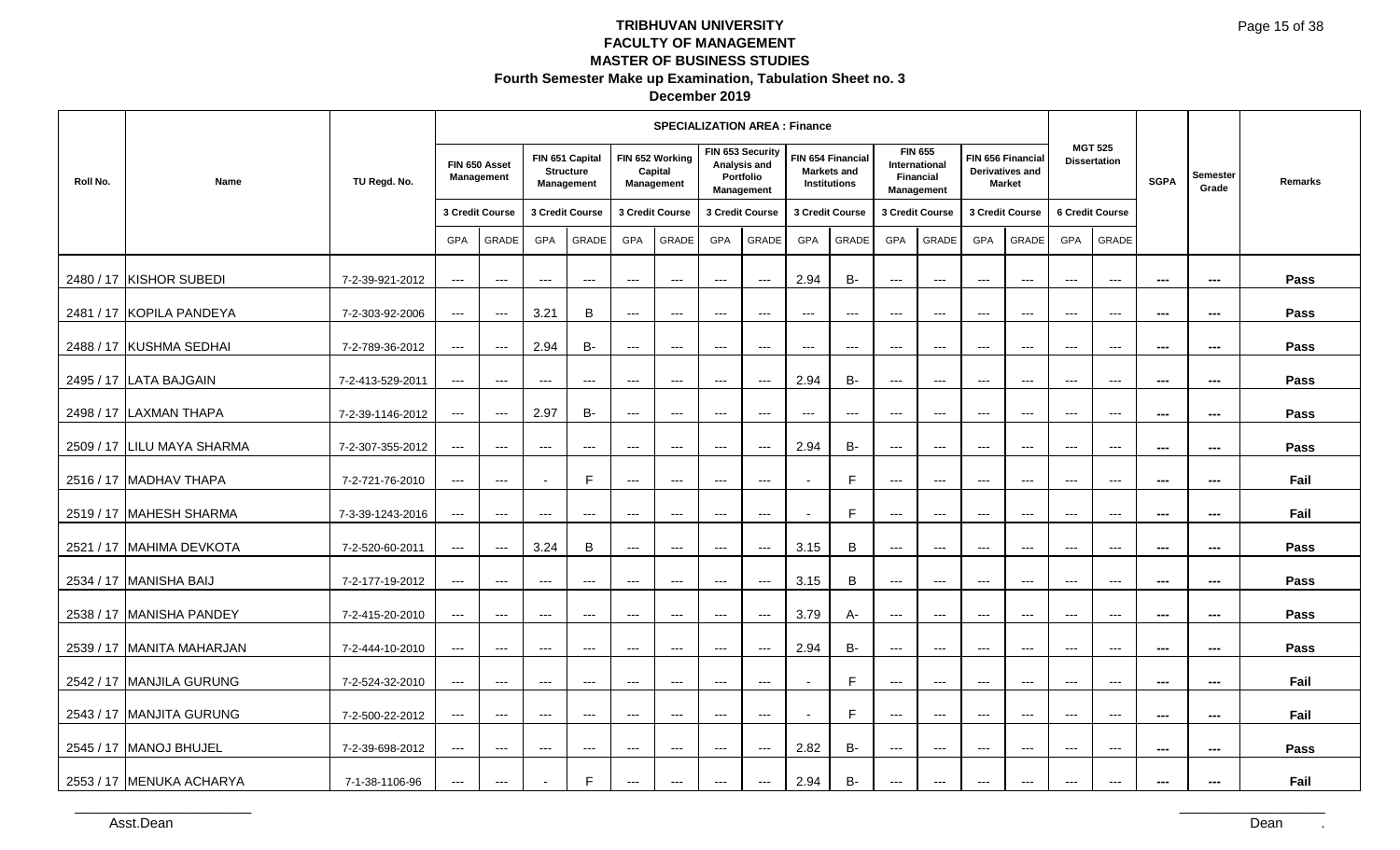| December 2019 |  |
|---------------|--|
|---------------|--|

|          |                              |                  |                                          |                                          |                          |                                                   |                      | <b>SPECIALIZATION AREA: Finance</b>      |                      |                                                             |                          |                                                                |                          |                                                                   |                      |                                                              |                          |                                          |                          |                          |               |
|----------|------------------------------|------------------|------------------------------------------|------------------------------------------|--------------------------|---------------------------------------------------|----------------------|------------------------------------------|----------------------|-------------------------------------------------------------|--------------------------|----------------------------------------------------------------|--------------------------|-------------------------------------------------------------------|----------------------|--------------------------------------------------------------|--------------------------|------------------------------------------|--------------------------|--------------------------|---------------|
| Roll No. | Name                         | TU Regd. No.     |                                          | FIN 650 Asset<br>Management              |                          | FIN 651 Capital<br><b>Structure</b><br>Management |                      | FIN 652 Working<br>Capital<br>Management |                      | FIN 653 Security<br>Analysis and<br>Portfolio<br>Management |                          | FIN 654 Financial<br><b>Markets and</b><br><b>Institutions</b> |                          | <b>FIN 655</b><br>International<br><b>Financial</b><br>Management |                      | FIN 656 Financial<br><b>Derivatives and</b><br><b>Market</b> |                          | <b>MGT 525</b><br><b>Dissertation</b>    | <b>SGPA</b>              | Semester<br>Grade        | Remarks       |
|          |                              |                  |                                          | 3 Credit Course                          |                          | 3 Credit Course                                   |                      | 3 Credit Course                          |                      | 3 Credit Course                                             |                          | 3 Credit Course                                                |                          | 3 Credit Course                                                   |                      | 3 Credit Course                                              |                          | <b>6 Credit Course</b>                   |                          |                          |               |
|          |                              |                  | <b>GPA</b>                               | GRADE                                    | <b>GPA</b>               | GRADE                                             | <b>GPA</b>           | GRADE                                    | <b>GPA</b>           | GRADE                                                       | GPA                      | <b>GRADE</b>                                                   | GPA                      | <b>GRADE</b>                                                      | GPA                  | GRADE                                                        | GPA                      | <b>GRADE</b>                             |                          |                          |               |
|          | 2558 / 17 MILAN SHERMA       | 7-2-167-33-2012  | $\scriptstyle\cdots\scriptstyle\cdots$   | $\qquad \qquad - -$                      |                          | Abs                                               | $---$                | $\scriptstyle\cdots$                     | $---$                | $\hspace{0.05cm} \ldots$                                    | $---$                    | $---$                                                          | $---$                    | $\hspace{0.05cm} \ldots$                                          | $---$                | $  \sim$                                                     | $---$                    | $\qquad \qquad - -$                      | $\overline{a}$           | $\sim$                   | <b>Absent</b> |
|          | 2561 / 17 MOHAN KHADKA       | 7-2-280-145-2010 | $\scriptstyle\cdots$                     | $\hspace{0.05cm} \ldots \hspace{0.05cm}$ | $\qquad \qquad - -$      | $\qquad \qquad - -$                               | $---$                | $\scriptstyle\cdots$                     | $---$                | $\hspace{0.05cm} \ldots$                                    | 3.00                     | B                                                              | ---                      | $\hspace{0.05cm} \ldots$                                          | $---$                | $\cdots$                                                     | $---$                    | $\qquad \qquad - -$                      | $\hspace{0.05cm} \cdots$ | $\qquad \qquad \cdots$   | Pass          |
|          | 2564 / 17 MUKTI NATH SAPKOTA | 7-2-124-12-2012  | $\qquad \qquad - -$                      | $\qquad \qquad - -$                      |                          | F                                                 | ---                  | $---$                                    | ---                  | $\hspace{0.05cm} \ldots$                                    | 2.94                     | $B -$                                                          | ---                      | $\hspace{0.05cm} \ldots$                                          | $\qquad \qquad - -$  | $---$                                                        | $\qquad \qquad - -$      | $\qquad \qquad - -$                      | ---                      | ---                      | Fail          |
|          | 2566 / 17 MUNA PAUDEL        | 7-2-704-34-2012  | $---$                                    | $---$                                    |                          | F                                                 | ---                  | $\scriptstyle\cdots$                     | $\cdots$             | $\scriptstyle\cdots$                                        |                          | Abs                                                            | ---                      | $\hspace{0.05cm} \ldots$                                          | $\qquad \qquad - -$  | $\qquad \qquad - -$                                          | $\qquad \qquad - -$      | $\hspace{0.05cm} \ldots \hspace{0.05cm}$ | ---                      | $\sim$                   | Fail          |
|          | 2593 / 17 NILAM CHAUDHARY    | 7-1-274-297-2008 | $---$                                    | $\qquad \qquad - -$                      | $\overline{\phantom{a}}$ | E                                                 | $\qquad \qquad - -$  | $\qquad \qquad - -$                      | $\qquad \qquad - -$  | $---$                                                       | $\overline{\phantom{a}}$ | F                                                              | $\hspace{0.05cm} \ldots$ | $\cdots$                                                          | $--$                 | $--$                                                         | $\qquad \qquad \cdots$   | $\qquad \qquad - -$                      | $\sim$                   | $\sim$                   | Fail          |
|          | 2594 / 17 NILAM KHADGI       | 7-2-488-52-2006  | $\scriptstyle\cdots\scriptstyle\cdots$   | $\qquad \qquad - -$                      | $\overline{\phantom{a}}$ | F                                                 | $---$                | $--$                                     | 2.94                 | <b>B-</b>                                                   | $\hspace{0.05cm} \ldots$ | $\hspace{0.05cm} \ldots$                                       | ---                      | $\hspace{0.05cm} \ldots$                                          | $\qquad \qquad - -$  | $\hspace{0.05cm} \ldots$                                     | $\qquad \qquad - -$      | $\qquad \qquad - -$                      | ---                      | $\sim$                   | Fail          |
|          | 2596 / 17 NIMDICKY SHERPA    | 7-2-39-454-2009  | $\hspace{0.05cm} \ldots \hspace{0.05cm}$ | $\hspace{0.05cm} \ldots$                 | $\qquad \qquad - -$      | $\hspace{0.05cm} \ldots$                          | $---$                | $\scriptstyle\cdots$                     | $\scriptstyle\cdots$ | $\scriptstyle\cdots$                                        | 3.24                     | B                                                              | $\qquad \qquad \cdots$   | $---$                                                             | $\qquad \qquad - -$  | $\qquad \qquad - -$                                          | $\scriptstyle\cdots$     | $\hspace{0.05cm} \ldots$                 | ---                      | $\sim$                   | Pass          |
|          | 2599 / 17 NIRAKAR GIRI       | 7-2-25-455-2011  | $\cdots$                                 | $\qquad \qquad - -$                      | $\qquad \qquad - -$      | $---$                                             | $---$                | $---$                                    | $---$                | $\qquad \qquad - -$                                         | $\overline{\phantom{a}}$ | F                                                              | $\qquad \qquad - -$      | $\hspace{0.05cm} \ldots$                                          | $\qquad \qquad - -$  | $\qquad \qquad - -$                                          | $\qquad \qquad - -$      | $\qquad \qquad - -$                      | ---                      | $\sim$                   | Fail          |
|          | 2607 / 17 NIRMALA SHRESTHA   | 7-2-138-50-2012  | $\qquad \qquad - -$                      | $\qquad \qquad - -$                      | $---$                    | $\cdots$                                          | $---$                | $\cdots$                                 | $---$                | $\qquad \qquad - -$                                         |                          | F                                                              | $---$                    | $---$                                                             | $- - -$              | $---$                                                        | $---$                    | $---$                                    | $- - -$                  | $\sim$                   | Fail          |
|          | 2611 / 17 NIRU BASTAKOTI     | 7-3-39-1460-2016 | $\qquad \qquad - -$                      | $\qquad \qquad - -$                      | $\cdots$                 | $---$                                             | $---$                | $---$                                    | $\cdots$             | $\qquad \qquad - -$                                         | 2.94                     | $B -$                                                          | ---                      | $\qquad \qquad - -$                                               | $\qquad \qquad - -$  | $\qquad \qquad - -$                                          | $\qquad \qquad - -$      | $\hspace{0.05cm} \ldots \hspace{0.05cm}$ | $- - -$                  | $\sim$                   | Pass          |
|          | 2618 / 17 NISHA KALIKA       | 7-2-432-25-2011  | $\qquad \qquad - -$                      | $\qquad \qquad - -$                      | $\cdots$                 | $\scriptstyle\cdots$                              | $\qquad \qquad - -$  | $\scriptstyle\cdots$                     | $\scriptstyle\cdots$ | $\scriptstyle\cdots$                                        | 3.15                     | B                                                              | $\overline{a}$           | $\qquad \qquad - -$                                               | $\cdots$             | $\cdots$                                                     | $\qquad \qquad - -$      | $\qquad \qquad - -$                      | ---                      | ---                      | Pass          |
|          | 2624 / 17 NITA KUMARI ALE    | 7-2-631-30-2009  | $\hspace{0.05cm} \ldots \hspace{0.05cm}$ | $\hspace{0.05cm} \ldots$                 | 2.94                     | <b>B-</b>                                         | $\qquad \qquad - -$  | $---$                                    | $\qquad \qquad - -$  | $\scriptstyle\cdots$                                        | 2.94                     | <b>B-</b>                                                      | ---                      | $\hspace{0.05cm} \ldots$                                          | $\qquad \qquad - -$  | $\qquad \qquad - -$                                          | $---$                    | $\hspace{0.05cm} \ldots$                 | $\overline{a}$           | $\hspace{0.05cm} \cdots$ | Pass          |
|          | 2625 / 17 NITA LIMBU         | 7-2-194-13-2012  | $\cdots$                                 | $\qquad \qquad - -$                      | $\overline{\phantom{a}}$ | F                                                 | $---$                | $\qquad \qquad - -$                      | $---$                | $---$                                                       | $\overline{\phantom{a}}$ | F.                                                             | $---$                    | $\hspace{0.05cm} \ldots$                                          | $---$                | $\hspace{0.05cm} \ldots$                                     | $---$                    | $\qquad \qquad - -$                      | ---                      | $\sim$                   | Fail          |
|          | 2626 / 17 NIZMA TAMRAKAR     | 7-3-39-1808-2016 | $--$                                     | $\cdots$                                 | $\cdots$                 | $\qquad \qquad - -$                               | $---$                | $\qquad \qquad - -$                      | $---$                | $---$                                                       | 2.94                     | <b>B-</b>                                                      | $\overline{a}$           | $\hspace{0.05cm} \ldots$                                          | $---$                | $\cdots$                                                     | $---$                    | $\qquad \qquad - -$                      | $\sim$                   | $\sim$                   | Pass          |
|          | 2629 / 17 OM KALA DANGI      | 7-2-39-330-2012  | $--$                                     | $\hspace{0.05cm} \ldots \hspace{0.05cm}$ | $\cdots$                 | $\scriptstyle\cdots$                              | $\scriptstyle\cdots$ | $\scriptstyle\cdots$                     | $\scriptstyle\cdots$ | $\hspace{0.05cm} \ldots$                                    | 3.42                     | $B+$                                                           | ---                      | $\scriptstyle\cdots$                                              | $\scriptstyle\cdots$ | $\scriptstyle\cdots$                                         | $\hspace{0.05cm} \ldots$ | $\hspace{0.05cm} \ldots$                 | ---                      | $\sim$                   | Pass          |
|          | 2630 / 17 OSHIN LAMA         | 7-2-284-54-2010  | $\cdots$                                 | $\qquad \qquad - -$                      | $\cdots$                 | $\qquad \qquad - -$                               | $\cdots$             | $\qquad \qquad - -$                      | $---$                | $\qquad \qquad - -$                                         | 2.94                     | <b>B-</b>                                                      | $\cdots$                 | $\scriptstyle\cdots$                                              | $\cdots$             | $\cdots$                                                     | $\cdots$                 | $\cdots$                                 | ---                      | $\scriptstyle\cdots$     | Pass          |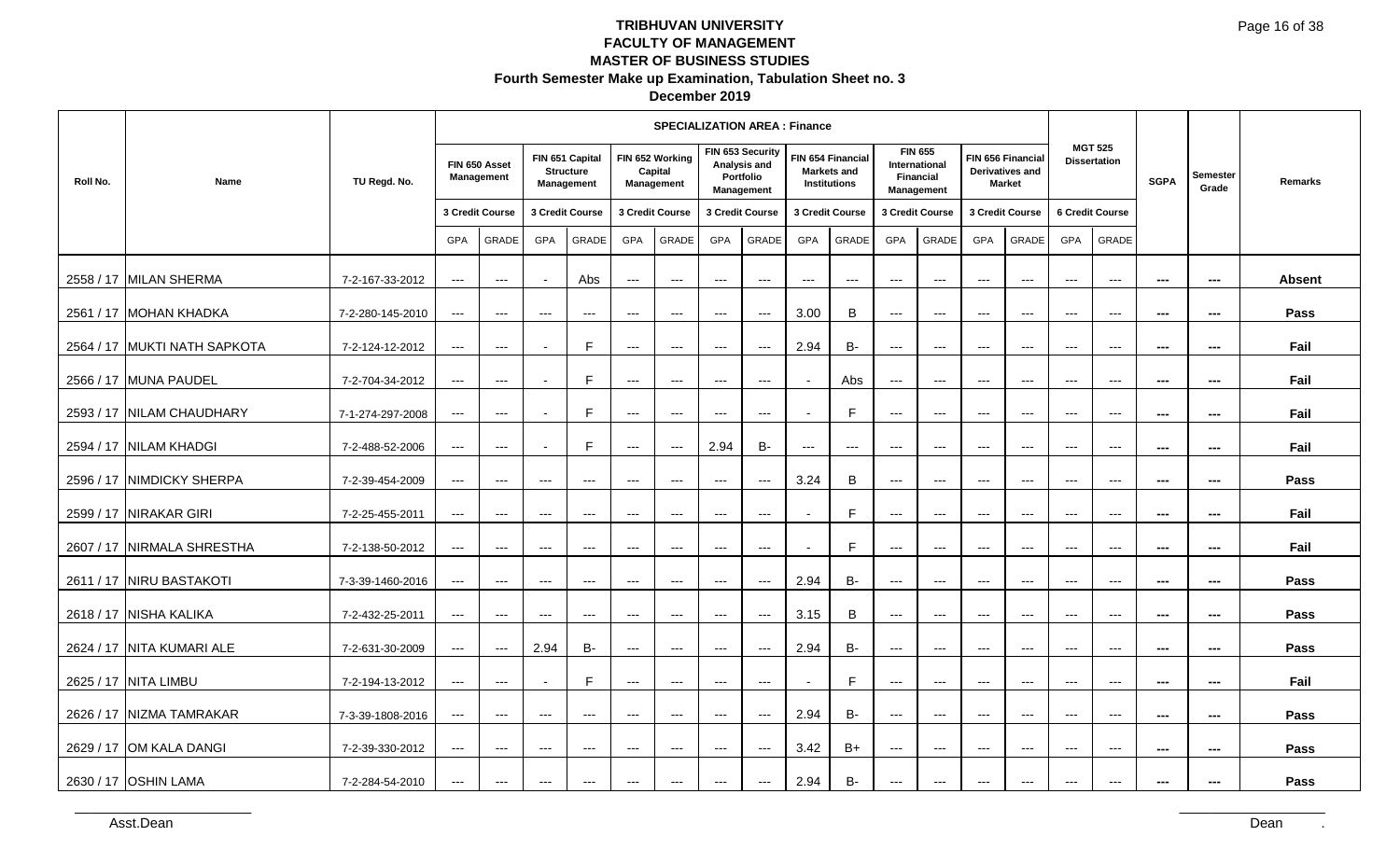| December 2019 |  |
|---------------|--|
|---------------|--|

|          |                                     |                  |                                   |                             |                                          |                                                   |                          | <b>SPECIALIZATION AREA: Finance</b>      |                     |                                                             |                          |                                                         |                                        |                                                      |                          |                                                       |                     |                                          |                |                          |         |
|----------|-------------------------------------|------------------|-----------------------------------|-----------------------------|------------------------------------------|---------------------------------------------------|--------------------------|------------------------------------------|---------------------|-------------------------------------------------------------|--------------------------|---------------------------------------------------------|----------------------------------------|------------------------------------------------------|--------------------------|-------------------------------------------------------|---------------------|------------------------------------------|----------------|--------------------------|---------|
| Roll No. | Name                                | TU Regd. No.     |                                   | FIN 650 Asset<br>Management |                                          | FIN 651 Capital<br><b>Structure</b><br>Management |                          | FIN 652 Working<br>Capital<br>Management |                     | FIN 653 Security<br>Analysis and<br>Portfolio<br>Management |                          | FIN 654 Financial<br><b>Markets and</b><br>Institutions | Financial                              | <b>FIN 655</b><br><b>International</b><br>Management |                          | FIN 656 Financial<br>Derivatives and<br><b>Market</b> |                     | <b>MGT 525</b><br><b>Dissertation</b>    | <b>SGPA</b>    | <b>Semester</b><br>Grade | Remarks |
|          |                                     |                  |                                   | 3 Credit Course             |                                          | 3 Credit Course                                   |                          | 3 Credit Course                          |                     | 3 Credit Course                                             |                          | 3 Credit Course                                         |                                        | 3 Credit Course                                      |                          | 3 Credit Course                                       |                     | 6 Credit Course                          |                |                          |         |
|          |                                     |                  | GPA                               | GRADE                       | GPA                                      | GRADE                                             | GPA                      | GRADE                                    | <b>GPA</b>          | GRADE                                                       | <b>GPA</b>               | GRADE                                                   | GPA                                    | GRADE                                                | GPA                      | <b>GRADE</b>                                          | GPA                 | GRADE                                    |                |                          |         |
|          | 2632 / 17 PABITRA SHRESTHA          | 7-2-714-13-2012  | $--$                              | $\qquad \qquad -$           | $---$                                    | $---$                                             | $---$                    | $---$                                    | $---$               | $\qquad \qquad - -$                                         | 2.94                     | <b>B-</b>                                               | $---$                                  | $\cdots$                                             | $---$                    | $\overline{a}$                                        | $---$               | $\qquad \qquad -$                        | ---            | $\qquad \qquad \cdots$   | Pass    |
|          | 2633 / 17 PABITRA THAPA             | 7-2-478-20-2012  | $\qquad \qquad - -$               | $\qquad \qquad - -$         | 2.82                                     | B-                                                | $---$                    | $\qquad \qquad - -$                      | $---$               | $\qquad \qquad - -$                                         | $\qquad \qquad -$        | $---$                                                   | $---$                                  | $\cdots$                                             | $---$                    | $\qquad \qquad - -$                                   | $---$               | $\qquad \qquad - -$                      | $\sim$         | $\hspace{0.05cm} \ldots$ | Pass    |
|          | 2636 / 17 PANKAJ NEUPANE            | 7-3-39-1467-2016 | $---$                             | $\cdots$                    | ---                                      | $\qquad \qquad - -$                               | $\qquad \qquad - -$      | $\qquad \qquad - -$                      | $\qquad \qquad - -$ | $\hspace{0.05cm} \ldots \hspace{0.05cm}$                    | 2.94                     | <b>B-</b>                                               | ---                                    | ---                                                  | $---$                    | $\overline{\phantom{a}}$                              | $\cdots$            | $\qquad \qquad - -$                      | ---            | ---                      | Pass    |
|          | 2639 / 17   PARBATI KARKI           | 7-2-39-928-2012  | $--$                              | $\qquad \qquad -$           | $---$                                    | $--$                                              | $\qquad \qquad - -$      | $---$                                    | $---$               | $\qquad \qquad - -$                                         | 3.15                     | B                                                       | $---$                                  | $\cdots$                                             | $---$                    | $---$                                                 | $---$               | $\hspace{0.05cm} \ldots$                 | ---            | ---                      | Pass    |
|          | 2640 / 17 PARBATI PANDEY            | 7-2-656-16-2012  | $--$                              | $\hspace{0.05cm} \ldots$    | $---$                                    | $\hspace{0.05cm} \ldots$                          | $\cdots$                 | $--$                                     | $\sim$ $\sim$       | $--$                                                        | 3.21                     | $\mathsf B$                                             | $\scriptstyle\cdots\scriptstyle\cdots$ | $\scriptstyle\cdots\scriptstyle\cdots$               | $---$                    | $---$                                                 | $---$               | $\hspace{0.05cm} \ldots$                 | $\sim$         | $\sim$                   | Pass    |
|          | 2646 / 17   PHARSHU RAM BHANDARI    | 7-2-25-507-2011  | $\qquad \qquad - -$               | $\cdots$                    | ---                                      | $\hspace{0.05cm} \ldots$                          | $\qquad \qquad - -$      | $\qquad \qquad - -$                      | $\qquad \qquad - -$ | $\hspace{0.05cm}---$                                        | 3.21                     | B                                                       | ---                                    | $\hspace{0.05cm} \ldots$                             | $\overline{\phantom{a}}$ | $\hspace{0.05cm} \ldots$                              | $\qquad \qquad - -$ | $\qquad \qquad - -$                      | ---            | $\sim$                   | Pass    |
|          | 2648 / 17 POOJA JHA                 | 7-3-39-1462-2016 | $\hspace{0.05cm} \dashrightarrow$ | $\qquad \qquad \cdots$      | ---                                      | $\qquad \qquad - -$                               | $\qquad \qquad - -$      | $\qquad \qquad - -$                      | ---                 | $\scriptstyle\cdots$                                        |                          | $\mathsf{F}$                                            | $\scriptstyle\cdots$                   | $\scriptstyle\cdots$                                 | $\scriptstyle\cdots$     | $\scriptstyle\cdots$                                  | $---$               | $\scriptstyle\cdots$                     | ---            | ---                      | Fail    |
|          | 2649 / 17 POOJA PRADHANANGA         | 7-2-355-28-2009  | $--$                              | $\cdots$                    | $  -$                                    | $\hspace{0.05cm} \ldots$                          | $\hspace{0.05cm} \ldots$ | $---$                                    | $---$               | $\hspace{0.05cm}---$                                        | 3.30                     | $B+$                                                    | $\scriptstyle\cdots\scriptstyle\cdots$ | $\qquad \qquad -$                                    | $---$                    | $---$                                                 | $---$               | $---$                                    | ---            | $\sim$                   | Pass    |
|          | 2669 / 17 PRAKASH ADHIKARI          | 7-2-241-294-2010 | $\qquad \qquad - -$               | $\cdots$                    | $---$                                    | $\qquad \qquad - -$                               | $---$                    | $\qquad \qquad - -$                      | $---$               | $\qquad \qquad - -$                                         | 3.00                     | B                                                       | $\overline{a}$                         | $\cdots$                                             | $---$                    | $\qquad \qquad - -$                                   | $---$               | $\qquad \qquad - -$                      | $\overline{a}$ | $\sim$ $\sim$            | Pass    |
|          | 2672 / 17   PRAKASH KATUWAL CHHETRI | 7-3-39-1469-2016 | $\scriptstyle\cdots$              | $\qquad \qquad - -$         | $---$                                    | $---$                                             | $---$                    | $\qquad \qquad - -$                      | $\qquad \qquad -$   | $\hspace{0.05cm} \ldots$                                    | 2.94                     | <b>B-</b>                                               | ---                                    | ---                                                  | $\overline{\phantom{a}}$ | $\qquad \qquad - -$                                   | $\qquad \qquad - -$ | $\hspace{0.05cm} \ldots$                 | ---            | $\sim$                   | Pass    |
|          | 2673 / 17   PRAKASH KUMAR GHALE     | 7-2-39-1146-2010 | $--$                              | $\cdots$                    |                                          | F                                                 | $\qquad \qquad \cdots$   | $\qquad \qquad - -$                      | $\qquad \qquad - -$ | $\hspace{0.05cm}---$                                        | 3.21                     | B                                                       | $\qquad \qquad - -$                    | $\scriptstyle \cdots$ .                              | $---$                    | $---$                                                 | $---$               | $\qquad \qquad - -$                      | ---            | $\sim$                   | Fail    |
|          | 2674 / 17 PRAKASH NEUPANE           | 7-3-39-1465-2016 | $--$                              | $\hspace{0.05cm} \ldots$    | $  -$                                    | $\hspace{0.05cm} \ldots$                          | $---$                    | $---$                                    | $\cdots$            | $\hspace{0.05cm} \ldots$                                    | 2.94                     | <b>B-</b>                                               | $\qquad \qquad -$                      | $\qquad \qquad -$                                    | $---$                    | $---$                                                 | $---$               | $---$                                    | $\sim$         | $\sim$                   | Pass    |
|          | 2681 / 17 PRAMISHA ADHIKARI         | 7-2-527-19-2012  | $--$                              | $\qquad \qquad - -$         | 2.94                                     | <b>B-</b>                                         | $\qquad \qquad - -$      | $---$                                    | $\qquad \qquad - -$ | $\hspace{0.05cm}---$                                        | $\hspace{0.05cm} \ldots$ | $\scriptstyle\cdots$                                    | ---                                    | $\cdots$                                             | $\qquad \qquad - -$      | $\scriptstyle\cdots$                                  | $\qquad \qquad - -$ | $\hspace{0.05cm} \ldots \hspace{0.05cm}$ | $\sim$         | $\sim$                   | Pass    |
|          | 2684 / 17 PRANAY TULADHAR           | 7-3-39-1745-2016 | $--$                              | $\cdots$                    | 3.54                                     | $B+$                                              | $\qquad \qquad - -$      | $\qquad \qquad - -$                      | $\qquad \qquad - -$ | $\qquad \qquad - -$                                         | $\hspace{0.05cm} \ldots$ | $\hspace{0.05cm} \ldots$                                | $\qquad \qquad - -$                    | $\scriptstyle\cdots\scriptstyle\cdots$               | $\qquad \qquad - -$      | $\qquad \qquad - -$                                   | $\qquad \qquad - -$ | $\qquad \qquad - -$                      | ---            | ---                      | Pass    |
|          | 2685 / 17 PRANIL NEPALI             | 7-2-280-203-2012 | $---$                             | $\cdots$                    | $\hspace{0.05cm} \ldots \hspace{0.05cm}$ | $\hspace{0.05cm} \ldots$                          | $\cdots$                 | $\qquad \qquad - -$                      | $\cdots$            | $\hspace{0.05cm}---$                                        | 3.09                     | B                                                       | $\qquad \qquad - -$                    | $\scriptstyle\cdots\scriptstyle\cdots$               | $---$                    | $---$                                                 | $---$               | $---$                                    | $\overline{a}$ | $\sim$                   | Pass    |
|          | 2687 / 17 PRATIBHA LAUDARI          | 7-2-704-38-2012  | $---$                             | $---$                       | $---$                                    | $\scriptstyle\cdots$                              | $---$                    | $---$                                    | $---$               | $\qquad \qquad - -$                                         | 2.94                     | <b>B-</b>                                               | $---$                                  | $---$                                                | $---$                    | $---$                                                 | $---$               | $\qquad \qquad \cdots$                   | $- - -$        | $\cdots$                 | Pass    |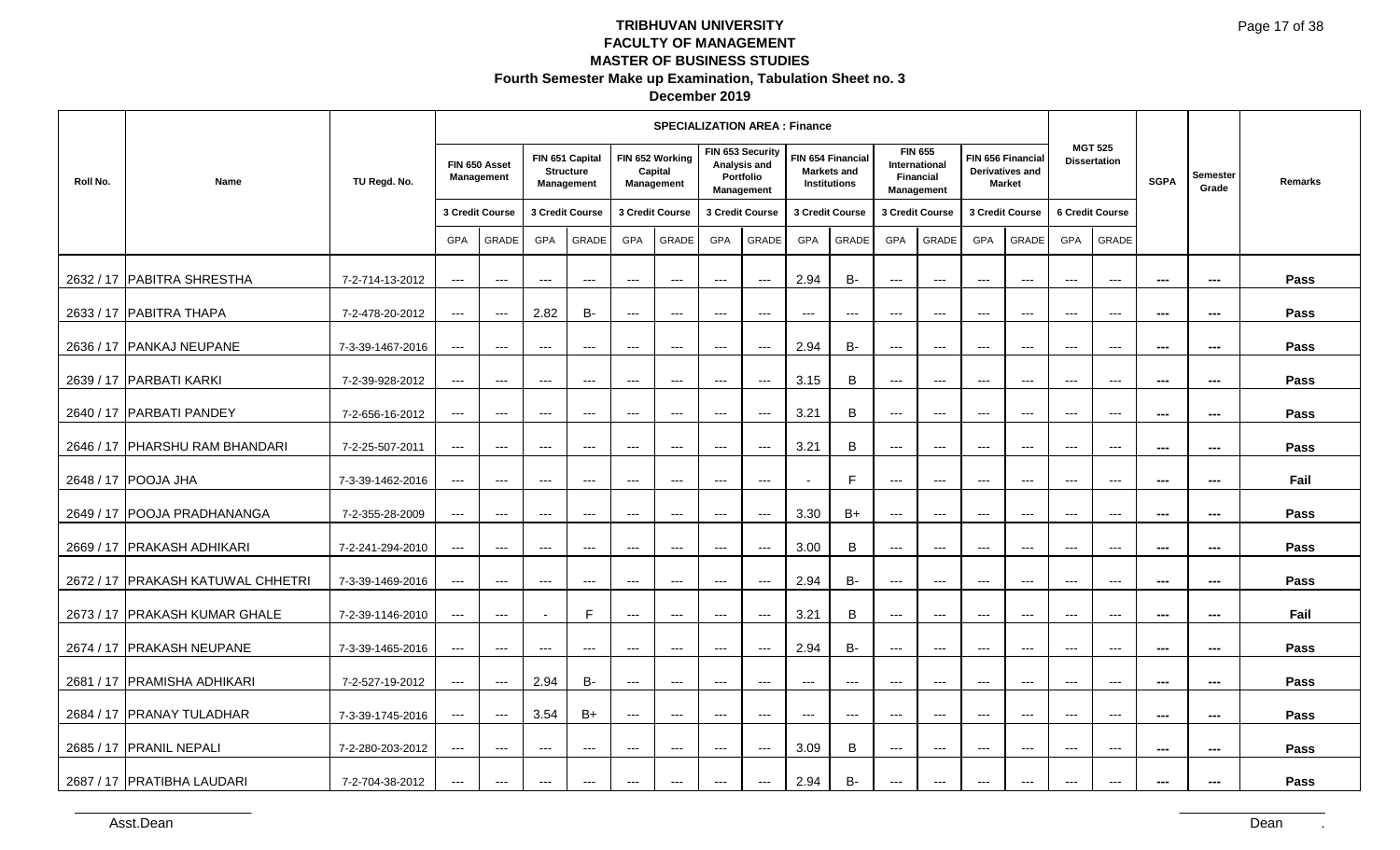| December 2019 |  |
|---------------|--|
|---------------|--|

|          |                              |                  |                                        |                                    |                          |                                                          |                            | <b>SPECIALIZATION AREA: Finance</b>      |                     |                                                             |                          |                                                         |                             |                             |                     |                                                              |                        |                                          |                |                          |               |
|----------|------------------------------|------------------|----------------------------------------|------------------------------------|--------------------------|----------------------------------------------------------|----------------------------|------------------------------------------|---------------------|-------------------------------------------------------------|--------------------------|---------------------------------------------------------|-----------------------------|-----------------------------|---------------------|--------------------------------------------------------------|------------------------|------------------------------------------|----------------|--------------------------|---------------|
| Roll No. | Name                         | TU Regd. No.     |                                        | FIN 650 Asset<br><b>Management</b> |                          | FIN 651 Capital<br><b>Structure</b><br><b>Management</b> |                            | FIN 652 Working<br>Capital<br>Management |                     | FIN 653 Security<br>Analysis and<br>Portfolio<br>Management |                          | FIN 654 Financial<br>Markets and<br><b>Institutions</b> | <b>FIN 655</b><br>Financial | International<br>Management |                     | FIN 656 Financial<br><b>Derivatives and</b><br><b>Market</b> |                        | <b>MGT 525</b><br><b>Dissertation</b>    | <b>SGPA</b>    | <b>Semester</b><br>Grade | Remarks       |
|          |                              |                  |                                        | 3 Credit Course                    |                          | 3 Credit Course                                          |                            | 3 Credit Course                          |                     | 3 Credit Course                                             |                          | 3 Credit Course                                         |                             | 3 Credit Course             |                     | 3 Credit Course                                              |                        | 6 Credit Course                          |                |                          |               |
|          |                              |                  | <b>GPA</b>                             | <b>GRADE</b>                       | <b>GPA</b>               | <b>GRADE</b>                                             | <b>GPA</b>                 | <b>GRADE</b>                             | <b>GPA</b>          | <b>GRADE</b>                                                | <b>GPA</b>               | <b>GRADE</b>                                            | <b>GPA</b>                  | <b>GRADE</b>                | <b>GPA</b>          | <b>GRADE</b>                                                 | <b>GPA</b>             | <b>GRADE</b>                             |                |                          |               |
|          | 2688 / 17 PRATIGYA BARAL     | 7-2-279-84-2011  | $--$                                   | $\cdots$                           |                          | F                                                        | $---$                      | $---$                                    | $---$               | $\qquad \qquad - -$                                         |                          | F                                                       | ---                         | $\hspace{0.05cm} \ldots$    | $\qquad \qquad - -$ | $\qquad \qquad - -$                                          | $\qquad \qquad - -$    | $\qquad \qquad - -$                      | $- - -$        | $- - -$                  | Fail          |
|          | 2691 / 17 PRATIKSHA BISTA    | 7-2-503-68-2010  | $\scriptstyle\cdots\scriptstyle\cdots$ | $--$                               | 2.94                     | <b>B-</b>                                                | $---$                      | $\qquad \qquad - -$                      | $\qquad \qquad - -$ | $\scriptstyle\cdots$                                        | 3.09                     | B                                                       | $\qquad \qquad - -$         | $\qquad \qquad - -$         | $\qquad \qquad - -$ | $\qquad \qquad - -$                                          | $\qquad \qquad - -$    | $\qquad \qquad - -$                      | $\sim$         | $\sim$                   | Pass          |
|          | 2693 / 17 PRATIMA GHIMIRE    | 7-3-39-1730-2016 | $\qquad \qquad - -$                    | $--$                               | 2.94                     | B-                                                       | ---                        | $---$                                    | ---                 | $---$                                                       | $---$                    | $\hspace{0.05cm} \ldots$                                | $---$                       | $\qquad \qquad - -$         | $---$               | $---$                                                        | $---$                  | $---$                                    | $\sim$         | $\sim$                   | Pass          |
|          | 2697 / 17 PRATIVA TANDUKAR   | 7-2-547-11-2012  | $---$                                  | $\qquad \qquad - -$                |                          | F                                                        | $---$                      | $---$                                    | $---$               | $\scriptstyle\cdots$                                        | 3.06                     | B                                                       | ---                         | $\hspace{0.05cm} \ldots$    | $\qquad \qquad - -$ | $---$                                                        | $\qquad \qquad - -$    | $\hspace{0.05cm} \ldots \hspace{0.05cm}$ | $\sim$         | ---                      | Fail          |
|          | 2699 / 17   PREETI TIWARI    | 7-2-718-17-2012  | $\qquad \qquad - -$                    | $\qquad \qquad - -$                | $\overline{\phantom{a}}$ | Abs                                                      | $\qquad \qquad - -$        | $\qquad \qquad - -$                      | $\qquad \qquad - -$ | $--$                                                        | $\cdots$                 | $\hspace{0.05cm} \ldots$                                | $\hspace{0.05cm} \ldots$    | $\hspace{0.05cm} \ldots$    | $--$                | $--$                                                         | $\qquad \qquad \cdots$ | $\qquad \qquad - -$                      | $\sim$         | $\sim$                   | <b>Absent</b> |
|          | 2716 / 17 PURAN SINGH SAMANT | 7-2-39-426-2011  | $\scriptstyle\cdots\scriptstyle\cdots$ | $---$                              | $\qquad \qquad - -$      | $\hspace{0.05cm} \ldots$                                 | $---$                      | $---$                                    | ---                 | $\scriptstyle\cdots$                                        | 2.94                     | <b>B-</b>                                               | ---                         | $---$                       | $\qquad \qquad - -$ | $---$                                                        | $\qquad \qquad - -$    | $\qquad \qquad - -$                      | ---            | ---                      | Pass          |
|          | 2718 / 17 PURUSHOTTAM THAPA  | 7-2-927-79-2011  | $--$                                   | $---$                              |                          | Abs                                                      | $---$                      | $\scriptstyle\cdots$                     | ---                 | $\scriptstyle\cdots$                                        | ---                      | $\hspace{0.05cm} \ldots$                                | $\scriptstyle\cdots$        | $\scriptstyle\cdots$        | $---$               | $\qquad \qquad - -$                                          | $---$                  | $\hspace{0.05cm} \ldots$                 | ---            | $\sim$                   | <b>Absent</b> |
|          | 2725 / 17 RABIN BARAL        | 7-2-271-415-2012 | $---$                                  | $\cdots$                           | $\hspace{0.05cm} \ldots$ | $\hspace{0.05cm} \ldots$                                 | $\qquad \qquad - \qquad -$ | $\qquad \qquad - -$                      | $\qquad \qquad - -$ | $--$                                                        | 3.76                     | A-                                                      | $\hspace{0.05cm} \ldots$    | $\hspace{0.05cm} \ldots$    | $\qquad \qquad -$   | $\hspace{0.05cm} \ldots$                                     | $\qquad \qquad - -$    | $\qquad \qquad - -$                      | $\sim$         | $\sim$                   | Pass          |
|          | 2727 / 17 RABIN MAHAT        | 7-2-406-194-2011 | $\qquad \qquad - -$                    | $\qquad \qquad - -$                | $\qquad \qquad - -$      | $---$                                                    | $---$                      | $---$                                    | ---                 | $\scriptstyle\cdots$                                        | 3.38                     | $B+$                                                    | ---                         | $---$                       | $---$               | $\qquad \qquad - -$                                          | $\qquad \qquad - -$    | $\qquad \qquad - -$                      | ---            | $\sim$                   | Pass          |
|          | 2731 / 17 RABITA DAHAL       | 7-2-612-7-2010   | $---$                                  | $---$                              | $\cdots$                 | $\hspace{0.05cm} \ldots$                                 | ---                        | $\scriptstyle\cdots$                     | ---                 | $\qquad \qquad - -$                                         | 2.94                     | $B -$                                                   | ---                         | $\qquad \qquad - -$         | $\qquad \qquad - -$ | $\qquad \qquad - -$                                          | $\qquad \qquad - -$    | $\qquad \qquad - -$                      | $\sim$         | ---                      | Pass          |
|          | 2732 / 17 RACHANA GURUNG     | 7-2-754-109-2012 | $\scriptstyle\cdots$                   | $---$                              | $\qquad \qquad - -$      | $---$                                                    | $\qquad \qquad - -$        | $\qquad \qquad - -$                      | $\qquad \qquad - -$ | $\qquad \qquad - -$                                         | $\blacksquare$           | F                                                       | ---                         | $\hspace{0.05cm} \ldots$    | $\cdots$            | $\cdots$                                                     | $\cdots$               | $\qquad \qquad - -$                      | $\sim$         | $\qquad \qquad \cdots$   | Fail          |
|          | 2733 / 17 RACHANA PANTA      | 7-2-199-35-2011  | $---$                                  | $---$                              | $---$                    | $  -$                                                    | $---$                      | $  -$                                    | $\qquad \qquad -$   | $\qquad \qquad -$                                           | $\blacksquare$           | F                                                       | $---$                       | $---$                       | $---$               | $---$                                                        | $---$                  | $\qquad \qquad - -$                      | $\overline{a}$ | $\sim$                   | Fail          |
|          | 2734 / 17 RADHIKA JOSHI      | 7-2-715-43-2009  | $--$                                   | $--$                               | $\qquad \qquad - -$      | $---$                                                    | $---$                      | $\scriptstyle\cdots$                     | $---$               | $---$                                                       |                          | E                                                       | $\qquad \qquad - -$         | $\qquad \qquad - -$         | $\qquad \qquad - -$ | $---$                                                        | $\qquad \qquad - -$    | $\hspace{0.05cm} \ldots \hspace{0.05cm}$ | $---$          | $\hspace{0.05cm} \ldots$ | Fail          |
|          | 2735 / 17 RADHIKA PANERU     | 7-2-716-97-2011  | $\cdots$                               | $\qquad \qquad - -$                | $\qquad \qquad - -$      | $---$                                                    | $---$                      | $---$                                    | $\qquad \qquad - -$ | $\hspace{0.05cm} \ldots$                                    | 3.06                     | B                                                       | $\qquad \qquad - -$         | $\hspace{0.05cm} \ldots$    | $\qquad \qquad - -$ | $\qquad \qquad - -$                                          | $\qquad \qquad - -$    | $\qquad \qquad - -$                      | ---            | ---                      | Pass          |
|          | 2736 / 17 RADHIKA POUDEL     | 7-2-48-464-2012  | $\qquad \qquad - -$                    | $\qquad \qquad - -$                | $---$                    | $\qquad \qquad - -$                                      | $---$                      | $\qquad \qquad - -$                      | $\qquad \qquad -$   | $\qquad \qquad - -$                                         | $\overline{\phantom{a}}$ | F                                                       | $---$                       | $---$                       | $---$               | $---$                                                        | $---$                  | $---$                                    | $\overline{a}$ | $\sim$                   | Fail          |
|          | 2742 / 17 RAJANA MAHARJAN    | 7-2-392-6-2012   | $---$                                  | $\qquad \qquad - -$                | $\overline{\phantom{0}}$ | F                                                        | $---$                      | $\qquad \qquad - -$                      | $---$               | $\qquad \qquad - -$                                         |                          | F                                                       | $---$                       | $\qquad \qquad \cdots$      | $---$               | $\qquad \qquad - -$                                          | $---$                  | $\qquad \qquad \cdots$                   | ---            | $\cdots$                 | Fail          |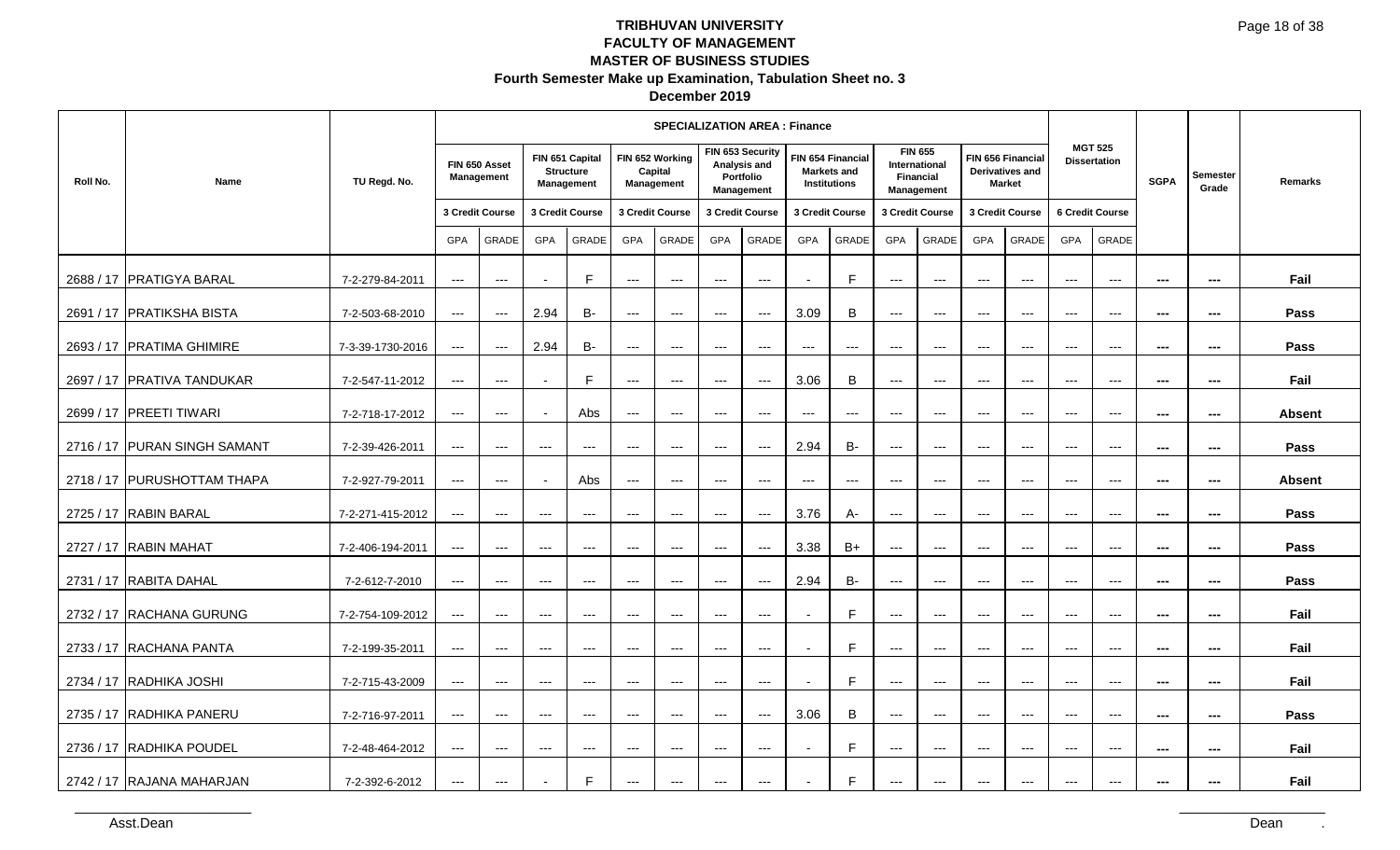| December 2019 |  |
|---------------|--|
|---------------|--|

|          |                              |                  |                                          |                                          |                          |                                                   |                            | <b>SPECIALIZATION AREA: Finance</b>      |                      |                                                             |                          |                                                  |                      |                                                                          |                     |                                                       |                     |                                          |                          |                          |               |
|----------|------------------------------|------------------|------------------------------------------|------------------------------------------|--------------------------|---------------------------------------------------|----------------------------|------------------------------------------|----------------------|-------------------------------------------------------------|--------------------------|--------------------------------------------------|----------------------|--------------------------------------------------------------------------|---------------------|-------------------------------------------------------|---------------------|------------------------------------------|--------------------------|--------------------------|---------------|
| Roll No. | Name                         | TU Regd. No.     |                                          | FIN 650 Asset<br>Management              |                          | FIN 651 Capital<br><b>Structure</b><br>Management |                            | FIN 652 Working<br>Capital<br>Management |                      | FIN 653 Security<br>Analysis and<br>Portfolio<br>Management |                          | FIN 654 Financial<br>Markets and<br>Institutions |                      | <b>FIN 655</b><br><b>International</b><br><b>Financial</b><br>Management |                     | FIN 656 Financial<br>Derivatives and<br><b>Market</b> |                     | <b>MGT 525</b><br><b>Dissertation</b>    | <b>SGPA</b>              | Semester<br>Grade        | Remarks       |
|          |                              |                  |                                          | 3 Credit Course                          |                          | 3 Credit Course                                   |                            | 3 Credit Course                          |                      | 3 Credit Course                                             |                          | 3 Credit Course                                  |                      | 3 Credit Course                                                          |                     | 3 Credit Course                                       |                     | 6 Credit Course                          |                          |                          |               |
|          |                              |                  | <b>GPA</b>                               | GRADE                                    | GPA                      | GRADE                                             | <b>GPA</b>                 | GRADE                                    | GPA                  | GRADE                                                       | GPA                      | GRADE                                            | GPA                  | GRADE                                                                    | GPA                 | GRADE                                                 | GPA                 | GRADE                                    |                          |                          |               |
|          | 2755 / 17 RAJITA MAHARJAN    | 7-2-392-7-2012   | $\scriptstyle\cdots\scriptstyle\cdots$   | $\qquad \qquad - -$                      |                          | F.                                                | $---$                      | $---$                                    | $---$                | $\scriptstyle\cdots$                                        |                          | F                                                | $---$                | $\hspace{0.05cm} \ldots$                                                 | $---$               | $  \sim$                                              | $---$               | $\hspace{0.05cm} \ldots$                 | $\sim$                   | $\qquad \qquad \cdots$   | Fail          |
|          | 2758 / 17 RAM PANDIT         | 8-2-41-82-2015   | $   \,$                                  | $---$                                    | 3.66                     | $B+$                                              | $\qquad \qquad - -$        | $\qquad \qquad - -$                      | $\qquad \qquad - -$  | $\cdots$                                                    | 2.94                     | <b>B-</b>                                        | $\qquad \qquad - -$  | $\hspace{0.05cm} \ldots$                                                 | $\cdots$            | $  \sim$                                              | $\qquad \qquad - -$ | $\qquad \qquad - -$                      | $\overline{\phantom{a}}$ | $\hspace{0.05cm} \ldots$ | Pass          |
|          | 2761 / 17 RAMAN MAHARJAN     | 7-2-763-28-2012  | $\qquad \qquad - -$                      | $\cdots$                                 | $\qquad \qquad - -$      | $\qquad \qquad - -$                               | $\qquad \qquad - -$        | $\scriptstyle\cdots$                     | $\scriptstyle\cdots$ | $\hspace{0.05cm} \ldots$                                    | 2.94                     | <b>B-</b>                                        | $\scriptstyle\cdots$ | $\scriptstyle{\cdots}$                                                   | $---$               | $\qquad \qquad - -$                                   | $---$               | $\scriptstyle{\cdots}$                   | $\overline{a}$           | $\qquad \qquad \cdots$   | Pass          |
|          | 2763 / 17 RAMESH ADHIKARI    | 7-2-290-76-2011  | $---$                                    | $---$                                    | $\qquad \qquad - -$      | $\hspace{0.05cm} \ldots$                          | $---$                      | $---$                                    | $---$                | $\scriptstyle\cdots$                                        | 3.24                     | B                                                | ---                  | $\hspace{0.05cm} \ldots$                                                 | $\qquad \qquad - -$ | $\qquad \qquad - -$                                   | $\qquad \qquad - -$ | $\hspace{0.05cm} \ldots$                 | ---                      | ---                      | Pass          |
|          | 2764 / 17 RAMESH CHAUDHARY   | 7-2-148-24-2011  | $   \,$                                  | $\cdots$                                 | $\overline{a}$           | E                                                 | $\qquad \qquad - -$        | $\qquad \qquad - -$                      | $\qquad \qquad - -$  | $\cdots$                                                    | $\overline{a}$           | F                                                | $\qquad \qquad - -$  | $\hspace{0.05cm} \ldots$                                                 | $  -$               | $  -$                                                 | $\cdots$            | $\sim$ $\sim$ $\sim$                     | $\sim$                   | $\sim$                   | Fail          |
|          | 2767 / 17 RAMITA BHANDARI    | 7-3-39-1482-2016 | $\hspace{0.05cm} \ldots \hspace{0.05cm}$ | $---$                                    | $\cdots$                 | $\hspace{0.05cm} \ldots$                          | $\cdots$                   | $---$                                    | $\cdots$             | $\hspace{0.05cm} \ldots$                                    | 3.18                     | $\sf B$                                          | ---                  | $\hspace{0.05cm} \ldots$                                                 | $\cdots$            | $\hspace{0.05cm} \ldots$                              | $\cdots$            | $\qquad \qquad - -$                      | ---                      | $\cdots$                 | Pass          |
|          | 2772 / 17 RANJANA MAHARJAN   | 7-3-39-1475-2016 | $\hspace{0.05cm} \ldots \hspace{0.05cm}$ | $\hspace{0.05cm} \ldots \hspace{0.05cm}$ | 2.94                     | <b>B-</b>                                         | $---$                      | $---$                                    | $---$                | $---$                                                       |                          | E                                                | $\qquad \qquad - -$  | $--$                                                                     | $\qquad \qquad - -$ | $\hspace{0.05cm} \ldots$                              | $\qquad \qquad - -$ | $\hspace{0.05cm} \ldots$                 | ---                      | $\sim$                   | Fail          |
|          | 2779 / 17 REECHA ACHARYA     | 7-3-39-1480-2016 | $\qquad \qquad - -$                      | $\cdots$                                 | $\cdots$                 | $\hspace{0.05cm} \ldots$                          | $\qquad \qquad - -$        | $\scriptstyle\cdots$                     | $---$                | $\scriptstyle\cdots$                                        | $\blacksquare$           | F                                                | $\qquad \qquad - -$  | $\hspace{0.05cm} \ldots$                                                 | $---$               | $\cdots$                                              | $---$               | $\qquad \qquad - -$                      | ---                      | $\sim$                   | Fail          |
|          | 2780 / 17 REKHA DUWADI       | 7-2-741-67-2007  | $\qquad \qquad - -$                      | $\qquad \qquad - -$                      | $\cdots$                 | $\cdots$                                          | $\cdots$                   | $---$                                    | $---$                | $\cdots$                                                    |                          | F.                                               | $---$                | $---$                                                                    | $---$               | $---$                                                 | $---$               | $---$                                    | ---                      | $\cdots$                 | Fail          |
|          | 2781 / 17 REKHA KHAKURAL     | 7-2-31-67-2011   | $\qquad \qquad - -$                      | $\qquad \qquad - -$                      | $\qquad \qquad - -$      | $\scriptstyle\cdots$                              | $---$                      | $\scriptstyle\cdots$                     | ---                  | $\scriptstyle\cdots$                                        |                          | E                                                | $\cdots$             | $\qquad \qquad - -$                                                      | $---$               | $---$                                                 | $\qquad \qquad - -$ | $\hspace{0.05cm} \ldots \hspace{0.05cm}$ | $- - -$                  | $\sim$                   | Fail          |
|          | 2782 / 17 REKHA KUMARI JOSHI | 7-2-177-161-2012 | $\scriptstyle\cdots\scriptstyle\cdots$   | $\qquad \qquad - -$                      | $\qquad \qquad - -$      | $\qquad \qquad - -$                               | $\qquad \qquad - -$        | $\qquad \qquad - -$                      |                      | Abs                                                         |                          | Abs                                              | $\qquad \qquad - -$  | $\hspace{0.05cm} \ldots$                                                 | $\qquad \qquad - -$ | $\qquad \qquad - -$                                   | $\qquad \qquad - -$ | $\qquad \qquad - -$                      | ---                      | ---                      | <b>Absent</b> |
|          | 2785 / 17 RENUKA DUWADI      | 7-2-39-223-2010  | $--$                                     | $\qquad \qquad - -$                      | $\overline{\phantom{a}}$ | F                                                 | $\cdots$                   | $---$                                    | $\cdots$             | $\qquad \qquad - -$                                         | $\overline{\phantom{a}}$ | F                                                | $\qquad \qquad - -$  | $\hspace{0.05cm} \ldots$                                                 | $---$               | $---$                                                 | $---$               | $---$                                    | ---                      | $\cdots$                 | Fail          |
|          | 2787 / 17 RESHMA KANAUJIYA   | 7-2-274-293-2009 | $\qquad \qquad - -$                      | $\qquad \qquad - -$                      | $\cdots$                 | $\qquad \qquad - -$                               | $\qquad \qquad - -$        | $\qquad \qquad - -$                      | $---$                | $\cdots$                                                    | $\overline{\phantom{a}}$ | E                                                | $\qquad \qquad - -$  | $\hspace{0.05cm} \ldots$                                                 | $\qquad \qquad - -$ | $  -$                                                 | $\cdots$            | $\cdots$                                 | $\sim$                   | $\sim$ $\sim$            | Fail          |
|          | 2789 / 17 REZINA RAUT        | 7-2-2-1382-2006  | $--$                                     | $\qquad \qquad - -$                      | $\scriptstyle\cdots$     | $\scriptstyle\cdots$                              | $---$                      | $\scriptstyle\cdots$                     | $---$                | $\scriptstyle\cdots$                                        | $\blacksquare$           | F                                                | $\cdots$             | $--$                                                                     | $\qquad \qquad - -$ | $---$                                                 | $\qquad \qquad - -$ | $\hspace{0.05cm} \ldots \hspace{0.05cm}$ | ---                      | $\sim$                   | Fail          |
|          | 2790 / 17 RINA SHRESTHA      | 7-2-422-151-2012 | $---$                                    | $---$                                    | $\qquad \qquad - -$      | $\hspace{0.05cm} \ldots$                          | ---                        | $\scriptstyle\cdots$                     | ---                  | $\qquad \qquad - -$                                         | $\blacksquare$           | E                                                | $\qquad \qquad - -$  | $\qquad \qquad - -$                                                      | $\qquad \qquad - -$ | $\qquad \qquad - -$                                   | $\qquad \qquad - -$ | $\qquad \qquad - -$                      | ---                      | $\sim$                   | Fail          |
|          | 2792 / 17 RIPA GUPTA         | 7-2-518-212-2011 | $---$                                    | $\sim$ $\sim$                            | $---$                    | $\qquad \qquad -$                                 | $\qquad \qquad - \qquad -$ | $\qquad \qquad -$                        | $\qquad \qquad -$    | $\qquad \qquad - -$                                         | $\overline{\phantom{a}}$ | F                                                | $\cdots$             | $\hspace{0.05cm} \ldots \hspace{0.05cm}$                                 | $\cdots$            | $\sim$ $\sim$                                         | $\cdots$            | $\qquad \qquad - -$                      | ---                      | $\cdots$                 | Fail          |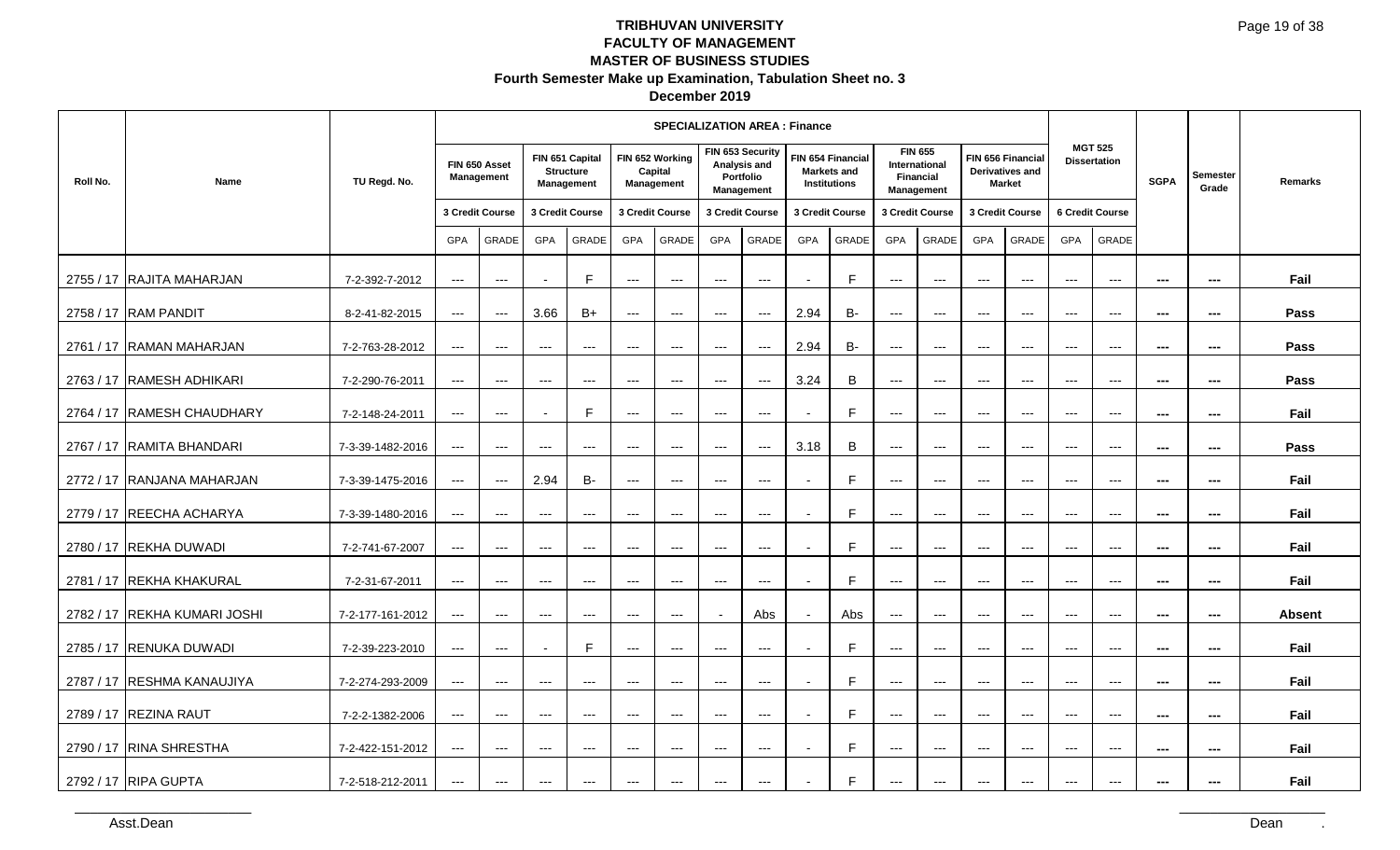| December 2019 |  |
|---------------|--|
|---------------|--|

|           |                            |                  |                                        |                             |                          |                                                          |                     | <b>SPECIALIZATION AREA: Finance</b>      |                     |                                                             |                          |                                                  |                     |                                                                          |                                          |                                                              |                        |                                          |                          |                          |         |
|-----------|----------------------------|------------------|----------------------------------------|-----------------------------|--------------------------|----------------------------------------------------------|---------------------|------------------------------------------|---------------------|-------------------------------------------------------------|--------------------------|--------------------------------------------------|---------------------|--------------------------------------------------------------------------|------------------------------------------|--------------------------------------------------------------|------------------------|------------------------------------------|--------------------------|--------------------------|---------|
| Roll No.  | Name                       | TU Regd. No.     |                                        | FIN 650 Asset<br>Management |                          | FIN 651 Capital<br><b>Structure</b><br><b>Management</b> |                     | FIN 652 Working<br>Capital<br>Management |                     | FIN 653 Security<br>Analysis and<br>Portfolio<br>Management |                          | FIN 654 Financial<br>Markets and<br>Institutions |                     | <b>FIN 655</b><br><b>International</b><br><b>Financial</b><br>Management |                                          | FIN 656 Financial<br><b>Derivatives and</b><br><b>Market</b> |                        | <b>MGT 525</b><br><b>Dissertation</b>    | <b>SGPA</b>              | <b>Semester</b><br>Grade | Remarks |
|           |                            |                  |                                        | 3 Credit Course             |                          | 3 Credit Course                                          |                     | 3 Credit Course                          |                     | 3 Credit Course                                             |                          | 3 Credit Course                                  |                     | 3 Credit Course                                                          |                                          | 3 Credit Course                                              |                        | 6 Credit Course                          |                          |                          |         |
|           |                            |                  | <b>GPA</b>                             | GRADE                       | GPA                      | GRADE                                                    | <b>GPA</b>          | GRADE                                    | <b>GPA</b>          | GRADE                                                       | GPA                      | GRADE                                            | GPA                 | GRADE                                                                    | GPA                                      | <b>GRADE</b>                                                 | GPA                    | GRADE                                    |                          |                          |         |
|           | 2794 / 17 RITA BAJGAIN     | 7-2-39-406-2012  | $\qquad \qquad - -$                    | $\qquad \qquad - -$         | $---$                    | $---$                                                    | $---$               | $---$                                    | $---$               | $---$                                                       |                          | F.                                               | $---$               | $\hspace{0.05cm} \ldots$                                                 | $---$                                    | $---$                                                        | $---$                  | $\qquad \qquad - -$                      | ---                      | $\qquad \qquad \cdots$   | Fail    |
|           | 2796 / 17 RITA DIYAKOTI    | 7-2-554-19-2012  | $  -$                                  | $\qquad \qquad - -$         | $---$                    | $\qquad \qquad - -$                                      | $---$               | $\qquad \qquad - -$                      | $---$               | $\cdots$                                                    | 3.24                     | B                                                | $\qquad \qquad - -$ | $\hspace{0.05cm} \ldots$                                                 | $---$                                    | $\qquad \qquad - -$                                          | $\qquad \qquad - -$    | $\qquad \qquad - -$                      | $\hspace{0.05cm} \ldots$ | $\sim$                   | Pass    |
|           | 2806 / 17 RUBAL ALE        | 7-2-203-228-2010 | $\qquad \qquad - -$                    | $\qquad \qquad - -$         | $\cdots$                 | $\hspace{0.05cm} \ldots$                                 | $---$               | $\scriptstyle\cdots$                     | ---                 | $\scriptstyle\cdots$                                        | 3.30                     | $B+$                                             | ---                 | $---$                                                                    | $\cdots$                                 | $---$                                                        | $\cdots$               | $\qquad \qquad - -$                      | ---                      | ---                      | Pass    |
|           | 2811 / 17 RUPA BISTA       | 7-2-478-151-2010 | $\qquad \qquad - -$                    | $\qquad \qquad - -$         | 2.94                     | B-                                                       | $---$               | $---$                                    | $---$               | $\overline{a}$                                              | 3.00                     | B                                                | $---$               | $\hspace{0.05cm} \ldots$                                                 | $---$                                    | $  -$                                                        | $---$                  | $\hspace{0.05cm} \ldots$                 | ---                      | ---                      | Pass    |
|           | 2815 / 17 RUPESH KUMAR JHA | 7-1-15-185-2007  | $---$                                  | $\qquad \qquad - -$         | 2.94                     | B-                                                       | $\qquad \qquad - -$ | $--$                                     | $\qquad \qquad -$   | $--$                                                        | $\overline{\phantom{a}}$ | F                                                | $---$               | $\hspace{0.05cm} \ldots$                                                 | $\hspace{0.05cm} \ldots$                 | $---$                                                        | $---$                  | $\hspace{0.05cm} \ldots$                 | $\sim$                   | $\sim$                   | Fail    |
|           | 2817 / 17 ISABI LAMICHHANE | 7-2-284-183-2012 | $\scriptstyle\cdots\scriptstyle\cdots$ | $\qquad \qquad - -$         |                          | F                                                        | $---$               | $---$                                    | $---$               | $\qquad \qquad - -$                                         | $\blacksquare$           | E                                                | ---                 | $\hspace{0.05cm} \ldots$                                                 | $\qquad \qquad - -$                      | $\hspace{0.05cm} \ldots$                                     | $\qquad \qquad - -$    | $\qquad \qquad - -$                      | ---                      | $\sim$                   | Fail    |
|           | 2818 / 17 SABIN KOIRALA    | 7-2-505-20-2012  | $\scriptstyle{\cdots}$                 | ---                         | $\cdots$                 | $---$                                                    | ---                 | $\scriptstyle{\cdots}$                   | ---                 | $\hspace{0.05cm} \ldots$                                    |                          | F.                                               | ---                 | $\qquad \qquad - -$                                                      | $\hspace{0.05cm} \ldots \hspace{0.05cm}$ | $\qquad \qquad - -$                                          | $\scriptstyle{\cdots}$ | $\scriptstyle{\cdots}$                   | $\sim$                   | ---                      | Fail    |
|           | 2819 / 17 SABINA BHANDARI  | 7-2-484-105-2010 | $\cdots$                               | $\qquad \qquad - -$         | $\qquad \qquad - -$      | $\qquad \qquad - -$                                      | $---$               | $\qquad \qquad -$                        | $\qquad \qquad -$   | $\qquad \qquad - -$                                         | $\overline{\phantom{a}}$ | F                                                | $---$               | $---$                                                                    | $---$                                    | $---$                                                        | $---$                  | $---$                                    | ---                      | $\sim$                   | Fail    |
| 2828 / 17 | <b>SABITA DEVKOTA</b>      | 7-2-579-7-2006   | $  -$                                  | $\cdots$                    | $---$                    | $\qquad \qquad - -$                                      | $---$               | $\qquad \qquad - -$                      | $---$               | $---$                                                       | 2.94                     | <b>B-</b>                                        | $\overline{a}$      | $\hspace{0.05cm} \ldots$                                                 | $---$                                    | $\qquad \qquad - -$                                          | $---$                  | $\qquad \qquad - -$                      | $\overline{a}$           | $\sim$ $\sim$            | Pass    |
|           | 2832 / 17 SABITA SHRESTHA  | 7-2-278-731-2011 | $---$                                  | $---$                       | $\cdots$                 | $\hspace{0.05cm} \ldots$                                 | $---$               | $\scriptstyle\cdots$                     | ---                 | $\scriptstyle\cdots$                                        | 2.94                     | $B -$                                            | ---                 | $\qquad \qquad - -$                                                      | $\qquad \qquad - -$                      | $\qquad \qquad - -$                                          | $\qquad \qquad - -$    | $\hspace{0.05cm} \ldots$                 | ---                      | $\sim$                   | Pass    |
|           | 2845 / 17 SAJANA MABO      | 7-2-451-38-2009  | $\cdots$                               | $\qquad \qquad - -$         | $\overline{\phantom{a}}$ | E                                                        | $---$               | $\qquad \qquad - -$                      | $\qquad \qquad - -$ | $---$                                                       | 2.94                     | <b>B-</b>                                        | $\qquad \qquad - -$ | $\hspace{0.05cm} \ldots$                                                 | $---$                                    | $---$                                                        | $---$                  | $\qquad \qquad - -$                      | ---                      | $\sim$                   | Fail    |
|           | 2848 / 17 SAJINA MALI      | 7-2-761-30-2011  | $\hspace{0.05cm} \ldots$               | $\scriptstyle \cdots$       | 3.58                     | $B+$                                                     | $---$               | $--$                                     | $\qquad \qquad -$   | $--$                                                        | 2.94                     | <b>B-</b>                                        | $---$               | $\hspace{0.05cm} \ldots$                                                 | $---$                                    | $---$                                                        | $---$                  | $---$                                    | $\overline{a}$           | $\cdots$                 | Pass    |
|           | 2856 / 17 SAMJHANA DHAKAL  | 7-2-752-88-2008  | $--$                                   | $\scriptstyle \cdots$       | 2.94                     | B-                                                       | $---$               | $\scriptstyle\cdots$                     | $---$               | $\scriptstyle\cdots$                                        | ---                      | ---                                              | $\qquad \qquad - -$ | $\qquad \qquad - -$                                                      | $\qquad \qquad - -$                      | $---$                                                        | $\qquad \qquad - -$    | $\hspace{0.05cm} \ldots \hspace{0.05cm}$ | $- - -$                  | $\sim$                   | Pass    |
|           | 2858 / 17 SAMJHANA GHIMIRE | 7-2-22-156-2010  | $\cdots$                               | $\scriptstyle \cdots$       | 2.94                     | <b>B-</b>                                                | $\qquad \qquad - -$ | $---$                                    | $\qquad \qquad - -$ | $\qquad \qquad - -$                                         | 2.94                     | <b>B-</b>                                        | $\qquad \qquad - -$ | $\hspace{0.05cm} \ldots$                                                 | $\qquad \qquad - -$                      | $\qquad \qquad - -$                                          | $\qquad \qquad - -$    | $\qquad \qquad - -$                      | ---                      | ---                      | Pass    |
|           | 2862 / 17 SAMPADA ADHIKARI | 7-2-284-191-2012 | $\qquad \qquad - -$                    | $\qquad \qquad - -$         | $\cdots$                 | $\qquad \qquad - -$                                      | $\qquad \qquad -$   | $\qquad \qquad - -$                      | $\qquad \qquad -$   | $\scriptstyle\cdots$                                        | 2.94                     | <b>B-</b>                                        | $\qquad \qquad - -$ | $\qquad \qquad - -$                                                      | $---$                                    | $\qquad \qquad - -$                                          | $---$                  | $---$                                    | $\overline{a}$           | $\sim$                   | Pass    |
|           | 2868 / 17 SANDHYA DHUNGANA | 7-2-25-1065-2011 | $\qquad \qquad - -$                    | $\qquad \qquad - -$         | $---$                    | $\qquad \qquad - -$                                      | $---$               | $---$                                    | $---$               | $\qquad \qquad \cdots$                                      | $\overline{\phantom{a}}$ | F                                                | $---$               | $\scriptstyle\cdots$                                                     | $---$                                    | $\qquad \qquad - -$                                          | $---$                  | $\qquad \qquad \cdots$                   | ---                      | $\cdots$                 | Fail    |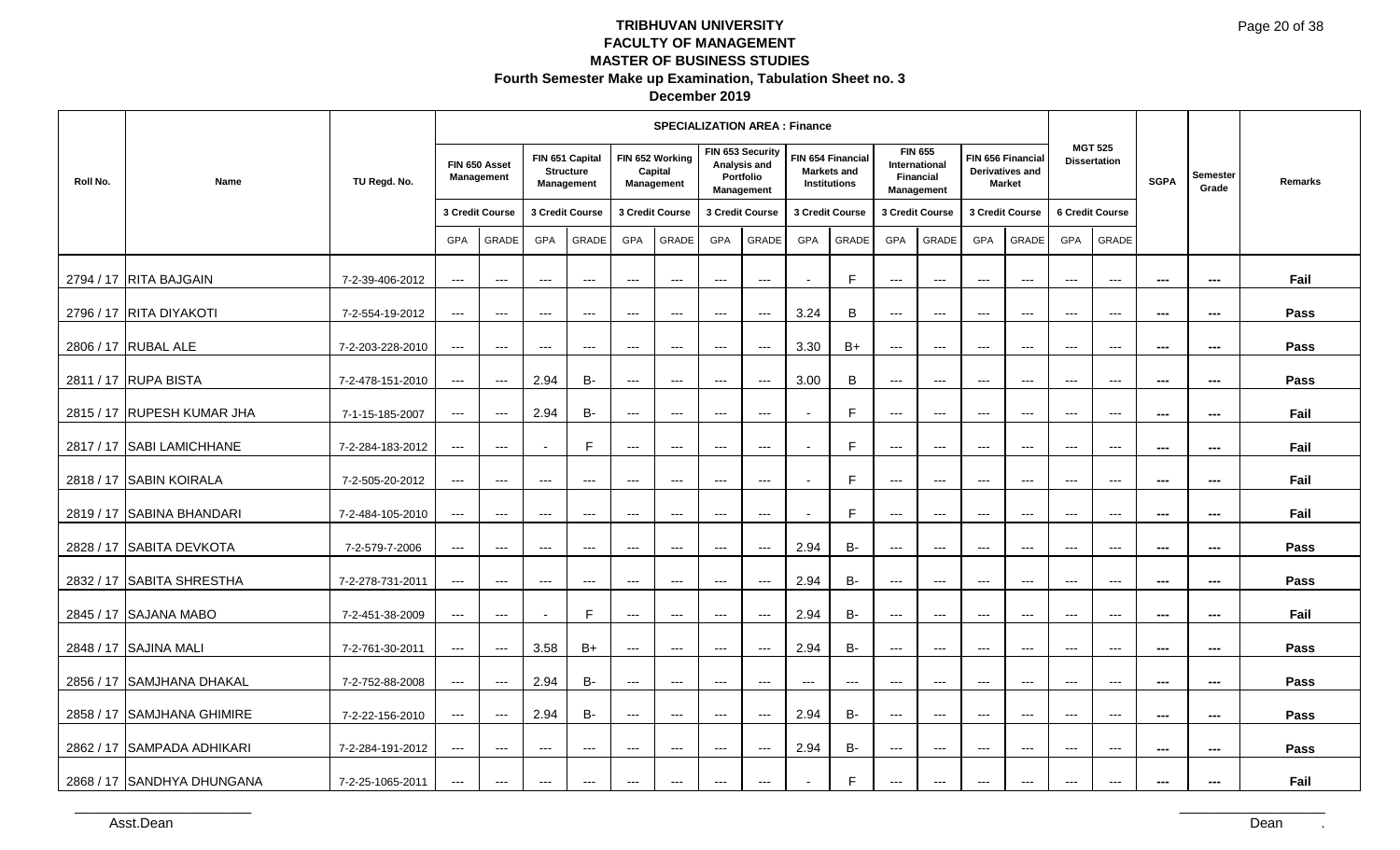| December 2019 |  |
|---------------|--|
|---------------|--|

| Roll No. | Name                                                                                                              | TU Regd. No.                                                              |                                                                                | FIN 650 Asset<br>Management<br>3 Credit Course                                     |                                                                   | FIN 651 Capital<br><b>Structure</b><br>Management<br>3 Credit Course                                    |                                                                                                                 | <b>SPECIALIZATION AREA : Finance</b><br>FIN 652 Working<br>Capital<br>Management<br>3 Credit Course | FIN 653 Security<br>Analysis and<br>Management                                                              | Portfolio<br>3 Credit Course                                                           |                                                                      | FIN 654 Financial<br><b>Markets and</b><br><b>Institutions</b><br>3 Credit Course |                                                                                                          | <b>FIN 655</b><br>International<br><b>Financial</b><br>Management<br>3 Credit Course       |                                                                                                  | FIN 656 Financial<br><b>Derivatives and</b><br><b>Market</b><br>3 Credit Course       |                                                                                                                              | <b>MGT 525</b><br><b>Dissertation</b><br>6 Credit Course             | <b>SGPA</b>                                                                                                  | Semester<br>Grade                                                                                            | Remarks                             |
|----------|-------------------------------------------------------------------------------------------------------------------|---------------------------------------------------------------------------|--------------------------------------------------------------------------------|------------------------------------------------------------------------------------|-------------------------------------------------------------------|---------------------------------------------------------------------------------------------------------|-----------------------------------------------------------------------------------------------------------------|-----------------------------------------------------------------------------------------------------|-------------------------------------------------------------------------------------------------------------|----------------------------------------------------------------------------------------|----------------------------------------------------------------------|-----------------------------------------------------------------------------------|----------------------------------------------------------------------------------------------------------|--------------------------------------------------------------------------------------------|--------------------------------------------------------------------------------------------------|---------------------------------------------------------------------------------------|------------------------------------------------------------------------------------------------------------------------------|----------------------------------------------------------------------|--------------------------------------------------------------------------------------------------------------|--------------------------------------------------------------------------------------------------------------|-------------------------------------|
|          | 2871 / 17 SANGAM RAJ PANDEYA<br>2887 / 17 SANKALPA SHRESTHA<br>2899 / 17 SARALA REGMI                             | 7-2-286-100-2008<br>7-3-39-1244-2016<br>7-1-31-100-2007                   | GPA<br>$\sim$ $\sim$<br>$\sim$ $\sim$<br>$\sim$ $\sim$                         | GRADE<br>$\sim$ $\sim$<br>$\sim$ $\sim$<br>$\sim$ $\sim$                           | GPA<br>$\sim$ $\sim$<br>$--$<br>$--$                              | GRADE<br>$\hspace{0.1em} \ldots \hspace{0.1em}$<br>$\hspace{0.05cm} \ldots$<br>$\hspace{0.05cm} \ldots$ | GPA<br>$\hspace{0.05cm} \ldots \hspace{0.05cm}$<br>$\hspace{0.05cm} \ldots$<br>$\scriptstyle\cdots$             | GRADE<br>$\sim$ $\sim$ $\sim$<br>$\sim$<br>$\scriptstyle\cdots$                                     | GPA<br>$\scriptstyle\cdots$<br>$\sim$<br>$\scriptstyle\cdots$                                               | GRADE<br>$\hspace{0.1em} \ldots \hspace{0.1em}$<br>Abs<br>$\scriptstyle\cdots$         | GPA<br>$\sim$<br>$\sim$<br>$\blacksquare$                            | GRADE<br>$\mathsf F$<br>Abs<br>F                                                  | GPA<br>$\hspace{0.05cm} \ldots$<br>$\hspace{0.05cm} \ldots \hspace{0.05cm}$<br>$\scriptstyle\cdots$      | GRADE<br>$\hspace{0.05cm} \ldots$<br>$\hspace{0.05cm} \ldots$<br>$\hspace{0.05cm} \ldots$  | GPA<br>$   \,$<br>$   \,$<br>$\scriptstyle\cdots$                                                | GRADE<br>$\rightarrow$ $\rightarrow$<br>$   \,$<br>$\scriptstyle\cdots$               | GPA<br>$\frac{1}{2}$<br>$\sim$ $\sim$<br>$\sim$ $\sim$                                                                       | GRADE<br>$\sim$ $\sim$ $\sim$<br>$\sim$<br>$\scriptstyle\cdots$      | $\hspace{0.05cm} \cdots$<br>$\overline{\phantom{a}}$<br>$\overline{\phantom{a}}$                             | $\overline{\phantom{a}}$<br>$\sim$<br>$\overline{\phantom{a}}$                                               | Fail<br><b>Absent</b><br>Fail       |
|          | 2905 / 17 SARITA ADHIKARI<br>2914 / 17 SAROJ KHATRI<br>2919 / 17 SATYA DEVI BHATTARAI<br>2920 / 17 SAURAB PARIYAR | 7-2-592-76-2011<br>7-2-422-75-2009<br>7-2-645-63-2012<br>7-2-422-49-2006  | $\sim$ $\sim$<br>$   \,$<br>$\sim$ $\sim$<br>$\sim$ $\sim$                     | $\scriptstyle\cdots$<br>$\sim$<br>$\sim$<br>$\sim$ $\sim$                          | $\sim$<br>3.15<br>3.50<br>$--$                                    | $\mathsf F$<br>$\, {\bf B} \,$<br>$B+$<br>$\sim$                                                        | $\scriptstyle\cdots$<br>$\qquad \qquad - -$<br>$\scriptstyle\cdots$<br>$\hspace{0.05cm} \ldots \hspace{0.05cm}$ | $\scriptstyle\cdots$<br>$   \,$<br>$\scriptstyle\cdots$<br>$\scriptstyle\cdots$                     | $\scriptstyle\cdots$<br>$   \,$<br>$\scriptstyle\cdots$<br>$\scriptstyle\cdots$                             | $\hspace{0.05cm} \ldots$<br>$\sim$<br>$\hspace{0.1em} \ldots \hspace{0.1em}$<br>$\sim$ | $\hspace{0.05cm} \ldots$<br>$--$<br>2.94<br>2.94                     | $\hspace{0.05cm} \cdots$<br>$--$<br>$\mathsf B\text{-}$<br>$\mathsf B\text{-}$    | $\scriptstyle\cdots$<br>$\hspace{0.05cm} \ldots$<br>$\hspace{0.05cm} \ldots$<br>$\hspace{0.05cm} \ldots$ | $\hspace{0.05cm} \ldots$<br>$--$<br>$\hspace{0.05cm} \ldots$<br>$\scriptstyle\cdots$       | $\scriptstyle\cdots$<br>$\qquad \qquad - -$<br>$--$<br>$\qquad \qquad - -$                       | $   \,$<br>$\hspace{0.05cm} \ldots$<br>$\hspace{0.1em} \ldots \hspace{0.1em}$<br>$--$ | $\sim$ $\sim$<br>$\frac{1}{2}$<br>$\cdots$<br>$\cdots$                                                                       | $\sim$<br>$\sim$ $\sim$<br>$\sim$ $\sim$<br>$\sim$ $\sim$            | $\hspace{0.05cm} \cdots$<br>$\hspace{0.05cm} \ldots$<br>$\hspace{0.05cm} \cdots$<br>$\hspace{0.05cm} \cdots$ | $\hspace{0.05cm} \cdots$<br>$\overline{\phantom{a}}$<br>$\hspace{0.05cm} \cdots$<br>$\hspace{0.05cm} \cdots$ | Fail<br>Pass<br>Pass<br>Pass        |
|          | 2925 / 17 SHAKUNTALA SHTESTHA<br>2927 / 17 SHANTI GURUNG<br>2928 / 17 SHANTI K.C.<br>2943 / 17 SHILPA GHIMIRE     | 7-2-152-84-2012<br>7-3-39-1489-2016<br>7-2-728-98-2009<br>7-2-446-72-2010 | $\sim$ $\sim$<br>$\sim$ $\sim$<br>$\sim$ $\sim$<br>$\sim$ $\sim$               | $\sim$<br>$\scriptstyle\cdots$<br>$\sim$<br>$\hspace{0.1em} \ldots \hspace{0.1em}$ | $\sim$<br>$\qquad \qquad - -$<br>2.94<br>$\hspace{0.05cm} \ldots$ | $\mathsf F$<br>$\hspace{0.05cm} \ldots \hspace{0.05cm}$<br>$B-$<br>$\hspace{0.05cm} \ldots$             | $\sim$ $\sim$<br>$\cdots$<br>$\sim$<br>$\hspace{0.05cm} \ldots$                                                 | $\sim$<br>$\sim$ $\sim$<br>$\sim$ $\sim$<br>$\hspace{0.05cm} \ldots$                                | 3.00<br>$   \,$<br>$\sim$<br>$   \,$                                                                        | $\, {\bf B} \,$<br>$\sim$<br>$\sim$<br>$\sim$                                          | $--$<br>3.30<br>$\hspace{0.05cm} \ldots$<br>$\overline{\phantom{a}}$ | $\sim$<br>$B+$<br>$\hspace{0.05cm} \ldots$<br>$\mathsf F$                         | $--$<br>$\hspace{0.05cm} \ldots$<br>$\qquad \qquad - -$<br>$--$                                          | $--$<br>$--$<br>$--$<br>$--$                                                               | $--$<br>$--$<br>$--$<br>$--$                                                                     | $--$<br>$--$<br>$--$<br>$--$                                                          | $\hspace{0.05cm} \ldots$<br>$\hspace{0.05cm} \ldots \hspace{0.05cm}$<br>$\hspace{0.05cm} \ldots$<br>$\hspace{0.05cm} \ldots$ | $\sim$<br>$\hspace{0.05cm} \ldots$<br>$\sim$<br>$\sim$               | $\hspace{0.05cm} \ldots$<br>$\qquad \qquad \cdots$<br>$\overline{\phantom{a}}$<br>$\hspace{0.05cm} \ldots$   | $\overline{\phantom{a}}$<br>$\hspace{0.05cm} \cdots$<br>$\overline{\phantom{a}}$<br>$\overline{\phantom{a}}$ | Fail<br>Pass<br>Pass<br>Fail        |
|          | 2944 / 17 SHILU KOIRALA<br>2948 / 17 SHOBHA NEUPANE<br>2950 / 17 SHOVA BASHYAL<br>2952 / 17 SHOVA PANDEY          | 7-2-910-56-2010<br>7-2-645-65-2012<br>7-2-577-15-2012<br>7-3-39-1496-2016 | $\sim$ $\sim$<br>$\sim$ $\sim$<br>$\sim$ $\sim$ $\sim$<br>$\sim$ $\sim$ $\sim$ | $\sim$ $\sim$<br>$\sim$ $\sim$<br>$\sim$<br>$\sim$ $\sim$                          | $--$<br>$\sim$ $\sim$<br>$\sim$<br>2.94                           | $\hspace{0.1em} \ldots \hspace{0.1em}$<br>$\sim$ $\sim$<br>$\mathsf F$<br>$B-$                          | $\hspace{0.05cm} \ldots$<br>$\hspace{0.1em} \ldots \hspace{0.1em}$<br>$\sim$<br>$\hspace{0.05cm} \ldots$        | $\sim$ $\sim$ $\sim$<br>$\sim$<br>$\rightarrow$ $\rightarrow$ $\rightarrow$<br>$\sim$ $\sim$ $\sim$ | $\hspace{0.05cm} \ldots$<br>$\hspace{0.05cm} \ldots$<br>$\sim$<br>$\rightarrow$ $\rightarrow$ $\rightarrow$ | $\sim$<br>$\sim$<br>$\sim$<br>$\sim$                                                   | $\sim$<br>2.94<br>$\sim$<br>$\hspace{0.05cm} \ldots \hspace{0.05cm}$ | $\mathsf F$<br>$B-$<br>$\mathsf F$<br>$\hspace{0.05cm} \ldots$                    | $\hspace{0.05cm} \ldots$<br>$\hspace{0.05cm} \ldots$<br>$\scriptstyle\cdots$<br>$--$                     | $\hspace{0.05cm} \ldots$<br>$\hspace{0.05cm} \ldots$<br>$\sim$<br>$\hspace{0.05cm} \ldots$ | $\scriptstyle\cdots$<br>$\scriptstyle\cdots$<br>$\sim$<br>$\hspace{0.1em} \ldots \hspace{0.1em}$ | $   \,$<br>$\scriptstyle\cdots$<br>$\sim$<br>$   \,$                                  | $\hspace{0.05cm}\ldots$<br>$\sim$ $\sim$<br>$\hspace{0.05cm} \ldots \hspace{0.05cm}$<br>$\rightarrow$ $\rightarrow$          | $\sim$ $\sim$<br>$\hspace{0.05cm} \ldots$<br>$\sim$<br>$\sim$ $\sim$ | $\sim$<br>$\hspace{0.05cm} \cdots$<br>$\overline{\phantom{a}}$<br>$\sim$                                     | $\overline{\phantom{a}}$<br>$\overline{\phantom{a}}$<br>$\sim$<br>$\overline{\phantom{a}}$                   | Fail<br>Pass<br>Fail<br><b>Pass</b> |
|          | 2962 / 17 SINDHU PAUDEL<br>Asst.Dean                                                                              | 7-2-325-263-2010                                                          | $--$                                                                           | $\sim$                                                                             | 2.94                                                              | $\mathsf B\text{-}$                                                                                     | $\hspace{0.05cm} \ldots$                                                                                        | $\rightarrow$ $\rightarrow$                                                                         | $\hspace{0.05cm} \ldots$                                                                                    | $\hspace{0.05cm} \cdots$                                                               | $\hspace{0.05cm} \ldots$                                             | $\hspace{0.05cm} \ldots$                                                          | $\hspace{0.05cm} \ldots$                                                                                 | $\scriptstyle\cdots$                                                                       | $\rightarrow$ $\rightarrow$                                                                      | $\sim$                                                                                | $\hspace{0.05cm} \dashrightarrow$                                                                                            | $\scriptstyle\cdots$                                                 | $\hspace{0.05cm} \ldots$                                                                                     | $\overline{\phantom{a}}$                                                                                     | Pass<br>Dean                        |
|          |                                                                                                                   |                                                                           |                                                                                |                                                                                    |                                                                   |                                                                                                         |                                                                                                                 |                                                                                                     |                                                                                                             |                                                                                        |                                                                      |                                                                                   |                                                                                                          |                                                                                            |                                                                                                  |                                                                                       |                                                                                                                              |                                                                      |                                                                                                              |                                                                                                              |                                     |
|          |                                                                                                                   |                                                                           |                                                                                |                                                                                    |                                                                   |                                                                                                         |                                                                                                                 |                                                                                                     |                                                                                                             |                                                                                        |                                                                      |                                                                                   |                                                                                                          |                                                                                            |                                                                                                  |                                                                                       |                                                                                                                              |                                                                      |                                                                                                              |                                                                                                              |                                     |
|          |                                                                                                                   |                                                                           |                                                                                |                                                                                    |                                                                   |                                                                                                         |                                                                                                                 |                                                                                                     |                                                                                                             |                                                                                        |                                                                      |                                                                                   |                                                                                                          |                                                                                            |                                                                                                  |                                                                                       |                                                                                                                              |                                                                      |                                                                                                              |                                                                                                              |                                     |
|          |                                                                                                                   |                                                                           |                                                                                |                                                                                    |                                                                   |                                                                                                         |                                                                                                                 |                                                                                                     |                                                                                                             |                                                                                        |                                                                      |                                                                                   |                                                                                                          |                                                                                            |                                                                                                  |                                                                                       |                                                                                                                              |                                                                      |                                                                                                              |                                                                                                              |                                     |
|          |                                                                                                                   |                                                                           |                                                                                |                                                                                    |                                                                   |                                                                                                         |                                                                                                                 |                                                                                                     |                                                                                                             |                                                                                        |                                                                      |                                                                                   |                                                                                                          |                                                                                            |                                                                                                  |                                                                                       |                                                                                                                              |                                                                      |                                                                                                              |                                                                                                              |                                     |
|          |                                                                                                                   |                                                                           |                                                                                |                                                                                    |                                                                   |                                                                                                         |                                                                                                                 |                                                                                                     |                                                                                                             |                                                                                        |                                                                      |                                                                                   |                                                                                                          |                                                                                            |                                                                                                  |                                                                                       |                                                                                                                              |                                                                      |                                                                                                              |                                                                                                              |                                     |
|          |                                                                                                                   |                                                                           |                                                                                |                                                                                    |                                                                   |                                                                                                         |                                                                                                                 |                                                                                                     |                                                                                                             |                                                                                        |                                                                      |                                                                                   |                                                                                                          |                                                                                            |                                                                                                  |                                                                                       |                                                                                                                              |                                                                      |                                                                                                              |                                                                                                              |                                     |
|          |                                                                                                                   |                                                                           |                                                                                |                                                                                    |                                                                   |                                                                                                         |                                                                                                                 |                                                                                                     |                                                                                                             |                                                                                        |                                                                      |                                                                                   |                                                                                                          |                                                                                            |                                                                                                  |                                                                                       |                                                                                                                              |                                                                      |                                                                                                              |                                                                                                              |                                     |
|          |                                                                                                                   |                                                                           |                                                                                |                                                                                    |                                                                   |                                                                                                         |                                                                                                                 |                                                                                                     |                                                                                                             |                                                                                        |                                                                      |                                                                                   |                                                                                                          |                                                                                            |                                                                                                  |                                                                                       |                                                                                                                              |                                                                      |                                                                                                              |                                                                                                              |                                     |
|          |                                                                                                                   |                                                                           |                                                                                |                                                                                    |                                                                   |                                                                                                         |                                                                                                                 |                                                                                                     |                                                                                                             |                                                                                        |                                                                      |                                                                                   |                                                                                                          |                                                                                            |                                                                                                  |                                                                                       |                                                                                                                              |                                                                      |                                                                                                              |                                                                                                              |                                     |
|          |                                                                                                                   |                                                                           |                                                                                |                                                                                    |                                                                   |                                                                                                         |                                                                                                                 |                                                                                                     |                                                                                                             |                                                                                        |                                                                      |                                                                                   |                                                                                                          |                                                                                            |                                                                                                  |                                                                                       |                                                                                                                              |                                                                      |                                                                                                              |                                                                                                              |                                     |
|          |                                                                                                                   |                                                                           |                                                                                |                                                                                    |                                                                   |                                                                                                         |                                                                                                                 |                                                                                                     |                                                                                                             |                                                                                        |                                                                      |                                                                                   |                                                                                                          |                                                                                            |                                                                                                  |                                                                                       |                                                                                                                              |                                                                      |                                                                                                              |                                                                                                              |                                     |
|          |                                                                                                                   |                                                                           |                                                                                |                                                                                    |                                                                   |                                                                                                         |                                                                                                                 |                                                                                                     |                                                                                                             |                                                                                        |                                                                      |                                                                                   |                                                                                                          |                                                                                            |                                                                                                  |                                                                                       |                                                                                                                              |                                                                      |                                                                                                              |                                                                                                              |                                     |
|          |                                                                                                                   |                                                                           |                                                                                |                                                                                    |                                                                   |                                                                                                         |                                                                                                                 |                                                                                                     |                                                                                                             |                                                                                        |                                                                      |                                                                                   |                                                                                                          |                                                                                            |                                                                                                  |                                                                                       |                                                                                                                              |                                                                      |                                                                                                              |                                                                                                              |                                     |
|          |                                                                                                                   |                                                                           |                                                                                |                                                                                    |                                                                   |                                                                                                         |                                                                                                                 |                                                                                                     |                                                                                                             |                                                                                        |                                                                      |                                                                                   |                                                                                                          |                                                                                            |                                                                                                  |                                                                                       |                                                                                                                              |                                                                      |                                                                                                              |                                                                                                              |                                     |
|          |                                                                                                                   |                                                                           |                                                                                |                                                                                    |                                                                   |                                                                                                         |                                                                                                                 |                                                                                                     |                                                                                                             |                                                                                        |                                                                      |                                                                                   |                                                                                                          |                                                                                            |                                                                                                  |                                                                                       |                                                                                                                              |                                                                      |                                                                                                              |                                                                                                              |                                     |
|          |                                                                                                                   |                                                                           |                                                                                |                                                                                    |                                                                   |                                                                                                         |                                                                                                                 |                                                                                                     |                                                                                                             |                                                                                        |                                                                      |                                                                                   |                                                                                                          |                                                                                            |                                                                                                  |                                                                                       |                                                                                                                              |                                                                      |                                                                                                              |                                                                                                              |                                     |
|          |                                                                                                                   |                                                                           |                                                                                |                                                                                    |                                                                   |                                                                                                         |                                                                                                                 |                                                                                                     |                                                                                                             |                                                                                        |                                                                      |                                                                                   |                                                                                                          |                                                                                            |                                                                                                  |                                                                                       |                                                                                                                              |                                                                      |                                                                                                              |                                                                                                              |                                     |
|          |                                                                                                                   |                                                                           |                                                                                |                                                                                    |                                                                   |                                                                                                         |                                                                                                                 |                                                                                                     |                                                                                                             |                                                                                        |                                                                      |                                                                                   |                                                                                                          |                                                                                            |                                                                                                  |                                                                                       |                                                                                                                              |                                                                      |                                                                                                              |                                                                                                              |                                     |
|          |                                                                                                                   |                                                                           |                                                                                |                                                                                    |                                                                   |                                                                                                         |                                                                                                                 |                                                                                                     |                                                                                                             |                                                                                        |                                                                      |                                                                                   |                                                                                                          |                                                                                            |                                                                                                  |                                                                                       |                                                                                                                              |                                                                      |                                                                                                              |                                                                                                              |                                     |
|          |                                                                                                                   |                                                                           |                                                                                |                                                                                    |                                                                   |                                                                                                         |                                                                                                                 |                                                                                                     |                                                                                                             |                                                                                        |                                                                      |                                                                                   |                                                                                                          |                                                                                            |                                                                                                  |                                                                                       |                                                                                                                              |                                                                      |                                                                                                              |                                                                                                              |                                     |
|          |                                                                                                                   |                                                                           |                                                                                |                                                                                    |                                                                   |                                                                                                         |                                                                                                                 |                                                                                                     |                                                                                                             |                                                                                        |                                                                      |                                                                                   |                                                                                                          |                                                                                            |                                                                                                  |                                                                                       |                                                                                                                              |                                                                      |                                                                                                              |                                                                                                              |                                     |
|          |                                                                                                                   |                                                                           |                                                                                |                                                                                    |                                                                   |                                                                                                         |                                                                                                                 |                                                                                                     |                                                                                                             |                                                                                        |                                                                      |                                                                                   |                                                                                                          |                                                                                            |                                                                                                  |                                                                                       |                                                                                                                              |                                                                      |                                                                                                              |                                                                                                              |                                     |
|          |                                                                                                                   |                                                                           |                                                                                |                                                                                    |                                                                   |                                                                                                         |                                                                                                                 |                                                                                                     |                                                                                                             |                                                                                        |                                                                      |                                                                                   |                                                                                                          |                                                                                            |                                                                                                  |                                                                                       |                                                                                                                              |                                                                      |                                                                                                              |                                                                                                              |                                     |
|          |                                                                                                                   |                                                                           |                                                                                |                                                                                    |                                                                   |                                                                                                         |                                                                                                                 |                                                                                                     |                                                                                                             |                                                                                        |                                                                      |                                                                                   |                                                                                                          |                                                                                            |                                                                                                  |                                                                                       |                                                                                                                              |                                                                      |                                                                                                              |                                                                                                              |                                     |
|          |                                                                                                                   |                                                                           |                                                                                |                                                                                    |                                                                   |                                                                                                         |                                                                                                                 |                                                                                                     |                                                                                                             |                                                                                        |                                                                      |                                                                                   |                                                                                                          |                                                                                            |                                                                                                  |                                                                                       |                                                                                                                              |                                                                      |                                                                                                              |                                                                                                              |                                     |
|          |                                                                                                                   |                                                                           |                                                                                |                                                                                    |                                                                   |                                                                                                         |                                                                                                                 |                                                                                                     |                                                                                                             |                                                                                        |                                                                      |                                                                                   |                                                                                                          |                                                                                            |                                                                                                  |                                                                                       |                                                                                                                              |                                                                      |                                                                                                              |                                                                                                              |                                     |
|          |                                                                                                                   |                                                                           |                                                                                |                                                                                    |                                                                   |                                                                                                         |                                                                                                                 |                                                                                                     |                                                                                                             |                                                                                        |                                                                      |                                                                                   |                                                                                                          |                                                                                            |                                                                                                  |                                                                                       |                                                                                                                              |                                                                      |                                                                                                              |                                                                                                              |                                     |
|          |                                                                                                                   |                                                                           |                                                                                |                                                                                    |                                                                   |                                                                                                         |                                                                                                                 |                                                                                                     |                                                                                                             |                                                                                        |                                                                      |                                                                                   |                                                                                                          |                                                                                            |                                                                                                  |                                                                                       |                                                                                                                              |                                                                      |                                                                                                              |                                                                                                              |                                     |
|          |                                                                                                                   |                                                                           |                                                                                |                                                                                    |                                                                   |                                                                                                         |                                                                                                                 |                                                                                                     |                                                                                                             |                                                                                        |                                                                      |                                                                                   |                                                                                                          |                                                                                            |                                                                                                  |                                                                                       |                                                                                                                              |                                                                      |                                                                                                              |                                                                                                              |                                     |
|          |                                                                                                                   |                                                                           |                                                                                |                                                                                    |                                                                   |                                                                                                         |                                                                                                                 |                                                                                                     |                                                                                                             |                                                                                        |                                                                      |                                                                                   |                                                                                                          |                                                                                            |                                                                                                  |                                                                                       |                                                                                                                              |                                                                      |                                                                                                              |                                                                                                              |                                     |
|          |                                                                                                                   |                                                                           |                                                                                |                                                                                    |                                                                   |                                                                                                         |                                                                                                                 |                                                                                                     |                                                                                                             |                                                                                        |                                                                      |                                                                                   |                                                                                                          |                                                                                            |                                                                                                  |                                                                                       |                                                                                                                              |                                                                      |                                                                                                              |                                                                                                              |                                     |
|          |                                                                                                                   |                                                                           |                                                                                |                                                                                    |                                                                   |                                                                                                         |                                                                                                                 |                                                                                                     |                                                                                                             |                                                                                        |                                                                      |                                                                                   |                                                                                                          |                                                                                            |                                                                                                  |                                                                                       |                                                                                                                              |                                                                      |                                                                                                              |                                                                                                              |                                     |
|          |                                                                                                                   |                                                                           |                                                                                |                                                                                    |                                                                   |                                                                                                         |                                                                                                                 |                                                                                                     |                                                                                                             |                                                                                        |                                                                      |                                                                                   |                                                                                                          |                                                                                            |                                                                                                  |                                                                                       |                                                                                                                              |                                                                      |                                                                                                              |                                                                                                              |                                     |
|          |                                                                                                                   |                                                                           |                                                                                |                                                                                    |                                                                   |                                                                                                         |                                                                                                                 |                                                                                                     |                                                                                                             |                                                                                        |                                                                      |                                                                                   |                                                                                                          |                                                                                            |                                                                                                  |                                                                                       |                                                                                                                              |                                                                      |                                                                                                              |                                                                                                              |                                     |
|          |                                                                                                                   |                                                                           |                                                                                |                                                                                    |                                                                   |                                                                                                         |                                                                                                                 |                                                                                                     |                                                                                                             |                                                                                        |                                                                      |                                                                                   |                                                                                                          |                                                                                            |                                                                                                  |                                                                                       |                                                                                                                              |                                                                      |                                                                                                              |                                                                                                              |                                     |
|          |                                                                                                                   |                                                                           |                                                                                |                                                                                    |                                                                   |                                                                                                         |                                                                                                                 |                                                                                                     |                                                                                                             |                                                                                        |                                                                      |                                                                                   |                                                                                                          |                                                                                            |                                                                                                  |                                                                                       |                                                                                                                              |                                                                      |                                                                                                              |                                                                                                              |                                     |
|          |                                                                                                                   |                                                                           |                                                                                |                                                                                    |                                                                   |                                                                                                         |                                                                                                                 |                                                                                                     |                                                                                                             |                                                                                        |                                                                      |                                                                                   |                                                                                                          |                                                                                            |                                                                                                  |                                                                                       |                                                                                                                              |                                                                      |                                                                                                              |                                                                                                              |                                     |
|          |                                                                                                                   |                                                                           |                                                                                |                                                                                    |                                                                   |                                                                                                         |                                                                                                                 |                                                                                                     |                                                                                                             |                                                                                        |                                                                      |                                                                                   |                                                                                                          |                                                                                            |                                                                                                  |                                                                                       |                                                                                                                              |                                                                      |                                                                                                              |                                                                                                              |                                     |
|          |                                                                                                                   |                                                                           |                                                                                |                                                                                    |                                                                   |                                                                                                         |                                                                                                                 |                                                                                                     |                                                                                                             |                                                                                        |                                                                      |                                                                                   |                                                                                                          |                                                                                            |                                                                                                  |                                                                                       |                                                                                                                              |                                                                      |                                                                                                              |                                                                                                              |                                     |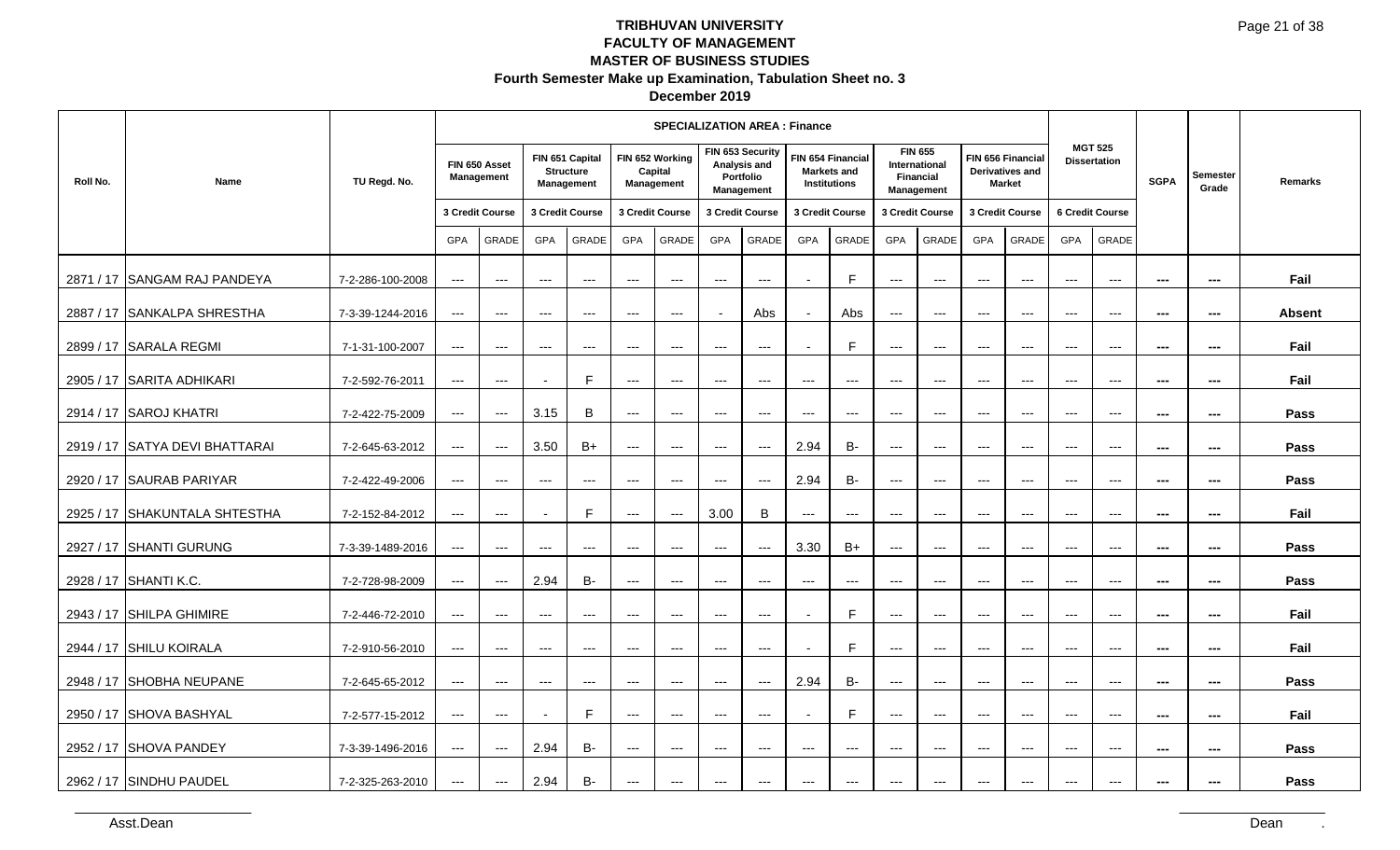|          |                             |                  |                      |                                          |                          |                                                   |                          | <b>SPECIALIZATION AREA: Finance</b>      |                     |                                                             |                          |                                                                |                        |                                                            |                                        |                                                       |                                          |                                          |                          |                          |                |
|----------|-----------------------------|------------------|----------------------|------------------------------------------|--------------------------|---------------------------------------------------|--------------------------|------------------------------------------|---------------------|-------------------------------------------------------------|--------------------------|----------------------------------------------------------------|------------------------|------------------------------------------------------------|----------------------------------------|-------------------------------------------------------|------------------------------------------|------------------------------------------|--------------------------|--------------------------|----------------|
| Roll No. | Name                        | TU Regd. No.     |                      | FIN 650 Asset<br>Management              |                          | FIN 651 Capital<br><b>Structure</b><br>Management |                          | FIN 652 Working<br>Capital<br>Management |                     | FIN 653 Security<br>Analysis and<br>Portfolio<br>Management |                          | FIN 654 Financial<br><b>Markets and</b><br><b>Institutions</b> |                        | <b>FIN 655</b><br>International<br>Financial<br>Management |                                        | FIN 656 Financial<br>Derivatives and<br><b>Market</b> |                                          | <b>MGT 525</b><br><b>Dissertation</b>    | <b>SGPA</b>              | Semester<br>Grade        | <b>Remarks</b> |
|          |                             |                  |                      | 3 Credit Course                          |                          | 3 Credit Course                                   |                          | 3 Credit Course                          |                     | 3 Credit Course                                             |                          | 3 Credit Course                                                |                        | 3 Credit Course                                            |                                        | 3 Credit Course                                       |                                          | 6 Credit Course                          |                          |                          |                |
|          |                             |                  | GPA                  | GRADE                                    | GPA                      | GRADE                                             | GPA                      | <b>GRADE</b>                             | GPA                 | <b>GRADE</b>                                                | <b>GPA</b>               | <b>GRADE</b>                                                   | GPA                    | <b>GRADE</b>                                               | GPA                                    | GRADE                                                 | <b>GPA</b>                               | GRADE                                    |                          |                          |                |
|          | 2964 / 17 SITA KARKI        | 7-2-194-24-2012  | $---$                | $\hspace{0.05cm} \ldots \hspace{0.05cm}$ |                          | F.                                                | $\scriptstyle\cdots$     | $\scriptstyle\cdots$                     | $---$               | $\scriptstyle\cdots$                                        | $\hspace{0.05cm} \ldots$ | $\hspace{0.05cm} \ldots \hspace{0.05cm}$                       | $\qquad \qquad - -$    | $--$                                                       | $\hspace{0.05cm} \ldots$               | $--$                                                  | $\hspace{0.05cm} \ldots$                 | $\hspace{0.05cm} \ldots \hspace{0.05cm}$ | ---                      | ---                      | Fail           |
|          | 2965 / 17 SITA MALLA        | 7-2-307-479-2012 | $\qquad \qquad - -$  | $\hspace{0.05cm} \ldots \hspace{0.05cm}$ | $---$                    | $---$                                             | $---$                    | $\scriptstyle\cdots$                     | 3.00                | B                                                           | $\qquad \qquad -\qquad$  | $\hspace{0.05cm} \ldots \hspace{0.05cm}$                       | $\cdots$               | $\cdots$                                                   | $\frac{1}{2}$                          | $  -$                                                 | $---$                                    | $---$                                    | $\hspace{0.05cm} \ldots$ | $\hspace{0.05cm} \ldots$ | Pass           |
|          | 2966 / 17 SITA NYAUPANE     | 7-2-138-88-2012  | $---$                | $\qquad \qquad -$                        |                          | F.                                                | $\overline{a}$           | $\overline{a}$                           | $---$               | $---$                                                       |                          | F.                                                             | $---$                  | $---$                                                      | $---$                                  | $---$                                                 | $---$                                    | $---$                                    | $\sim$                   | ---                      | Fail           |
|          | 2967 / 17 SITA SUBEDI       | 7-2-1-322-2010   | $\qquad \qquad - -$  | $\hspace{0.05cm} \ldots$                 | 2.94                     | <b>B-</b>                                         | $---$                    | $---$                                    | $\cdots$            | $\scriptstyle\cdots$                                        | $\hspace{0.05cm} \ldots$ | $\qquad \qquad - -$                                            | $\qquad \qquad - -$    | $\hspace{0.05cm} \ldots$                                   | $\hspace{0.05cm} \ldots$               | $--$                                                  | $---$                                    | $\hspace{0.05cm} \ldots$                 | ---                      | ---                      | Pass           |
|          | 2971 / 17 SITARAM RIMAL     | 7-2-538-219-2012 | $\qquad \qquad - -$  | $\hspace{0.05cm} \ldots$                 | $\qquad \qquad - -$      | $\scriptstyle \cdots$                             | $\qquad \qquad - -$      | $--$                                     | 2.94                | <b>B-</b>                                                   | $\qquad \qquad - -$      | $\qquad \qquad - -$                                            | $\qquad \qquad \cdots$ | $\qquad \qquad - -$                                        | $\cdots$                               | $\scriptstyle\cdots\scriptstyle\cdots$                | $\hspace{0.05cm} \ldots \hspace{0.05cm}$ | $\hspace{0.05cm} \ldots$                 | $\sim$                   | $\hspace{0.05cm} \ldots$ | Pass           |
|          | 2972 / 17 SIWANI TIMSINA    | 7-3-39-1483-2016 | $\qquad \qquad - -$  | $\qquad \qquad - -$                      | $\qquad \qquad - -$      | $---$                                             | $---$                    | $---$                                    |                     | Abs                                                         | $\hspace{0.05cm} \ldots$ | $\overline{\phantom{a}}$                                       | $\qquad \qquad - -$    | $\qquad \qquad - -$                                        | $\hspace{0.05cm} \ldots$               | $\hspace{0.05cm} \ldots$                              | $\hspace{0.05cm} \ldots$                 | $---$                                    | ---                      | ---                      | <b>Absent</b>  |
|          | 2984 / 17 SRIJANA MISHRA    | 7-2-39-595-2011  | $\scriptstyle\cdots$ | $\hspace{0.05cm} \ldots$                 |                          | F                                                 | $\hspace{0.05cm} \ldots$ | $\scriptstyle\cdots$                     | $---$               | $\hspace{0.05cm} \ldots$                                    | $\scriptstyle\cdots$     | $\overline{\phantom{a}}$                                       | $---$                  | $\hspace{0.05cm} \ldots$                                   | $---$                                  | $\scriptstyle\cdots$                                  | $---$                                    | $\hspace{0.05cm} \ldots$                 | ---                      | ---                      | Fail           |
|          | 2985 / 17 SRIJANA PRADHAN   | 7-2-917-29-2012  | $\qquad \qquad - -$  | $\qquad \qquad - -$                      | $\overline{\phantom{a}}$ | E                                                 | $\qquad \qquad - -$      | $\qquad \qquad - -$                      | 2.94                | <b>B-</b>                                                   | $\qquad \qquad -\qquad$  | $\qquad \qquad - -$                                            | $\cdots$               | $\qquad \qquad - -$                                        | $\frac{1}{2}$                          | $\qquad \qquad -1$                                    | $  -$                                    | $---$                                    | $\sim$                   | $\overline{\phantom{a}}$ | Fail           |
|          | 2989 / 17 SUBARNA NEPAL     | 7-2-263-319-2012 | $\qquad \qquad - -$  | $\hspace{0.05cm} \ldots \hspace{0.05cm}$ | 3.21                     | B                                                 | $\scriptstyle\cdots$     | $\scriptstyle\cdots$                     | 3.00                | B                                                           | $---$                    | $\hspace{0.05cm} \ldots$                                       | $---$                  | $\qquad \qquad - -$                                        | $\hspace{0.05cm} \ldots$               | $\hspace{0.05cm} \ldots$                              | $\hspace{0.05cm} \ldots$                 | $\hspace{0.05cm} \ldots$                 | ---                      | ---                      | Pass           |
|          | 2990 / 17 SUBAS GYAWALI     | 7-2-538-125-2009 | $---$                | $---$                                    | 3.09                     | B                                                 | $\qquad \qquad - -$      | $\overline{a}$                           | $---$               | $---$                                                       | $\qquad \qquad -\qquad$  | $\qquad \qquad - -$                                            | $\qquad \qquad - -$    | $\qquad \qquad - -$                                        | $\qquad \qquad -1$                     | $\qquad \qquad -1$                                    | $---$                                    | $\sim$ $\sim$                            | $\sim$                   | ---                      | Pass           |
|          | 2994 / 17 SUBHADRA RAI      | 7-2-896-67-2012  | $\qquad \qquad - -$  | $\hspace{0.05cm} \ldots \hspace{0.05cm}$ | $\scriptstyle\cdots$     | $---$                                             | $---$                    | $\qquad \qquad - -$                      | $\qquad \qquad - -$ | $---$                                                       | 2.94                     | <b>B-</b>                                                      | $---$                  | $---$                                                      | $\scriptstyle\cdots\scriptstyle\cdots$ | $--$                                                  | $\hspace{0.05cm} \ldots$                 | $\hspace{0.05cm} \ldots$                 | $\hspace{0.05cm} \ldots$ | $\hspace{0.05cm} \ldots$ | Pass           |
|          | 3000 / 17 SUDHA SHRESTHA    | 7-3-39-1488-2016 | $\qquad \qquad - -$  | $\hspace{0.05cm} \ldots$                 | 3.38                     | B+                                                | $---$                    | $\scriptstyle{\cdots}$                   | $\cdots$            | $\qquad \qquad - -$                                         | $---$                    | $\hspace{0.05cm} \ldots$                                       | $\cdots$               | $\scriptstyle\cdots$                                       | $\scriptstyle\cdots$                   | $\scriptstyle\cdots$                                  | $\scriptstyle\cdots$                     | $\hspace{0.05cm} \ldots$                 | $\overline{\phantom{a}}$ | ---                      | Pass           |
|          | 3005 / 17 SUJANA ALE        | 7-2-422-78-2010  | $---$                | $\overline{a}$                           | 3.00                     | B                                                 | $\scriptstyle\cdots$     | $\scriptstyle \cdots$                    |                     | E                                                           | $\scriptstyle\cdots$     | $\overline{a}$                                                 | $--$                   | $--$                                                       | $--$                                   | $--$                                                  | $\hspace{0.05cm} \ldots \hspace{0.05cm}$ | $\hspace{0.05cm} \ldots \hspace{0.05cm}$ | ---                      | ---                      | Fail           |
|          | 3009 / 17 SUJITA BHATTARAI  | 7-3-39-1773-2016 | $\scriptstyle\cdots$ | $\hspace{0.05cm} \ldots$                 | $\cdots$                 | $\scriptstyle\cdots$                              | $\qquad \qquad - -$      | $\scriptstyle\cdots$                     | 3.09                | B                                                           | $\qquad \qquad -\qquad$  | $\hspace{0.05cm} \ldots$                                       | $\qquad \qquad - -$    | $\hspace{0.05cm} \ldots$                                   | $\qquad \qquad -1$                     | $\scriptstyle\cdots$                                  | $\hspace{0.05cm} \ldots$                 | $\scriptstyle\cdots$                     | ---                      | ---                      | Pass           |
|          | 3011 / 17 SUJITA KHADKA     | 7-2-548-67-2009  | $\qquad \qquad - -$  | $\qquad \qquad - -$                      | $\cdots$                 | $---$                                             | $\qquad \qquad -$        | $--$                                     | 3.18                | B                                                           | $\scriptstyle\cdots$     | $\hspace{0.05cm} \ldots$                                       | $\qquad \qquad - -$    | $\qquad \qquad - -$                                        | $\scriptstyle\cdots\scriptstyle\cdots$ | $\scriptstyle\cdots\scriptstyle\cdots$                | $\hspace{0.05cm} \ldots \hspace{0.05cm}$ | $\hspace{0.05cm} \ldots$                 | $\overline{\phantom{a}}$ | $\overline{\phantom{a}}$ | Pass           |
|          | 3014 / 17 SUKRITI BHATTARAI | 7-2-939-55-2012  | $---$                | $\qquad \qquad -$                        |                          | E                                                 | $\qquad \qquad - -$      | $\overline{a}$                           | 2.94                | <b>B-</b>                                                   | $\qquad \qquad -\qquad$  | $\overline{a}$                                                 | $---$                  | $---$                                                      | $---$                                  | $---$                                                 | $---$                                    | $\overline{\phantom{a}}$                 | $\sim$                   | ---                      | Fail           |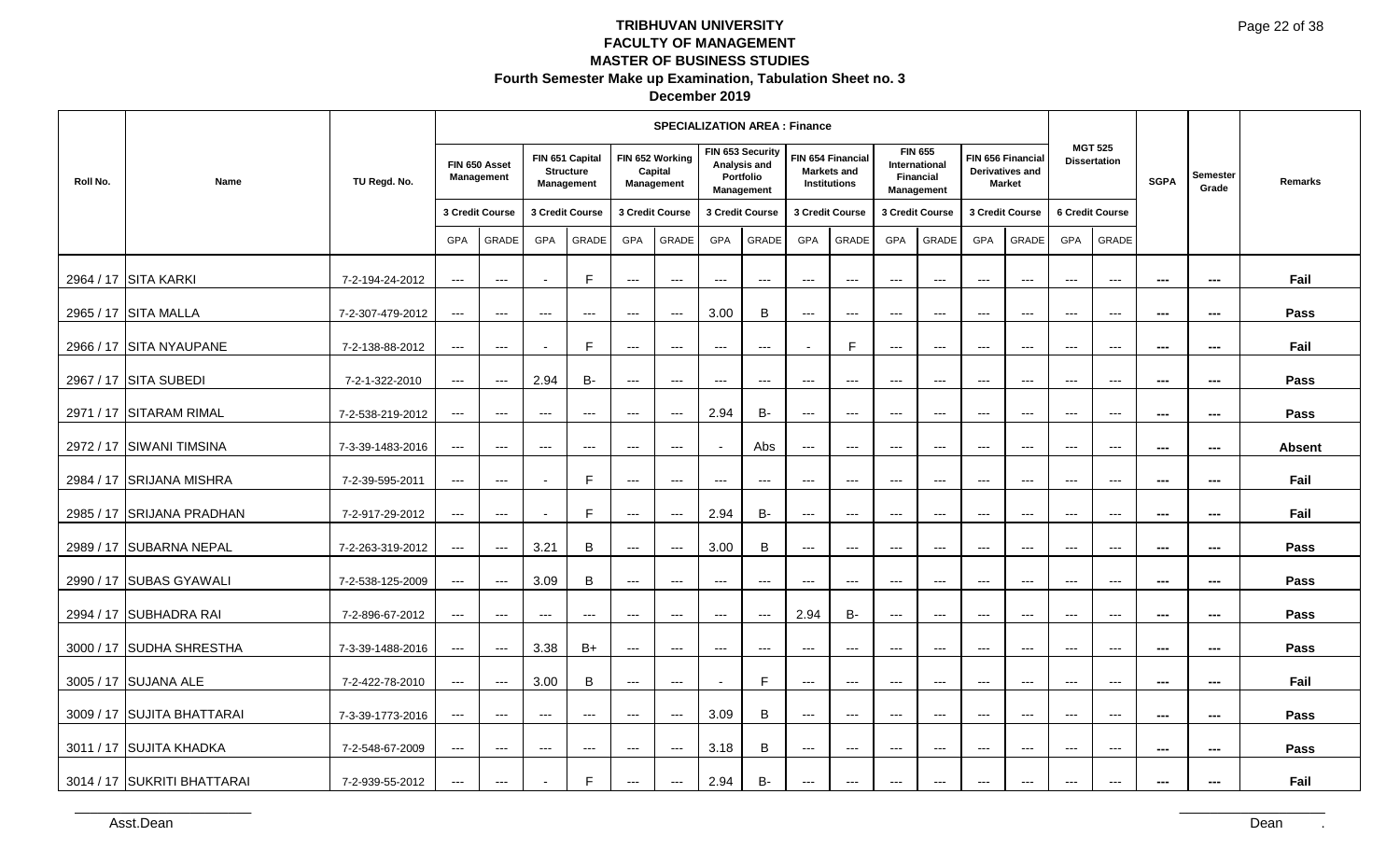|           |                                  |                  |                          |                                          |                        |                                                          |                        | <b>SPECIALIZATION AREA : Finance</b>            |                      |                                                             |                                          |                                                                |                     |                                                                   |                     |                                                       |                     |                                       |                      |                          |               |
|-----------|----------------------------------|------------------|--------------------------|------------------------------------------|------------------------|----------------------------------------------------------|------------------------|-------------------------------------------------|----------------------|-------------------------------------------------------------|------------------------------------------|----------------------------------------------------------------|---------------------|-------------------------------------------------------------------|---------------------|-------------------------------------------------------|---------------------|---------------------------------------|----------------------|--------------------------|---------------|
| Roll No.  | Name                             | TU Regd. No.     |                          | FIN 650 Asset<br>Management              |                        | FIN 651 Capital<br><b>Structure</b><br><b>Management</b> |                        | FIN 652 Working<br>Capital<br><b>Management</b> |                      | FIN 653 Security<br>Analysis and<br>Portfolio<br>Management |                                          | FIN 654 Financial<br><b>Markets and</b><br><b>Institutions</b> |                     | <b>FIN 655</b><br>International<br><b>Financial</b><br>Management |                     | FIN 656 Financial<br>Derivatives and<br><b>Market</b> |                     | <b>MGT 525</b><br><b>Dissertation</b> | <b>SGPA</b>          | <b>Semester</b><br>Grade | Remarks       |
|           |                                  |                  |                          | 3 Credit Course                          | 3 Credit Course        |                                                          |                        | 3 Credit Course                                 |                      | 3 Credit Course                                             |                                          | 3 Credit Course                                                |                     | 3 Credit Course                                                   |                     | 3 Credit Course                                       |                     | 6 Credit Course                       |                      |                          |               |
|           |                                  |                  | GPA                      | GRADE                                    | <b>GPA</b>             | GRADE                                                    | GPA                    | GRADE                                           | GPA                  | GRADE                                                       | <b>GPA</b>                               | <b>GRADE</b>                                                   | GPA                 | <b>GRADE</b>                                                      | GPA                 | <b>GRADE</b>                                          | GPA                 | GRADE                                 |                      |                          |               |
| 3015/17   | <b>SULOCHANA RIMAL</b>           | 7-2-704-106-2011 | $\qquad \qquad - -$      | $\hspace{0.05cm} \ldots \hspace{0.05cm}$ | $---$                  | $--$                                                     | $\qquad \qquad - -$    | $--$                                            | 3.24                 | B                                                           | $\hspace{0.05cm} \ldots \hspace{0.05cm}$ | $\hspace{0.05cm} \ldots$                                       | $---$               | $---$                                                             | $---$               | $\overline{a}$                                        | $---$               | $\overline{a}$                        | $- - -$              | $\overline{\phantom{a}}$ | Pass          |
|           | 3016 / 17 SUMAN DHAMALA          | 7-2-446-136-2012 | $\qquad \qquad - -$      | $\qquad \qquad - -$                      | 3.30                   | $B+$                                                     | $---$                  | $--$                                            | 3.12                 | B                                                           | $\qquad \qquad - -$                      | $\qquad \qquad \cdots$                                         | $\qquad \qquad - -$ | $\qquad \qquad - -$                                               | $\qquad \qquad - -$ | $\qquad \qquad - -$                                   | $\qquad \qquad - -$ | $\hspace{0.05cm} \ldots$              | $\scriptstyle\cdots$ | ---                      | Pass          |
|           | 3017 / 17 SUMAN GAUTAM           | 7-2-503-41-2011  | $\qquad \qquad - -$      | $\hspace{0.05cm} \ldots$                 | $---$                  | $\qquad \qquad \cdots$                                   | $---$                  | $\scriptstyle\cdots\scriptstyle\cdots$          |                      | $\mathsf{F}$                                                | $---$                                    | $---$                                                          | $---$               | $---$                                                             | $---$               | $---$                                                 | $---$               | $---$                                 | $- - -$              | $\sim$                   | Fail          |
| 3021 / 17 | <b>SUMAN SHARMA MAJGAIYA</b>     | 7-2-39-416-2007  | $---$                    | $\hspace{0.05cm} \ldots \hspace{0.05cm}$ |                        | F.                                                       | $\qquad \qquad - -$    | $--$                                            | $---$                | $\qquad \qquad - -$                                         | $\qquad \qquad - -$                      | $\hspace{0.05cm} \ldots$                                       | $---$               | $\scriptstyle\cdots$                                              | $---$               | $\overline{a}$                                        | $---$               | $\overline{a}$                        | $- - -$              | $- - -$                  | Fail          |
|           | 3024 / 17 SUMAN YANJAN           |                  | $\qquad \qquad - -$      | $\qquad \qquad - -$                      | $\qquad \qquad \cdots$ | $\qquad \qquad \cdots$                                   | $\qquad \qquad \cdots$ | $\hspace{0.05cm} \ldots$                        | 3.09                 | B                                                           | $\qquad \qquad - -$                      | $\qquad \qquad \cdots$                                         | $\qquad \qquad - -$ | $\qquad \qquad - -$                                               | $\qquad \qquad - -$ | $\qquad \qquad - -$                                   | $\qquad \qquad - -$ | $\hspace{0.05cm} \ldots$              | $\scriptstyle\cdots$ | ---                      | Pass          |
|           | 3037 / 17 SUNITA SHRESTHA        | 7-2-723-122-2012 | $\hspace{0.05cm} \ldots$ | $\hspace{0.05cm} \ldots$                 | $---$                  | $\qquad \qquad - -$                                      | $---$                  | $--$                                            | 3.24                 | $\, {\bf B}$                                                | $---$                                    | $\hspace{0.05cm} \ldots$                                       | $---$               | $\hspace{0.05cm} \ldots$                                          | $---$               | $---$                                                 | $---$               | $\scriptstyle\cdots$                  | $\sim$               | $\hspace{0.05cm} \ldots$ | Pass          |
| 3041 / 17 | <b>SUNU SHRESTHA</b>             | 7-2-518-51-2012  | $---$                    | $\hspace{0.05cm} \ldots \hspace{0.05cm}$ |                        | E                                                        | $\qquad \qquad - -$    | $--$                                            | 3.24                 | B                                                           | $\hspace{0.05cm} \ldots$                 | $\hspace{0.05cm} \ldots$                                       | $---$               | $\scriptstyle\cdots$                                              | $---$               | $\overline{a}$                                        | $---$               | $\overline{a}$                        | $- - -$              | $\overline{\phantom{a}}$ | Fail          |
|           | 3043 / 17 SURAJ K.C.             | 7-2-538-229-2012 | $\qquad \qquad - -$      | $\qquad \qquad - -$                      | 3.06                   | B                                                        | $---$                  | $--$                                            | 3.09                 | B                                                           | $\qquad \qquad - -$                      | $\qquad \qquad \cdots$                                         | $\qquad \qquad - -$ | $\qquad \qquad - -$                                               | $\qquad \qquad - -$ | $\qquad \qquad - -$                                   | $\qquad \qquad - -$ | $\hspace{0.05cm} \ldots$              | $\scriptstyle\cdots$ | ---                      | Pass          |
|           | 3045 / 17 SURAKSHYA BASNET       | 7-3-39-1492-2016 | $\qquad \qquad - -$      | $\qquad \qquad - -$                      | $---$                  | $\qquad \qquad - -$                                      | $---$                  | $\hspace{0.05cm} \ldots \hspace{0.05cm}$        | 2.94                 | <b>B-</b>                                                   | 2.94                                     | <b>B-</b>                                                      | $---$               | $\qquad \qquad -$                                                 | $---$               | $---$                                                 | $---$               | $---$                                 | $- - -$              | $\sim$                   | Pass          |
| 3047 / 17 | <b>SURENDRA DHAKAL</b>           | 7-2-150-64-2012  | $---$                    | $\qquad \qquad - -$                      | 3.15                   | B                                                        | $\qquad \qquad - -$    | $\qquad \qquad -1$                              | $\qquad \qquad - -$  | $\qquad \qquad - -$                                         | $\qquad \qquad - -$                      | $\qquad \qquad - -$                                            | $---$               | $---$                                                             | $---$               | $\overline{a}$                                        | $\overline{a}$      | $\overline{a}$                        | $- - -$              | ---                      | Pass          |
|           | 3048 / 17 SURENDRA KUNWAR        | 7-3-39-1486-2016 | $\hspace{0.05cm} \ldots$ | $\qquad \qquad - -$                      | $\qquad \qquad \cdots$ | $\qquad \qquad \cdots$                                   | $\qquad \qquad \cdots$ | $\scriptstyle\cdots\scriptstyle\cdots$          | $\qquad \qquad - -$  | $\hspace{0.05cm} \ldots \hspace{0.05cm}$                    | 3.06                                     | B                                                              | $\qquad \qquad - -$ | $\qquad \qquad - -$                                               | $\qquad \qquad - -$ | $\qquad \qquad - -$                                   | $\qquad \qquad - -$ | $\hspace{0.05cm} \ldots$              | $\scriptstyle\cdots$ | ---                      | Pass          |
|           | 3049 / 17 SURENDRA POUDEL KHARTI | 7-2-224-323-2008 | $--$                     | $\hspace{0.05cm} \ldots$                 | $---$                  | $\qquad \qquad - -$                                      | $\qquad \qquad -$      | $\hspace{0.05cm} \ldots \hspace{0.05cm}$        | $\scriptstyle\cdots$ | $---$                                                       | 3.00                                     | B                                                              | $---$               | $\hspace{0.05cm} \ldots$                                          | $---$               | $\hspace{0.05cm} \ldots$                              | $---$               | $\scriptstyle\cdots$                  | $\sim$               | $\hspace{0.05cm} \ldots$ | Pass          |
| 3055 / 17 | <b>SUSAN MAHARJAN</b>            | 7-2-701-28-2010  | $---$                    | $\hspace{0.05cm} \ldots \hspace{0.05cm}$ |                        | E                                                        | $\qquad \qquad - -$    | $--$                                            | 3.54                 | $B+$                                                        | $\hspace{0.05cm} \ldots$                 | $\hspace{0.05cm} \ldots$                                       | $---$               | $\scriptstyle\cdots$                                              | $---$               | $\overline{a}$                                        | $---$               | $\overline{a}$                        | $- - -$              | $- - -$                  | Fail          |
|           | 3056 / 17 SUSANT BASNET          | 7-2-39-1474-2012 | $\qquad \qquad - -$      | $\qquad \qquad - -$                      |                        | Abs                                                      | $---$                  | $\scriptstyle\cdots\scriptstyle\cdots$          |                      | Abs                                                         | $\qquad \qquad - -$                      | $\qquad \qquad - -$                                            | $\qquad \qquad - -$ | $\qquad \qquad - -$                                               | $\qquad \qquad - -$ | $\qquad \qquad - -$                                   | $\qquad \qquad - -$ | $\hspace{0.05cm} \ldots$              | $\scriptstyle\cdots$ | ---                      | <b>Absent</b> |
|           | 3059 / 17 SUSHIL KAFLE           | 7-2-25-944-2010  | $\qquad \qquad - -$      | $\hspace{0.05cm} \ldots$                 | $---$                  | $\qquad \qquad - -$                                      | $---$                  | $--$                                            | 3.38                 | $B+$                                                        | $---$                                    | $\hspace{0.05cm} \ldots$                                       | $---$               | $\qquad \qquad -$                                                 | $---$               | $\qquad \qquad - -$                                   | $---$               | $\scriptstyle\cdots$                  | $- - -$              | $\hspace{0.05cm} \ldots$ | Pass          |
|           | 3061 / 17 SUSHIL SHRESTHA        | 7-2-25-1079-2012 | $\qquad \qquad - -$      | $\qquad \qquad - -$                      | $---$                  | $--$                                                     | $---$                  | $--$                                            | 3.21                 | B                                                           | $\hspace{0.05cm} \ldots \hspace{0.05cm}$ | $\hspace{0.05cm} \ldots \hspace{0.05cm}$                       | $---$               | $---$                                                             | $---$               | $---$                                                 | $---$               | $\overline{a}$                        | $- - -$              | $\overline{\phantom{a}}$ | Pass          |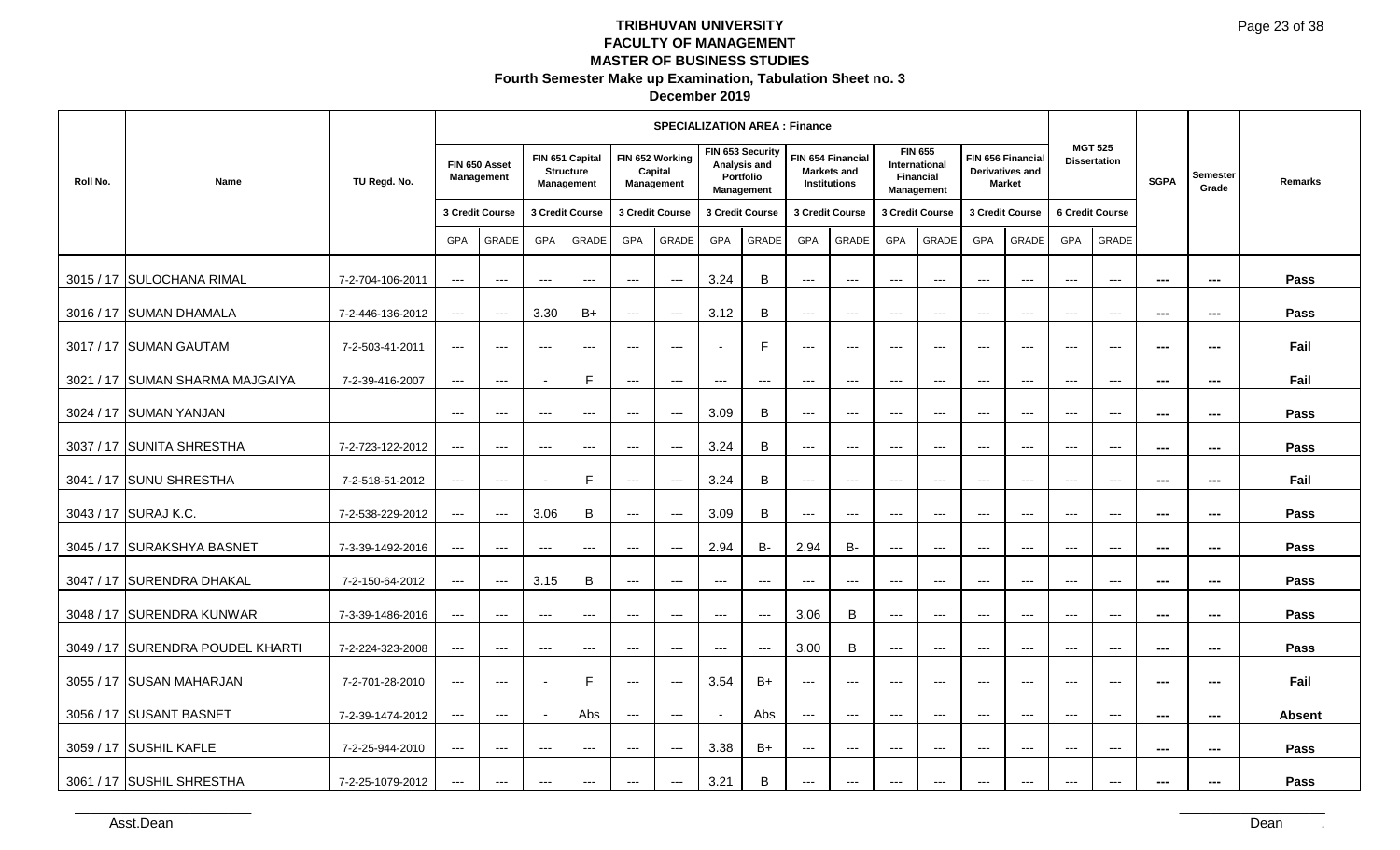|           |                              |                  |                          |                                          |                          |                                                          |                        | <b>SPECIALIZATION AREA: Finance</b>      |                      |                                         |                                          |                                          |                        |                                                                   |                          |                                                              |                          |                                          |                          |                          |         |
|-----------|------------------------------|------------------|--------------------------|------------------------------------------|--------------------------|----------------------------------------------------------|------------------------|------------------------------------------|----------------------|-----------------------------------------|------------------------------------------|------------------------------------------|------------------------|-------------------------------------------------------------------|--------------------------|--------------------------------------------------------------|--------------------------|------------------------------------------|--------------------------|--------------------------|---------|
| Roll No.  | Name                         | TU Regd. No.     |                          | FIN 650 Asset<br>Management              |                          | FIN 651 Capital<br><b>Structure</b><br><b>Management</b> |                        | FIN 652 Working<br>Capital<br>Management | FIN 653 Security     | Analysis and<br>Portfolio<br>Management | <b>Institutions</b>                      | FIN 654 Financial<br><b>Markets and</b>  |                        | <b>FIN 655</b><br>International<br><b>Financial</b><br>Management |                          | FIN 656 Financial<br><b>Derivatives and</b><br><b>Market</b> |                          | <b>MGT 525</b><br><b>Dissertation</b>    | <b>SGPA</b>              | Semester<br>Grade        | Remarks |
|           |                              |                  |                          | 3 Credit Course                          |                          | 3 Credit Course                                          |                        | 3 Credit Course                          | 3 Credit Course      |                                         | 3 Credit Course                          |                                          |                        | 3 Credit Course                                                   |                          | 3 Credit Course                                              |                          | 6 Credit Course                          |                          |                          |         |
|           |                              |                  | <b>GPA</b>               | GRADE                                    | <b>GPA</b>               | GRADE                                                    | <b>GPA</b>             | GRADE                                    | <b>GPA</b>           | GRADE                                   | <b>GPA</b>                               | <b>GRADE</b>                             | <b>GPA</b>             | <b>GRADE</b>                                                      | <b>GPA</b>               | <b>GRADE</b>                                                 | <b>GPA</b>               | <b>GRADE</b>                             |                          |                          |         |
|           | 3068 / 17 SUSHMA GURUNG      | 7-2-593-79-2012  | $\qquad \qquad - -$      | $\qquad \qquad - -$                      | $\qquad \qquad \cdots$   | $\qquad \qquad \cdots$                                   | $\qquad \qquad - -$    | $\scriptstyle\cdots\scriptstyle\cdots$   | $\qquad \qquad - -$  | $--$                                    | 3.15                                     | B                                        | $\qquad \qquad - -$    | $\qquad \qquad - -$                                               | $\qquad \qquad - -$      | $\qquad \qquad - -$                                          | $\qquad \qquad - -$      | $\hspace{0.05cm} \ldots$                 | $\sim$                   | $\sim$                   | Pass    |
|           | 3069 / 17 SUSHMA KARKI       | 7-2-478-242-2010 | $---$                    | $\qquad \qquad - -$                      | $\qquad \qquad - -$      | $\cdots$                                                 | $\qquad \qquad - -$    | $\qquad \qquad -1$                       | 3.09                 | B                                       | $\cdots$                                 | $\qquad \qquad - -$                      | $---$                  | $\hspace{0.05cm} \ldots$                                          | $\cdots$                 | $\cdots$                                                     | $\qquad \qquad - -$      | $\qquad \qquad -\qquad$                  | $\sim$                   | $\sim$                   | Pass    |
|           | 3073 / 17 SUSHMA THAPA       |                  | $--$                     | $\qquad \qquad - -$                      | $\qquad \qquad \cdots$   | $\qquad \qquad \cdots$                                   | $\qquad \qquad \cdots$ | $--$                                     | $\blacksquare$       | F                                       | $\qquad \qquad - -$                      | $\hspace{0.05cm} \ldots$                 | $\cdots$               | $\hspace{0.05cm} \ldots$                                          | $\qquad \qquad - -$      | $\qquad \qquad - -$                                          | $\qquad \qquad - -$      | $\hspace{0.05cm} \ldots$                 | $\overline{\phantom{a}}$ | $\qquad \qquad \cdots$   | Fail    |
|           | 3078 / 17 SUSMITA MAINALI    | 7-2-618-211-2012 | $\hspace{0.05cm} \ldots$ | $\qquad \qquad - -$                      | 3.00                     | B                                                        | $\qquad \qquad \cdots$ | $\hspace{0.05cm} \ldots$                 | 3.50                 | $B+$                                    | $\qquad \qquad - -$                      | $\qquad \qquad - -$                      | $\qquad \qquad - -$    | $\qquad \qquad - -$                                               | $\qquad \qquad - -$      | $\qquad \qquad - -$                                          | $\qquad \qquad - -$      | $\hspace{0.05cm} \ldots$                 | $\sim$                   | $\hspace{0.05cm} \ldots$ | Pass    |
|           | 3079 / 17 SUSMITA POUDEL     | 7-2-446-109-2011 | $\qquad \qquad - -$      | $---$                                    | $---$                    | $\qquad \qquad \cdots$                                   | $---$                  | $\qquad \qquad - -$                      |                      | F.                                      | $---$                                    | $---$                                    | $---$                  | $---$                                                             | $---$                    | $---$                                                        | $---$                    | $\cdots$                                 | $- - -$                  | $- - -$                  | Fail    |
|           | 3081 / 17   TARA ALE MAGAR   | 7-2-422-187-2012 | $\qquad \qquad - -$      | $\qquad \qquad - -$                      | $\qquad \qquad - -$      | $\hspace{0.05cm} \ldots$                                 | $---$                  | $\hspace{0.05cm} \ldots$                 | 3.24                 | $\mathsf B$                             | $\qquad \qquad - -$                      | $\hspace{0.05cm} \ldots \hspace{0.05cm}$ | $\qquad \qquad - -$    | $\qquad \qquad - -$                                               | $\qquad \qquad - -$      | $\qquad \qquad - -$                                          | $\qquad \qquad - -$      | $\hspace{0.05cm} \ldots$                 | $\scriptstyle\cdots$     | ---                      | Pass    |
| 3088 / 17 | <b>TIRTHA BAHADUR RAI</b>    | 7-2-39-846-2009  | $--$                     | $\qquad \qquad - -$                      | $\qquad \qquad - -$      | $\qquad \qquad \cdots$                                   | $\qquad \qquad \cdots$ | $\scriptstyle\cdots\scriptstyle\cdots$   |                      | Abs                                     |                                          | Abs                                      | $\qquad \qquad - -$    | $\qquad \qquad - -$                                               | $\qquad \qquad - -$      | $\qquad \qquad - -$                                          | $\qquad \qquad \cdots$   | $\hspace{0.05cm} \ldots$                 | $\sim$                   | $\hspace{0.05cm} \ldots$ | Absent  |
|           | 3094 / 17 TULSI PRASAD DAHAL | 7-2-399-34-2007  | $\qquad \qquad - -$      | $\hspace{0.05cm} \ldots$                 | 3.24                     | B                                                        | $\qquad \qquad - -$    | $\scriptstyle\cdots$                     | $---$                | $---$                                   | $---$                                    | $\hspace{0.05cm} \ldots$                 | $\scriptstyle{\cdots}$ | $\qquad \qquad - -$                                               | $\qquad \qquad - -$      | $\qquad \qquad - -$                                          | $\scriptstyle\cdots$     | $\hspace{0.05cm} \ldots \hspace{0.05cm}$ | $\hspace{0.05cm} \ldots$ | ---                      | Pass    |
| 3100/17   | <b>URMILA KHADKA</b>         | 7-2-737-162-2010 | $\qquad \qquad - -$      | $\cdots$                                 | 3.21                     | B                                                        | $\cdots$               | $\cdots$                                 | $\cdots$             | $\cdots$                                | $\cdots$                                 | $\qquad \qquad -\qquad -$                | $\cdots$               | $\cdots$                                                          | $---$                    | $\cdots$                                                     | $\cdots$                 | $---$                                    | $\hspace{0.05cm} \ldots$ | ---                      | Pass    |
|           | 3101 / 17 URUSHA TANDUKAR    | 7-2-446-110-2011 | $\qquad \qquad - -$      | $\qquad \qquad - -$                      | $\overline{\phantom{a}}$ | E                                                        | $---$                  | $\scriptstyle\cdots\scriptstyle\cdots$   | 3.21                 | B                                       | $\qquad \qquad - -$                      | $---$                                    | $\qquad \qquad -$      | $---$                                                             | $\qquad \qquad - -$      | $\qquad \qquad - -$                                          | $---$                    | $\cdots$                                 | $\sim$ $\sim$            | $\hspace{0.05cm} \ldots$ | Fail    |
|           | 3105 / 17 UTTAM DHUNGANA     | 7-2-618-220-2012 | $\qquad \qquad - -$      | $\hspace{0.05cm} \ldots$                 | 3.00                     | B                                                        | $\qquad \qquad \cdots$ | $--$                                     | $\scriptstyle\cdots$ | $\scriptstyle\cdots$                    | $---$                                    | $\hspace{0.05cm} \ldots$                 | $---$                  | $---$                                                             | $\qquad \qquad - -$      | $\qquad \qquad - -$                                          | $\scriptstyle{\cdots}$   | $\scriptstyle\cdots$                     | $\qquad \qquad \cdots$   | ---                      | Pass    |
|           | 3106 / 17 UTTAR KUMAR RAI    | 7-2-31-407-2011  | $\qquad \qquad - -$      | $\hspace{0.05cm} \ldots \hspace{0.05cm}$ | 3.62                     | $B+$                                                     | $---$                  | $\hspace{0.05cm} \ldots$                 | $---$                | $---$                                   | $\hspace{0.05cm} \ldots \hspace{0.05cm}$ | $\hspace{0.05cm} \ldots \hspace{0.05cm}$ | $---$                  | $\qquad \qquad - -$                                               | $\overline{\phantom{a}}$ | $\overline{\phantom{a}}$                                     | $\overline{\phantom{a}}$ | $\overline{\phantom{a}}$                 | $- - -$                  | ---                      | Pass    |
| 3112/17   | <b>YAN BAHADUR SUNAR</b>     | 7-2-478-325-2012 | $\qquad \qquad - -$      | $\hspace{0.05cm} \ldots$                 | 2.82                     | <b>B-</b>                                                | $---$                  | $---$                                    | $---$                | $\hspace{0.05cm} \ldots$                | 2.94                                     | <b>B-</b>                                | $---$                  | $---$                                                             | $---$                    | $---$                                                        | $---$                    | $---$                                    | $- - -$                  | $- - -$                  | Pass    |
|           | 3113 / 17 YASHODA MAHARJAN   | 7-2-31-834-2006  | $\qquad \qquad - -$      | $\qquad \qquad - -$                      | ---                      | $\hspace{0.05cm} \ldots$                                 | $\qquad \qquad - -$    | $\hspace{0.05cm} \ldots$                 | 3.38                 | $B+$                                    | $\qquad \qquad - -$                      | $\qquad \qquad - -$                      | $\qquad \qquad \cdots$ | $\qquad \qquad \cdots$                                            | $\qquad \qquad - -$      | $\qquad \qquad - -$                                          | $\qquad \qquad \cdots$   | $\hspace{0.05cm} \ldots$                 | $\hspace{0.05cm} \ldots$ | $\sim$                   | Pass    |
|           | 3114 / 17 YESHODA BHATTARAI  | 7-2-721-139-2010 | $---$                    | $\qquad \qquad - -$                      |                          | F                                                        | $---$                  | $\qquad \qquad -1$                       | 3.42                 | $B+$                                    | $---$                                    | $---$                                    | $---$                  | $---$                                                             | $---$                    | $---$                                                        | $---$                    | $\qquad \qquad -\qquad$                  | $\sim$                   | $\sim$                   | Fail    |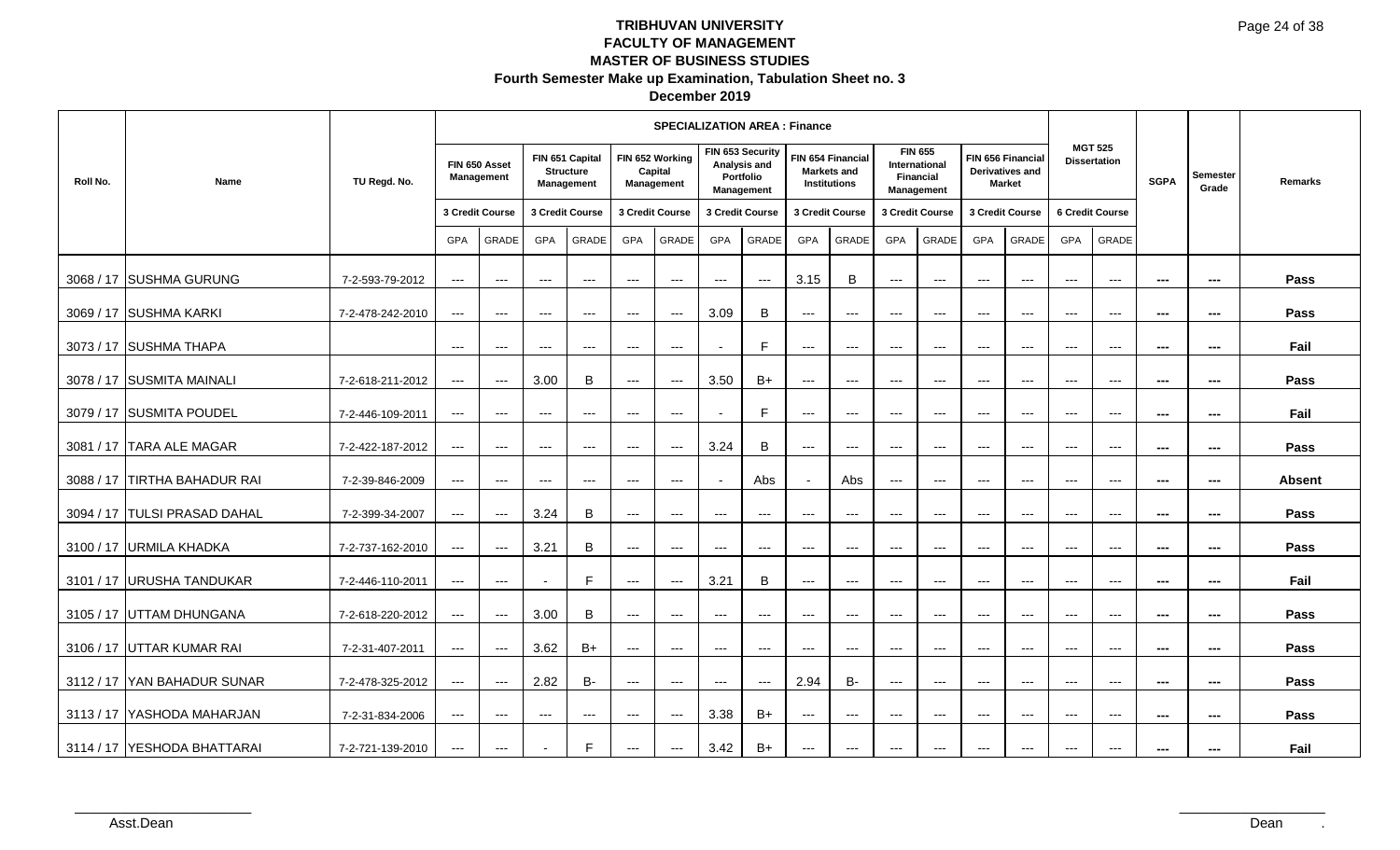| Roll No. |      |              |                             |                 |            |                                            |                 | <b>SPECIALIZATION AREA: Finance</b>      |            |                                         |     |                                                                            |     |                                                                   |            |                                                       |            |                                       |             |                   |         |
|----------|------|--------------|-----------------------------|-----------------|------------|--------------------------------------------|-----------------|------------------------------------------|------------|-----------------------------------------|-----|----------------------------------------------------------------------------|-----|-------------------------------------------------------------------|------------|-------------------------------------------------------|------------|---------------------------------------|-------------|-------------------|---------|
|          | Name | TU Regd. No. | FIN 650 Asset<br>Management |                 |            | FIN 651 Capital<br>Structure<br>Management |                 | FIN 652 Working<br>Capital<br>Management |            | Analysis and<br>Portfolio<br>Management |     | FIN 653 Security   FIN 654 Financial<br>Markets and<br><b>Institutions</b> |     | <b>FIN 655</b><br>International<br><b>Financial</b><br>Management |            | FIN 656 Financial<br><b>Derivatives and</b><br>Market |            | <b>MGT 525</b><br><b>Dissertation</b> | <b>SGPA</b> | Semester<br>Grade | Remarks |
|          |      |              |                             | 3 Credit Course |            | 3 Credit Course                            | 3 Credit Course |                                          |            | 3 Credit Course   3 Credit Course       |     |                                                                            |     |                                                                   |            | 3 Credit Course   3 Credit Course   6 Credit Course   |            |                                       |             |                   |         |
|          |      |              | <b>GPA</b>                  | GRADE           | <b>GPA</b> | <b>GRADE</b>                               | <b>GPA</b>      | <b>GRADE</b>                             | <b>GPA</b> | <b>GRADE</b>                            | GPA | GRADE                                                                      | GPA | <b>GRADE</b>                                                      | <b>GPA</b> | <b>GRADE</b>                                          | <b>GPA</b> | <b>GRADE</b>                          |             |                   |         |

### **Campus / College: Bagiswori College, Chyamhasinga**

| 3129 / 17   PUJA KARKI      | 7-2-168-36-2012  | $---$ | $---$ | 2.94 | B-  | ---   | $---$ | $---$ | $---$ | $---$ | $---$ | $--$ | $--$  | $--$  | $---$ | $- - -$ | $- - -$ | --- | ---     | Pass          |
|-----------------------------|------------------|-------|-------|------|-----|-------|-------|-------|-------|-------|-------|------|-------|-------|-------|---------|---------|-----|---------|---------------|
|                             |                  |       |       |      |     |       |       |       |       |       |       |      |       |       |       |         |         |     |         |               |
| 3130 / 17 RADHIKA NHUCHHE   | 7-2-408-124-2010 | ---   | $--$  |      | Abs | $---$ | ---   | ---   | ---   | $---$ | $---$ | $--$ | $---$ | $--$  | $--$  | $---$   | $---$   | --- | ---     | <b>Absent</b> |
|                             |                  |       |       |      |     |       |       |       |       |       |       |      |       |       |       |         |         |     |         |               |
| 3131 / 17 RAJANA PRAJAPATI  | 7-2-720-191-2012 | $---$ | $---$ |      |     | $---$ | $---$ | $---$ | $---$ | ---   | $---$ | $--$ | $---$ | $---$ | $---$ | $- - -$ | $- - -$ | --- | $- - -$ | Fail          |
|                             |                  |       |       |      |     |       |       |       |       |       |       |      |       |       |       |         |         |     |         |               |
| 3133 / 17 SHRISTI PRAJAPATI | 7-2-408-337-2012 | $---$ | $---$ |      |     | $---$ | $---$ | $---$ | $---$ | ---   | $---$ | $--$ | ---   | $---$ | $---$ | $- - -$ | $- - -$ | --- | ---     | Fail          |

### **Campus / College: Brilliant Multiple Campus, Katubahal, Chabahil**

| 3142/17   | JUNU PRADHAN      | 7-2-405-18-2007 | --- | ---   | 3.15 | --- | ---   | 3.15 |       | ----  | $-- -$ | ---  | $- - -$ | ---   | ---   | ---  | $- - -$ | ---     | --- | Pass |
|-----------|-------------------|-----------------|-----|-------|------|-----|-------|------|-------|-------|--------|------|---------|-------|-------|------|---------|---------|-----|------|
|           |                   |                 |     |       |      |     |       |      |       |       |        |      |         |       |       |      |         |         |     |      |
| 3145 / 17 | ' IRAKSHYA KHADKA | 7-2-478-84-2012 | --- | $---$ |      | --- | $---$ | ---  | $---$ | $---$ | $---$  | $--$ | $--$    | $---$ | $---$ | $--$ | $--$    | $- - -$ | --- | Fail |

# **Campus / College: Campion College, Kopundole**

| 3153 / 17 ANURAG UDAS        | 7-2-347-77-2009  | $---$ | $--$  | 2.94  | B-   | $--$    | $--$ | $--$ | $---$ | $---$ | $---$   | $--$    | $--$  | $- - -$ | $--$    | $--$    | $--$    | --- | --- | Pass |
|------------------------------|------------------|-------|-------|-------|------|---------|------|------|-------|-------|---------|---------|-------|---------|---------|---------|---------|-----|-----|------|
|                              |                  |       |       |       |      |         |      |      |       |       |         |         |       |         |         |         |         |     |     |      |
| 3167 / 17 SUSAYAN AMATYA     | 7-3-347-726-2017 | $---$ | $--$  | 2.94  | B-   | $- - -$ | ---  | ---  | $--$  | $---$ | $- - -$ | ---     | ---   | $- - -$ | $- - -$ | ---     | $--$    | --- | --- | Pass |
|                              |                  |       |       |       |      |         |      |      |       |       |         |         |       |         |         |         |         |     |     |      |
| $\mid$ 3168 / 17 SUSHMITA KC | 7-2-347-45-2011  | $---$ | $---$ |       |      | $--$    | $--$ | ---  | $--$  | $---$ | $---$   | $--$    | ---   | $--$    | $---$   | ---     | $- - -$ | --- | --- | Fail |
|                              |                  |       |       |       |      |         |      |      |       |       |         |         |       |         |         |         |         |     |     |      |
| 3169 / 17 UJWOL KANSAKAR     | 7-2-347-34-2010  | $---$ | $---$ | $---$ | $--$ | $--$    | ---  |      | -     | ---   | $---$   | $- - -$ | $---$ | $- - -$ | $---$   | $- - -$ | $---$   | --- | --- | Fail |

### **Campus / College: Dillibazar Kanya Multiple Campus, Dillibazar**

| 3176 / 17 MINA SHRESTHA  | 7-2-712-49-2010  | --- | --- |  | --- | --- | ---- | --- | --- | $--$ | ---     | $--$  | $--$ | $--$ | $--$ | $--$  | --- | ---- | ган  |
|--------------------------|------------------|-----|-----|--|-----|-----|------|-----|-----|------|---------|-------|------|------|------|-------|-----|------|------|
| 3183 / 17 SUDHA SHRESTHA | 7-2-712-192-2008 | --- | --- |  | --- | --- | ---  | --- | --- | ---  | $- - -$ | $---$ | ---  | ---  | ---  | $---$ | --- | ---  | гaн. |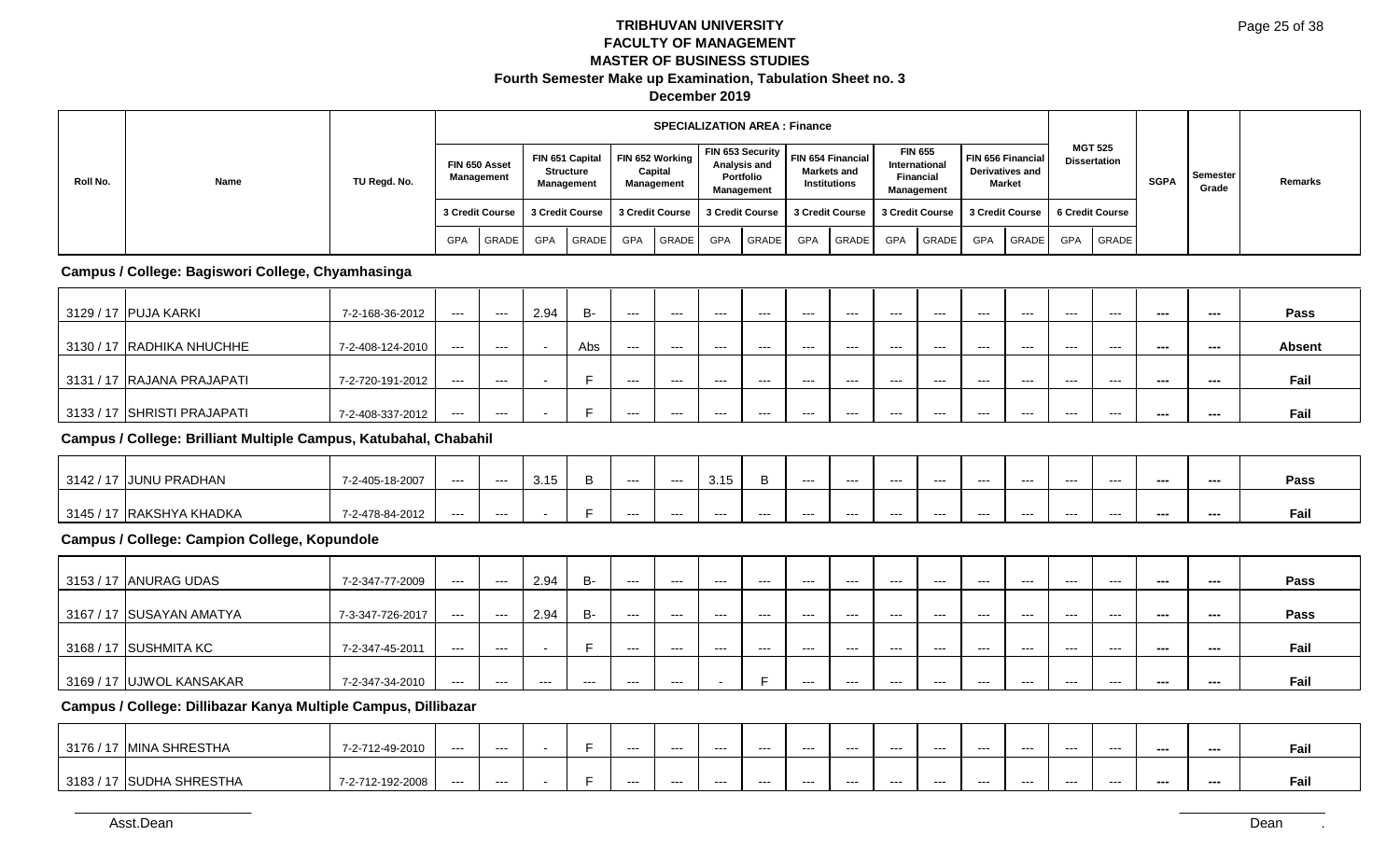|          |      |              |                 |            |                 |                                                   |            | <b>SPECIALIZATION AREA: Finance</b>      |            |                                                |            |                                                                              |     |                                                                   |     |                                                       |            |                                       |             |                   |         |
|----------|------|--------------|-----------------|------------|-----------------|---------------------------------------------------|------------|------------------------------------------|------------|------------------------------------------------|------------|------------------------------------------------------------------------------|-----|-------------------------------------------------------------------|-----|-------------------------------------------------------|------------|---------------------------------------|-------------|-------------------|---------|
| Roll No. | Name | TU Regd. No. | FIN 650 Asset   | Management |                 | FIN 651 Capital<br>Structure<br><b>Management</b> |            | FIN 652 Working<br>Capital<br>Management |            | Analysis and<br>Portfolio<br><b>Management</b> |            | FIN 653 Security   FIN 654 Financial I<br>Markets and<br><b>Institutions</b> |     | <b>FIN 655</b><br>International<br><b>Financial</b><br>Management |     | FIN 656 Financial<br><b>Derivatives and</b><br>Market |            | <b>MGT 525</b><br><b>Dissertation</b> | <b>SGPA</b> | Semester<br>Grade | Remarks |
|          |      |              | 3 Credit Course |            | 3 Credit Course |                                                   |            | 3 Credit Course                          |            | 3 Credit Course                                |            | 3 Credit Course                                                              |     |                                                                   |     | 3 Credit Course   3 Credit Course                     |            | 6 Credit Course                       |             |                   |         |
|          |      |              | GPA             | GRADE      | <b>GPA</b>      | GRADE                                             | <b>GPA</b> | GRADE                                    | <b>GPA</b> | <b>GRADE</b>                                   | <b>GPA</b> | GRADE                                                                        | GPA | GRADE                                                             | GPA | <b>GRADE</b>                                          | <b>GPA</b> | <b>GRADE</b>                          |             |                   |         |

### **Campus / College: Everest College, Thapathali**

| 3190 / 17 AJAR KUMAR SHRESTHA | 7-2-355-1-2006  | ---   | $--$    |       | Abs   | $--$ | ---  |       | Abs   | $---$ | $---$ | $--$  | $--$  | $--$  | ---     | $---$   | $--$  | $- - -$ | --- | <b>Absent</b> |
|-------------------------------|-----------------|-------|---------|-------|-------|------|------|-------|-------|-------|-------|-------|-------|-------|---------|---------|-------|---------|-----|---------------|
| 3191 / 17 BANDI RAI           | 7-2-25-381-2009 | $---$ | $---$   | ---   | $---$ | 3.82 | $A-$ | $---$ | ---   | $---$ | ---   | $---$ | $---$ | $---$ | $---$   | $- - -$ | $---$ | ---     | --- | Pass          |
| 3198 / 17 SUDIP ACHARYA       | 7-2-459-48-2011 | ---   | $- - -$ | $---$ | $--$  |      |      | ---   | $---$ | ---   | $---$ | $---$ | $---$ | $--$  | $- - -$ | ---     | ---   | ---     | --- | Fail          |

# **Campus / College: Global College, Mid Baneshwor, Kathmandu**

| 3205 / 17 AMIT RAUT         | 7-2-396-10-2012 | $---$   | $---$   | $--$ | $--$ | $---$ | $--$  | $--$  | $---$ | 2.94  | <b>B-</b> | $--$    | $---$ | $---$   | $---$   | $---$   | $---$   | --- | --- | Pass          |
|-----------------------------|-----------------|---------|---------|------|------|-------|-------|-------|-------|-------|-----------|---------|-------|---------|---------|---------|---------|-----|-----|---------------|
| 3210 / 17 KANCHAN NEPAL     | 7-2-788-21-2012 | $---$   | $- - -$ |      | -    | $--$  | ---   | $---$ | $---$ | $---$ | $--$      | $---$   | $---$ | $--$    | $--$    | $--$    | $--$    | --- | --- | Fail          |
| 3211 / 17 PRAMILA CHAUDHARY | 7-2-364-70-2009 | $---$   | $- - -$ |      | Abs  | $--$  | ---   |       | Abs   | $--$  | $--$      | $---$   | $---$ | $--$    | $--$    | $--$    | $--$    | --- | --- | <b>Absent</b> |
| 3212 / 17   PRATIMA KUIKEL  | 7-2-503-41-2012 | $---$   | $---$   | 2.94 | B-   | $---$ | $---$ | 3.62  | $B+$  | $---$ | $---$     | $---$   | $---$ | $---$   | $---$   | $---$   | $---$   | --- | --- | Pass          |
| 3213 / 17 RAJU SHRESTHA     | 7-3-356-46-2017 | $- - -$ | $- - -$ |      | Abs  | $--$  | ---   |       | Abs   | $--$  | $--$      | $- - -$ | $---$ | $- - -$ | $--$    | $--$    | $--$    | --- | --- | <b>Absent</b> |
| 3217 / 17 SMRITI CHAND      | 7-2-356-37-2011 | $---$   | $--$    |      | Abs  | $--$  | ---   |       | Abs   | $---$ | ---       | $--$    | $--$  | $- - -$ | $- - -$ | $- - -$ | $- - -$ | --- | --- | <b>Absent</b> |

### **Campus / College: Goldengate International College, Battisputali, Kathmandu**

| 3226 / 17   PAWAN DHAREL    | 7-3-453-325-2016 | ---   | $---$ | $---$ | $---$ | $---$ | $---$ | 3.06  | В     | $---$ | $--$ | $--$    | $--$  | $---$   | $---$ | $---$   | $---$   | --- | --- | Pass |
|-----------------------------|------------------|-------|-------|-------|-------|-------|-------|-------|-------|-------|------|---------|-------|---------|-------|---------|---------|-----|-----|------|
|                             |                  |       |       |       |       |       |       |       |       |       |      |         |       |         |       |         |         |     |     |      |
| 3227 / 17 PRAMISHA TRIPATHI | 7-2-453-135-2012 | ---   | $---$ | $---$ | $---$ | 3.70  | $A-$  | $---$ | $---$ | $---$ | $--$ | $--$    | $--$  | $---$   | $---$ | $---$   | $---$   | --- | --- | Pass |
|                             |                  |       |       |       |       |       |       |       |       |       |      |         |       |         |       |         |         |     |     |      |
| 3228 / 17 RADHIKA KANDEL    | 7-7-278-532-2011 | ---   | $---$ | $---$ | $---$ | $---$ | $---$ |       |       |       | Abs  | $--$    | $---$ | $---$   | $---$ | $---$   | $---$   | --- | --- | Fail |
|                             |                  |       |       |       |       |       |       |       |       |       |      |         |       |         |       |         |         |     |     |      |
| 3234 / 17 SHREEYA SHRESTHA  | 7-2-453-299-2012 | $---$ | $---$ | ---   | $--$  | $--$  | $--$  | 2.94  | B-    |       |      | $- - -$ | $--$  | $- - -$ | $--$  | $- - -$ | $- - -$ | --- | --- | Fail |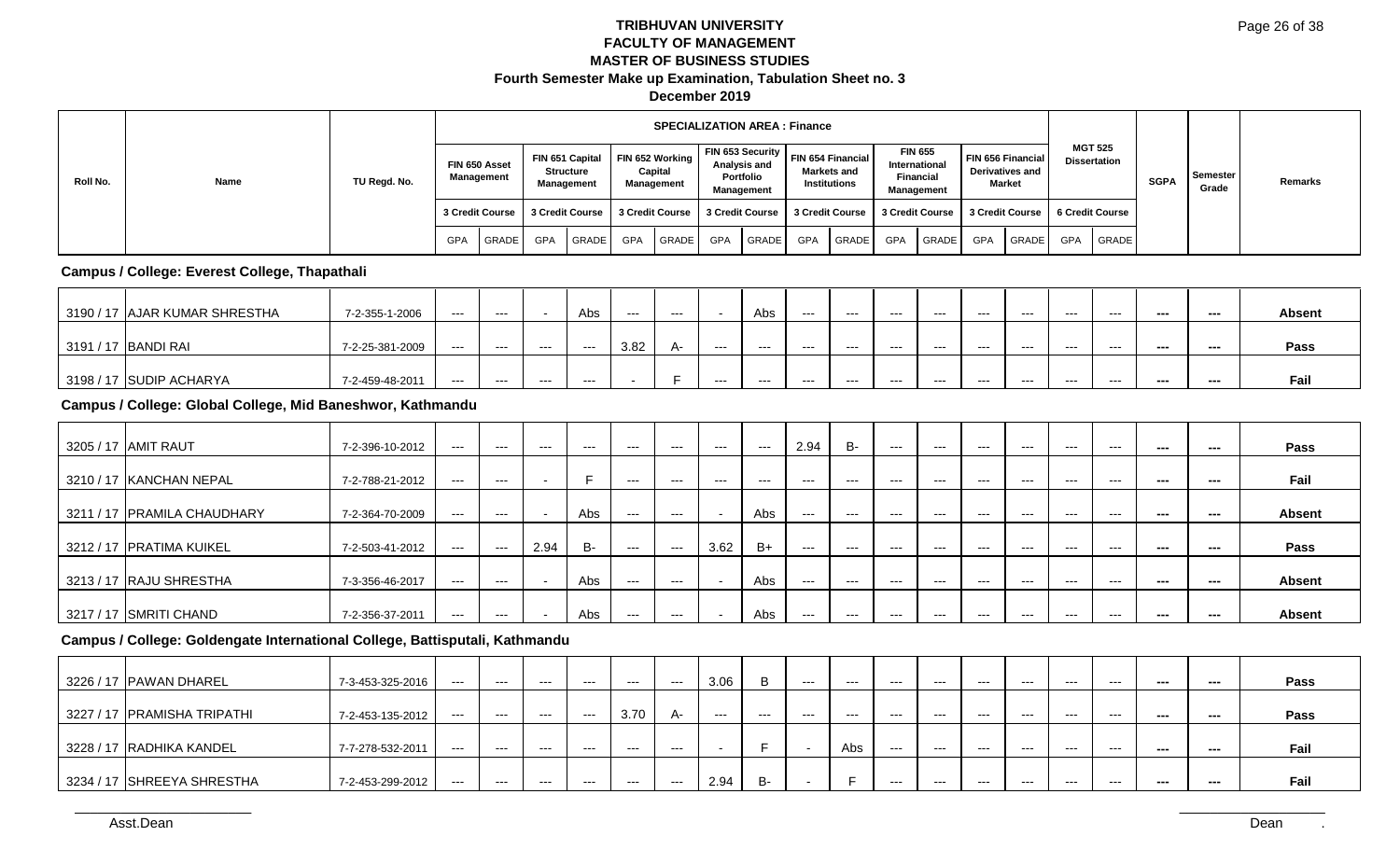|          |                          |                 |     |                                   |     |                                            |                 | <b>SPECIALIZATION AREA: Finance</b>      |     |                                                             |      |                                                  |                                   |                                     |                                                       |         |                 |                                       |             |                          |         |
|----------|--------------------------|-----------------|-----|-----------------------------------|-----|--------------------------------------------|-----------------|------------------------------------------|-----|-------------------------------------------------------------|------|--------------------------------------------------|-----------------------------------|-------------------------------------|-------------------------------------------------------|---------|-----------------|---------------------------------------|-------------|--------------------------|---------|
| Roll No. | Name                     | TU Regd. No.    |     | FIN 650 Asset<br>Management       |     | FIN 651 Capital<br>Structure<br>Management |                 | FIN 652 Working<br>Capital<br>Management |     | FIN 653 Security<br>Analysis and<br>Portfolio<br>Management |      | FIN 654 Financial<br>Markets and<br>Institutions | International<br><b>Financial</b> | <b>FIN 655</b><br><b>Management</b> | FIN 656 Financial<br><b>Derivatives and</b><br>Market |         |                 | <b>MGT 525</b><br><b>Dissertation</b> | <b>SGPA</b> | <b>Semester</b><br>Grade | Remarks |
|          |                          |                 |     | 3 Credit Course   3 Credit Course |     |                                            | 3 Credit Course |                                          |     | 3 Credit Course                                             |      | 3 Credit Course                                  | 3 Credit Course                   |                                     | 3 Credit Course                                       |         | 6 Credit Course |                                       |             |                          |         |
|          |                          |                 | GPA | <b>GRADE</b>                      | GPA | <b>GRADE</b>                               | GPA             | <b>GRADE</b>                             | GPA | <b>GRADE</b>                                                | GPA  | GRADE                                            | <b>GPA</b>                        | <b>GRADE</b>                        | <b>GPA</b>                                            | GRADE   | <b>GPA</b>      | GRADE                                 |             |                          |         |
|          | 3235 / 17 SITAL SHRESTHA | 7-4-450-97-2011 | --- | ---                               | --- | ---                                        | ---             | ---                                      | --- | $---$                                                       | 3.70 | A-                                               | $---$                             | ---                                 | $- - -$                                               | $- - -$ | $- - -$         | $- - -$                               | ---         | ---                      | Pass    |

### **Campus / College: Jana Bhawana Campus, Godawari**

| 3245 / 17 ANJU PANDEY  | 7-2-147-5-2012  | $---$ | $---$ | 3.09 | $--$ | $---$ | ---   | $---$ | 2.94  | B-   | $- - -$ | $- - -$ | $---$ | $---$ | $---$ | $---$ | $- - -$ | --- | Pass |
|------------------------|-----------------|-------|-------|------|------|-------|-------|-------|-------|------|---------|---------|-------|-------|-------|-------|---------|-----|------|
| 3247 / 17 INDRA MAHAT  | 7-2-22-399-2010 | $---$ | $---$ | 3.00 | $--$ | $---$ |       |       | $---$ | $--$ | $- - -$ | $--$    | $---$ | ---   | $---$ | $---$ | ---     | --- | Fail |
| 3248 / 17 RAJIB SANJEL | 7-2-253-81-2011 | $---$ | $---$ | 3.70 | $--$ | $--$  | ---   | ---   | ---   | $--$ | $--$    | $--$    | $--$  | ---   | $---$ | $---$ | ---     | --- | Pass |
| 3249 / 17 SHANTA KARKI | 7-2-253-45-2010 | $---$ | $---$ | 3.06 | ---  | $---$ | $---$ | ---   |       | Abs  | $--$    | $---$   | $---$ | $---$ | $---$ | $---$ | ---     | --- | Fail |

### **Campus / College: Janamaitri Multiple Campus, Kuleshwor**

| 3260 / 17 JYOTI MAHARJAN       | 7-2-714-14-2010 | $---$ | $---$ | $---$ | $--$ | $--$  | $--$  | $--$  | $--$  |       |      | $--$ | $--$  | $--$  | $--$  | $--$  | $--$ | --- | --- | Fail |
|--------------------------------|-----------------|-------|-------|-------|------|-------|-------|-------|-------|-------|------|------|-------|-------|-------|-------|------|-----|-----|------|
| 3265 / 17 MANIL KUMAR MAHARJAN | 7-2-31-751-2007 | ---   | $---$ | 2.94  | B-   | $---$ | $---$ | $---$ | $---$ | $---$ | $--$ | $--$ | $--$  | $---$ | $---$ | ---   | $--$ | --- | --- | Pass |
| 3267 / 17 MIJALA RANJIT        | 7-2-548-27-2012 | $---$ | $---$ |       |      | $--$  | $---$ | $--$  | $--$  |       |      | $--$ | $---$ | $--$  | $---$ | $--$  | $--$ | --- | --- | Fail |
| 3277 / 17 SABINA MAHARJAN      | 7-2-576-32-2008 | ---   | $---$ |       |      | $---$ | $---$ | $---$ | $---$ | $---$ | $--$ | $--$ | $--$  | $---$ | $---$ | $---$ | ---  | --- | --- | Fail |

### **Campus / College: Kathmandu Bernhardt College, Bafal (Ringroad, Kalanki), Kathmandu**

| 3291/17<br>81/V/<br>SARIL,<br>. v 1<br>HAN | 87-43-2009<br>$\sim$ $\sim$ $\sim$ $\sim$ | --- | --- | --- | ---- | $- - -$ | --- | ---- | --- | 2 Q4 | .<br>n- | ---- | --- | --- | --- | --- | --- | --- | --- | Pass |
|--------------------------------------------|-------------------------------------------|-----|-----|-----|------|---------|-----|------|-----|------|---------|------|-----|-----|-----|-----|-----|-----|-----|------|
|--------------------------------------------|-------------------------------------------|-----|-----|-----|------|---------|-----|------|-----|------|---------|------|-----|-----|-----|-----|-----|-----|-----|------|

### **Campus / College: Kathmandu Model College, Balkumari**

| 3297 / 17 ASHISH BASNET | 7-2-25-2-2010   | ---- | ---   | --- | --- | ---- | --- | 3.21 |     | 3.18        | ---  | $--$ | --- | ---   | ---  | $- - -$ | $- - -$ | --- | Pass |
|-------------------------|-----------------|------|-------|-----|-----|------|-----|------|-----|-------------|------|------|-----|-------|------|---------|---------|-----|------|
| 3298 / 17 BIJAY TAMANG  | 7-2-446-67-2011 | ---  | $---$ | --- | --- | ---  | --- | ---  | --- | 3.27<br>ے.ت | $--$ | $--$ | --- | $---$ | $--$ | $--$    | $\sim$  | --- | Pass |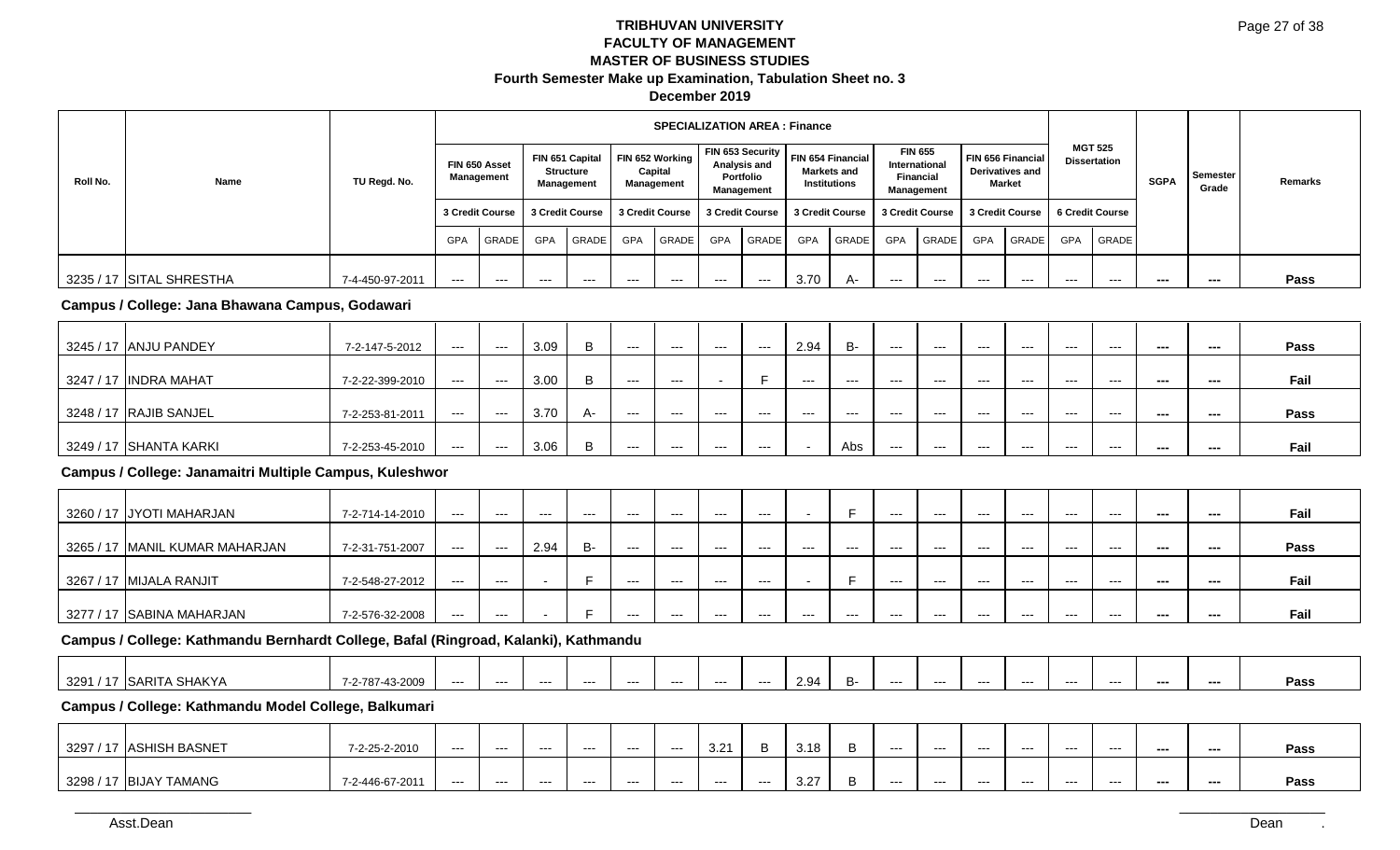|          |      |              |                 |            |            |                                                   |            | <b>SPECIALIZATION AREA: Finance</b>      |            |                                         |            |                                                                              |                  |                                               |     |                                                       |            |                                       |             |                   |         |
|----------|------|--------------|-----------------|------------|------------|---------------------------------------------------|------------|------------------------------------------|------------|-----------------------------------------|------------|------------------------------------------------------------------------------|------------------|-----------------------------------------------|-----|-------------------------------------------------------|------------|---------------------------------------|-------------|-------------------|---------|
| Roll No. | Name | TU Regd. No. | FIN 650 Asset   | Management |            | FIN 651 Capital<br>Structure<br><b>Management</b> |            | FIN 652 Working<br>Capital<br>Management |            | Analysis and<br>Portfolio<br>Management |            | FIN 653 Security   FIN 654 Financial I<br>Markets and<br><b>Institutions</b> | <b>Financial</b> | <b>FIN 655</b><br>International<br>Management |     | FIN 656 Financial<br><b>Derivatives and</b><br>Market |            | <b>MGT 525</b><br><b>Dissertation</b> | <b>SGPA</b> | Semester<br>Grade | Remarks |
|          |      |              | 3 Credit Course |            |            | 3 Credit Course                                   |            | 3 Credit Course   3 Credit Course        |            |                                         |            | 3 Credit Course   3 Credit Course   3 Credit Course   6 Credit Course        |                  |                                               |     |                                                       |            |                                       |             |                   |         |
|          |      |              | <b>GPA</b>      | GRADE      | <b>GPA</b> | <b>GRADE</b>                                      | <b>GPA</b> | GRADE                                    | <b>GPA</b> | <b>GRADE</b>                            | <b>GPA</b> | <b>GRADE</b>                                                                 | GPA              | <b>GRADE</b>                                  | GPA | <b>GRADE</b>                                          | <b>GPA</b> | GRADE                                 |             |                   |         |

#### **Campus / College: Khwopa College, Dekocha, Bhaktapur**

| 3315 / 17 DWARIKA SANDHA         | 7-2-927-38-2011  | $---$ | $---$ | 3.34                     | B+        | $--$  | $---$ | 3.27  | B     | $---$ | $--$  | $---$ | $---$ | $--$  | $--$  | $---$ | $---$ | --- | ---    | Pass        |
|----------------------------------|------------------|-------|-------|--------------------------|-----------|-------|-------|-------|-------|-------|-------|-------|-------|-------|-------|-------|-------|-----|--------|-------------|
| 3316 / 17 KISHOR GHEMOSU         | 7-2-547-64-2011  | ---   | $--$  | 3.27                     | B         | $---$ | $---$ | 3.18  | B     | $---$ | $--$  | $---$ | $---$ | $--$  | $---$ | $---$ | $---$ | --- | ---    | Pass        |
| 3318 / 17 KRITIKA THAPA SHRESTHA | 7-2-440-67-2011  | $--$  | ---   | 3.58                     | $B+$      | $---$ | $---$ | 3.30  | $B+$  | $---$ | $--$  | ---   | $---$ | $---$ | $---$ | $---$ | $---$ | --- | ---    | Pass        |
| 3322 / 17 RATI PASAKHALA         | 7-2-408-141-2010 | $--$  | $---$ | 2.94                     | <b>B-</b> | $---$ | $--$  | $--$  | $---$ | $---$ | $--$  | $---$ | $--$  | $---$ | $---$ | $---$ | $---$ | --- | ---    | Pass        |
| 3323 / 17 RIJU SUWAL             | 7-2-388-86-2011  | $--$  | $--$  |                          | Е         | $---$ | $---$ | $---$ | $--$  | $---$ | $--$  | $---$ | $---$ | $---$ | $---$ | $---$ | $---$ | --- | $\sim$ | Fail        |
| 3325 / 17 ROJIN SUWAL            | 7-2-408-276-2012 | ---   | ---   |                          | Е         | $---$ | $---$ | 3.09  | B     | $---$ | $---$ | $---$ | $---$ | $---$ | $---$ | $---$ | $---$ | --- | $\sim$ | Fail        |
| 3328 / 17 SUMNIMA KHADKA         | 7-2-440-147-2011 | ---   | $---$ | 3.30                     | $B+$      | $---$ | $---$ | $---$ | $---$ | $---$ | $--$  | $---$ | $---$ | $---$ | $---$ | $---$ | $---$ | --- | $\sim$ | <b>Pass</b> |
| 3330 / 17 SURAJ SHILPAKAR        | 7-2-408-368-2012 | ---   | $--$  | $\overline{\phantom{a}}$ | F         | $---$ | $---$ | 2.94  | B-    | $---$ | $---$ | $---$ | $---$ | $---$ | ---   | $---$ | $---$ | --- | ---    | Fail        |

# **Campus / College: Kist College of Management, Kamalpokhari**

| 3335 / 17 ABHILASHA PAUDEL          | 7-2-39-37-2009   | ---   | $---$   | $---$ | $--$  | $--$  | $--$  | $--$  | $--$  | 2.94 | <b>B-</b> | $--$ | $--$ | $--$  | $--$  | $--$  | $--$  | ---     | --- | Pass |
|-------------------------------------|------------------|-------|---------|-------|-------|-------|-------|-------|-------|------|-----------|------|------|-------|-------|-------|-------|---------|-----|------|
| 3338 / 17 GAURAV DHUNGEL            | 7-2-14-386-2010  | $---$ | $---$   | $---$ | $---$ | $---$ | $---$ | $---$ | $---$ | 2.94 | B-        | $--$ | $--$ | $---$ | $---$ | $---$ | $--$  | $- - -$ | --- | Pass |
| 3341 / 17 INDIRA KC                 | 7-2-422-104-2010 | $---$ | $---$   | $---$ | $--$  | $--$  | $--$  | $--$  | $--$  | 3.62 | $B+$      | $--$ | $--$ | $--$  | $--$  | $--$  | $--$  | $- - -$ | --- | Pass |
| 3343 / 17 MANISH SIDDHI BAJRACHARYA | 7-3-422-164-2016 | $---$ | $- - -$ | $---$ | $---$ | $---$ | $---$ | $--$  | $---$ | 3.09 | B         | $--$ | $--$ | $---$ | $---$ | $---$ | ---   | ---     | --- | Pass |
| 3345 / 17 PRAKRITI STHAPIT          | 7-2-422-198-2011 | ---   | $---$   | $---$ | $---$ | $---$ | $---$ | $---$ | ---   | 3.15 | B         | $--$ | $--$ | $---$ | $---$ | $---$ | $---$ | $- - -$ | --- | Pass |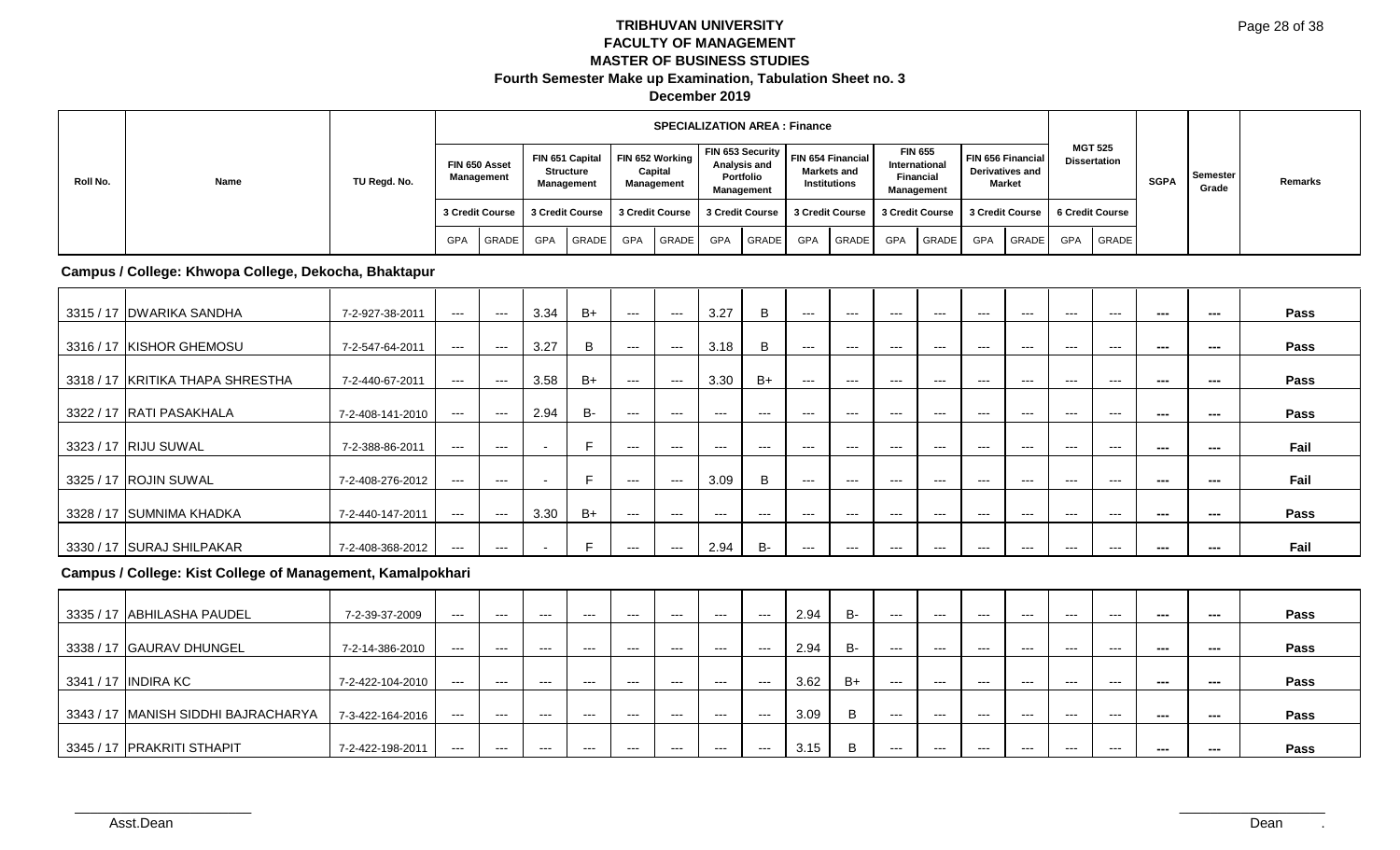|          |      |              |                 |            |                 |                                            |            | <b>SPECIALIZATION AREA: Finance</b>      |            |                                         |                 |                                                                                     |                  |                                               |     |                                                       |            |                                       |             |                   |         |
|----------|------|--------------|-----------------|------------|-----------------|--------------------------------------------|------------|------------------------------------------|------------|-----------------------------------------|-----------------|-------------------------------------------------------------------------------------|------------------|-----------------------------------------------|-----|-------------------------------------------------------|------------|---------------------------------------|-------------|-------------------|---------|
| Roll No. | Name | TU Regd. No. | FIN 650 Asset   | Management |                 | FIN 651 Capital<br>Structure<br>Management |            | FIN 652 Working<br>Capital<br>Management |            | Analysis and<br>Portfolio<br>Management |                 | FIN 653 Security   FIN 654 Financial I<br><b>Markets and</b><br><b>Institutions</b> | <b>Financial</b> | <b>FIN 655</b><br>International<br>Management |     | FIN 656 Financial<br><b>Derivatives and</b><br>Market |            | <b>MGT 525</b><br><b>Dissertation</b> | <b>SGPA</b> | Semester<br>Grade | Remarks |
|          |      |              | 3 Credit Course |            | 3 Credit Course |                                            |            | 3 Credit Course                          |            | 3 Credit Course                         | 3 Credit Course |                                                                                     |                  |                                               |     | 3 Credit Course   3 Credit Course                     |            | 6 Credit Course                       |             |                   |         |
|          |      |              | GPA             | GRADE      | <b>GPA</b>      | <b>GRADE</b>                               | <b>GPA</b> | GRADE                                    | <b>GPA</b> | <b>GRADE</b>                            | <b>GPA</b>      | <b>GRADE</b>                                                                        | GPA              | <b>GRADE</b>                                  | GPA | <b>GRADE</b>                                          | <b>GPA</b> | <b>GRADE</b>                          |             |                   |         |

#### **Campus / College: Mega National College, Kumaripati**

| 3367 / 17 KIRAN BAJRACHARYA    | 7-2-925-84-2012  | $---$ | $---$ |      |      |       |       | $---$ | $---$ | $---$ | $---$ | $---$ | $--$  | $---$ | $---$ | $---$ | $--$  | ---    | --- | Fail          |
|--------------------------------|------------------|-------|-------|------|------|-------|-------|-------|-------|-------|-------|-------|-------|-------|-------|-------|-------|--------|-----|---------------|
| 3368 / 17 KSHITIJ TAMRAKAR     | 7-2-518-153-2012 | $---$ | $--$  |      |      |       | Abs   | $---$ | ---   | $---$ | $---$ | $---$ | $---$ | $---$ | $---$ | $--$  | $---$ | ---    | --- | Fail          |
| 3370 / 17 MADAN KUMAR KUSHWAHA | 7-2-925-91-2012  | $---$ | $---$ |      |      | $---$ | $---$ | ---   | $---$ | $---$ | $--$  | $---$ | $---$ | ---   | $---$ | $---$ | $---$ | ---    | --- | Fail          |
| 3372 / 17 PRITAM THAKUR        |                  | ----  | $--$  | 3.38 | $B+$ | $---$ | $---$ | ---   | $---$ | $--$  | $--$  | $---$ | $---$ | $---$ | $---$ | $---$ | $---$ | ---    | --- | <b>Pass</b>   |
| 3378 / 17 RUBY BAJRACHARYA     | 7-2-925-146-2011 | $---$ | $--$  |      | Abs  | $---$ | $---$ |       | Abs   | $---$ | $--$  | $---$ | $---$ | $---$ | $---$ | $--$  | $---$ | ---    | --- | <b>Absent</b> |
| 3379 / 17 SAGAR SHRESTHA       | 7-2-925-189-2012 | $---$ | $---$ |      |      |       |       | $---$ | $---$ | $---$ | $---$ | $---$ | $--$  | $---$ | $---$ | $---$ | $---$ | ---    | --- | Fail          |
| 3385 / 17 SISHIR DHAKAL        | 7-2-925-190-2011 | $---$ | $---$ |      |      | $---$ | $---$ | $---$ | $---$ | $--$  | $--$  | $---$ | $---$ | $---$ | $---$ | $--$  | $--$  | $\sim$ | --- | Fail          |
| 3387 / 17 SONY SHAKYA          | 7-2-925-234-2012 | $---$ | $---$ | 3.50 | $B+$ | $---$ | $---$ | ---   | ---   | $--$  | $---$ | $---$ | $---$ | $---$ | $---$ | $--$  | $---$ | ---    | --- | Pass          |

#### **Campus / College: Nepal Mega College, Babarmahal**

|           | 3397 / 17 BISHNU BHANDARI | 7-2-723-41-2010 | --- | $- - -$ | --- | --- | --- | ---   | --- | ---   | 3.42 | - B+ | $--$ | $--$ | $---$ | --- | --- | ---   | --- | --- | Pass |
|-----------|---------------------------|-----------------|-----|---------|-----|-----|-----|-------|-----|-------|------|------|------|------|-------|-----|-----|-------|-----|-----|------|
|           |                           |                 |     |         |     |     |     |       |     |       |      |      |      |      |       |     |     |       |     |     |      |
|           |                           |                 |     |         |     |     |     |       |     |       |      |      |      |      |       |     |     |       |     |     |      |
| 3398 / 17 | ∕  KARUNA RAUT            | 7-2-266-78-2011 | --- | $---$   |     |     | --- | $---$ | --- | $---$ |      |      | $--$ | $--$ | $---$ | --- | --- | $---$ | --- | --- | Fail |

### **Campus / College: Nesfield Int'l College, Prayag Pokhari, Lagankhel**

| 3410 / 17 GYANENDRA NEUPANE     | 7-2-516-7-2009   | $---$ | ---   | ---   | $--$    | ---   | $--$  | 3.38 | B+    | 3.5C | B+  | $- - -$ | $--$ | $- - -$ | $--$  | $- - -$ | $- - -$ | $- - -$ | --- | Pass |
|---------------------------------|------------------|-------|-------|-------|---------|-------|-------|------|-------|------|-----|---------|------|---------|-------|---------|---------|---------|-----|------|
| 3411 / 17 KHARGA BAHADUR TAMANG | 7-2-710-119-2011 | $---$ | $---$ | $---$ | $---$   | $---$ | $---$ | 3.54 | B+    |      |     | $--$    | $--$ | $---$   | $---$ | $--$    | $--$    | ---     | --- | Fail |
| 3412 / 17 MAHESHWOR ACHARYA     | 7-2-39-1350-2009 | $---$ | ---   | ---   | $- - -$ | ---   | $--$  | ---  | $---$ | 2.94 | - B | $--$    | $--$ | $--$    | $--$  | $--$    | $--$    | ---     | --- | Pass |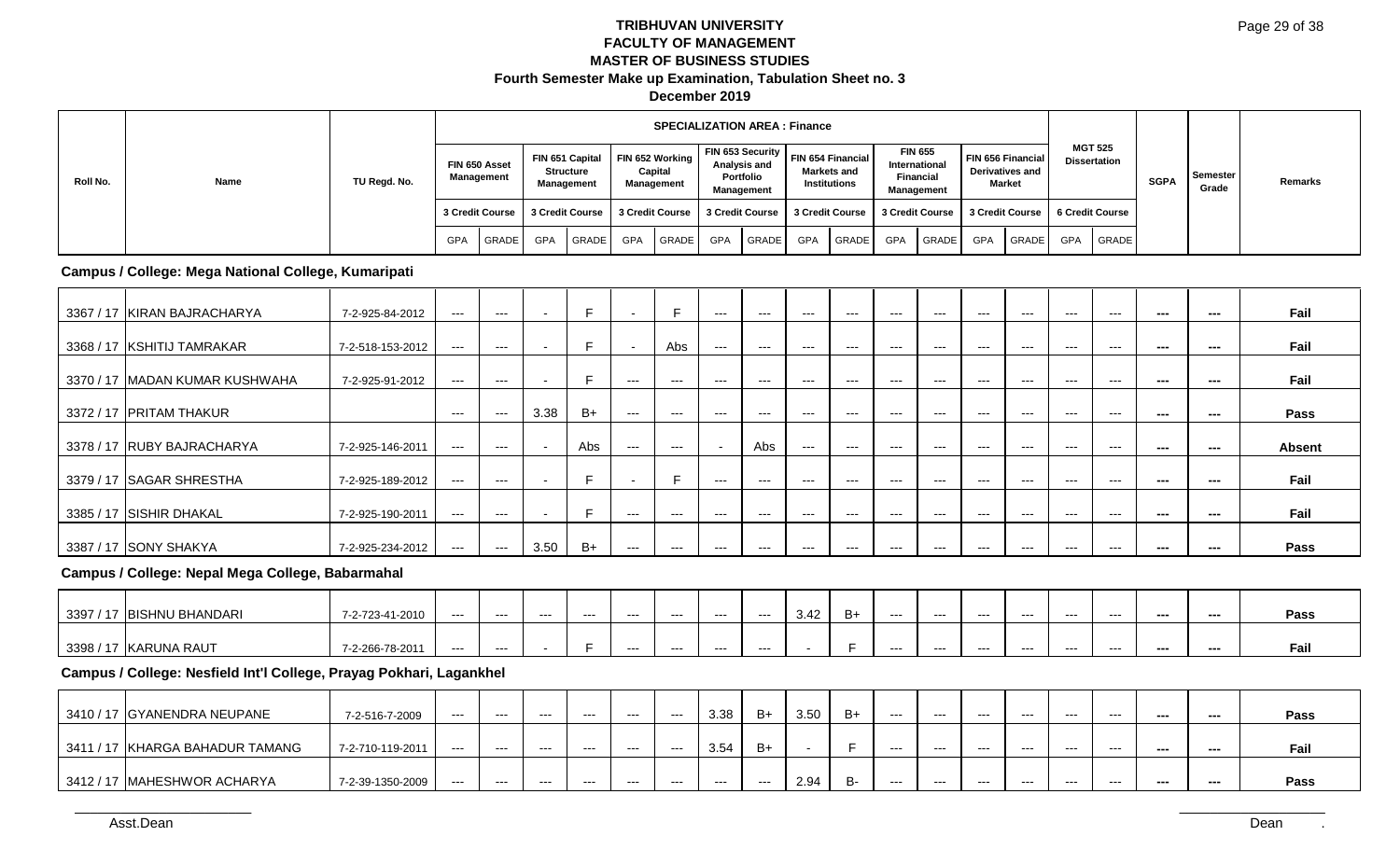|          |                                                                  |                  |                          |                             |                          |                                        |                          | <b>SPECIALIZATION AREA: Finance</b>      |                     |                                                             |                                          |                        |                                                     |                          |                     |                                                              |                                          |                                          |                          |                          |         |
|----------|------------------------------------------------------------------|------------------|--------------------------|-----------------------------|--------------------------|----------------------------------------|--------------------------|------------------------------------------|---------------------|-------------------------------------------------------------|------------------------------------------|------------------------|-----------------------------------------------------|--------------------------|---------------------|--------------------------------------------------------------|------------------------------------------|------------------------------------------|--------------------------|--------------------------|---------|
| Roll No. | Name                                                             | TU Regd. No.     |                          | FIN 650 Asset<br>Management | FIN 651 Capital          | <b>Structure</b><br><b>Management</b>  |                          | FIN 652 Working<br>Capital<br>Management |                     | FIN 653 Security<br>Analysis and<br>Portfolio<br>Management | FIN 654 Financial<br><b>Institutions</b> | Markets and            | <b>FIN 655</b><br>International<br><b>Financial</b> | Management               |                     | <b>FIN 656 Financial</b><br>Derivatives and<br><b>Market</b> |                                          | <b>MGT 525</b><br><b>Dissertation</b>    | <b>SGPA</b>              | <b>Semester</b><br>Grade | Remarks |
|          |                                                                  |                  |                          | 3 Credit Course             | 3 Credit Course          |                                        | 3 Credit Course          |                                          | 3 Credit Course     |                                                             | 3 Credit Course                          |                        | 3 Credit Course                                     |                          | 3 Credit Course     |                                                              |                                          | <b>6 Credit Course</b>                   |                          |                          |         |
|          |                                                                  |                  | GPA                      | GRADE                       | GPA                      | GRADE                                  | GPA                      | GRADE                                    | GPA                 | GRADE                                                       | GPA                                      | GRADE                  | <b>GPA</b>                                          | GRADE                    | <b>GPA</b>          | GRADE                                                        | <b>GPA</b>                               | <b>GRADE</b>                             |                          |                          |         |
|          | 3413 / 17 PRATIMA MAHARJAN                                       | 7-2-437-26-2012  | $\overline{\phantom{a}}$ | $\overline{\phantom{a}}$    | $---$                    | $\hspace{0.05cm} \ldots$               | $\hspace{0.05cm} \ldots$ | $---$                                    | 3.15                | B                                                           | ---                                      | $\qquad \qquad - -$    | $\qquad \qquad \cdots$                              | $---$                    | ---                 | $---$                                                        | $\hspace{0.05cm} \ldots \hspace{0.05cm}$ | $\hspace{0.05cm} \ldots \hspace{0.05cm}$ | $- - -$                  | ---                      | Pass    |
|          | 3417 / 17 RANJITA SINGTAN                                        | 7-2-710-67-2012  | $\scriptstyle\cdots$     | $- - -$                     |                          | E                                      | $---$                    | $  -$                                    | $---$               | $\hspace{0.05cm} \ldots$                                    | 2.94                                     | <b>B-</b>              | $---$                                               | $\hspace{0.05cm} \ldots$ | $---$               | $\scriptstyle{\cdots}$                                       | $---$                                    | $\qquad \qquad - -$                      | $\overline{\phantom{a}}$ | $\overline{\phantom{a}}$ | Fail    |
|          | 3420 / 17 RIKESH PRADHAN                                         | 7-2-410-21-2002  | $--$                     | $\hspace{0.05cm} \ldots$    |                          | E                                      | $\hspace{0.05cm} \ldots$ | $\qquad \qquad - -$                      | $\qquad \qquad - -$ | $\qquad \qquad \cdots$                                      | $\qquad \qquad - -$                      | $\qquad \qquad - -$    | $\qquad \qquad \cdots$                              | $---$                    | $---$               | $---$                                                        | $\qquad \qquad - -$                      | $\qquad \qquad - -$                      | $\sim$                   | ---                      | Fail    |
|          | 3422 / 17 SABINA MAHARJAN                                        | 7-2-710-147-2011 | $--$                     | $---$                       | $---$                    | $\scriptstyle\cdots\scriptstyle\cdots$ | $---$                    | $\cdots$                                 |                     | E                                                           |                                          | E                      | ---                                                 | $---$                    | $\qquad \qquad - -$ | $\cdots$                                                     | $---$                                    | $\cdots$                                 | $\overline{\phantom{a}}$ | $\overline{\phantom{a}}$ | Fail    |
|          | 3426 / 17 SUJATA SHRESTHA                                        | 7-2-517-19-2011  | $--$                     | $\hspace{0.05cm} \ldots$    | $\hspace{0.05cm} \ldots$ | $\scriptstyle \cdots$ .                | $\qquad \qquad - -$      | $--$                                     | $\qquad \qquad - -$ | $\hspace{0.05cm} \ldots \hspace{0.05cm}$                    | 2.94                                     | <b>B-</b>              | $\qquad \qquad - -$                                 | $\scriptstyle\cdots$     | ---                 | $\scriptstyle\cdots$                                         | $\qquad \qquad - -$                      | $\qquad \qquad - -$                      | $\sim$                   | ---                      | Pass    |
|          | Campus / College: Nims College, Lagankhel                        |                  |                          |                             |                          |                                        |                          |                                          |                     |                                                             |                                          |                        |                                                     |                          |                     |                                                              |                                          |                                          |                          |                          |         |
|          | 3438 / 17 RINA DARLAMI MAGAR                                     | 7-2-915-45-2012  | $--$                     | $---$                       | 3.50                     | $B+$                                   | $\hspace{0.05cm} \ldots$ | $\qquad \qquad - -$                      | $---$               | $\hspace{0.05cm} \ldots$                                    |                                          | F                      | $\qquad \qquad \cdots$                              | $\hspace{0.05cm} \ldots$ | $---$               | $---$                                                        | $\hspace{0.05cm} \ldots \hspace{0.05cm}$ | $\hspace{0.05cm} \ldots$                 | $\sim$                   | $\sim$                   | Fail    |
|          | 3441 / 17 SARITA KHADKA                                          | 7-2-710-102-2010 | $--$                     | $---$                       |                          | F.                                     | $\hspace{0.05cm} \ldots$ | $\hspace{0.05cm} \ldots$                 | 3.42                | $B+$                                                        | $\qquad \qquad - -$                      | $\qquad \qquad \cdots$ | $\qquad \qquad - -$                                 | $---$                    | $---$               | $---$                                                        | $\qquad \qquad - -$                      | $\hspace{0.05cm} \ldots$                 | $\sim$                   | ---                      | Fail    |
|          | 3443 / 17 SUNITA ACHARYA                                         | 7-2-518-48-2012  | $\hspace{0.05cm} \ldots$ | $\hspace{0.05cm} \ldots$    | $\hspace{0.05cm} \ldots$ | $---$                                  | $---$                    | $  -$                                    | 3.42                | $B+$                                                        | 2.94                                     | <b>B-</b>              | $\qquad \qquad - -$                                 | $---$                    | $\cdots$            | $\cdots$                                                     | $\cdots$                                 | $- - -$                                  | $\overline{\phantom{a}}$ | $\overline{\phantom{a}}$ | Pass    |
|          | 3444 / 17 TIKARAM BISHAWAKARMA                                   | 7-2-756-128-2010 | $\hspace{0.05cm} \ldots$ | $\overline{a}$              | 3.30                     | $B+$                                   | $---$                    | $\hspace{0.05cm} \ldots$                 | $---$               | $\qquad \qquad - -$                                         |                                          | E                      | ---                                                 | $\scriptstyle\cdots$     | $---$               | $\qquad \qquad - -$                                          | $---$                                    | $\hspace{0.05cm} \ldots$                 | $\overline{\phantom{a}}$ | ---                      | Fail    |
|          | Campus / College: Pashupati Multiple Campus, Chabahil, Kathmandu |                  |                          |                             |                          |                                        |                          |                                          |                     |                                                             |                                          |                        |                                                     |                          |                     |                                                              |                                          |                                          |                          |                          |         |
|          | 3450 / 17 ANUSHRUTI SILWAL                                       | 7-2-424-3-2012   | $--$                     | $\hspace{0.05cm} \ldots$    | $\qquad \qquad -\qquad$  | $\cdots$                               | $\hspace{0.05cm} \ldots$ | $\qquad \qquad - -$                      | $\qquad \qquad - -$ | $\cdots$                                                    | 3.15                                     | B                      | $\qquad \qquad - -$                                 | $\qquad \qquad - -$      | $---$               | $\qquad \qquad - -$                                          | $\qquad \qquad - -$                      | $\cdots$                                 | ---                      | ---                      | Pass    |
|          | Campus / College: People's Campus, Paknajol                      |                  |                          |                             |                          |                                        |                          |                                          |                     |                                                             |                                          |                        |                                                     |                          |                     |                                                              |                                          |                                          |                          |                          |         |
|          | 3484 / 17 JEENA GURUNG                                           | 7-2-31-608-2012  | $\cdots$                 | $---$                       | 3.42                     | $B+$                                   | $\hspace{0.05cm} \ldots$ | $\cdots$                                 | $---$               | $\cdots$                                                    | $---$                                    | $\cdots$               | $\cdots$                                            | $\cdots$                 | $\cdots$            | $\cdots$                                                     | $\cdots$                                 | $\cdots$                                 | ---                      | $\overline{\phantom{a}}$ | Pass    |
|          | 3508 / 17 SHREEJINA SHRESTHA                                     | 7-3-271-309-2016 | $---$                    | $\hspace{0.05cm} \ldots$    | 3.76                     | A-                                     | $---$                    | $   \,$                                  | $---$               | $---$                                                       | $---$                                    | $\qquad \qquad - -$    | $\qquad \qquad -$                                   | $---$                    | $---$               | $\qquad \qquad - -$                                          | $---$                                    | $\qquad \qquad - -$                      | $\sim$                   | $\overline{a}$           | Pass    |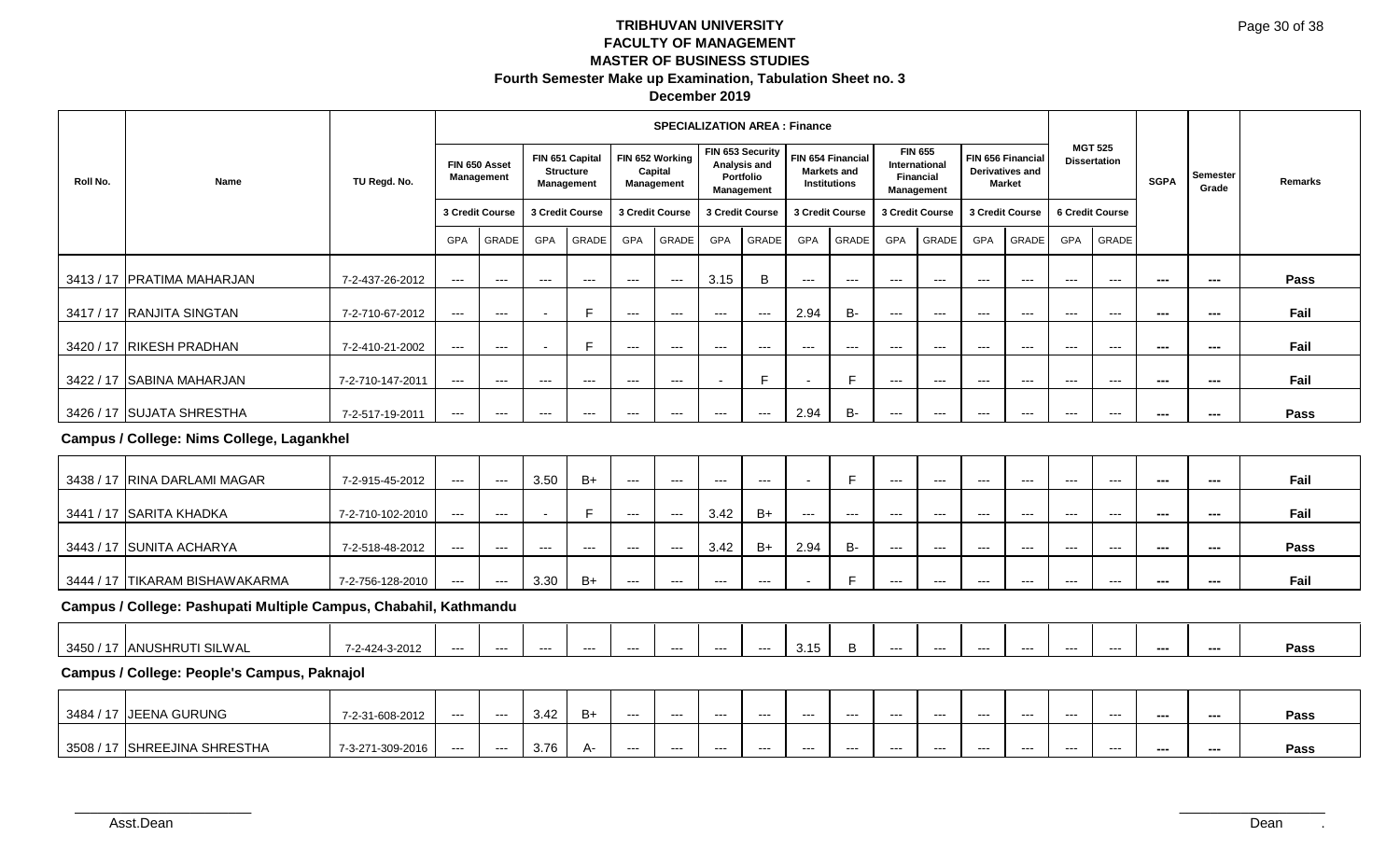|          |                                                             |                  |                     |                                          |                          |                                                          |            | <b>SPECIALIZATION AREA: Finance</b>      |                        |                                                             |                          |                                                                |                            |                                                                   |                   |                                                              |                                          |                                          |                          |                          |         |
|----------|-------------------------------------------------------------|------------------|---------------------|------------------------------------------|--------------------------|----------------------------------------------------------|------------|------------------------------------------|------------------------|-------------------------------------------------------------|--------------------------|----------------------------------------------------------------|----------------------------|-------------------------------------------------------------------|-------------------|--------------------------------------------------------------|------------------------------------------|------------------------------------------|--------------------------|--------------------------|---------|
| Roll No. | Name                                                        | TU Regd. No.     |                     | FIN 650 Asset<br><b>Management</b>       |                          | FIN 651 Capital<br><b>Structure</b><br><b>Management</b> |            | FIN 652 Working<br>Capital<br>Management |                        | FIN 653 Security<br>Analysis and<br>Portfolio<br>Management |                          | FIN 654 Financial<br><b>Markets and</b><br><b>Institutions</b> |                            | <b>FIN 655</b><br>International<br>Financial<br><b>Management</b> |                   | FIN 656 Financial<br><b>Derivatives and</b><br><b>Market</b> |                                          | <b>MGT 525</b><br><b>Dissertation</b>    | <b>SGPA</b>              | Semester<br>Grade        | Remarks |
|          |                                                             |                  |                     | 3 Credit Course                          |                          | 3 Credit Course                                          |            | 3 Credit Course                          |                        | 3 Credit Course                                             | 3 Credit Course          |                                                                |                            | 3 Credit Course                                                   |                   | 3 Credit Course                                              |                                          | 6 Credit Course                          |                          |                          |         |
|          |                                                             |                  | <b>GPA</b>          | GRADE                                    | <b>GPA</b>               | GRADE                                                    | <b>GPA</b> | GRADE                                    | <b>GPA</b>             | GRADE                                                       | <b>GPA</b>               | GRADE                                                          | <b>GPA</b>                 | GRADE                                                             | GPA               | GRADE                                                        | <b>GPA</b>                               | GRADE                                    |                          |                          |         |
|          | Campus / College: Premier College, New Baneshwor, Kathmandu |                  |                     |                                          |                          |                                                          |            |                                          |                        |                                                             |                          |                                                                |                            |                                                                   |                   |                                                              |                                          |                                          |                          |                          |         |
|          | 3516 / 17 ANJU K.C.                                         | 7-1-39-1717-2000 | $\qquad \qquad - -$ | $\cdots$                                 | $\cdots$                 | $\cdots$                                                 | $\cdots$   | $\cdots$                                 | 3.09                   | B                                                           | $\cdots$                 | $\qquad \qquad \cdots$                                         | $\qquad \qquad -$          | $\qquad \qquad -$                                                 | $\qquad \qquad -$ | $\qquad \qquad -$                                            | $\hspace{0.05cm} \ldots \hspace{0.05cm}$ | $\cdots$                                 | $\cdots$                 | $\hspace{0.05cm} \ldots$ | Pass    |
|          | 3525 / 17 SUSHMITA SHRESTHA                                 | 7-2-440-123-2012 | ---                 | $\cdots$                                 |                          | E                                                        | $\cdots$   | $\cdots$                                 | $\qquad \qquad -$      | $---$                                                       | $---$                    | $\qquad \qquad \cdots$                                         | $\qquad \qquad - \qquad -$ | $---$                                                             | $\qquad \qquad -$ | $\qquad \qquad -$                                            | $\qquad \qquad \cdots$                   | $---$                                    | $\overline{\phantom{a}}$ | ---                      | Fail    |
|          | Campus / College: Southwestern State College, Kathmandu     |                  |                     |                                          |                          |                                                          |            |                                          |                        |                                                             |                          |                                                                |                            |                                                                   |                   |                                                              |                                          |                                          |                          |                          |         |
|          | 3531 / 17 ANUPA RAMUDAMU                                    | 7-2-723-39-2012  | $---$               | $\hspace{0.05cm} \ldots \hspace{0.05cm}$ | $\overline{\phantom{a}}$ | E                                                        | $\cdots$   | $\sim$ $\sim$ $\sim$                     | $---$                  | $\cdots$                                                    | $\cdots$                 | $---$                                                          | $\qquad \qquad -$          | $\qquad \qquad -$                                                 | $\qquad \qquad -$ | $\qquad \qquad -$                                            | $\hspace{0.05cm} \ldots \hspace{0.05cm}$ | $\hspace{0.05cm} \ldots \hspace{0.05cm}$ | $\cdots$                 | $\hspace{0.05cm} \ldots$ | Fail    |
|          | 3537 / 17 IMRITIKA SHRESTHA                                 | 7-2-271-156-2012 | $\qquad \qquad - -$ | $\hspace{0.05cm} \ldots \hspace{0.05cm}$ | $---$                    | $\hspace{0.05cm} \ldots \hspace{0.05cm}$                 | $\cdots$   | $--$                                     | 3.15                   | B                                                           | $\qquad \qquad - -$      | $---$                                                          | $\qquad \qquad - \qquad -$ | $\qquad \qquad -$                                                 | $\qquad \qquad -$ | $\qquad \qquad -$                                            | $\qquad \qquad \cdots$                   | $\hspace{0.05cm} \ldots \hspace{0.05cm}$ | $\sim$                   | ---                      | Pass    |
|          | 3541 / 17 PRIYANKA KAFLE                                    | 7-2-52-218-2009  | $---$               | $\qquad \qquad -\qquad$                  |                          | E                                                        | $---$      | $\cdots$                                 | $\qquad \qquad \cdots$ | $\qquad \qquad - -$                                         | $\overline{\phantom{a}}$ | E                                                              | $\qquad \qquad - -$        | $---$                                                             | $---$             | $\qquad \qquad -$                                            | $---$                                    | $---$                                    | $- - -$                  | ---                      | Fail    |
|          | 3542 / 17 SAJANA THAPA                                      | 7-3-530-108-2016 | $---$               | $\cdots$                                 | $\cdots$                 | $\cdots$                                                 | $\cdots$   | $\cdots$                                 | $\cdots$               | $\cdots$                                                    | 3.00                     | B                                                              | $\qquad \qquad -$          | $\qquad \qquad -$                                                 | $\qquad \qquad -$ | $\qquad \qquad -$                                            | $\hspace{0.05cm} \ldots \hspace{0.05cm}$ | $---$                                    | $\sim$                   | ---                      | Pass    |
|          | 3543 / 17 SHARADA GHIMIRE                                   | 7-2-32-62-2011   | $---$               | $\cdots$                                 |                          | E                                                        | $\cdots$   | $\qquad \qquad -$                        | $\qquad \qquad -$      | $\cdots$                                                    |                          | E                                                              | $\qquad \qquad -$          | $\qquad \qquad -$                                                 | $---$             | $---$                                                        | $---$                                    | $---$                                    | ---                      | ---                      | Fail    |
|          | 3544 / 17 SRIJANA KHADKA                                    | 7-2-525-80-2009  | $---$               | $---$                                    | $---$                    | $\cdots$                                                 | $\cdots$   | $---$                                    | $---$                  | $\cdots$                                                    | $\overline{\phantom{a}}$ | E                                                              | $\qquad \qquad -$          | $\qquad \qquad -$                                                 | $\qquad \qquad -$ | $\qquad \qquad -$                                            | $\hspace{0.05cm} \ldots \hspace{0.05cm}$ | $\hspace{0.05cm} \ldots \hspace{0.05cm}$ | $\sim$ $\sim$            | $\sim$                   | Fail    |
|          | 3546 / 17 SWEIKSHYA PANDEY                                  | 7-2-246-88-2012  | $\cdots$            | $\hspace{0.05cm} \ldots \hspace{0.05cm}$ | $\qquad \qquad \cdots$   | $\cdots$                                                 | $\cdots$   | $\sim$ $\sim$ $\sim$                     | 3.21                   | B                                                           | $\overline{\phantom{a}}$ | E                                                              | $\qquad \qquad -$          | $\qquad \qquad -$                                                 | $\qquad \qquad -$ | $\qquad \qquad -$                                            | $\qquad \qquad \cdots$                   | $\hspace{0.05cm} \ldots \hspace{0.05cm}$ | $- - -$                  | ---                      | Fail    |

**Note:** A: Distinction A-: Very Good B+: First Division B: Second Division B-: Pass in Individual Subject F: Fail NQ: Not Qualified Abs: Absent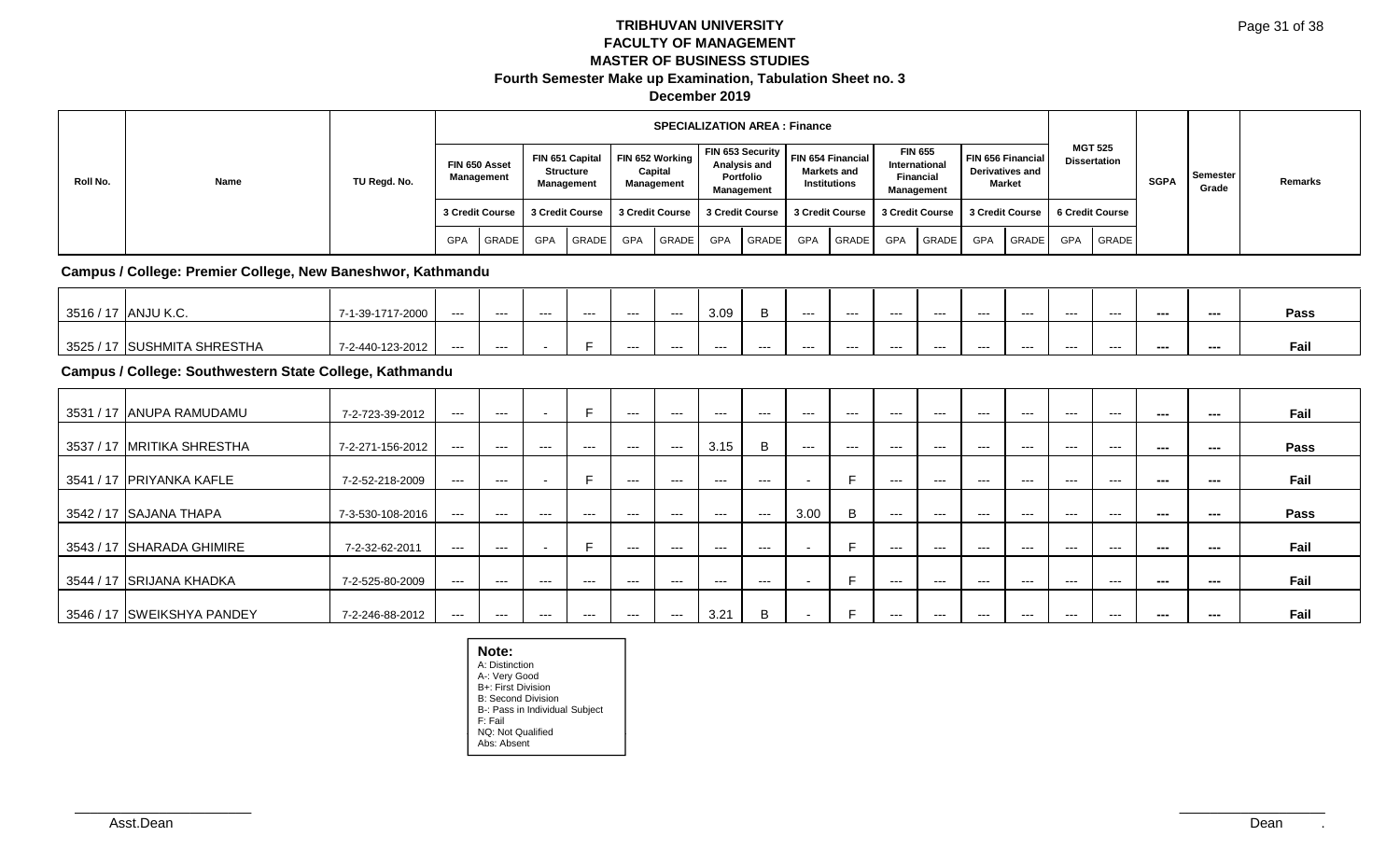### **Campus / College: University Campus, Central Department of Management, Kirtipur**

|           |                                                        |                  |                                        |                                                               |                     |                                      |                          | <b>SPECIALIZATION AREA: Management</b>                  |                          |                                                   |                                             |                          |                 |                                                   |                                          |                                          |             |                   |               |
|-----------|--------------------------------------------------------|------------------|----------------------------------------|---------------------------------------------------------------|---------------------|--------------------------------------|--------------------------|---------------------------------------------------------|--------------------------|---------------------------------------------------|---------------------------------------------|--------------------------|-----------------|---------------------------------------------------|------------------------------------------|------------------------------------------|-------------|-------------------|---------------|
| Roll No.  | Name                                                   | TU Regd. No.     |                                        | <b>MGT 665</b><br>Organizational<br>Development and<br>Change |                     | <b>MGT 666 Quality</b><br>Management |                          | <b>MGT 667 Recent</b><br><b>Trends in</b><br>Management |                          | <b>MGT 668</b><br>Organizational<br><b>Theory</b> | <b>MGT 669</b><br>Performance<br>Management |                          |                 | <b>MGT 670</b><br>Leadership and<br>Communication |                                          | <b>MGT 525</b><br><b>Dissertation</b>    | <b>SGPA</b> | Semester<br>Grade | Remarks       |
|           |                                                        |                  |                                        | 3 Credit Course                                               |                     | 3 Credit Course                      | 3 Credit Course          |                                                         | 3 Credit Course          |                                                   | 3 Credit Course                             |                          | 3 Credit Course |                                                   |                                          | 6 Credit Course                          |             |                   |               |
|           |                                                        |                  | <b>GPA</b>                             | GRADE                                                         | GPA                 | GRADE                                | GPA                      | GRADE                                                   | GPA                      | GRADE                                             | GPA                                         | GRADE                    | <b>GPA</b>      | GRADE                                             | GPA                                      | GRADE                                    |             |                   |               |
|           | 1186 / 17 NEELAM BHATTA                                | 7-2-367-13-2012  | 3.15                                   | B                                                             | $---$               | ---                                  | $---$                    | $  \sim$                                                | $---$                    | $---$                                             | $\overline{a}$                              | $---$                    | $\sim$          | $\qquad \qquad - -$                               | $\qquad \qquad -\qquad$                  | $\overline{a}$                           | $\sim$      | $\overline{a}$    | Pass          |
|           | Campus / College: Nepal Commerce Campus, New Baneshwor |                  |                                        |                                                               |                     |                                      |                          |                                                         |                          |                                                   |                                             |                          |                 |                                                   |                                          |                                          |             |                   |               |
|           | 1393 / 17 DHANCHAKRA LAMA                              | 7-2-25-186-2012  | 3.09                                   | $\sf{B}$                                                      | ---                 | $---$                                | $---$                    | $---$                                                   | $\cdots$                 | $---$                                             | $\cdots$                                    | $---$                    | $---$           | $\cdots$                                          | $---$                                    | $---$                                    | $- - -$     | $---$             | Pass          |
|           | 1428 / 17 GYANI MAYA TAMANG                            | 7-2-447-52-2012  | $\cdots$                               | $\sim$ $\sim$                                                 | $\cdots$            | $\cdots$                             | $\qquad \qquad \cdots$   | $\cdots$                                                | $---$                    | $\cdots$                                          | 2.91                                        | <b>B-</b>                |                 | F                                                 | $\cdots$                                 | $---$                                    | $\sim$      | $---$             | Fail          |
|           | 1477 / 17 MAAN BAHADUR AIDI                            | 7-2-493-26-2011  | 2.94                                   | <b>B-</b>                                                     | $\cdots$            | $---$                                | $\cdots$                 | $\hspace{0.05cm} \ldots \hspace{0.05cm}$                | $\hspace{0.05cm} \ldots$ | $\cdots$                                          | $\cdots$                                    | $\sim$ $\sim$            | 3.24            | B                                                 | $\cdots$                                 | $---$                                    | $\sim$      | $---$             | Pass          |
|           | 1488 / 17 MAMATA SODARI                                | 7-2-413-532-2011 | $\hspace{0.05cm} \ldots$               | $\qquad \qquad - -$                                           | $\qquad \qquad - -$ | $\qquad \qquad - -$                  | $---$                    | $\hspace{0.05cm} \ldots$                                | $\hspace{0.05cm} \ldots$ | $\qquad \qquad - -$                               | $---$                                       | $\hspace{0.05cm} \ldots$ |                 | E                                                 | $\hspace{0.05cm} \ldots$                 | $---$                                    | $\sim$      | $---$             | Fail          |
|           | 1519 / 17 NABIN KARKI                                  | 7-2-25-355-2012  | $\scriptstyle\cdots\scriptstyle\cdots$ | $\sim$ $\sim$                                                 | $---$               | $---$                                | $\cdots$                 | $\hspace{0.05cm} \ldots \hspace{0.05cm}$                | $\cdots$                 | $\scriptstyle\cdots$                              | 2.88                                        | $B -$                    | 3.00            | $\sf B$                                           | $\qquad \qquad -\qquad$                  | $\cdots$                                 | $- - -$     | $---$             | Pass          |
|           | 1540 / 17 NITESH KARNA                                 | 7-2-14-873-2008  | $\overline{\phantom{a}}$               | Abs                                                           | $-$ - $-$           | $---$                                | $---$                    | $\hspace{0.05cm} \ldots \hspace{0.05cm}$                | $\sim$ $\sim$            | $\cdots$                                          | $\cdots$                                    | $- - -$                  | $---$           | $\cdots$                                          | $---$                                    | $\hspace{0.05cm} \ldots \hspace{0.05cm}$ | $- - -$     | $---$             | <b>Absent</b> |
|           | 1563 / 17 PRATIK GHIMIRE                               | 7-3-25-1460-2016 | 3.18                                   | $\mathsf B$                                                   | $\cdots$            | $\cdots$                             | $\hspace{0.05cm} \ldots$ | $\cdots$                                                | $---$                    | $\cdots$                                          | $\cdots$                                    | $\sim$ $\sim$            | $---$           | $\cdots$                                          | $\cdots$                                 | $\hspace{0.05cm} \ldots$                 | $\sim$      | $---$             | Pass          |
|           | 1585 / 17 RAJAN THAPA                                  | 7-2-483-35-2011  | 2.94                                   | <b>B-</b>                                                     | $\qquad \qquad - -$ | $\cdots$                             | $\qquad \qquad -\qquad$  | $\cdots$                                                | $\hspace{0.05cm} \ldots$ | $\cdots$                                          | $\cdots$                                    | $\qquad \qquad -$        | $\overline{a}$  | $\cdots$                                          | $\cdots$                                 | $---$                                    | $- - -$     | $---$             | Pass          |
|           | 1631 / 17 SABIKSHYA BHATT                              | 7-3-25-1477-2016 | $\scriptstyle\cdots\scriptstyle\cdots$ | $\cdots$                                                      | $\cdots$            | $---$                                | $---$                    | $\hspace{0.05cm} \ldots$                                | $\sim$ $\sim$            | $---$                                             | $\blacksquare$                              | Abs                      | 3.06            | B                                                 | $\cdots$                                 | $---$                                    | $---$       | $---$             | Fail          |
| 1655 / 17 | SAMRIDDHI KARMACHARYA                                  | 7-2-282-135-2013 | 3.15                                   | $\, {\bf B}$                                                  | $\cdots$            | ---                                  | $---$                    | $\hspace{0.05cm} \ldots$                                | $\sim$ $\sim$            | $\qquad \qquad - -$                               | $---$                                       | $- - -$                  | $---$           | $\qquad \qquad -$                                 | $---$                                    | $---$                                    | ---         | $- - -$           | Pass          |
|           | 1672 / 17 SANTOSH NEPAL                                | 7-2-25-290-2009  | 3.21                                   | B                                                             | $\cdots$            | $---$                                | $---$                    | $\cdots$                                                | $\hspace{0.05cm} \ldots$ | $\cdots$                                          | $---$                                       | $---$                    | $---$           | $\cdots$                                          | $\hspace{0.05cm} \ldots \hspace{0.05cm}$ | $\cdots$                                 | ---         | $---$             | Pass          |

**Campus / College: Patan Multiple Campus, Patandhoka, Lalitpur**

| <b>DHIKARI</b><br>3.34<br>، 1840<br>10.0011<br>B+<br>ג הו<br>TANU<br>---<br>---<br>---<br>---<br>----<br>---<br>$---$<br>---<br>$--$<br>---<br>----<br>---<br>---<br>---<br>╱∪<br>$-1$ |  |  |  |  |  |  |  |  |  |      |
|----------------------------------------------------------------------------------------------------------------------------------------------------------------------------------------|--|--|--|--|--|--|--|--|--|------|
|                                                                                                                                                                                        |  |  |  |  |  |  |  |  |  | Pass |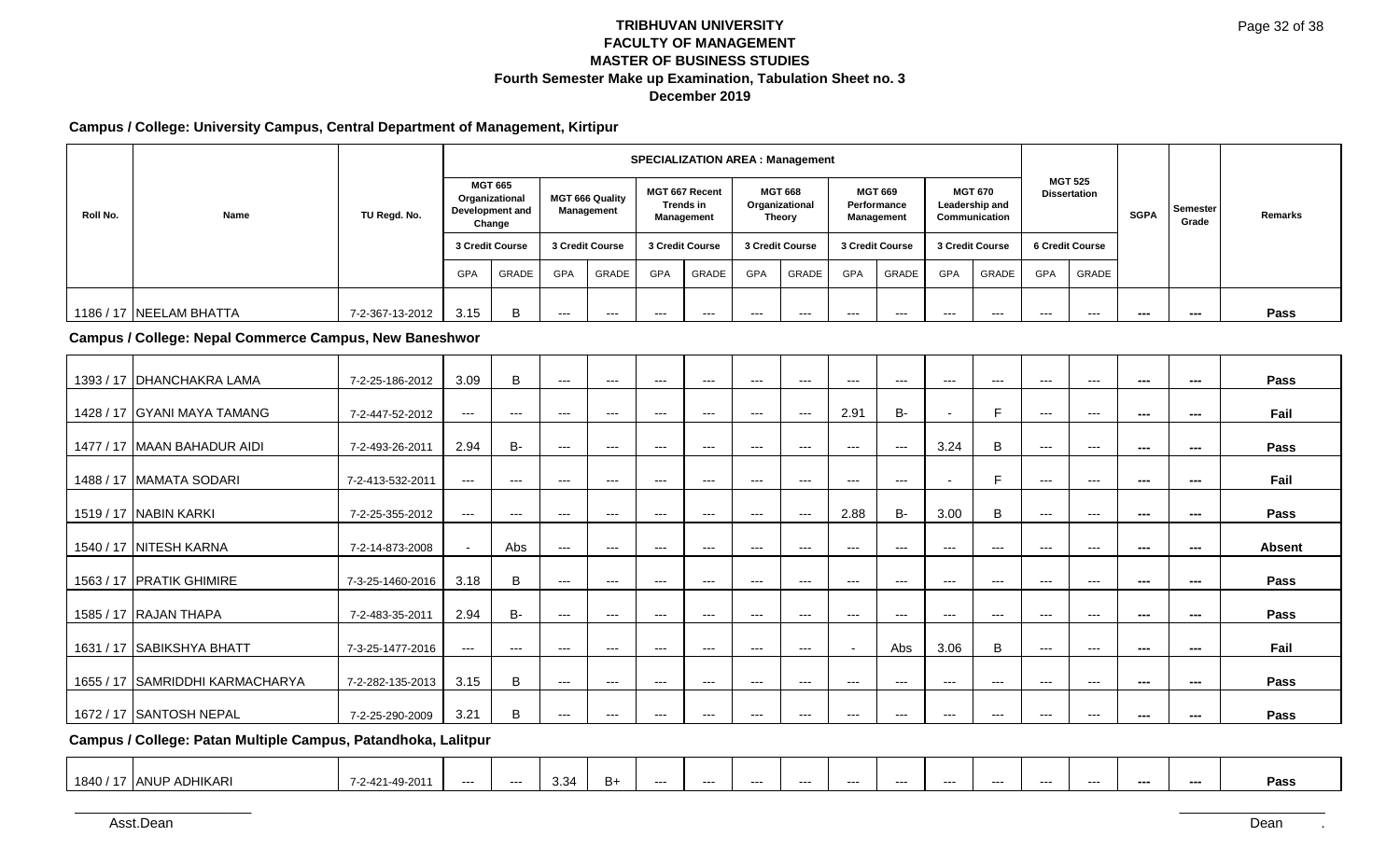|          |                                                                       |                  |                          |                                                               |                     |                                      |                          | <b>SPECIALIZATION AREA: Management</b>           |                        |                                                   |                          |                           |                     |                                                   |                          |                                       |                          |                          |               |
|----------|-----------------------------------------------------------------------|------------------|--------------------------|---------------------------------------------------------------|---------------------|--------------------------------------|--------------------------|--------------------------------------------------|------------------------|---------------------------------------------------|--------------------------|---------------------------|---------------------|---------------------------------------------------|--------------------------|---------------------------------------|--------------------------|--------------------------|---------------|
| Roll No. | Name                                                                  | TU Regd. No.     |                          | <b>MGT 665</b><br>Organizational<br>Development and<br>Change |                     | <b>MGT 666 Quality</b><br>Management |                          | MGT 667 Recent<br><b>Trends in</b><br>Management |                        | <b>MGT 668</b><br>Organizational<br><b>Theory</b> | <b>MGT 669</b>           | Performance<br>Management |                     | <b>MGT 670</b><br>Leadership and<br>Communication |                          | <b>MGT 525</b><br><b>Dissertation</b> | <b>SGPA</b>              | Semester<br>Grade        | Remarks       |
|          |                                                                       |                  |                          | 3 Credit Course                                               | 3 Credit Course     |                                      |                          | 3 Credit Course                                  | 3 Credit Course        |                                                   |                          | 3 Credit Course           |                     | 3 Credit Course                                   |                          | 6 Credit Course                       |                          |                          |               |
|          |                                                                       |                  | GPA                      | GRADE                                                         | GPA                 | GRADE                                | GPA                      | GRADE                                            | GPA                    | GRADE                                             | GPA                      | GRADE                     | GPA                 | GRADE                                             | GPA                      | GRADE                                 |                          |                          |               |
|          | 1855 / 17 CHIRANJIBI BHANDARI                                         | 7-2-31-526-2010  | $\scriptstyle\cdots$     | $  -$                                                         | 3.30                | $B+$                                 | $\hspace{0.05cm} \ldots$ | $---$                                            | $\ldots$               | $--$                                              | $\scriptstyle\cdots$     | $---$                     | 3.46                | $B+$                                              | $\hspace{0.05cm} \ldots$ | $\hspace{0.05cm} \ldots$              | ---                      | ---                      | Pass          |
|          | 1871 / 17 LAXMI PANDEY                                                | 7-2-22-699-2010  | $\scriptstyle\cdots$     | $  -$                                                         | 3.24                | B                                    | $\scriptstyle\cdots$     | $\sim$ $\sim$                                    | $\qquad \qquad - -$    | $\scriptstyle\cdots$                              | $\qquad \qquad - -$      | $--$                      | 2.94                | <b>B-</b>                                         | $\hspace{0.05cm} \ldots$ | $\scriptstyle \cdots$ .               | ---                      | ---                      | Pass          |
|          | 1873 / 17 MIRA DANGOL                                                 | 7-2-925-35-2010  | $\scriptstyle\cdots$     | $  -$                                                         | 3.21                | B                                    | $\qquad \qquad -\qquad$  | $\overline{\phantom{a}}$                         | $\cdots$               | $  \sim$                                          | $\qquad \qquad -\qquad$  | $  -$                     | 3.06                | B                                                 | $\cdots$                 | $\hspace{0.05cm} \ldots$              | $\overline{a}$           | $\sim$                   | Pass          |
|          | 1878 / 17 NABINA SIJAPATI                                             | 7-2-714-19-2010  | $\hspace{0.05cm} \ldots$ | $  -$                                                         | 3.34                | $B+$                                 | $\cdots$                 | $\hspace{0.05cm} \ldots$                         | $\qquad \qquad - -$    | $--$                                              | $\hspace{0.05cm} \ldots$ | $---$                     | $\qquad \qquad - -$ | $--$                                              | $\cdots$                 | $\cdots$                              | $\overline{\phantom{a}}$ | $---$                    | Pass          |
|          | 1917 / 17 SANJAYA KHADKA                                              | 7-2-25-750-2011  | $\scriptstyle \cdots$ .  | $  -$                                                         | 3.15                | B                                    | $---$                    | $  -$                                            | $\cdots$               | $\sim$ $\sim$                                     | $\cdots$                 | $   \,$                   | $---$               | $  -$                                             | $\qquad \qquad - -$      | $---$                                 | $---$                    | $\sim$                   | Pass          |
|          | 1918 / 17 SANJEETA GAUTAM                                             | 7-2-518-2-2012   | $\scriptstyle\cdots$     | $  -$                                                         | 3.30                | $B+$                                 | $\cdots$                 | $\sim$ $\sim$                                    | $\cdots$               | $\cdots$                                          | $\cdots$                 | $---$                     | $\cdots$            | $\sim$ $\sim$                                     | $\cdots$                 | $  -$                                 | $\overline{\phantom{a}}$ | $---$                    | Pass          |
|          | 1940 / 17   TEJ BAHADUR PAKHRIN                                       | 7-2-22-102-2012  | $\scriptstyle\cdots$     | $  -$                                                         | $\cdots$            | $\overline{a}$                       | $---$                    | $\overline{a}$                                   | $\qquad \qquad - -$    | $---$                                             | $\qquad \qquad -\qquad$  | $---$                     | 2.94                | <b>B-</b>                                         | $\qquad \qquad -$        | $\qquad \qquad -\qquad$               | ---                      | ---                      | Pass          |
|          | Campus / College: Saraswati Multiple Campus, Lekhnath Marg, Kathmandu |                  |                          |                                                               |                     |                                      |                          |                                                  |                        |                                                   |                          |                           |                     |                                                   |                          |                                       |                          |                          |               |
|          | 2083 / 17 NARAYAN KHANAL                                              | 7-1-285-45-98    | $\scriptstyle\cdots$     | $   \,$                                                       | ---                 | $\cdots$                             | $\scriptstyle\cdots$     | $--$                                             | $\scriptstyle\cdots$   | $\sim$ $\sim$                                     | $\overline{a}$           | $\hspace{0.05cm} \ldots$  |                     | F                                                 | $\hspace{0.05cm} \ldots$ | $\scriptstyle \cdots$                 | $\overline{a}$           | $\sim$                   | Fail          |
|          | 2085 / 17 PRATAP LAMA                                                 | 7-1-278-398-2006 | $\scriptstyle\cdots$     | $  -$                                                         | $\cdots$            | $\cdots$                             | $---$                    | $\overline{a}$                                   | ---                    | $\overline{\phantom{a}}$                          | $\scriptstyle\cdots$     | $  -$                     | 3.12                | B                                                 | $\hspace{0.05cm} \ldots$ | $\scriptstyle\cdots$                  | ---                      | ---                      | Pass          |
|          | Campus / College: Shanker Dev Campus, Putalisadak                     |                  |                          |                                                               |                     |                                      |                          |                                                  |                        |                                                   |                          |                           |                     |                                                   |                          |                                       |                          |                          |               |
|          | 2208 / 17 AYODHYA PRASAD CHAUDHARY                                    | 34-9556-0        | $\hspace{0.05cm} \ldots$ | $  -$                                                         | $\qquad \qquad - -$ | $\qquad \qquad - -$                  | $---$                    | $\overline{\phantom{a}}$                         | $\qquad \qquad \cdots$ | $--$                                              | $\blacksquare$           | Abs                       | ---                 | $\qquad \qquad - -$                               | $\qquad \qquad - -$      | $\hspace{0.05cm} \ldots$              | ---                      | $\scriptstyle\cdots$     | <b>Absent</b> |
|          | 2271 / 17 BIMAL MAHAT                                                 | 7-2-723-46-2012  | $---$                    | $  -$                                                         | $\cdots$            | $\overline{\phantom{a}}$             | $---$                    | $---$                                            | $---$                  | $\cdots$                                          | $\cdots$                 | $\sim$ $\sim$             | 3.50                | $B+$                                              | $\qquad \qquad -$        | $\cdots$                              | ---                      | ---                      | Pass          |
|          | 2321 / 17 CHANDRA BAHADUR PARIYAR                                     | 7-1-22-992-2004  | $\qquad \qquad -$        | $  -$                                                         | ---                 | $\qquad \qquad -$                    | $---$                    | ----                                             | $\qquad \qquad \cdots$ | $--$                                              | 2.94                     | <b>B-</b>                 | $\qquad \qquad -$   | $\qquad \qquad - -$                               | $\qquad \qquad \cdots$   | $--$                                  | ---                      | $\hspace{0.05cm} \ldots$ | Pass          |
|          | 2341 / 17   DEEPA SUBEDI                                              | 7-2-727-64-2012  | $\hspace{0.05cm} \ldots$ | $\hspace{0.05cm} \ldots$                                      | ---                 | $\overline{\phantom{a}}$             | $---$                    | $\overline{\phantom{a}}$                         | ---                    | $\overline{\phantom{a}}$                          | 3.00                     | B                         | $---$               | $\scriptstyle\cdots$                              | $\qquad \qquad - -$      | $\qquad \qquad \cdots$                | ---                      | ---                      | Pass          |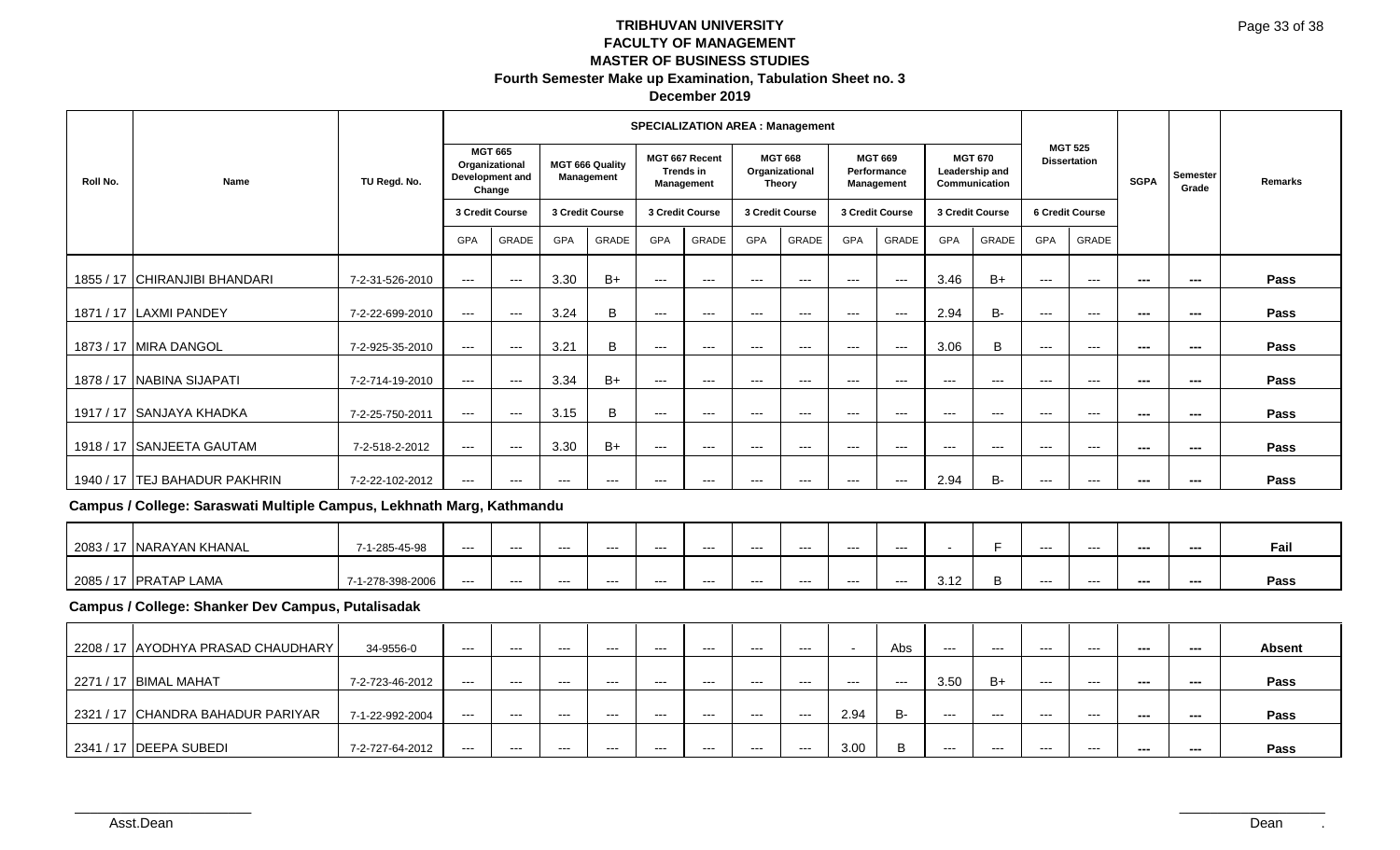|          |                                |                  |                          |                                                               |            |                                      |            | <b>SPECIALIZATION AREA: Management</b>    |                 |                                                   |                          |                                     |                          |                                                   |                          |                                       |             |                   |               |
|----------|--------------------------------|------------------|--------------------------|---------------------------------------------------------------|------------|--------------------------------------|------------|-------------------------------------------|-----------------|---------------------------------------------------|--------------------------|-------------------------------------|--------------------------|---------------------------------------------------|--------------------------|---------------------------------------|-------------|-------------------|---------------|
| Roll No. | <b>Name</b>                    | TU Regd. No.     |                          | <b>MGT 665</b><br>Organizational<br>Development and<br>Change |            | <b>MGT 666 Quality</b><br>Management |            | MGT 667 Recent<br>Trends in<br>Management |                 | <b>MGT 668</b><br>Organizational<br><b>Theory</b> | Performance              | <b>MGT 669</b><br><b>Management</b> |                          | <b>MGT 670</b><br>Leadership and<br>Communication |                          | <b>MGT 525</b><br><b>Dissertation</b> | <b>SGPA</b> | Semester<br>Grade | Remarks       |
|          |                                |                  |                          | 3 Credit Course                                               |            | 3 Credit Course                      |            | 3 Credit Course                           | 3 Credit Course |                                                   |                          | 3 Credit Course                     |                          | 3 Credit Course                                   |                          | 6 Credit Course                       |             |                   |               |
|          |                                |                  | GPA                      | GRADE                                                         | <b>GPA</b> | GRADE                                | <b>GPA</b> | GRADE                                     | <b>GPA</b>      | GRADE                                             | <b>GPA</b>               | GRADE                               | <b>GPA</b>               | GRADE                                             | <b>GPA</b>               | GRADE                                 |             |                   |               |
|          | 2585 / 17 NARESH LAL JOSHI     | 7-2-271-178-2009 | $---$                    | $---$                                                         | $---$      | $---$                                | $--$       | $---$                                     | $---$           | $---$                                             | 3.18                     | B                                   | $---$                    | $---$                                             | $---$                    | $---$                                 | $\sim$      | $\sim$ $\sim$     | Pass          |
|          | 2615 / 17 NISCHAL NEUPANE      | 7-3-39-1459-2016 | 3.42                     | $B+$                                                          | $---$      | $---$                                | $--$       | $--$                                      | $--$            | $---$                                             | $--$                     | $---$                               | $---$                    | $---$                                             | $--$                     | ---                                   | $\sim$      | ---               | <b>Pass</b>   |
|          | 2619 / 17   NISHA NEUPANE      | 7-3-39-1456-2016 | 3.38                     | $B+$                                                          | $---$      | $---$                                | $---$      | $---$                                     | $---$           | $---$                                             | $---$                    | $---$                               | $---$                    | $---$                                             | $---$                    | $---$                                 | $\sim$      | $\sim$            | <b>Pass</b>   |
|          | 2677 / 17   PRAMESH RAJ SHARMA | 7-2-39-586-2008  | $\overline{\phantom{0}}$ | Abs                                                           | $---$      | $---$                                | $---$      | $---$                                     | $---$           | $---$                                             | $\overline{\phantom{a}}$ | Abs                                 | $---$                    | $---$                                             | $---$                    | $---$                                 | $- - -$     | $\sim$            | <b>Absent</b> |
|          | 2946 / 17 SHIVA BHATTARAI      | 7-2-39-929-2010  | $---$                    | $---$                                                         | $--$       | $---$                                | $--$       | $--$                                      | $--$            | $---$                                             | $---$                    | $---$                               | 3.79                     | A-                                                | $---$                    | $---$                                 | $- - -$     | ---               | <b>Pass</b>   |
|          | 3077 / 17 SUSMA BANIYA         | 7-2-431-72-2012  | $---$                    | $---$                                                         | $--$       | $---$                                | $--$       | $---$                                     | $---$           | $---$                                             | $\qquad \qquad \cdots$   | ---                                 | $\overline{\phantom{a}}$ | F.                                                | $\hspace{0.05cm} \ldots$ | ---                                   | $- - -$     | $\sim$            | Fail          |

**Note:** A: Distinction A-: Very Good B+: First Division B: Second Division B-: Pass in Individual Subject F: Fail NQ: Not Qualified Abs: Absent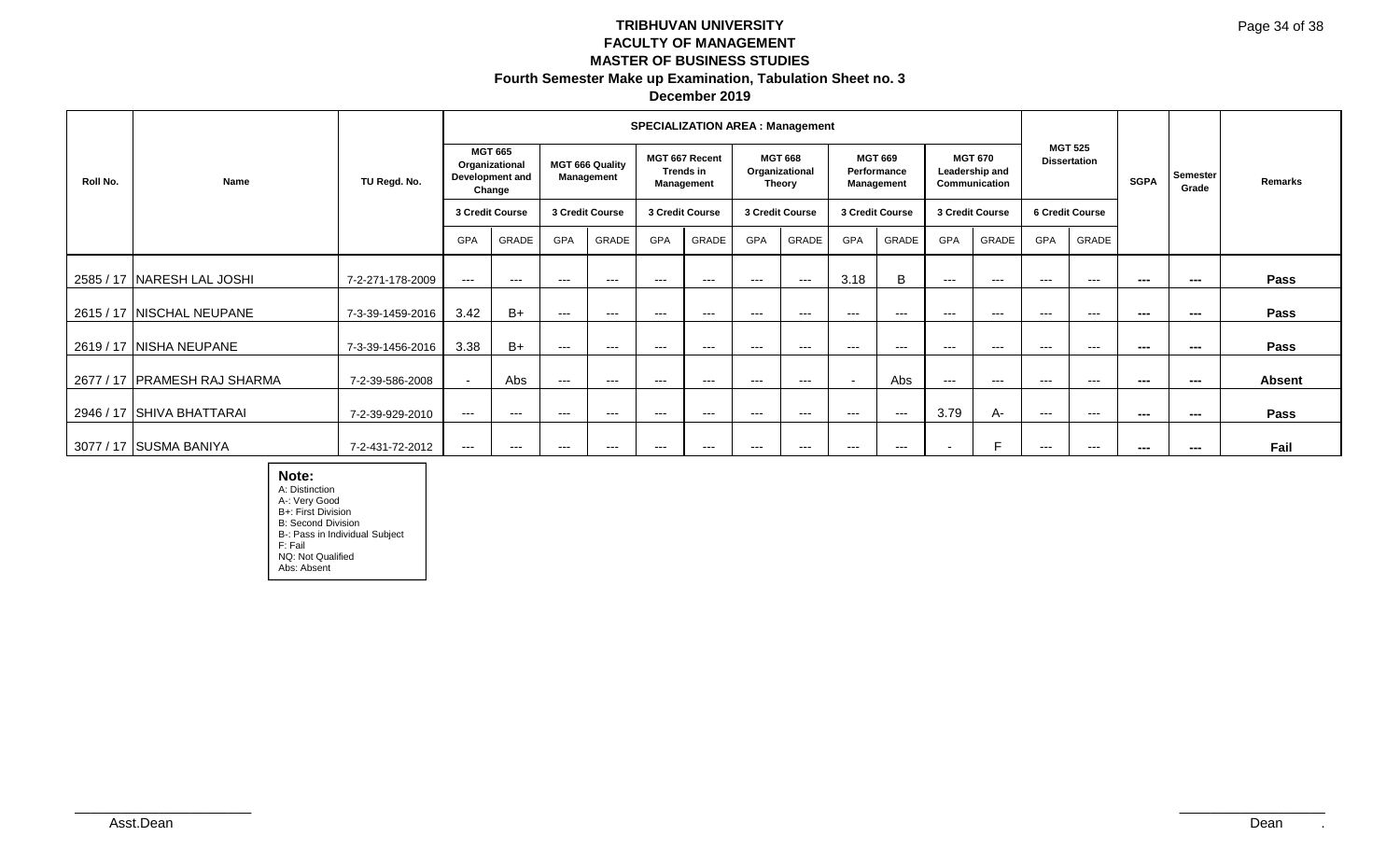### **Campus / College: Nepal Commerce Campus, New Baneshwor**

|          |                                                                   |                 |                        |                                      |                     |                          |                      | <b>SPECIALIZATION AREA : Accountancy</b>       |                          |                                                                       |                                          |                                                    |                          |                             |             |                          |                |
|----------|-------------------------------------------------------------------|-----------------|------------------------|--------------------------------------|---------------------|--------------------------|----------------------|------------------------------------------------|--------------------------|-----------------------------------------------------------------------|------------------------------------------|----------------------------------------------------|--------------------------|-----------------------------|-------------|--------------------------|----------------|
| Roll No. | Name                                                              | TU Regd. No.    |                        | ACC 672 Corporate<br><b>Taxation</b> | ACC 673 Cost        | Management               |                      | <b>ACC 674 Contemporary</b><br><b>Auditing</b> |                          | <b>ACC 676 Accounting</b><br><b>Theory and Financial</b><br>Reporting |                                          | <b>ACC 677 Management</b><br><b>Control System</b> |                          | <b>MGT 525 Dissertation</b> | <b>SGPA</b> | Semester<br>Grade        | <b>Remarks</b> |
|          |                                                                   |                 |                        | 3 Credit Course                      | 3 Credit Course     |                          |                      | 3 Credit Course                                |                          | 3 Credit Course                                                       |                                          | 3 Credit Course                                    |                          | <b>6 Credit Course</b>      |             |                          |                |
|          |                                                                   |                 | GPA                    | <b>GRADE</b>                         | <b>GPA</b>          | GRADE                    | <b>GPA</b>           | GRADE                                          | <b>GPA</b>               | GRADE                                                                 | GPA                                      | GRADE                                              | <b>GPA</b>               | GRADE                       |             |                          |                |
|          | 1310 / 17 ANOJ KHATIWODA                                          | 7-2-25-375-2009 | $---$                  | $\cdots$                             | $\qquad \qquad - -$ | $\hspace{0.05cm} \ldots$ | $\cdots$             | $\scriptstyle\cdots$                           | 3.30                     | $B+$                                                                  | $\qquad \qquad - -$                      | $\cdots$                                           | $\overline{\phantom{a}}$ | $\hspace{0.05cm} \ldots$    | ---         | $\sim$                   | Pass           |
|          | 1687 / 17 SAROJ BABU DAHAL                                        | 7-2-25-398-2010 | 3.24                   | $\sf B$                              | 3.12                | B                        | $\qquad \qquad - -$  | $---$                                          | $\qquad \qquad - -$      | $\qquad \qquad - -$                                                   | $\qquad \qquad - -$                      | $\qquad \qquad \cdots$                             | $---$                    | $---$                       | ---         | $\qquad \qquad \cdots$   | Pass           |
|          | 1700 / 17 SHANTI PUN                                              | 7-1-32-396-99   | $\qquad \qquad \cdots$ | $\scriptstyle\cdots$                 | 3.27                | B                        | $\qquad \qquad - -$  | $---$                                          | $\overline{\phantom{a}}$ | $\overline{\phantom{a}}$                                              | $\hspace{0.05cm} \ldots \hspace{0.05cm}$ | $\cdots$                                           | $---$                    | $\hspace{0.05cm} \ldots$    | ---         | ---                      | Pass           |
|          | Campus / College: Padmakanya Multiple Campus, Bagbazar, Kathmandu |                 |                        |                                      |                     |                          |                      |                                                |                          |                                                                       |                                          |                                                    |                          |                             |             |                          |                |
|          | 1825 / 17 SOBITA ADHIKARI                                         | 7-2-380-81-2012 | 3.06                   | B                                    | 3.42                | $B+$                     | $\qquad \qquad - -$  | $---$                                          | $\overline{\phantom{a}}$ | $\overline{\phantom{a}}$                                              | $---$                                    | $---$                                              | $---$                    | $\hspace{0.05cm} \ldots$    | ---         | $\overline{\phantom{a}}$ | Pass           |
|          | Campus / College: Patan Multiple Campus, Patandhoka, Lalitpur     |                 |                        |                                      |                     |                          |                      |                                                |                          |                                                                       |                                          |                                                    |                          |                             |             |                          |                |
|          | 1852 / 17 BUDDHA BHAKTA DANGOL                                    | 7-2-22-778-2003 | $\qquad \qquad \cdots$ | $\scriptstyle\cdots$                 | 3.42                | $B+$                     | $\qquad \qquad - -$  | $---$                                          | $\overline{\phantom{a}}$ | $\overline{\phantom{a}}$                                              | ---                                      | $---$                                              | ---                      | $---$                       | ---         | $\overline{\phantom{a}}$ | Pass           |
|          | <b>Campus / College: Public Youth Campus, Dhobichaur</b>          |                 |                        |                                      |                     |                          |                      |                                                |                          |                                                                       |                                          |                                                    |                          |                             |             |                          |                |
|          | 1964 / 17 BHESH RAJ MARASINI                                      | 7-2-440-29-2011 | $\qquad \qquad - -$    | $\scriptstyle \cdots$                | 3.00                | $\overline{B}$           | $\scriptstyle\cdots$ | $\scriptstyle\cdots$                           | $\overline{\phantom{a}}$ | $\overline{\phantom{a}}$                                              | $\hspace{0.05cm} \ldots \hspace{0.05cm}$ | $\cdots$                                           | ---                      | $\hspace{0.05cm} \ldots$    | ---         | ---                      | Pass           |
|          | 1974 / 17 DEEPAK BABU DHAMALA                                     | 5-2-33-257-2005 | $\qquad \qquad \cdots$ | $\scriptstyle\cdots$                 | 3.06                | B                        | $\qquad \qquad - -$  | $---$                                          | $---$                    | $\overline{\phantom{a}}$                                              | $\hspace{0.05cm} \ldots \hspace{0.05cm}$ | $\hspace{0.05cm} \ldots$                           | $---$                    | $--$                        | ---         | $\qquad \qquad \cdots$   | Pass           |
|          | 2041 / 17 SARINA NAPIT                                            | 7-1-31-378-2005 | $\qquad \qquad - -$    | $\scriptstyle\cdots$                 | $\sim$              | Abs                      | $\scriptstyle\cdots$ | $---$                                          | $\overline{\phantom{a}}$ | $\overline{\phantom{a}}$                                              | 2.94                                     | B-                                                 | $\overline{a}$           | $\hspace{0.05cm} \ldots$    | ---         | ---                      | Fail           |
|          | 2050 / 17 SOFIYA MAHARJAN                                         | 7-2-753-24-2010 | $\qquad \qquad \cdots$ | $\scriptstyle\cdots$                 |                     | E                        | $\qquad \qquad - -$  | $---$                                          | $\scriptstyle\cdots$     | $\scriptstyle\cdots$                                                  | $---$                                    | $\qquad \qquad -\qquad$                            | $---$                    | $---$                       | ---         | $\qquad \qquad \cdots$   | Fail           |
|          | 2060 / 17 SURAJ RANA MAGAR                                        | 7-2-31-936-2009 | $---$                  | ---                                  | $\qquad \qquad - -$ | $\qquad \qquad - -$      | ---                  | ---                                            | $\cdots$                 | $\overline{\phantom{a}}$                                              | 3.24                                     | B                                                  | $---$                    | $\cdots$                    | ---         | ---                      | Pass           |
|          | Campus / College: Shanker Dev Campus, Putalisadak                 |                 |                        |                                      |                     |                          |                      |                                                |                          |                                                                       |                                          |                                                    |                          |                             |             |                          |                |
|          |                                                                   |                 |                        |                                      |                     |                          |                      |                                                |                          |                                                                       |                                          |                                                    |                          |                             |             |                          |                |

2115 / 17 **ALOK KHATIWADA** | 7-3-39-1767-2016 --- | --- | 3.94 | A- | --- | --- | --- | --- | --- | --- | --- | --- | --- | --- | --- | --- | --- | --- | Pass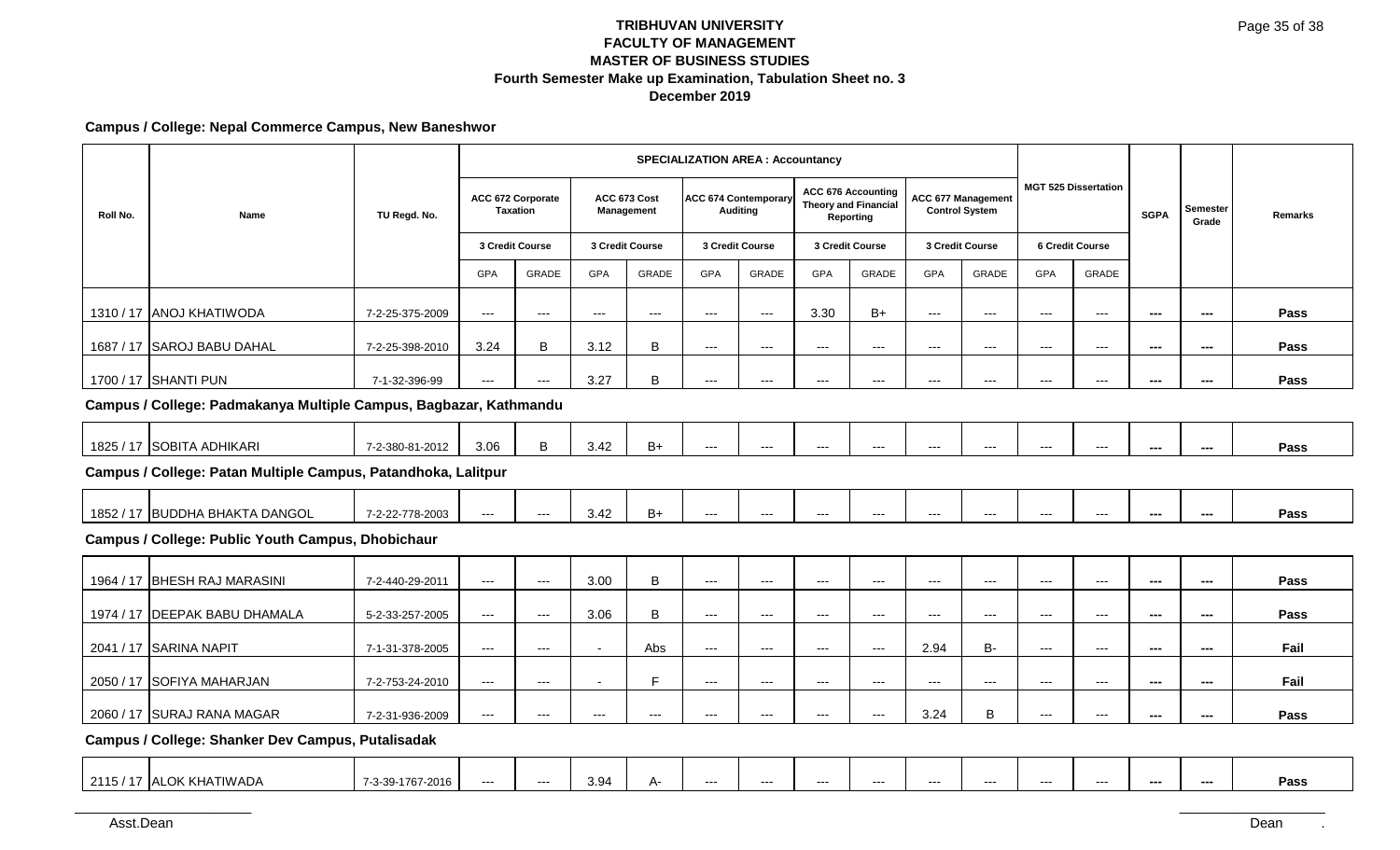|          |                                 | TU Regd. No.     |                                                         |          |                                               |          |                 | <b>SPECIALIZATION AREA: Accountancy</b>        |                                                                       |                   |                                             |                        |                             |               |               |                          |         |
|----------|---------------------------------|------------------|---------------------------------------------------------|----------|-----------------------------------------------|----------|-----------------|------------------------------------------------|-----------------------------------------------------------------------|-------------------|---------------------------------------------|------------------------|-----------------------------|---------------|---------------|--------------------------|---------|
| Roll No. | Name                            |                  | ACC 672 Corporate<br><b>Taxation</b><br>3 Credit Course |          | ACC 673 Cost<br>Management<br>3 Credit Course |          |                 | <b>ACC 674 Contemporary</b><br><b>Auditing</b> | <b>ACC 676 Accounting</b><br><b>Theory and Financial</b><br>Reporting |                   | ACC 677 Management<br><b>Control System</b> |                        | <b>MGT 525 Dissertation</b> |               | <b>SGPA</b>   | Semester<br>Grade        | Remarks |
|          |                                 |                  |                                                         |          |                                               |          | 3 Credit Course |                                                | 3 Credit Course                                                       |                   | 3 Credit Course                             |                        | <b>6 Credit Course</b>      |               |               |                          |         |
|          |                                 |                  | GPA                                                     | GRADE    | GPA                                           | GRADE    | <b>GPA</b>      | <b>GRADE</b>                                   | <b>GPA</b>                                                            | GRADE             | <b>GPA</b>                                  | <b>GRADE</b>           | <b>GPA</b>                  | GRADE         |               |                          |         |
|          | 2166 / 17 ANMOL THAKUR          | 7-2-577-7-2010   | $---$                                                   | $\cdots$ | 3.21                                          | B        | $\cdots$        | $\qquad \qquad -$                              | $---$                                                                 | $---$             | $\qquad \qquad -$                           | $---$                  | $\cdots$                    | $\sim$ $\sim$ | $\sim$        | $---$                    | Pass    |
|          | 2343 / 17 DEEPAK SHRESTHA       | 7-2-261-15-2012  | $--$                                                    | $\cdots$ | 3.42                                          | $B+$     | $---$           | $\qquad \qquad - \qquad -$                     | $---$                                                                 | $---$             | $\cdots$                                    | $---$                  | $\qquad \qquad -$           | $--$          | $\sim$        | $\sim$                   | Pass    |
|          | 2373 / 17   DRONA PRASAD PAUDEL | 7-2-278-409-2012 | $---$                                                   | $\cdots$ | 3.85                                          | А-       | $---$           | $\qquad \qquad -$                              | $---$                                                                 | $\qquad \qquad -$ | $---$                                       | $---$                  | $\cdots$                    | $---$         | $\sim$        | $\sim$                   | Pass    |
|          | 2628 / 17 OHID ALAM             | 7-1-15-511-2007  | $---$                                                   | $---$    | 3.54                                          | $B+$     | $---$           | $---$                                          | $---$                                                                 | $---$             | $---$                                       | $---$                  | $---$                       | $---$         | $\sim$        | $- - -$                  | Pass    |
|          | 2645 / 17 IPAWAN SHIWAKOTI      | 7-2-39-369-2012  | 2.94                                                    | B-       | $\cdots$                                      | $\cdots$ | $---$           | $\qquad \qquad -$                              | $\qquad \qquad -$                                                     | $\qquad \qquad -$ | $\qquad \qquad -$                           | $\qquad \qquad \cdots$ | $\qquad \qquad -$           | $---$         | ---           | $\overline{\phantom{a}}$ | Pass    |
|          | 2661 / 17 PRADEEP ACHARYA       | 7-2-39-1199-2009 | $---$                                                   | $---$    | 4.00                                          | A        | $---$           | $\qquad \qquad -$                              | $\qquad \qquad -$                                                     | $\qquad \qquad -$ | $\qquad \qquad -$                           | $\qquad \qquad \cdots$ | $\cdots$                    | $---$         | $\sim$        | $- - -$                  | Pass    |
|          | 2788 / 17 RESHMA SHRESTHA       | 7-2-495-18-2012  | $---$                                                   | $\cdots$ | 3.21                                          | B        | $---$           | $\qquad \qquad -$                              | $\qquad \qquad -$                                                     | $\qquad \qquad -$ | $\qquad \qquad -$                           | $---$                  | $\cdots$                    | $---$         | $\sim$ $\sim$ | ---                      | Pass    |
|          | 3001 / 17 SUDIP ADHIKARI        | 7-2-723-119-2012 | $---$                                                   | $---$    | 3.21                                          | B        | $---$           | $---$                                          | $---$                                                                 | $---$             | $---$                                       | $---$                  | $---$                       | $---$         | ---           | $\sim$                   | Pass    |
|          | 3075 / 17 SUSHMITA RAI          | 7-2-725-77-2012  | $--$                                                    | $---$    | 3.15                                          | B        | $---$           | $---$                                          | $---$                                                                 | $---$             | $---$                                       | $---$                  | $---$                       | $- - -$       | ---           | $--$                     | Pass    |

**Note:** A: Distinction A-: Very Good B+: First Division B: Second Division B-: Pass in Individual Subject F: Fail NQ: Not Qualified Abs: Absent

Dean . \_\_\_\_\_\_\_\_\_\_\_\_\_\_\_\_\_\_\_\_\_\_\_ Asst.Dean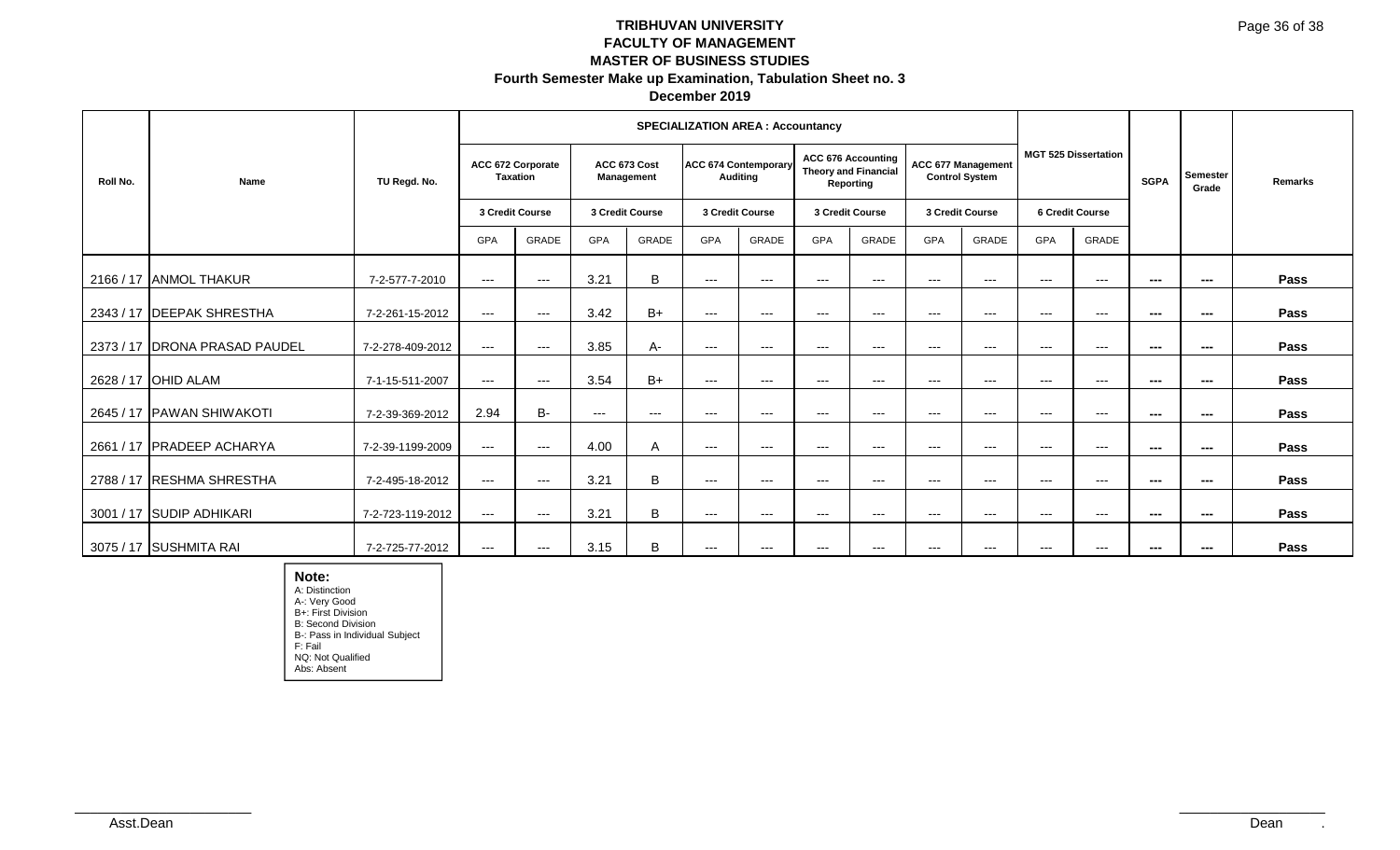### **Campus / College: Bhaktapur Multiple Campus, Dhutpati, Bhaktapur**

|          | <b>Name</b>                                                   | TU Regd. No.     |                                            |                          |                      |                                                     |                          | <b>SPECIALIZATION AREA: Marketing</b> |                                          |                             |                          |                              |                          |                                             |                                       |                                        |                          |                          |               |
|----------|---------------------------------------------------------------|------------------|--------------------------------------------|--------------------------|----------------------|-----------------------------------------------------|--------------------------|---------------------------------------|------------------------------------------|-----------------------------|--------------------------|------------------------------|--------------------------|---------------------------------------------|---------------------------------------|----------------------------------------|--------------------------|--------------------------|---------------|
| Roll No. |                                                               |                  | <b>MKT 657 Consumer</b><br><b>Behavior</b> |                          |                      | <b>MKT 658</b><br>International<br><b>Marketing</b> |                          | MKT 659 Brand<br>Management           |                                          | MKT 660 Sales<br>Management |                          | MKT 661 Retail<br>Management |                          | <b>MKT 663 Services</b><br><b>Marketing</b> | <b>MGT 525</b><br><b>Dissertation</b> |                                        | <b>SGPA</b>              | <b>Semester</b><br>Grade | Remarks       |
|          |                                                               |                  |                                            | 3 Credit Course          |                      | 3 Credit Course                                     |                          | 3 Credit Course                       |                                          | 3 Credit Course             |                          | 3 Credit Course              |                          | 3 Credit Course                             |                                       | <b>6 Credit Course</b>                 |                          |                          |               |
|          |                                                               |                  | <b>GPA</b>                                 | <b>GRADE</b>             | <b>GPA</b>           | GRADE                                               | <b>GPA</b>               | <b>GRADE</b>                          | <b>GPA</b>                               | <b>GRADE</b>                | GPA                      | <b>GRADE</b>                 | <b>GPA</b>               | GRADE                                       | <b>GPA</b>                            | <b>GRADE</b>                           |                          |                          |               |
|          | 1065 / 17 SUJATA RAI                                          | 7-2-914-21-2012  | $\overline{a}$                             | $\qquad \qquad - -$      | $---$                | $\qquad \qquad - -$                                 | 3.46                     | $B+$                                  | $\overline{a}$                           | $---$                       | $\qquad \qquad -\qquad$  | $---$                        | $\overline{a}$           | $\overline{a}$                              | $\qquad \qquad -\qquad$               | $\overline{a}$                         | ---                      | ---                      | Pass          |
|          | <b>Campus / College: Nepal Commerce Campus, New Baneshwor</b> |                  |                                            |                          |                      |                                                     |                          |                                       |                                          |                             |                          |                              |                          |                                             |                                       |                                        |                          |                          |               |
|          | 1360 / 17 BINAYAK ACHARYA                                     | 7-2-25-370-2008  | 3.15                                       | B                        | $\scriptstyle\cdots$ | $\qquad \qquad - -$                                 | $\hspace{0.05cm} \ldots$ | $\overline{\phantom{a}}$              | $\qquad \qquad - -$                      | $---$                       | $\hspace{0.05cm} \ldots$ | $\hspace{0.05cm} \ldots$     | $\overline{\phantom{a}}$ | $\scriptstyle\cdots$                        | $\hspace{0.05cm} \ldots$              | $\hspace{0.05cm} \ldots$               | $\overline{\phantom{a}}$ | $\sim$                   | Pass          |
|          | 1556 / 17 PRAKASH SHRESTHA                                    | 7-2-25-1338-2007 | $---$                                      | $---$                    | $---$                | $---$                                               | $---$                    | $-$                                   | $---$                                    | $---$                       | $\cdots$                 | $-$                          | 3.09                     | $\mathsf B$                                 | $---$                                 | $\cdots$                               | $\sim$                   | $---$                    | Pass          |
|          | <b>Campus / College: Public Youth Campus, Dhobichaur</b>      |                  |                                            |                          |                      |                                                     |                          |                                       |                                          |                             |                          |                              |                          |                                             |                                       |                                        |                          |                          |               |
|          | 1990 / 17 KARISHAN MAN SINGH                                  | 7-2-271-112-2010 | 3.38                                       | $B+$                     | $---$                | ---                                                 | $\overline{a}$           | $\scriptstyle\cdots$                  | $\scriptstyle\cdots$                     | $---$                       | $\scriptstyle\cdots$     | $---$                        | ---                      | $\cdots$                                    | $\scriptstyle\cdots$                  | $\scriptstyle\cdots$                   | $\sim$                   | $\overline{\phantom{a}}$ | Pass          |
|          | Campus / College: Shanker Dev Campus, Putalisadak             |                  |                                            |                          |                      |                                                     |                          |                                       |                                          |                             |                          |                              |                          |                                             |                                       |                                        |                          |                          |               |
|          | 2197 / 17 ASMITA KHADGI                                       | 7-2-503-15-2012  | 3.12                                       | B                        | $---$                | $---$                                               | $\cdots$                 | $\cdots$                              | $\cdots$                                 | $---$                       | $---$                    | $\cdots$                     | $---$                    | $\overline{\phantom{a}}$                    | $\cdots$                              | $---$                                  | $---$                    | $\scriptstyle\cdots$     | Pass          |
|          | 2249 / 17 BHUWAN THAPA                                        | 7-2-728-2-2008   | $\sim$                                     | Abs                      | $\cdots$             | $\qquad \qquad - -$                                 | $---$                    | $  \sim$                              | $\hspace{0.05cm} \ldots$                 | $---$                       | $\cdots$                 | $  \sim$                     | $\qquad \qquad -\qquad$  | $  -$                                       | $\cdots$                              | $\hspace{0.05cm} \ldots$               | $\sim$                   | $\sim$                   | <b>Absent</b> |
|          | 2507 / 17 LAXMI THAPALIYA                                     | 7-2-127-15-2011  | $\scriptstyle\cdots$                       | $\hspace{0.05cm} \ldots$ | ---                  | $---$                                               | $\hspace{0.05cm} \ldots$ | $\hspace{0.05cm} \ldots$              | $\qquad \qquad - -$                      | $\scriptstyle\cdots$        | $\qquad \qquad - -$      | $\hspace{0.05cm} \ldots$     | 3.24                     | $\mathsf B$                                 | $\scriptstyle\cdots$                  | $\hspace{0.05cm} \ldots$               | $\sim$                   | $\sim$                   | Pass          |
|          | 2556 / 17 MILAN PATHAK                                        | 7-2-503-31-2012  | 3.34                                       | $B+$                     | $\cdots$             | $---$                                               | $---$                    | $--$                                  | $\cdots$                                 | $---$                       | $\qquad \qquad -\qquad$  | $---$                        | $---$                    | $\cdots$                                    | $---$                                 | $\qquad \qquad -$                      | $\sim$                   | $\scriptstyle\cdots$     | Pass          |
|          | 2590 / 17 NIKHIL RAWAL                                        | 7-2-177-207-2012 | $\scriptstyle\cdots$                       | $--$                     | ---                  | $\qquad \qquad - -$                                 |                          | Abs                                   | $\hspace{0.05cm} \ldots \hspace{0.05cm}$ | $---$                       | $\hspace{0.05cm} \ldots$ | $---$                        | $\overline{\phantom{a}}$ | $\hspace{0.05cm} \ldots$                    | $\qquad \qquad \cdots$                | $\scriptstyle\cdots\scriptstyle\cdots$ | ---                      | ---                      | <b>Absent</b> |
|          | 2749 / 17 RAJENDRA RAJAK                                      | 7-2-31-762-2000  | $\hspace{0.05cm} \ldots$                   | $--$                     | ---                  | $---$                                               | $---$                    | $\hspace{0.05cm} \ldots$              | $\qquad \qquad \cdots$                   | $---$                       | $\scriptstyle\cdots$     | $\hspace{0.05cm} \ldots$     | 3.09                     | $\, {\bf B}$                                | $\qquad \qquad - -$                   | $\scriptstyle\cdots\scriptstyle\cdots$ | $\sim$                   | $\sim$                   | Pass          |
|          | 2759 / 17 RAM RAJA MAHAT                                      | 7-2-787-42-2011  | ---                                        | $---$                    | $\qquad \qquad -$    | $\qquad \qquad - -$                                 | 3.50                     | $B+$                                  | $\qquad \qquad - -$                      | $---$                       | $\qquad \qquad -\qquad$  | $  -$                        | $---$                    | $--$                                        | $---$                                 | $\qquad \qquad -$                      | $\sim$                   | $\hspace{0.05cm} \ldots$ | Pass          |
|          | 2870 / 17 SANDIP TAMANG                                       | 7-3-39-1764-2016 | 3.18                                       | B                        | ---                  | ---                                                 | $\hspace{0.05cm} \ldots$ | $\overline{\phantom{a}}$              | $\hspace{0.05cm} \ldots$                 | $---$                       | $\hspace{0.05cm} \ldots$ | $---$                        | ---                      | $\overline{\phantom{a}}$                    | $\hspace{0.05cm} \ldots$              | ---                                    | ---                      | ---                      | Pass          |

Asst.Dean